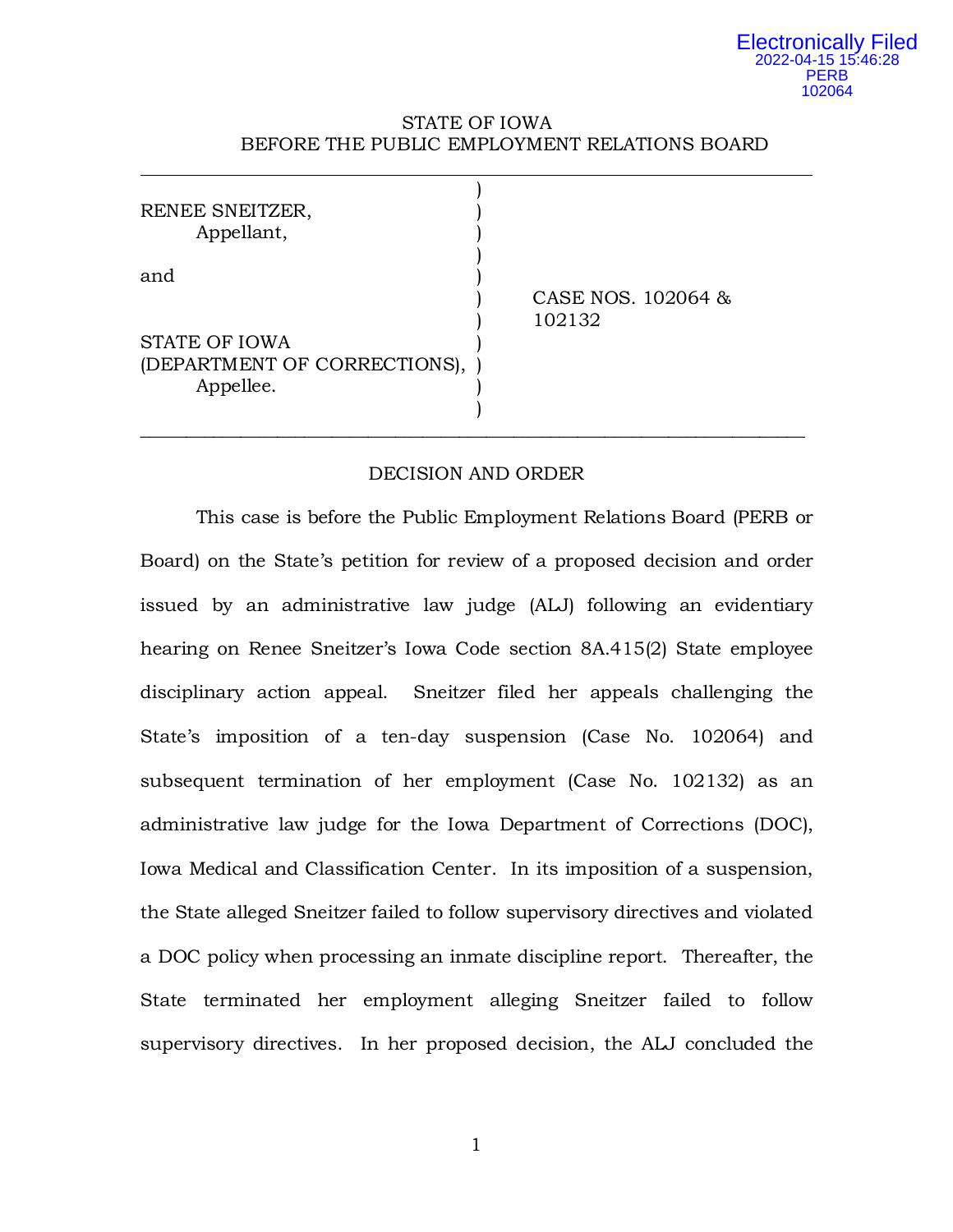State had not established just cause supported its ten-day suspension or its termination of Sneitzer's employment.

The State filed a voluntary brief prior to oral arguments. Attorney Charles Gribble presented oral argument to the Board on Sneitzer's behalf and attorney Anthea Hoth presented argument on the State's behalf.

Pursuant to Iowa Code section 17A.15(3), on appeal from an ALJ's proposed decision, we possess all powers that we would have possessed had we elected, pursuant to PERB rule 621―2.1(20), to preside at the evidentiary hearing in the place of the ALJ. Pursuant to PERB rules  $621 - 11.8(8A, 20)$  and  $621 - 9.5(17A, 20)$ , on this petition for review we have utilized the record as submitted to the ALJ.

Based upon our review of this record, as well as the parties' oral arguments, we adopt the ALJ's findings of fact and we adopt the ALJ's conclusions. We concur with the ALJ's determinations and conclusions that the State failed to establish just cause supported its ten-day suspension imposed on Sneitzer and failed to establish just cause supported its termination of Sneitzer's employment.

### **FINDINGS OF FACT**

The ALJ's findings of fact, as set forth in the proposed decision and order attached as "Appendix A," are fully supported by the record. We adopt the ALJ's factual findings as our own.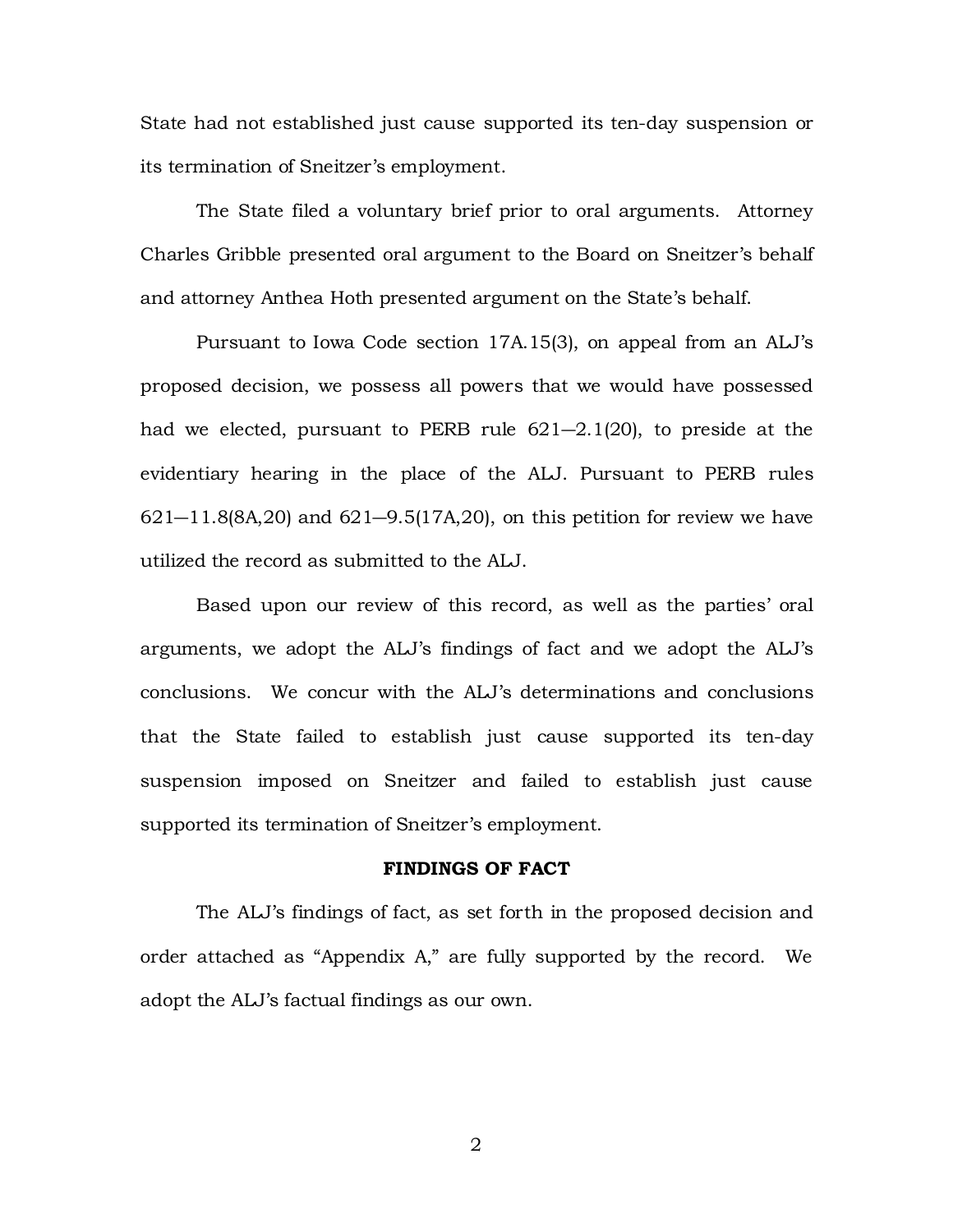## **CONCLUSIONS OF LAW**

We agree with the ALJ's determinations and conclusions as set out in Appendix A and adopt them as our own.

Accordingly, we enter the following:

### **ORDER**

The State of Iowa, Iowa Department of Corrections, Iowa Medical Classification Center, shall reinstate Renee Sneitzer to her former position (if the position still exists, and if not, to a substantially equivalent position), with back pay and benefits, less interim earnings; restore her benefits accounts to reflect accumulation she would have received but for the tenday suspension and discharge; make appropriate adjustments to her personnel records and take all other actions necessary to restore her to the position she would have been in had she not been subject to a ten-day suspension and termination of employment.

The cost of reporting and of the agency-requested transcripts in the amount of \$2,213.45 are assessed against the appellee, the State of Iowa, Iowa Department of Corrections, pursuant to Iowa Code section 20.6(6) and PERB rule 621—11.9(20). A bill of costs will be issued to the State in accordance with PERB subrule 11.9(3).

This decision constitutes final agency action.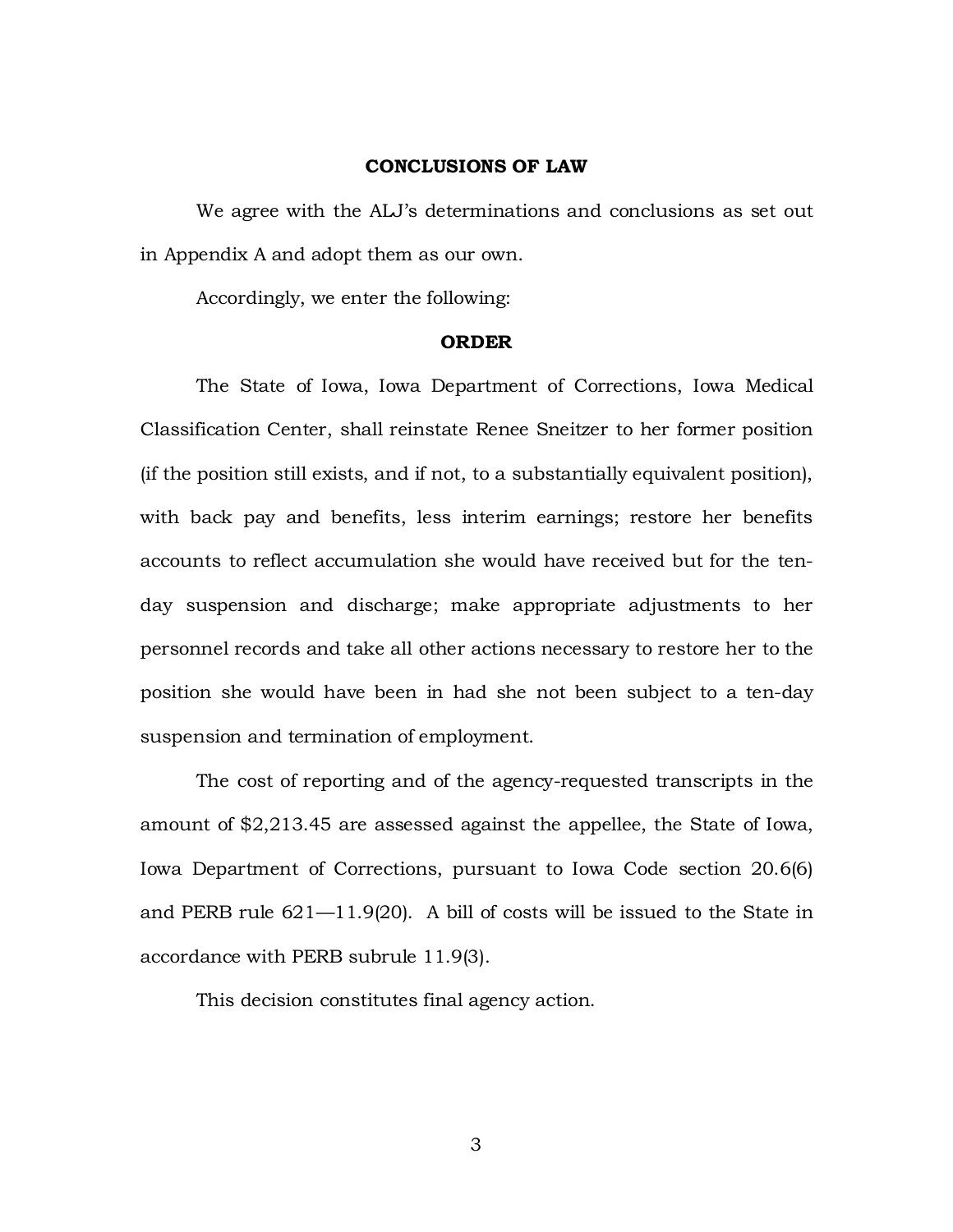DATED at Des Moines, Iowa, this 15th day of April, 2022.

PUBLIC EMPLOYMENT RELATIONS BOARD

 $\frac{1}{2}$ 

Erik M. Helland, Chair

 $\mathcal{L}$  and  $\mathcal{V}$ . Lyon

Ja*ne M. Dufoe, Board* Member

Original filed EDMS.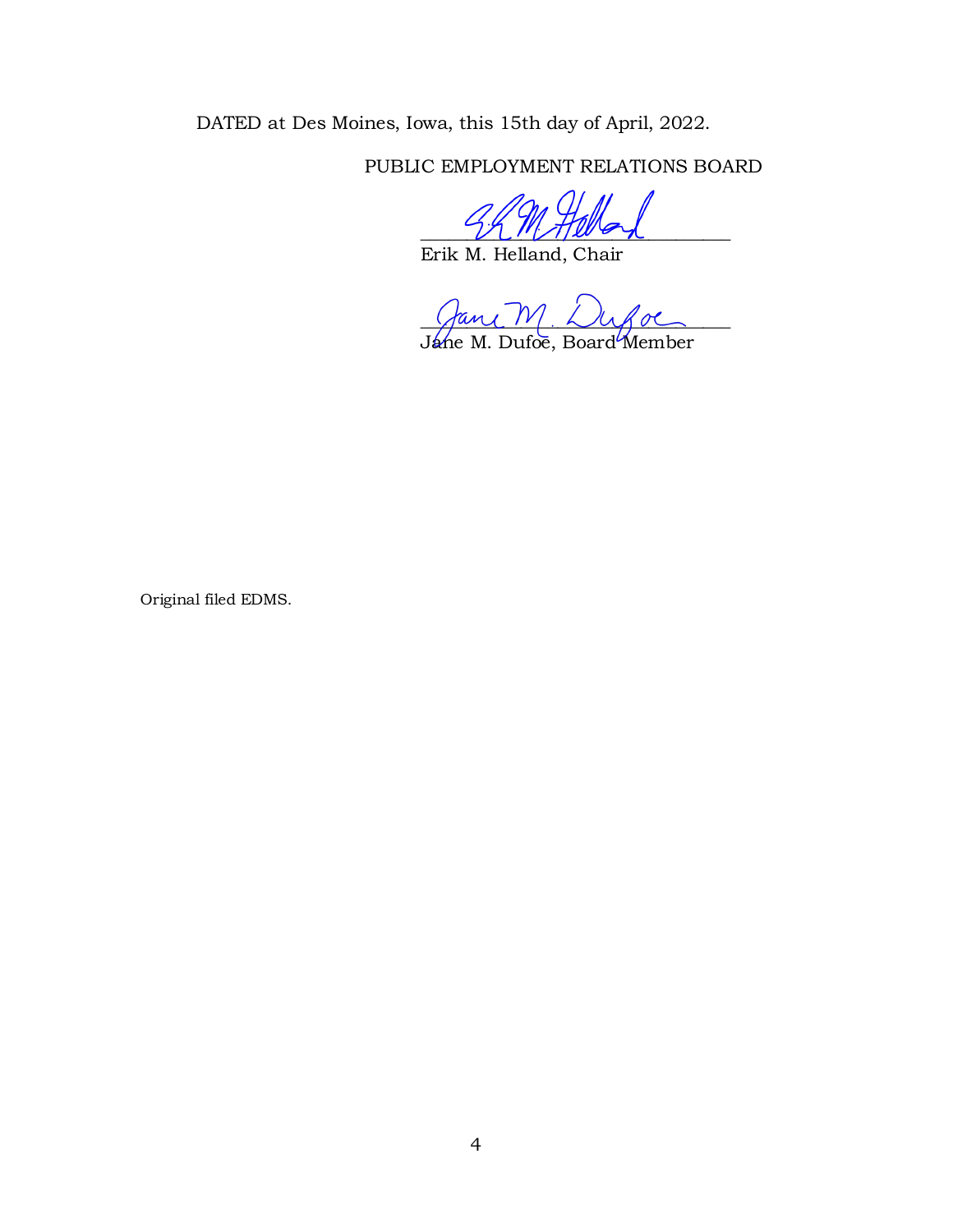#### APPENDIX A

### STATE OF IOWA BEFORE THE PUBLIC EMPLOYMENT RELATIONS BOARD

| RENEE SNEITZER,<br>Appellant,                              |                 |
|------------------------------------------------------------|-----------------|
| and                                                        | CASE NO. 102064 |
| STATE OF IOWA (DEPARTMENT OF<br>CORRECTIONS),<br>Appellee. |                 |
| RENEE SNEITZER,<br>Appellant,                              |                 |
| and                                                        | CASE NO. 102132 |
| STATE OF IOWA (DEPARTMENT OF<br>CORRECTIONS),<br>Appellee. |                 |

# PROPOSED DECISION AND ORDER

Appellant Renee Sneitzer filed the above-captioned state employee disciplinary action appeals with the Public Employment Relations Board (PERB) pursuant to Iowa Code section 8A.415(2)(*b*) and PERB subrule 621—11.2(2). Sneitzer was employed by the Iowa Department of Corrections (DOC) as an administrative law judge (ALJ) at the Iowa Medical and Classification Center (IMCC). On July 14, 2017, the DOC disciplined Sneitzer with a ten-day suspension for failure to follow supervisory directives and violating a DOC policy when processing an inmate discipline report. The DOC subsequently terminated Sneitzer's employment on August 28, 2017, for failure to follow supervisory directives. Sneitzer appealed the ten-day suspension to PERB on September 11, 2017 (case number 102064) and appealed her termination on December 6, 2017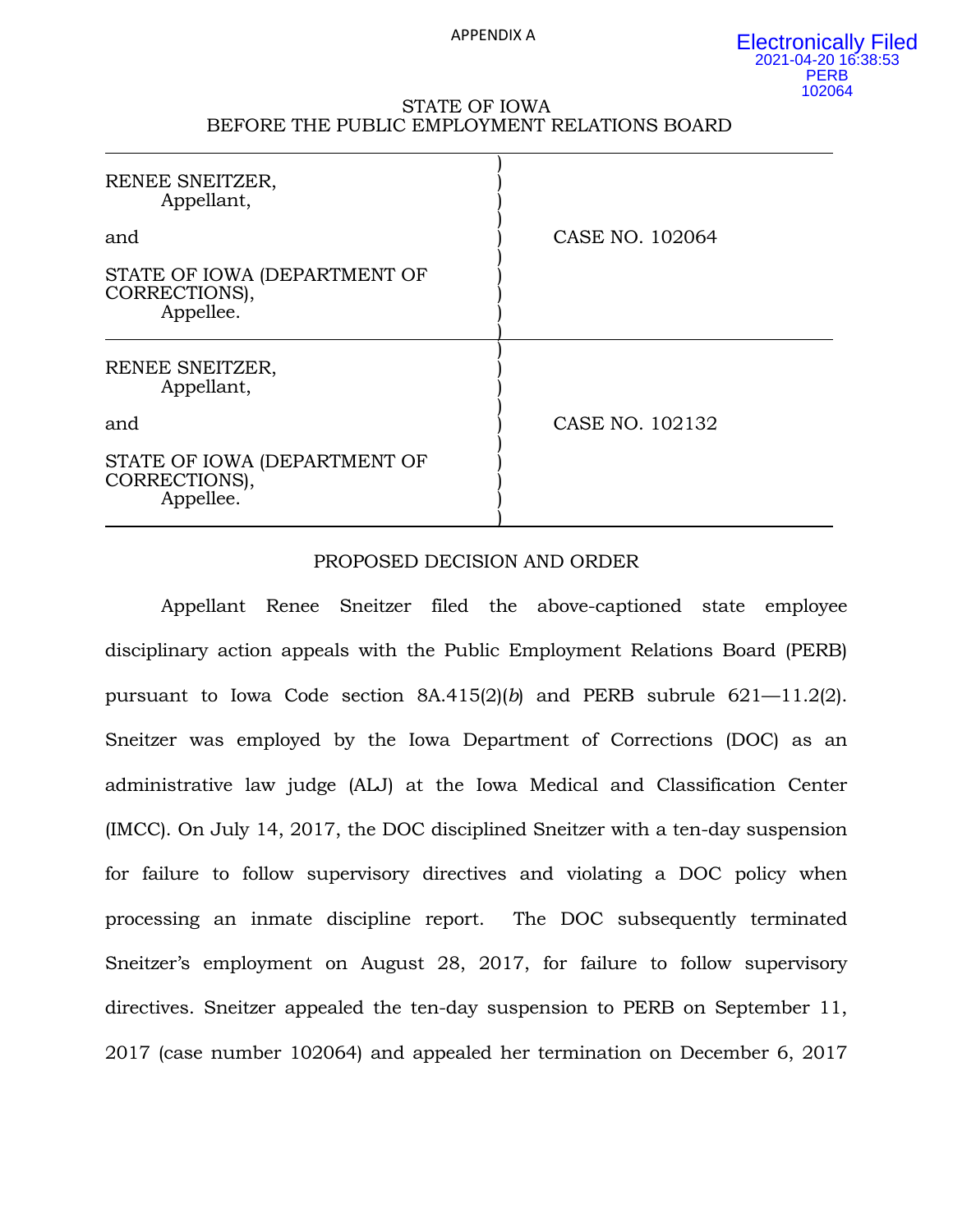(case number 102132), contending the disciplinary actions imposed are not supported by just cause. By Ruling and Order dated January 14, 2019, the undersigned consolidated the appeals.

Pursuant to notice, a closed evidentiary hearing on the merits of the consolidated appeals was held before me on July 1 and July 2, 2019, in Des Moines, Iowa. Sneitzer was represented by Charles Gribble and Christopher Stewart. The State was represented by Alla Mintzer Zaprudsky, Nathan Reckman and Anthea Hoth. Both parties submitted post-hearing briefs on August 30, 2019.

Based upon the entirety of the record, and having reviewed and considered the parties' arguments, I find the DOC did not have just cause to discipline Sneitzer with a ten-day suspension or terminate her employment.

# FINDINGS OF FACT

The DOC operates nine prisons across the State that house approximately 8,600 inmates. It has an annual operating budget of \$386 million and employs about 3,600 employees. The DOC also operates 23 community-based corrections (CBC) residential facilities across the State. The CBC facilities house inmates who are released from prison on work release. The DOC supervises approximately 30,000 individuals on release.

Sneitzer started her employment as an ALJ with the DOC in April 2007. Her assigned work location was at IMCC in Coralville, Iowa. DOC's general counsel and inspector general Michael Savala hired Sneitzer and was her direct supervisor for the duration of Sneitzer's employment. Savala's work location is at DOC's central office in Des Moines, Iowa.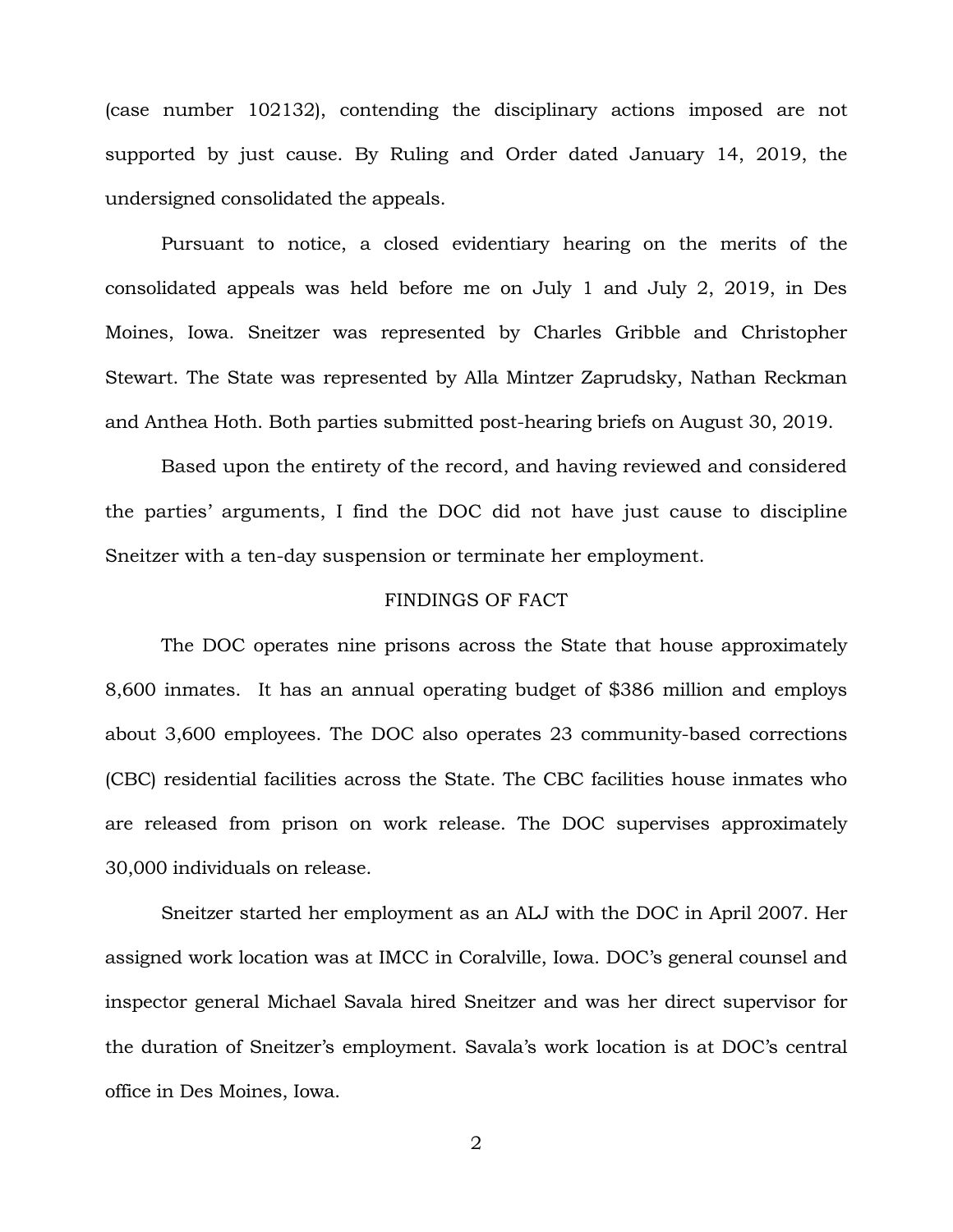The part of DOC operations most pertinent to Sneitzer's appeals is the inmate discipline system which handles rule infractions committed by inmates under DOC custody and supervision. Sneitzer's primary job as an ALJ was to process assigned inmate discipline reports. Savala has overall responsibility over the inmate discipline system and supervises the ALJs assigned to process the reports. The DOC employs five ALJs, all of whom are licensed attorneys. The ALJs work independently and do not have daily contact with Savala. However, Savala makes himself available as a resource to the ALJs by email and phone, and expects them to contact him when they have issues or need assistance.

The ALJs work collaboratively and assist each other during backlogs or covering during an ALJ's absence from work. Three of the five ALJs, including Sneitzer, were physically located at one of the DOC institutions. One ALJ was assigned to Newton Correctional Facility (NCF), another ALJ was assigned to Iowa State Penitentiary (ISP) and Sneitzer was assigned to IMCC. The remaining two ALJs worked out of DOC's central office in Des Moines. Regardless of the ALJ's physical location, all ALJs reported to Savala. The individual institutions had no supervisory authority over the ALJs. This supervisory hierarchy was implemented to ensure the ALJs remained independent from the institutions in reaching their decisions on inmate discipline matters. In the performance of their duties, the ALJs regularly worked with other employees at the institutions who have a role in the inmate discipline system.

The ALJ workload assignments periodically rotated between discipline reports at the institutions and CBC facilities, and rendering decisions on sex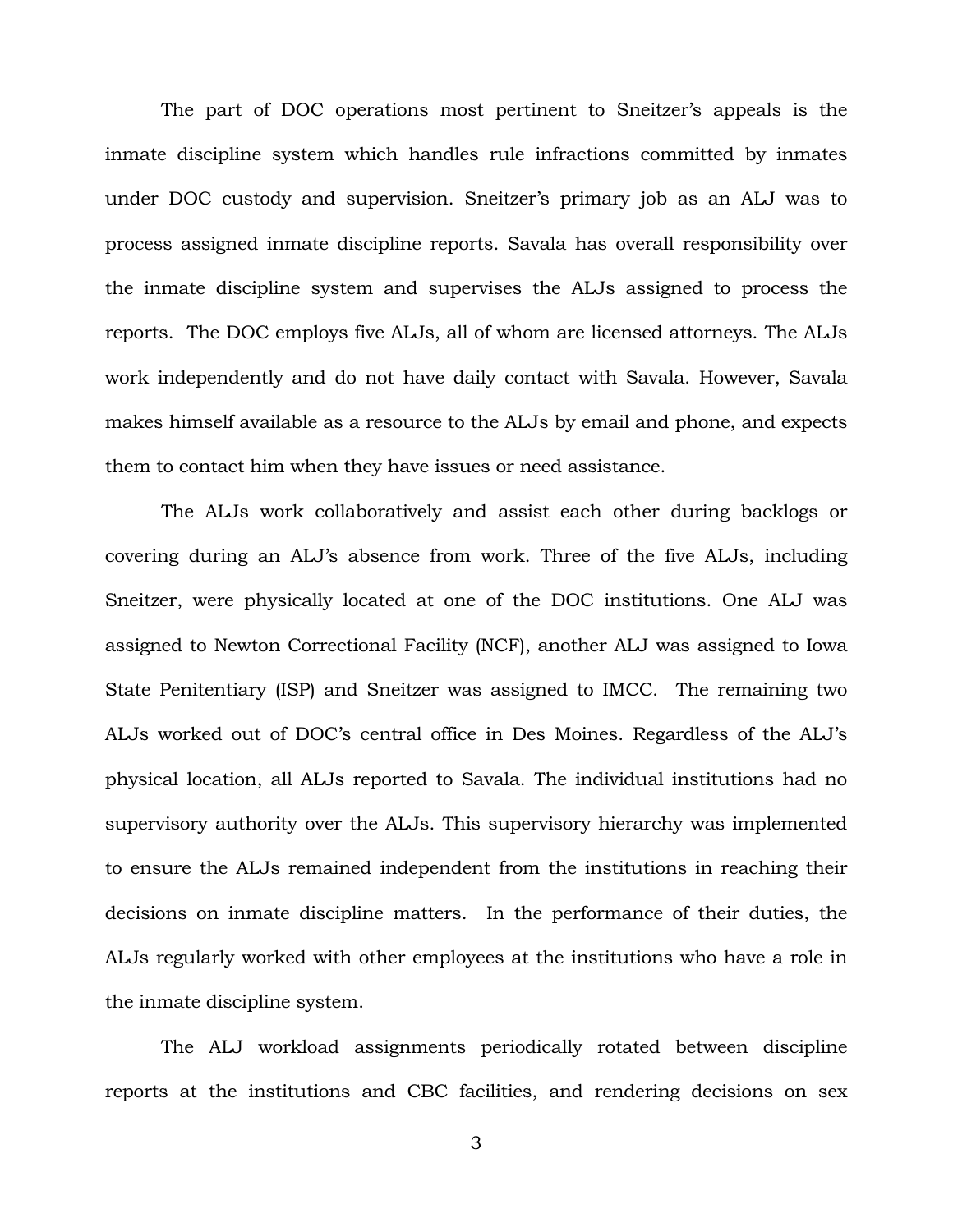offender treatment program (SOTP) requirements. IMCC was Sneitzer's regular assignment during her tenure. Additionally, she served as a backup ALJ to other institutions and CBC facilities when needed, and issued decisions pertaining to SOTP matters. Backup ALJs were generally needed to help process spikes in reports at an institution or when another ALJ was on leave. At all times relevant to the instant appeals, Sneitzer was the primary ALJ assigned to process inmate discipline reports at IMCC and the CBC facilities.

An inmate discipline report is initiated when a rule infraction is committed by an inmate or a CBC resident. An ALJ's role is just one component of the inmate discipline system. The inmate discipline system also involves the correctional staff who write the initial discipline report, investigators who collect evidence pertaining to the alleged incident and, following the ALJ's disposition, records and classification staff who update the inmate's custody classification and tentative discharge date based on the ALJ's decision. All information pertaining to inmate discipline reports is electronically maintained by a database called the Iowa Corrections Offender Network (ICON).

Timely processing of inmate discipline reports is paramount to the orderly operation of the inmate discipline system. New discipline reports are constantly initiated and can quickly create a backlog if not timely processed. On average, the DOC initiates about 1,000 inmate discipline reports every month. Timely disposition of reports is also critical in accomplishing the goal of the inmate discipline system, which is to change inmate behavior by swift imposition of sanctions to convey that unacceptable actions have consequences. Per DOC policy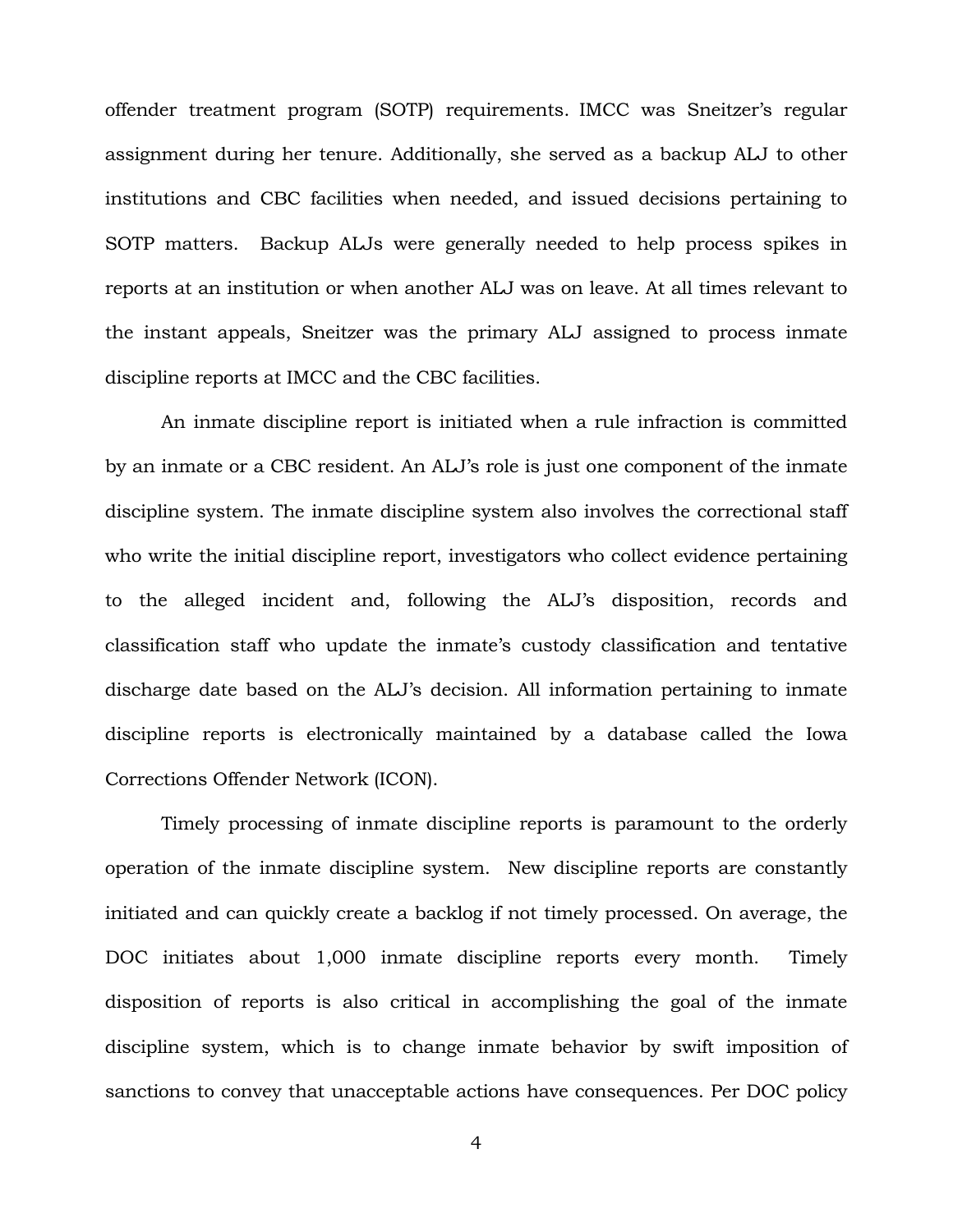IO-RD-03, *Major Discipline Report Procedures*, as in effect at the time, an ALJ was required to hear a discipline report, or continue it for good cause, within seven days of the disciplinary notice. The ALJ had to render a decision as soon as practicable following the hearing.

At the time of her termination, Sneitzer had the second longest tenure of the five ALJs. During a ten-year period, from April 2007 to April 2017, Sneitzer processed over 12,700 inmate reports at the institutions. From April 2007 to April 2017, Sneitzer also processed over 6,100 CBC discipline reports. From January to August 2017, while assigned as the primary ALJ for CBC reports, Sneitzer processed over 2,000 CBC discipline reports in that 8-month period. These statistics do not include the SOTP decisions Sneitzer rendered during this time period.

The inmate discipline system handles inmate rule infractions at the DOC institutions and the CBC facilities. However, an ALJ's role differs when processing inmate discipline reports for incarcerated individuals, referred to as "hearing decisions," compared to processing CBC discipline reports, referred to as "paper reviews."

For incarcerated individuals, the disciplinary notice that initiated the report and the investigatory findings are sent through ICON to an ALJ to conduct a due process hearing with the inmate. The ALJ reviews the evidence, evaluates whether proper procedures were followed, and ultimately determines whether the facts and evidence support finding the inmate guilty of the alleged rule infraction. The ALJ then determines the appropriate penalty for the infraction, which can include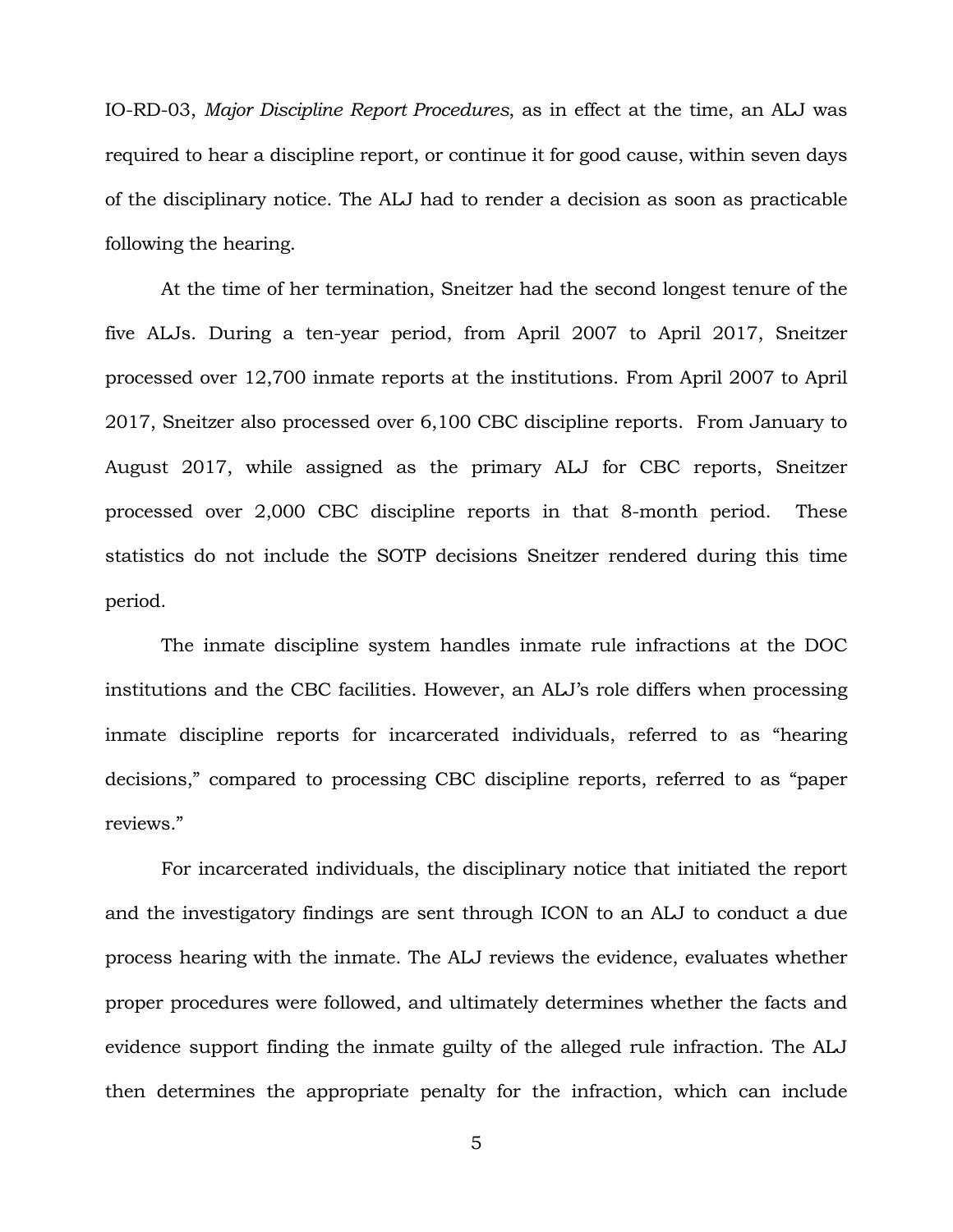placement in lockup status, loss of privileges, or any other sanction deemed appropriate. For "major" rule infractions, an ALJ can order loss of "earned time." Under Iowa law, every inmate serving a prison sentence earns 1.2 days off their sentence for every day of good conduct while incarcerated. Only an ALJ can take away an inmate's earned time as a sanction. An inmate has a right to appeal the ALJ's decision to the institution's warden. The warden's decision constitutes final agency action which the inmate can subsequently contest in court as a postconviction relief (PCR) action.

For CBC inmate discipline reports, the CBC facility conducts the due process hearing and determines whether the inmate is guilty of the alleged rule infraction. The CBC can order any sanction except taking away earned time. Once the CBC determines guilt, the information is sent to an ALJ through ICON to review whether earned time will be forfeited. As such, the ALJ only conducts a "paper review" of the record to determine whether forfeiture of earned time is warranted.

The CBC discipline reports are sorted in ICON on two separate lists depending on the seriousness of the resident's infraction. The first list is the *Pending WR/OWI Transfer Classification Reviews* list. This list is of residents who were arrested for committing a serious offense and placed in a county jail. The DOC is required to reimburse the county \$50/day for housing CBC residents. The resident remains in jail until the ALJ determines whether earned time will be forfeited. Due to its fiscal impact, processing this list is a priority for the DOC. Once an ALJ's review is complete, the DOC's classification and transfer staff determine whether to revoke the inmate's work release and coordinate the transfer out of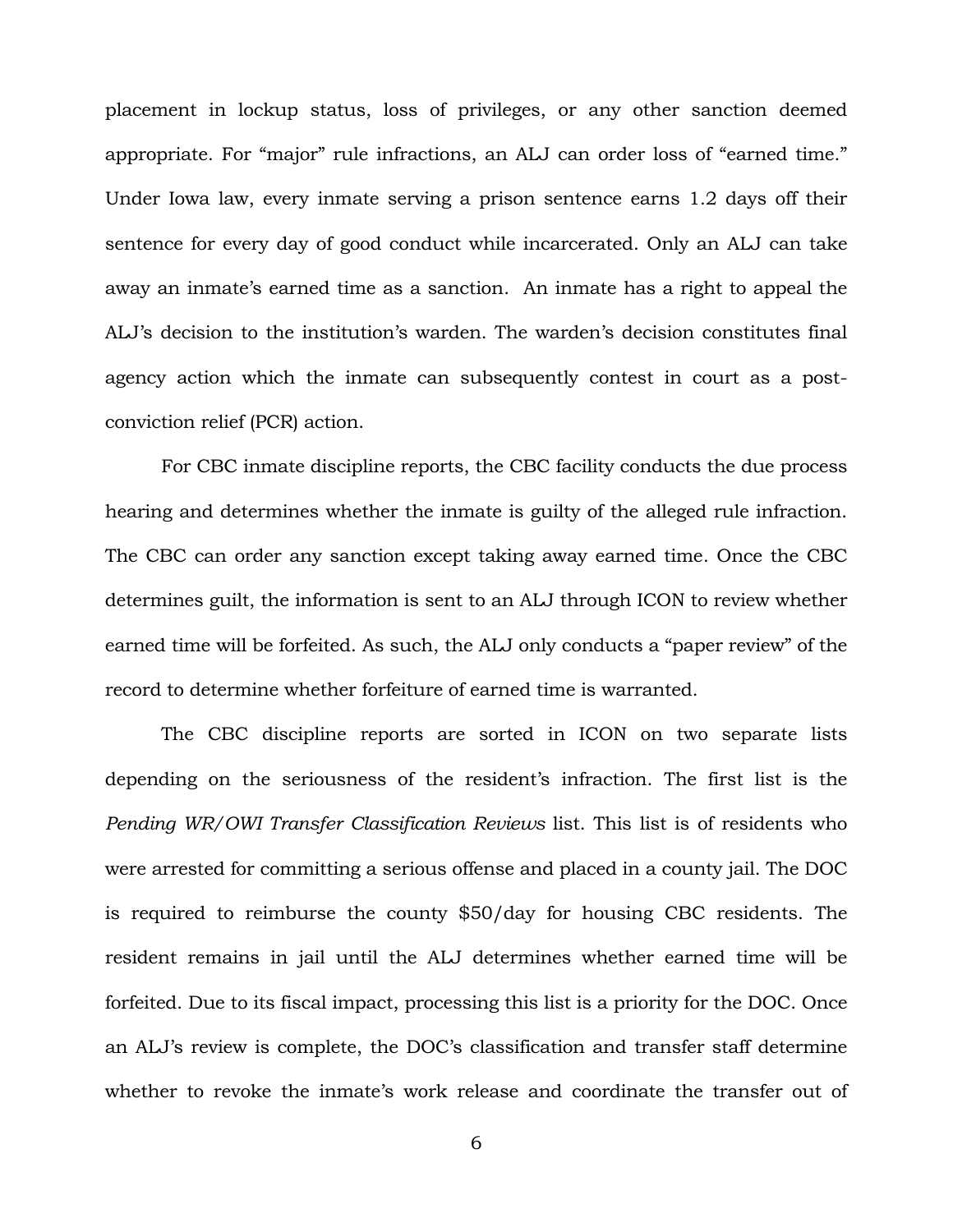county jail, either back to the CBC facility or back to prison. The second CBC list an ALJ reviews is the *Residential ALJ Process Scheduling* list. This list contains all other inmate discipline reports that did not result in the resident's arrest.

# **I.** *Sneitzer's Employment and Work Performance History*

Prior to Sneitzer's employment with the DOC, she worked as a licensed attorney for 17 years in the areas of criminal prosecution and general private practice.

During her ten years of employment with the DOC, Sneitzer's performance evaluations were overwhelmingly positive. From her first evaluation in October 2007 to her October 2015 evaluation, Sneitzer's overall performance was consistently rated as exceeding expectations. Sneitzer had no corrective coaching or disciplinary actions during the first nine years of her employment with the DOC.

In addition to her regular duties in processing inmate discipline reports, Sneitzer periodically had additional responsibilities such as statewide training for DOC and CBC staff on due process requirements. To assist the ALJs in collaboration and efficiency, Sneitzer also created a shared "ALJ Calendar." The ALJs were required to note their absences on the shared calendar and indicate whether they needed coverage during their absence. Savala had access to the ALJ calendar. Savala expected the ALJs to coordinate backup coverage among themselves, but periodically determined coverage assignments or stepped in to process reports himself. As new discipline reports were constantly coming in, backup assistance was critical to avoid backlogs.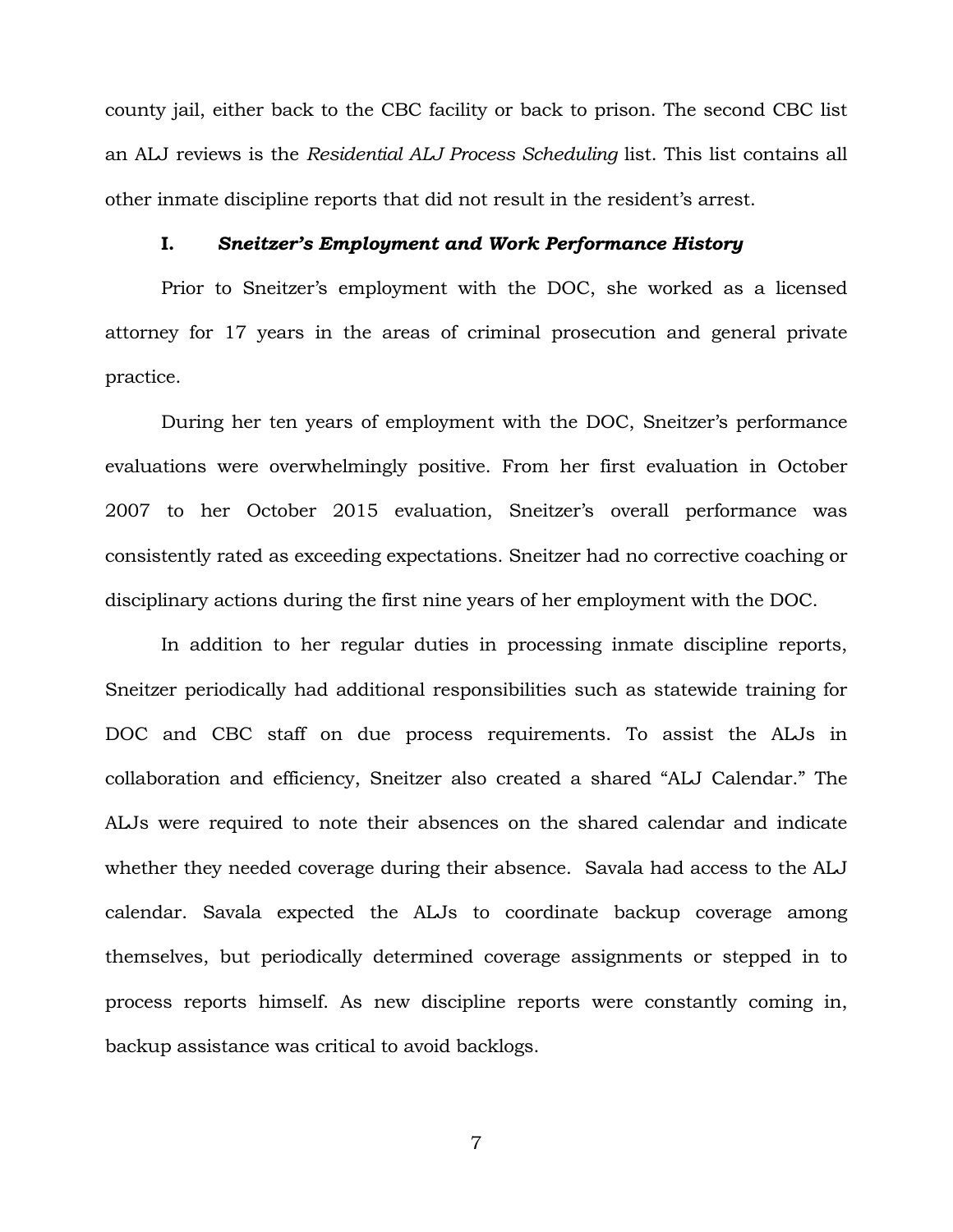Savala did not conduct an annual performance review with Sneitzer in October 2016, although she was still employed during this time. Savala was advised by the Department of Administrative Services (DAS) to hold off on Sneitzer's evaluation because she had not exhausted her appeal rights of disciplinary actions she received prior to October 2016.

Beginning in 2012, Sneitzer had personal and family issues that required her to take leave under the Family and Medical Leave Act (FMLA). Most of the FMLA leave she utilized was on an intermittent basis.

Sneitzer was first required to take FMLA in 2012 for her daughter who is diagnosed autistic and twice-exceptional. In January 2012, Sneitzer's daughter was raped. She was 15 years old at the time. The rape caused a great deal of ongoing medical issues, as well as civil and criminal litigation. Sneitzer has been approved for intermittent FMLA for her daughter's care since 2012. When Sneitzer first informed the DOC of the incident, Sneitzer was told to prioritize taking care of her family. The DOC authorized Sneitzer to work remotely. Sneitzer was provided with a laptop, a camera for video hearings, and VPN remote access to DOC networks. These accommodations enabled Sneitzer to continue working while caring for her daughter's needs. She was able to hold hearings remotely and access all ICON information to issue her decisions. Due to her ongoing FMLA obligations, Sneitzer was the only ALJ authorized to work remotely.

Although Sneitzer was granted full flexibility to work remotely, she still at times worked on-site at IMCC. The record does not reveal that she had any restrictions on the hours she worked. Instead, Sneitzer kept track of her work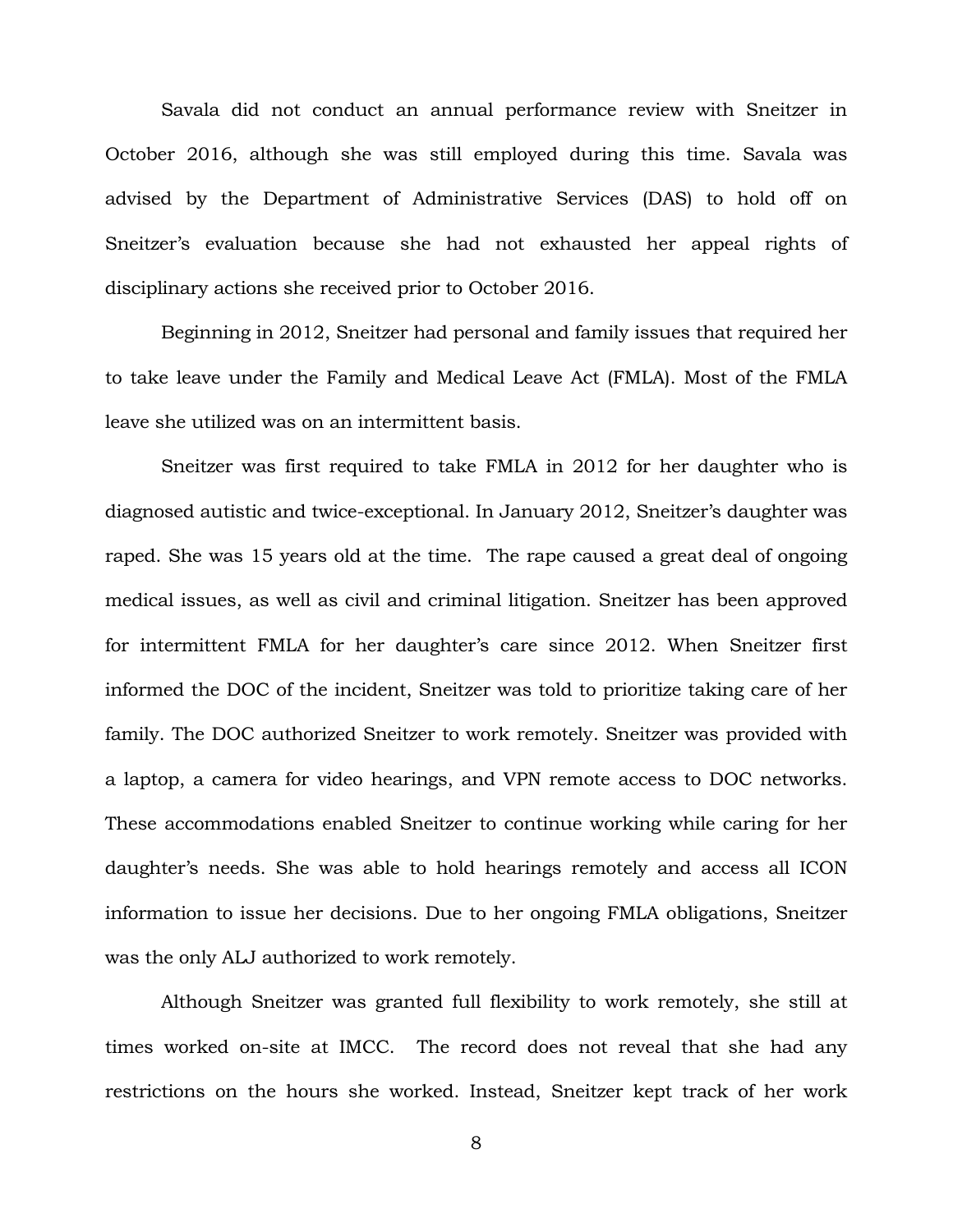hours and reported them to the DOC. In her 2013, 2014, and 2015 evaluations, Sneitzer specifically commended the support she received from the DOC in response to her need to take FMLA. She stated that the "IT support, flexible and accommodation schedule, and outstanding supervisory support" she received was the only way she was able to balance her FMLA responsibilities with work. In her October 2013 and October 2014 evaluations, Sneitzer indicated she had a backlog in processing her assigned CBC discipline reports as a result of FMLA leave she was required to take for her daughter. Sneitzer was not subject to any disciplinary actions for this backlog. She received an overall rating of "exceeds expectations" in the October 2013 and 2014 evaluations.

Sometime in 2015, Savala received complaints regarding Sneitzer's timeliness in processing inmate discipline reports. He received complaints about backlogs at IMCC, Sneitzer's regular assignment. Savala also received complaints from the Fort Dodge Correctional Facility (FDCF) where Sneitzer had heard discipline reports as a backup to another ALJ but had not issued a decision yet. FDCF attempted to contact Sneitzer but reported to Savala that they could not reach her. The institution expressed frustration to Savala that no decision had been rendered and indicated the delay was impacting the institution's ability to properly house, manage, and classify inmates. When an inmate commits a major rule infraction, such as assaulting another offender, the inmate is immediately placed in lockup. Lockup status is punitive for the inmate as it keeps an inmate in a segregated cell without any privileges. Each prison has limited lockup cells. Savala received complaints that some inmates awaiting a decision were in lockup,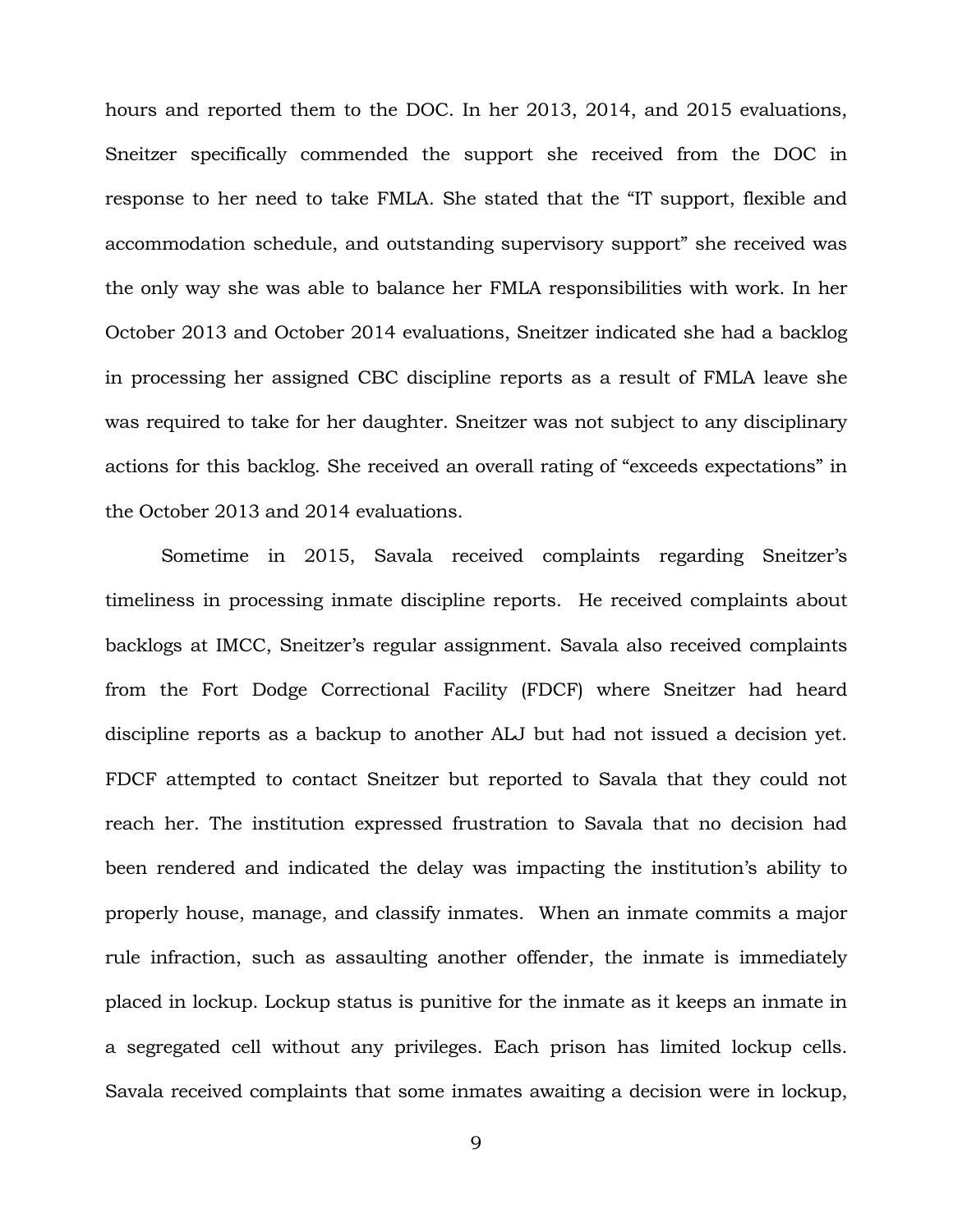which was impacting the institution's limited lockup space and keeping the inmates in punitive status.

Savala contacted Sneitzer and relayed the complaints he received from the institutions. As Sneitzer was still working remotely, their primary method of communication was by phone, and some by email. Savala informed her that the backlog needed to be addressed. Sneitzer indicated that she would address the backlog and get caught up. Savala did not make any changes to Sneitzer's flexibility on her work hours or authorization to work remotely.

Savala memorialized the timeliness issue in Sneitzer's October 2015 performance evaluation. He noted, in part:

[Sneitzer] has regularly been called away to address personal and family issues that resulted in offender discipline hearing backlogs and delays in getting disciplinary decisions issued. Since the DOC only has five ALJ's, and no dedicated back-up for Renee, this backlog impacts institutional operations for classification, housing, treatment, and programming.

[Sneitzer] needs to work on collaborating/communicating with supervisor and other ALJ's on status of her being called away from her job duties by way of email and the ALJ calendar, so that necessary coverage can be put into place.

In response to the evaluation comment, Sneitzer acknowledged a backlog in CBC reports and hearing decisions as a result of having to attend to her daughter's care. Sneitzer added that she maintains communication with staff and management as she continues to work remotely. She also indicated that she "created the collaborative ALJ schedule for all ALJs and my supervisor to use to allow for better communication and collaboration."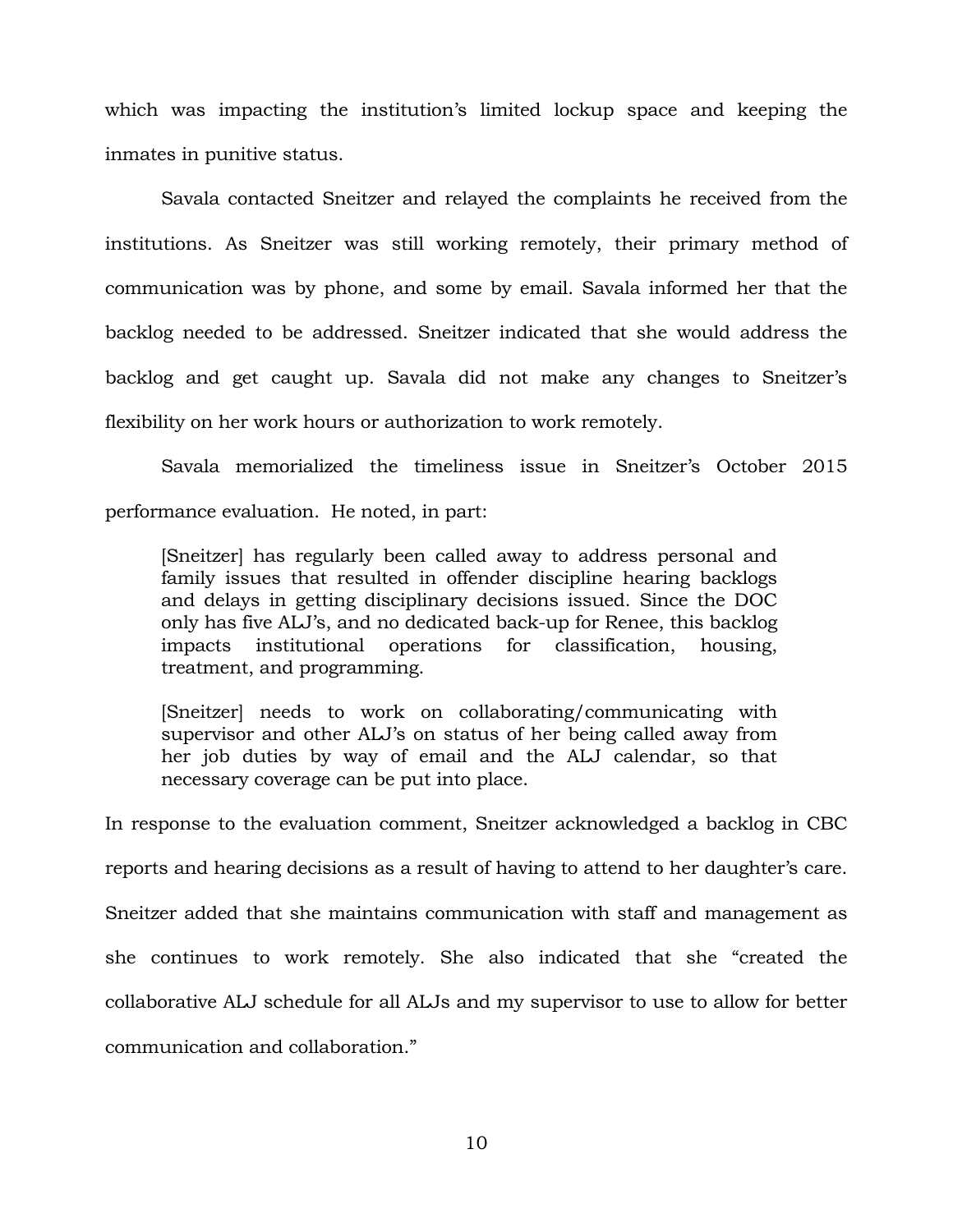In Sneitzer's October 2015 evaluation, Savala also recognized Sneitzer's positive work performance. He indicated Sneitzer did "an excellent job" processing CBC reports. Savala further commended Sneitzer for not having her decisions challenged in court, noting that Sneitzer had "consistently not had PCR actions filed against her ALJ rulings and has resulted in a savings of staff time and resources for both the DOC and the Attorney General's office."<sup>1</sup> The October 2015 evaluation was the first instance during Sneitzer's tenure that her overall performance rating changed from "exceeds expectations" to "meets expectations."

In late 2015 and early 2016, Sneitzer had to take additional FMLA leave for herself, as well as continuing to handle her daughter's care. In October 2015, Sneitzer had foot/ankle surgery. The post-surgery recovery required Sneitzer to wear a cast and avoid placing weight on the foot for eight weeks, followed by physical therapy. Sneitzer continued to work remotely, while using intermittent FMLA leave as needed. Sneitzer anticipated she would need intermittent FMLA for herself until March 2016. However, in that same month, Sneitzer was required to undergo an emergency hysterectomy. This extended Sneitzer's FMLA leave, but she still continued working remotely while recovering.

The delays in Sneitzer's processing of inmate discipline reports persisted into 2016. Savala continued communicating with Sneitzer regarding the need to get the backlog addressed. He was sensitive to her medical and family issues, and

÷.

<sup>&</sup>lt;sup>1</sup> The Attorney General's (AG's) Office handles any litigation filed against the DOC, including PCR actions filed by inmates.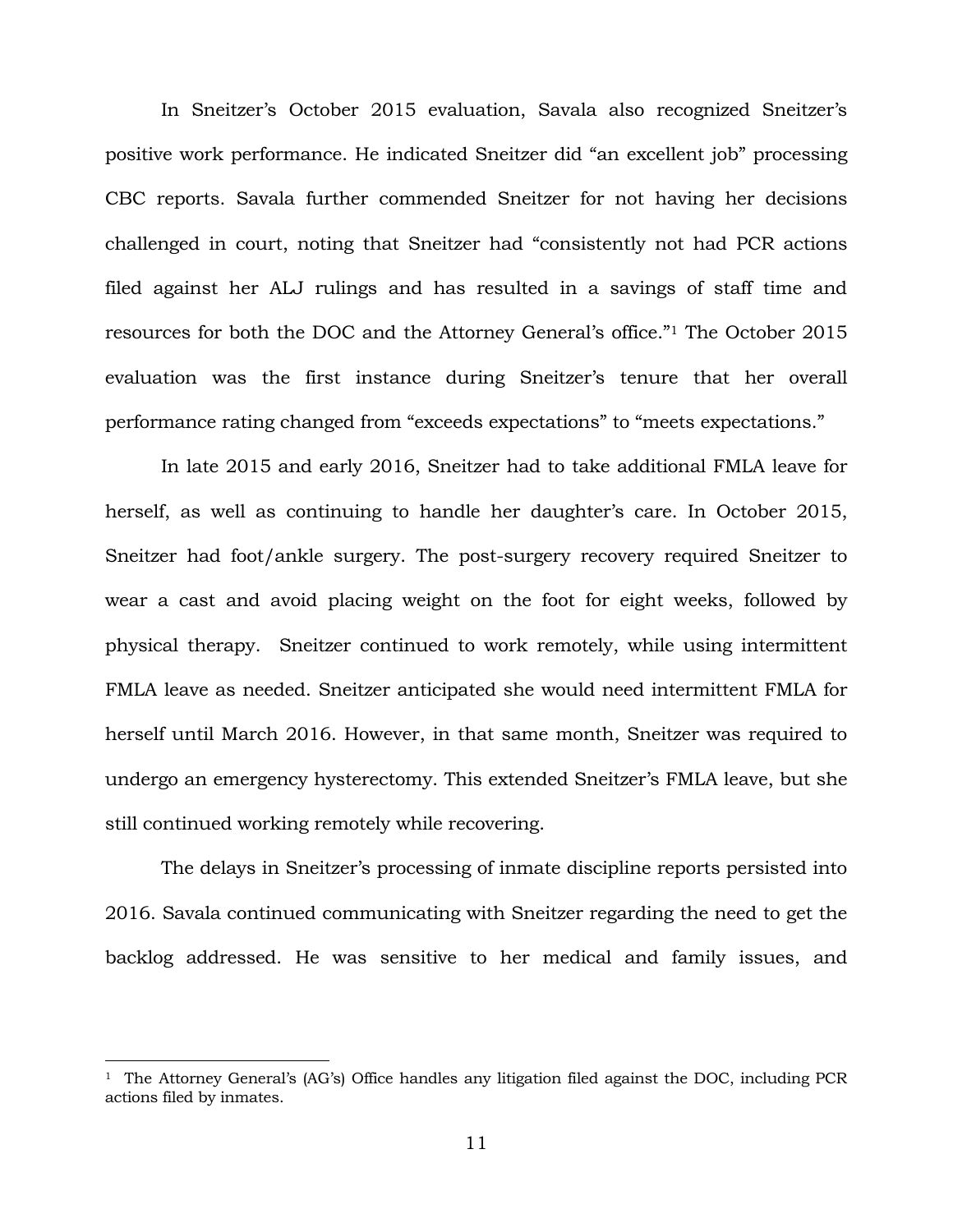continued to give her time to get caught up. Savala made no changes at that time to Sneitzer's ability to work remotely.

In late May 2016, the DOC received notification from the Office of Ombudsman regarding inmate complaints about Sneitzer's untimely processing of their discipline reports. <sup>2</sup> Inmates routinely complain to the Ombudsman regarding DOC operations. Thus, it is common for the Ombudsman to send a letter to the DOC director outlining issues of concern and recurrence, and have a meeting to discuss those issues. However, this was the first instance of the Ombudsman's Office expressing concern specifically about an ALJ's performance. On May 24 and 25, 2016, the Ombudsman sent notification to the DOC that its office substantiated complaints filed by two inmates. The inmates did not receive an ALJ hearing or notice of a continuance within seven days of the discipline report as required by policy. Sneitzer was responsible for processing these specific inmate discipline reports. She was included in the email communication from the Ombudsman.

The Ombudsman met with the DOC in late June 2016. Among other topics, Sneitzer's delay in processing inmate discipline reports was discussed. The Ombudsman indicated its office received "numerous complaints" about delayed disciplinary hearings and disregard of policy provisions regarding documentation of

÷.

 $2\degree$  The Ombudsman's Office is an independent state agency charged with monitoring state, county and local governments regarding fraud, waste, abuse, and following proper procedures. The Ombudsman has a designated person to oversee the DOC. Inmates can send complaints to the Ombudsman regarding any concerns or complaints they have under DOC custody. Upon receipt of a complaint, the Ombudsman can investigate, obtain any documents it requests from the DOC, and ultimately determine whether to substantiate an inmate complaint. The Ombudsman is required to notify the DOC whenever they substantiate an inmate complaint.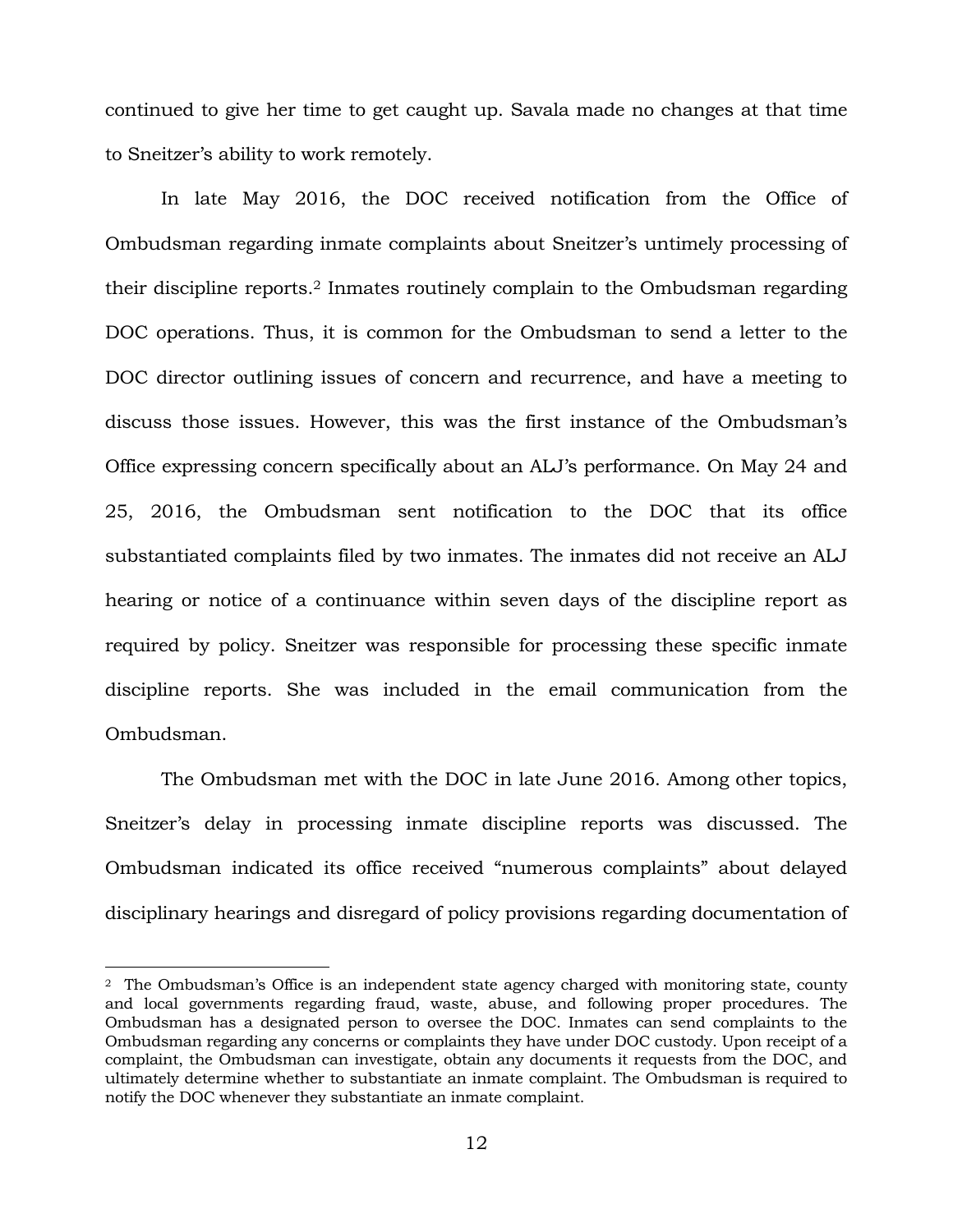continuances. In some instances, the Ombudsman learned that IMCC was releasing inmates from segregation who had spent 30 days in segregation without completed hearing decisions. The Ombudsman also indicated its statistics showed that a "significant number" of Sneitzer's hearing decisions were modified on appeal at IMCC, which led its office to question Sneitzer's "effectiveness and competence."

In response to the complaints and unremedied backlog in discipline reports, Savala determined that Sneitzer had to be brought back to IMCC to conduct her work. It became apparent to Savala that Sneitzer was no longer completing her work in a timely manner at home. Savala had a discussion with Sneitzer regarding his intent to bring her back on-site. Sneitzer indicated she felt stronger following her foot surgery but would need to continue physical therapy. By 2016, Sneitzer's daughter was stable and enrolled in a therapeutic boarding school. Sneitzer was still her legal guardian and had a continued need for intermittent FMLA to participate in her daughter's care. Sneitzer's first day back at IMCC was May 30, 2016. Savala informed Sneitzer he was drafting a letter to outline his expectations for her on-site return to IMCC.

Savala issued a letter of expectations to Sneitzer on June 9, 2016. The letter outlined Savala's expectations regarding Sneitzer's work hours, location, and workload. Sneitzer was directed to complete all her work on-site at IMCC. She was no longer authorized to work remotely unless she obtained Savala's permission. Sneitzer was expected to use DOC's electronic timekeeping system "KRONOS" when clocking in and out. All hourly employees, such as Sneitzer, use KRONOS. The KRONOS time clock was located in the administration part of IMCC's building,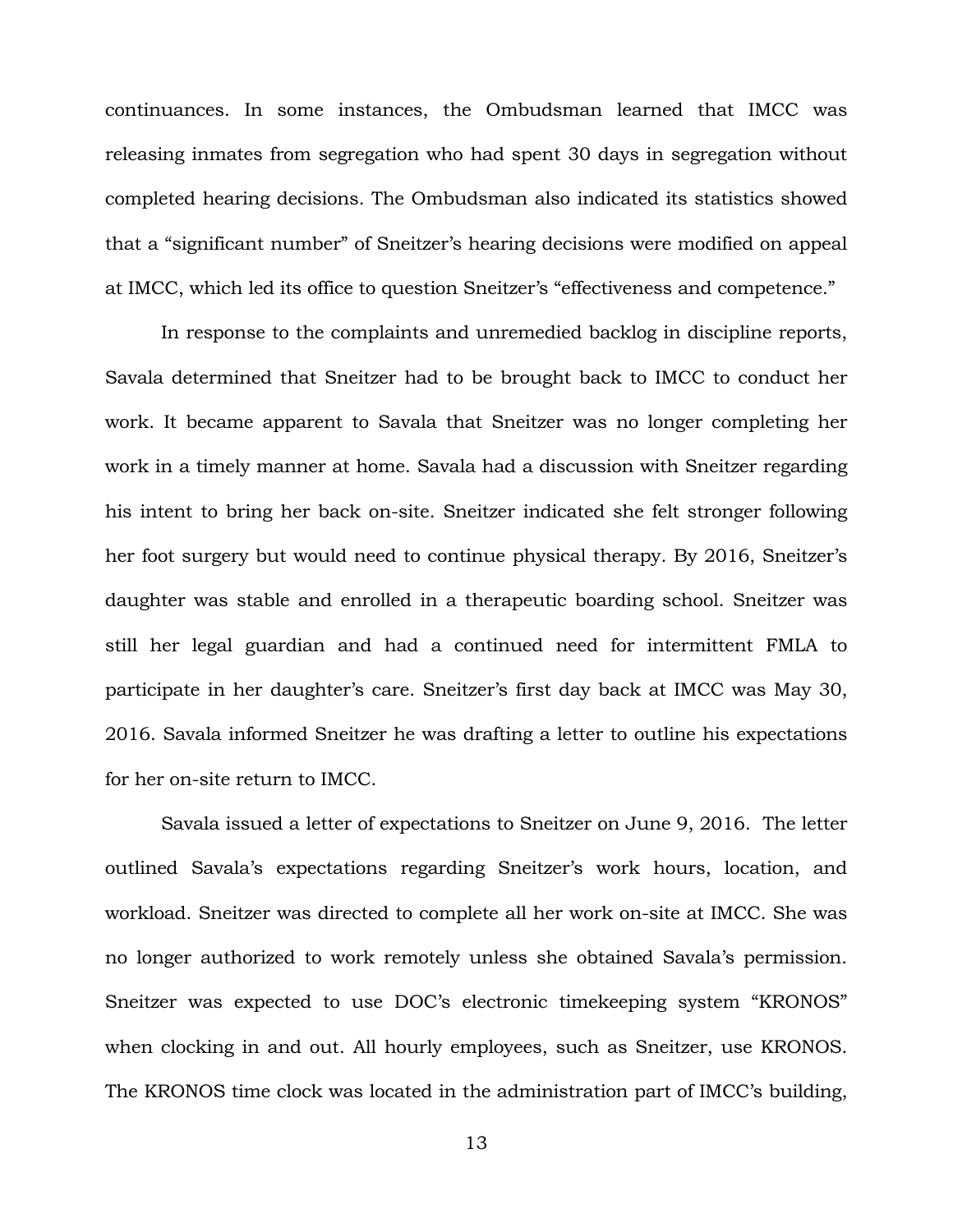which is before the metal detectors and security doors separating the secured part of the prison where Sneitzer's office was located. Upon arrival to work, Sneitzer walked through the administration building, clocked in, got through security, and walk down the hall approximately 20 feet to reach her office.

Sneitzer still had limited mobility upon her return to IMCC and used a scooter to get to her office. She was set up in an office with a bathroom to limit the distance she had to travel. Sneitzer's office door had a standard glass window cutout. This allowed security to conduct a safety check even when the door was shut. However, because Sneitzer suffers from a chronic neurological condition that causes sensitivity to light, she requested the glass window be covered. The request was approved, but the DOC still had concerns about Sneitzer's safety because security staff could not see inside her office when the door was closed.

Due to Sneitzer's limited mobility, Savala arranged with IMCC to have inmates escorted to Sneitzer's office for hearings. The ALJs normally conduct hearings on the individual cellblocks where the inmates are housed, but given Sneitzer's limited mobility, the DOC determined the optimal accommodation was to bring the inmates to her office. This accommodation required that IMCC provide two correctional officers to escort the inmates to Sneitzer's office, wait by the door until the conclusion of the hearing, and escort the inmates back. The DOC also provided Sneitzer with an administrative clerk to assist her. The clerk worked for the security department, but was assigned to assist Sneitzer with various administrative tasks, such as coordinating Sneitzer's hearings; printing discipline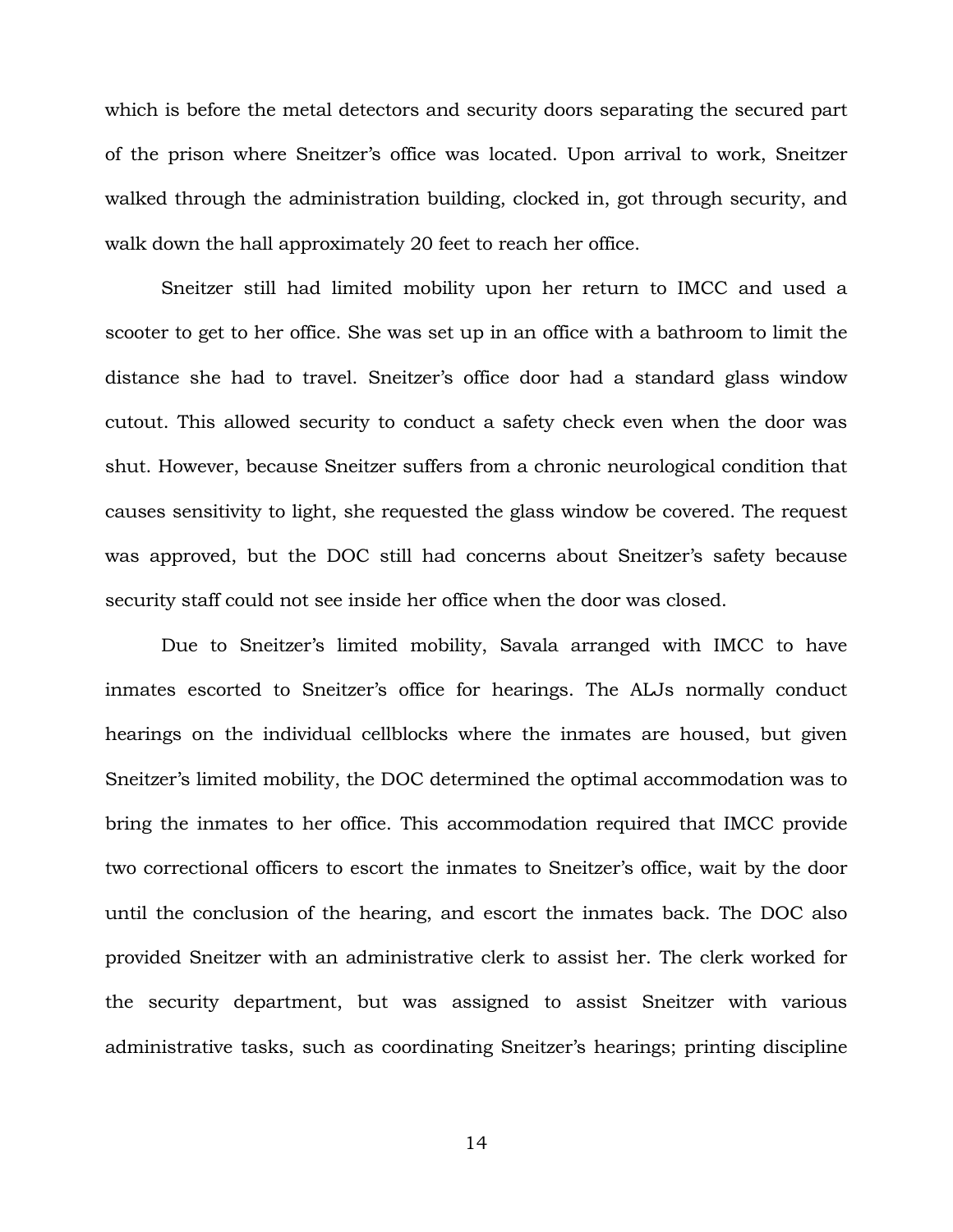reports that needed to be heard; entering information in ICON; tracking and scanning evidence for hearings; and sending out Sneitzer's hearing decisions.

The June 9 letter of expectations also set parameters on Sneitzer's work hours. While working remotely, Sneitzer was not restricted in her work hours. Upon her return to IMCC, however, Savala required her to complete her work between the hours of 6 a.m. to 6 p.m. The letter of expectations stated, in pertinent part:

**Return to Work at IMCC.** It is my expectation that you return to work Monday—Friday for an 8 hour shift at IMCC. We discussed your Physical Therapy appointments and using FMLA. With this in mind, I'm leaving you discretion to choose your 8 hour shift between the hours of 6:00am-6:00pm. Ideally, IMCC would like hearings completed by 2:00pm, as these are the hours they are best staffed for offender escorts to your office. You can use the time after 2pm for typing up hearing decisions.

All of your ALJ work needs to be completed on-site at IMCC. If you need to leave for FMLA, then please notify me by e-mail, so that I am aware. Please continue submitting the necessary paperwork to REED Group as you have been doing.

\*\*\*

**ALJ Calendar.** I need you to start utilizing the ALJ calendar, so that I can prepare for alternate ALJ coverage at IMCC if you are not available or need assistance with coverage.

All ALJs were expected to place their absences on the calendar and indicate whether coverage was needed or not. Savala received automatic email notification of events placed or removed from the ALJ calendar. The ALJs, including Sneitzer, were not expected to place any detailed information about the reason for the absence. As noted in the letter of expectations, the directive was implemented for operational reasons. Excerpts of the ALJ calendar in evidence reveal that all ALJs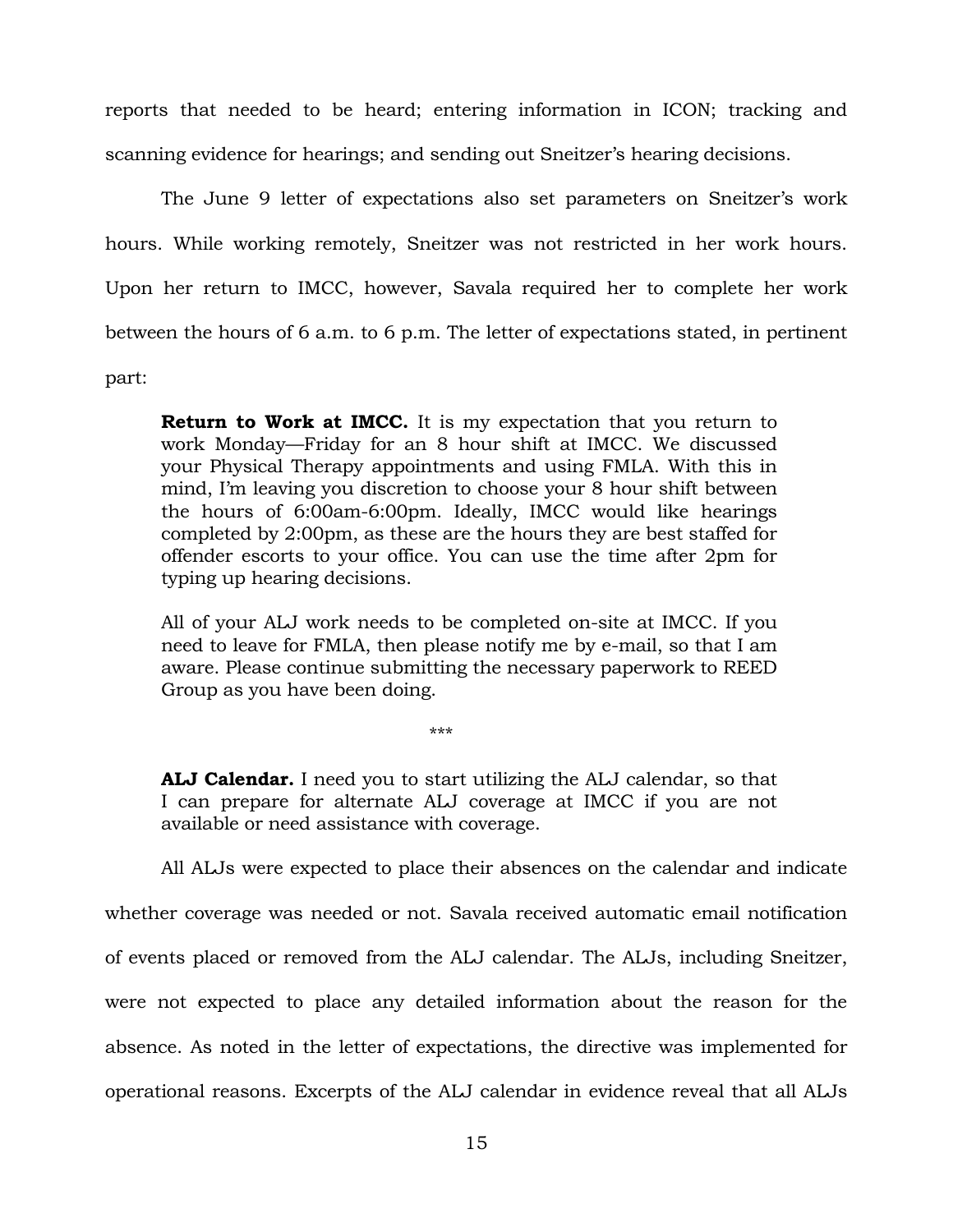utilized the calendar. While some ALJ entries identified a block of time for the appointment (start and end time), other entries merely noted the ALJ had an appointment without identifying the time or length of the absence.

During testimony, Savala indicated that he needed to know for safety reasons if Sneitzer was on-site at IMCC. Sneitzer had limited mobility and worked in an office with a covered window. Although the office was located inside the secured area of the prison, Savala explained that certain inmates were allowed to do work around the prison and could have potentially assaulted her. Savala indicated he needed to know when Sneitzer was on-site to communicate that information to IMCC's security so that they could conduct welfare checks on her. Nothing in the record shows that safety was discussed as a reason that Sneitzer needed to note her absences on the ALJ calendar. The documented and stated reason for the directive to utilize the ALJ calendar was for operational reasons, *i.e*. timely handling of the inmate discipline reports.

The letter of expectations also directed Sneitzer to keep her IMCC inmate discipline hearing docket current. All ALJs were expected to keep their assigned dockets current. However, after complaints from the institutions and the Ombudsman's Office, Savala determined the expectation needed to be emphasized in the letter of expectations. At all times relevant to the ten-day suspension and termination at issue here, Sneitzer's docket was current. She timely processed her assigned inmate discipline reports and no longer had delays that precipitated the June 6, 2016, letter of expectations.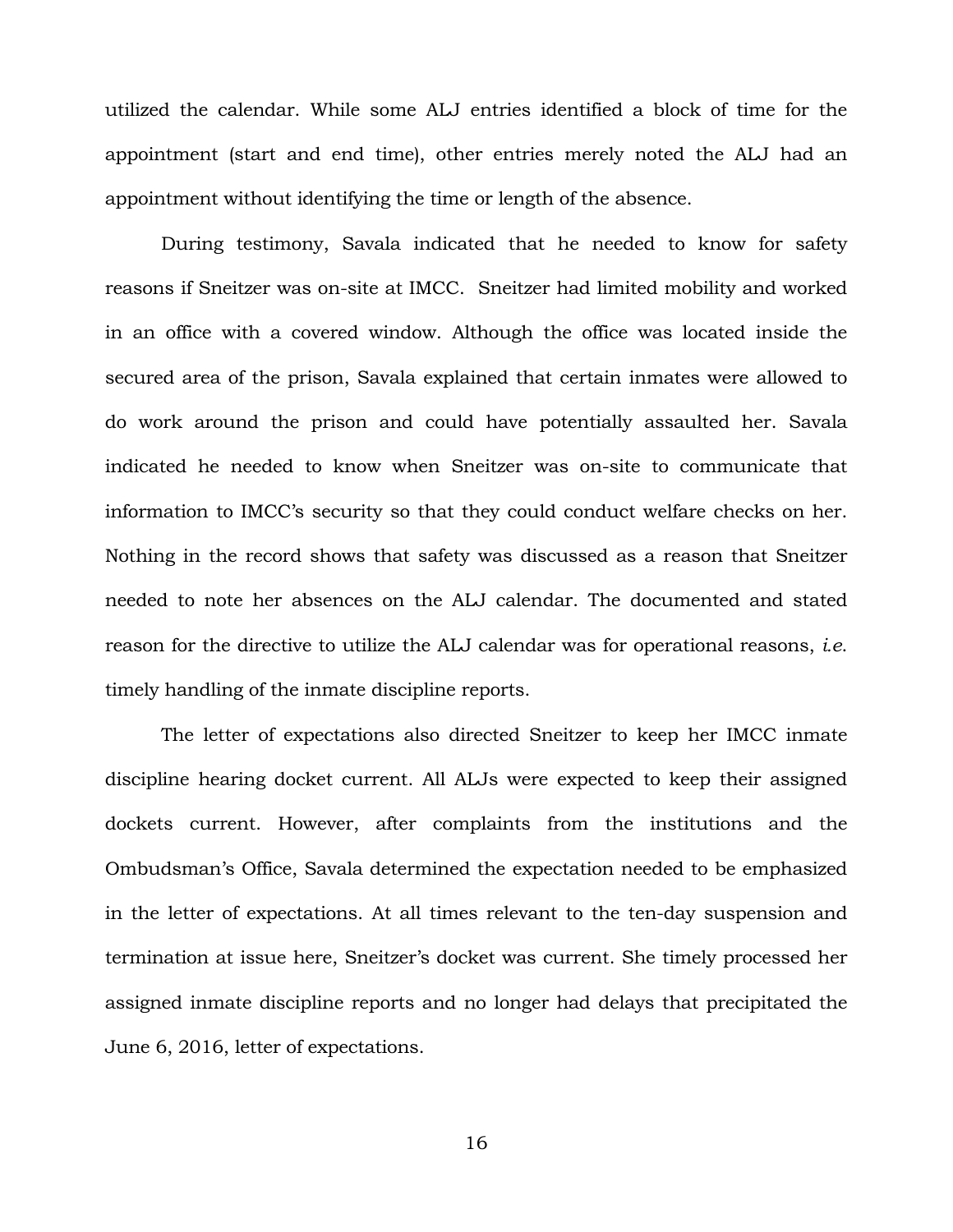## **II.** *Sneitzer's Disciplinary History*

Sneitzer was subject to other disciplinary actions prior to the ten-day suspension and termination of employment at issue here. About five months after her return to IMCC in May 2016, she was given a written reprimand. In total, she was subject to the following disciplinary actions:

- October 4, 2016 Written Reprimand
- December 14, 2016 One-Day Suspension
- April 4, 2017 Three-Day Suspension
- May 26, 2017 Five-Day Suspension

It is unnecessary to delve into the reasons underlying each of the disciplinary actions preceding the appeals at issue here. However, some of the issues underlying the ten-day suspension and termination were addressed as part of the prior disciplinary actions, and will be discussed where relevant to the reasons for the ten-day suspension and termination.

Sneitzer's job classification is covered by the state merit system and included in a collective bargaining unit of employees represented by AFSCME Iowa Council 61. The State and AFSCME had a negotiated collective bargaining agreement (CBA) that contained grievance procedures. At the time Sneitzer was subject to the written reprimand through the five-day suspension, Sneitzer grieved all the disciplinary actions and exhausted her appeal rights available under the CBA. Sneitzer's grievances were denied and the disciplines upheld. While Sneitzer continues to disagree with these prior disciplinary actions, for the purposes of the instant discipline appeals, the written reprimand through the five-day suspension are final. The prior disciplines will be considered as part of Sneitzer's disciplinary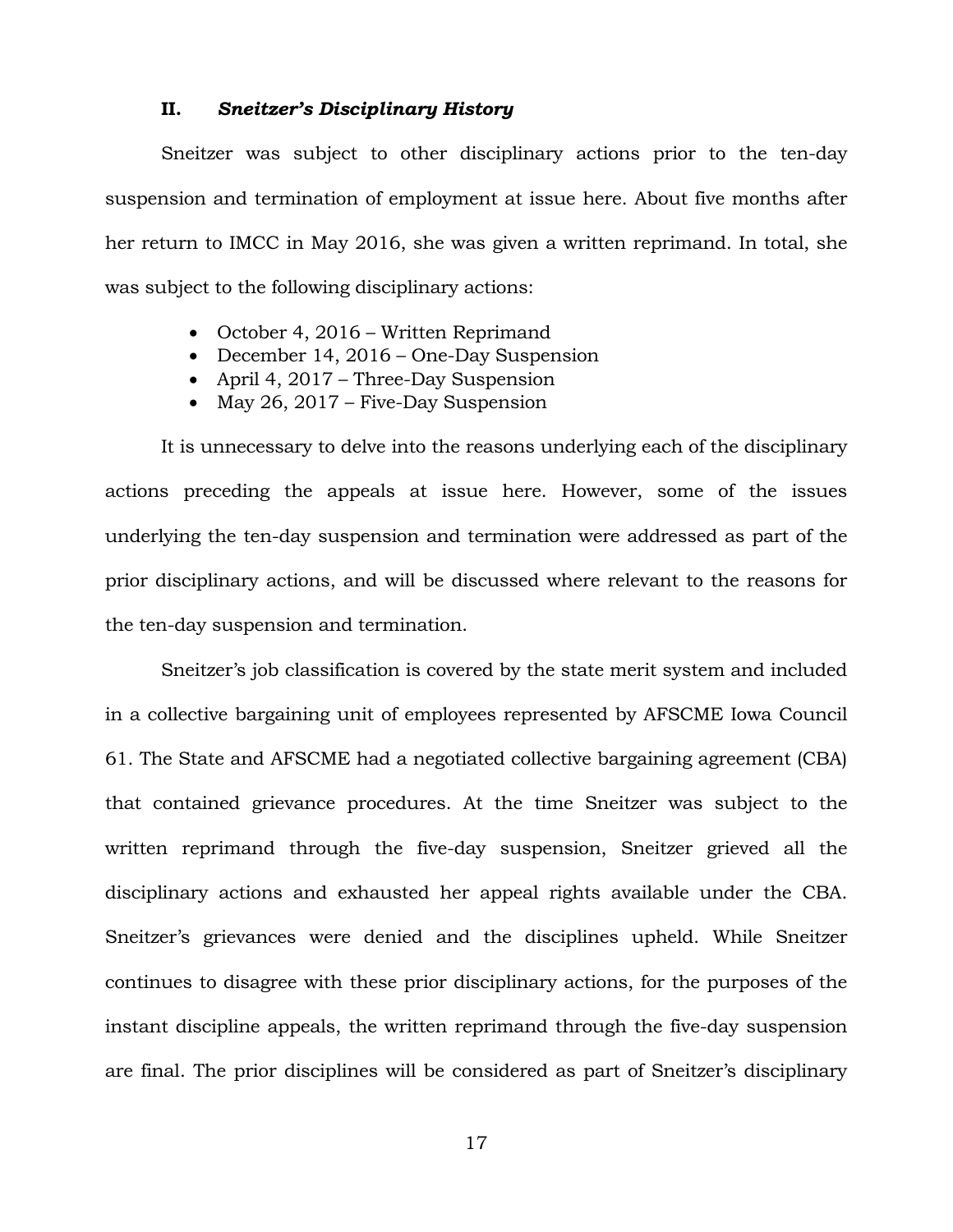history for the purposes of determining the existence of just cause for the ten-day suspension and termination of employment.

## **III.** *Case No. 102064: Sneitzer's Ten-Day Suspension*

The DOC contends Sneitzer continued to disregard multiple supervisory directives upon her on-site return to IMCC even after the five-day suspension. The DOC conducted an investigatory interview with Sneitzer on July 7, 2017, for alleged violations of Savala's work directives and violation of policy IO-RD-03, *Major Discipline Report Procedures*. Following the investigation, the DOC concluded Sneitzer's actions warranted discipline.

## A. Investigation

Savala made the decision to initiate an investigation. It is unknown when he initiated the investigation, but he provided Sneitzer with notice by email on or about July 5, 2017, that he would conduct an interview with her on July 7. This email is not in evidence. It is unknown on this record whether Savala informed Sneitzer in advance what specific alleged violations the investigatory interview would entail.

Savala was the sole investigator into Sneitzer's alleged violations. The investigation consisted of the July 7 investigatory interview with Sneitzer. Present during the interview were Sneitzer, Savala, DAS personnel officer Erick Lynes, and Jason Moats, an IMCC employee who was present as Sneitzer's peer representative. At the beginning of the interview, Sneitzer wondered why she could not have another ALJ present as her peer. She stated Savala told her that her peer had to work at IMCC, but that no other ALJ works at IMCC. Lyons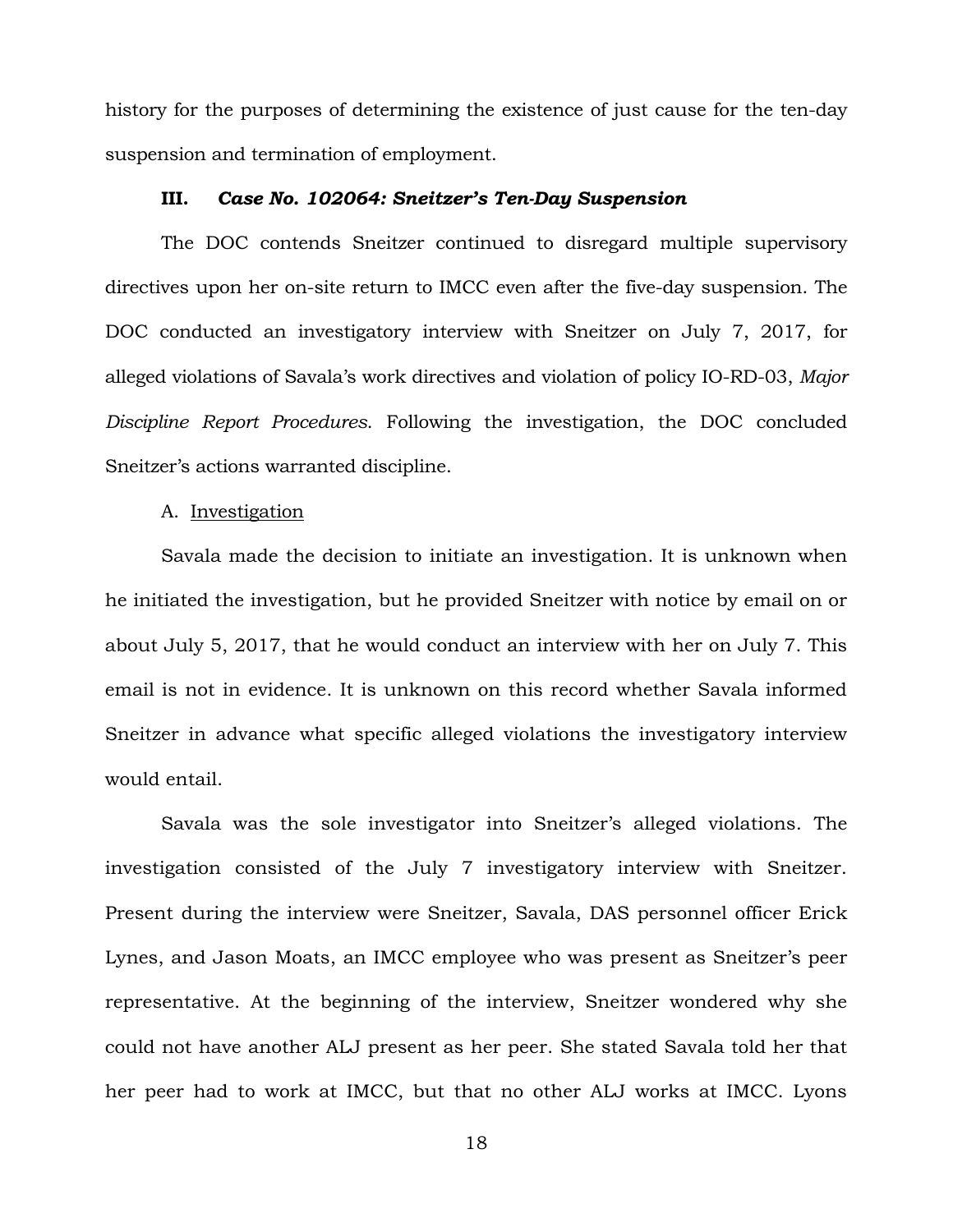advised her that she is not entitled to a peer of her choosing and that it is also easier for the DOC to arrange for a peer if the employee works at IMCC.

Sneitzer was the only person interviewed as part of the investigation. No other employees were interviewed or otherwise consulted to verify or corroborate any of the statements, explanations, or purported practices Sneitzer asserted during her investigatory interview. Savala obtained documentary evidence, such as KRONOS timesheets, emails, and some ICON information, as part of the investigation.

It is unknown when Savala concluded his investigation. He did not in any manner memorialize his investigative findings or document his reasoning for finding that Sneitzer violated his supervisory directives and DOC policies. The record provides no indication that Savala specifically considered Sneitzer's statements, explanations, or purported practices, as part of the investigation prior to imposing discipline.

During the investigatory interview on July 7, Sneitzer asserted that Savala's repeated disciplinary investigations were harassing, discriminatory, and retaliatory. She argued that Savala was singling her out and treating her differently from the other ALJs. Sneitzer pointed out that other ALJs did not have restrictions on work hours or restricted from working more than eight hours. During the interview, Sneitzer was questioned about a specific decision she issued that was appealed as a PCR action. Part of Sneitzer's response alleged disparate treatment in the manner her PCR was being handled. Specifically, Sneitzer claimed that Savala did not investigate or discipline other ALJs for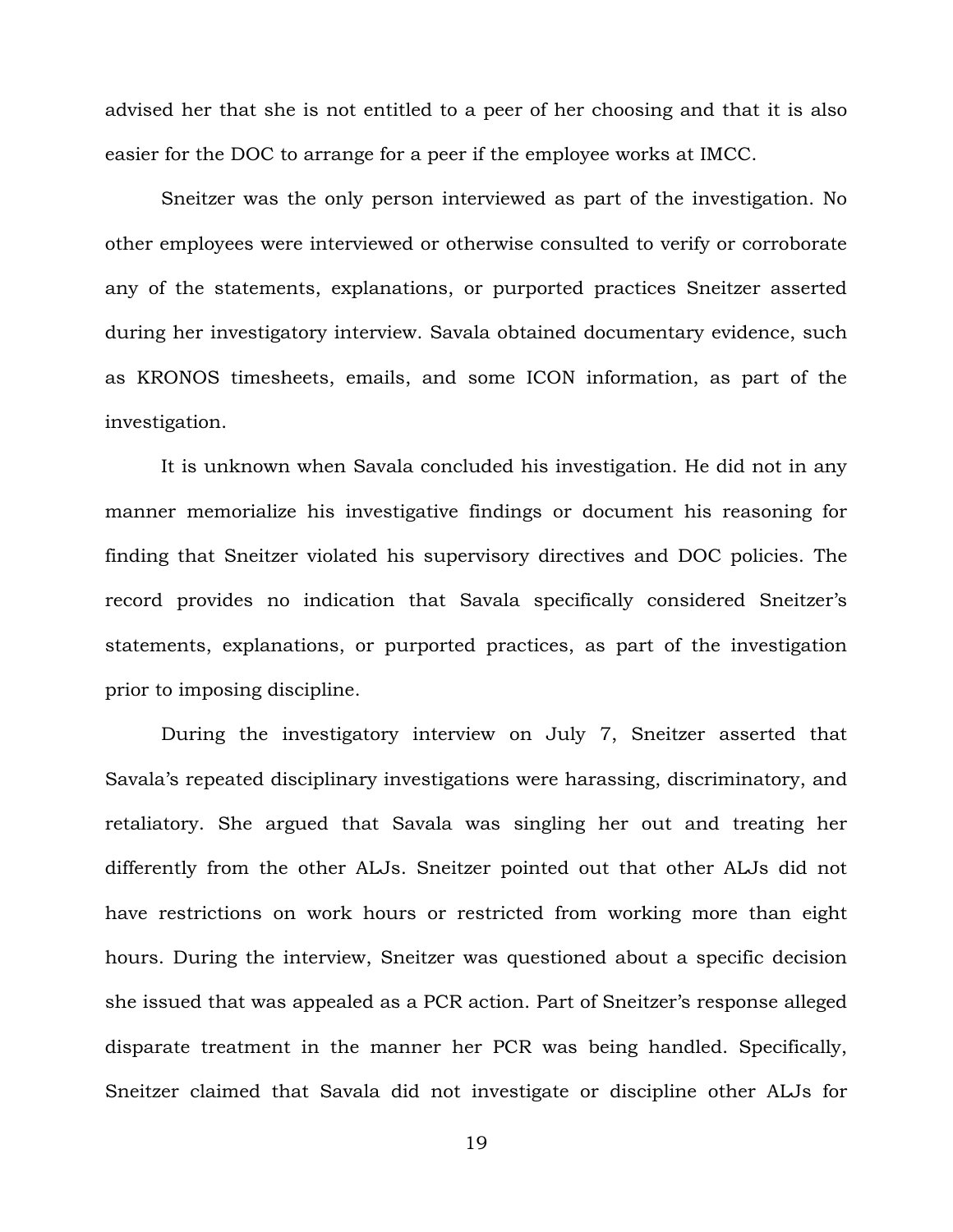having or losing a PCR action against their decisions, but that those were handled through a change of practice. Yet, in contrast to Savala's treatment of other ALJs, the PCR action against her decision was being handled through discipline. Savala's response to Sneitzer's assertions about discrimination, harassment, and disparate treatment was to merely disagree with them on record during the interview. Savala continued in his role as the sole investigator and decision maker even after Sneitzer's allegations of improper motivations behind the investigation.

Savala did not, as part of the investigation into Sneitzer's alleged violations, obtain any information to confirm or deny Sneitzer's assertions that other ALJs were in fact working past 6 p.m. without his advance approval, or that other ALJs were flexing their work day within the work week without his advance approval. Deposition and hearing testimony received from other DOC ALJs reveal that ALJs at the time were allowed to "flex" their work hours. This practice ceased July 1, 2018, almost a year after Sneitzer's disciplines. The ALJs did not earn overtime pay if they "flexed" their 40 hours within the same pay period. Evidence in record also demonstrates that other ALJs could and did work past 6 p.m. without having to obtain Savala's prior approval.

## B. Alleged Violations Underlying the Ten-Day Suspension

Sneitzer was issued a notice of ten-day suspension dated July 14, 2017. The letter stated, in part:

This letter is to advise you that the investigation into your alleged violations of failing to follow supervisory directives and negligent work has been completed. The investigation determined that your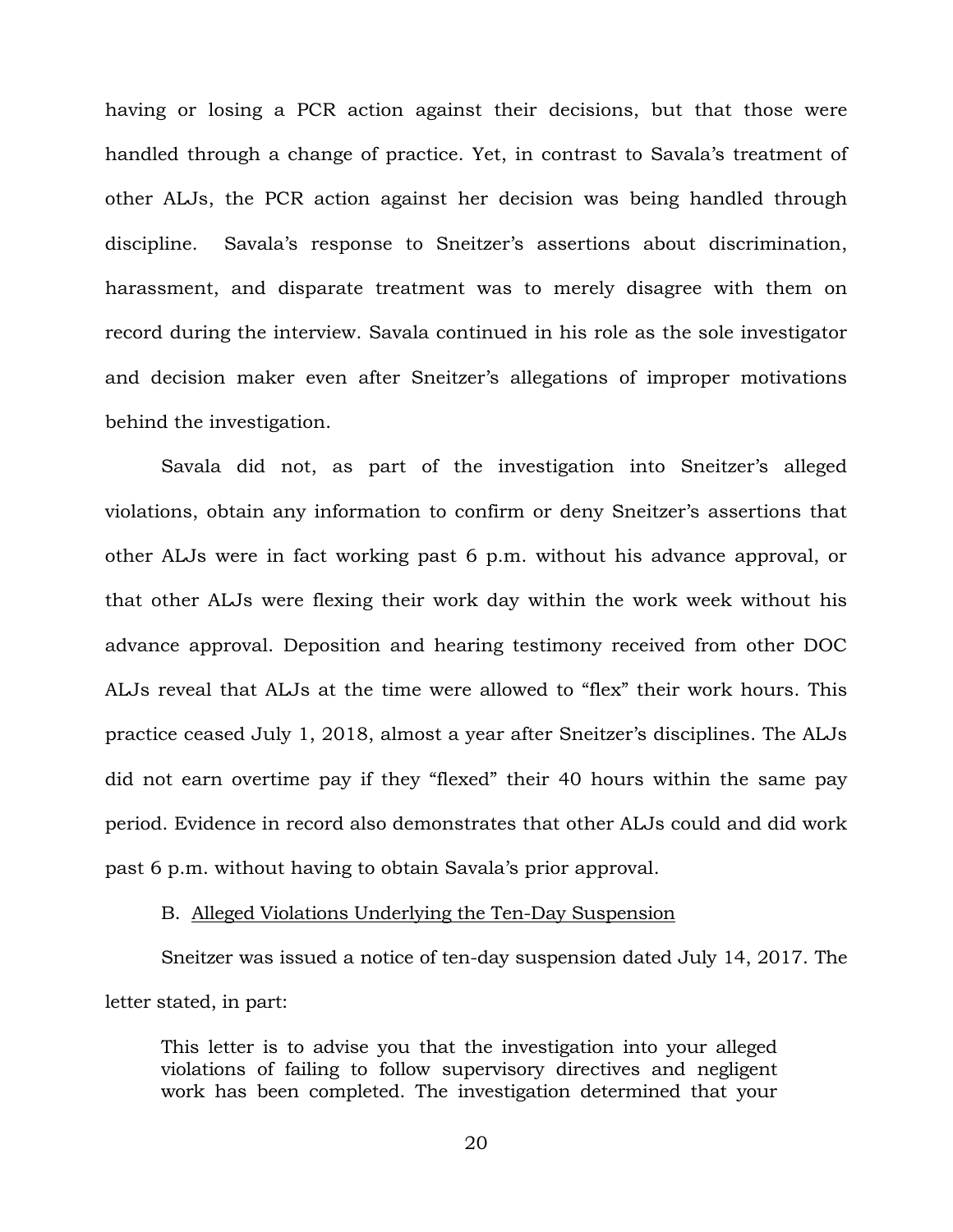conduct violated the work rules and supervisory directive outlined below. As a result of the infractions, you are hereby subject to this written notice of alternative discipline in lieu of a suspension without pay. While this action does not reduce your pay, seniority, or other benefits, it does carry the same weight as if you had been subject to a ten day suspension.

The notice of discipline outlined five separate items that formed the basis of the disciplinary action. The first four bases outlined were for failure to follow a supervisory directive in violation of AD-PR-11, *DOC General Rules of Employee Conduct*, part H.6, requiring employees to "obey a supervisor's lawful orders." For the last item outlined in the letter, "negligence" in a hearing decision, the DOC asserted Sneitzer violated AD-PR-11 and IO-RD-03, *Major Discipline Report Procedures*, although the notice did not specify the provisions allegedly violated.

(1) Identifying CBC Lists by Full ICON Name

The first item in the disciplinary notice was regarding Sneitzer's failure to identify in her communications the full name of the CBC list she was processing. The discipline letter stated:

This action is being taken as a result of your failure to follow my supervisory directive in referring to the *Pending WR/OWI Transfer Classification Reviews* list and the *Residential ALJ Process Scheduling*  list in their full name. You have been previously disciplined for not following my supervisory directives. Your actions are a violation of the work rules of the DOC regarding the *General Rules of Employee Conduct* for not following a supervisory directive.

Starting in October 2016 Sneitzer was assigned as the primary ALJ for processing the two CBC lists – *Pending WR/OWI Transfer Classification Reviews* list and the *Residential ALJ Process Scheduling* list. When communicating with CBC staff, Sneitzer would refer to the *Pending WR/OWI Transfer Classification Reviews*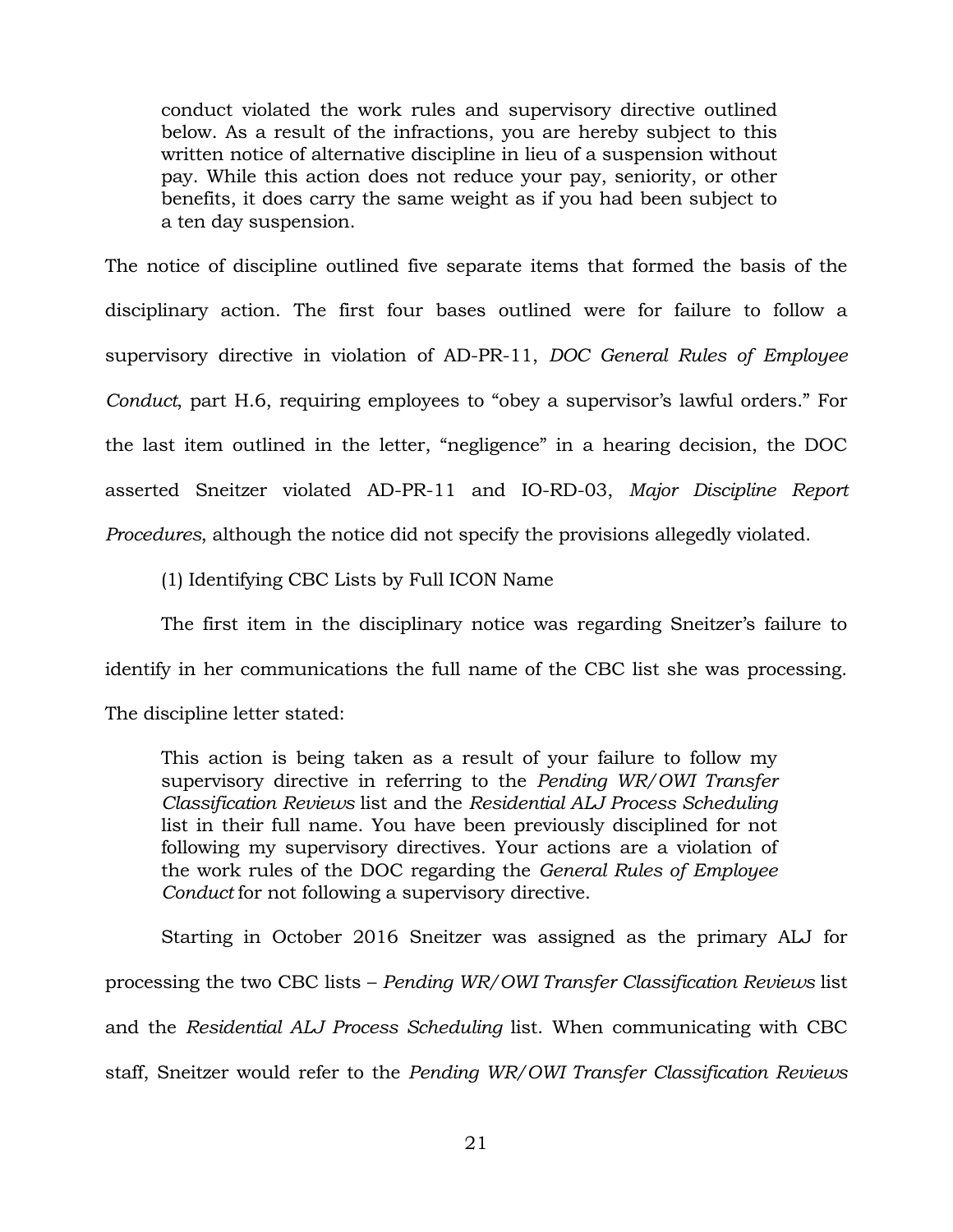list as "the list" or her "regular list." The record reveals that other staff involved in processing this list, including Savala, have referred to it by various names, such as "the list" and "Margot's list." The DOC contends that sometime in April 2017, the CBC staff expressed confusion to Savala about Sneitzer's communications and what list she was referring to in her emails. In response to staff confusion, Savala directed Sneitzer to use the full ICON names of the lists. On April 14, 2017, Savala stated in an email to Sneitzer:

Renee, this is a supervisory directive in referring to the lists in their full name and not in acronyms. You are expected to use the full name of the ICON lists on all future communication. The reason for this is so we have clear communication and no confusion.

This directive was communicated as part of a lengthier email chain regarding procedures for processing CBC reports that included the CBC staff.

While processing the *Pending WR/OWI Transfer Classification Reviews* list on April 19, Sneitzer emailed the CBC staff, including Savala, regarding a specific offender on her "regular list" that had been apprehended. The CBC staff responded and answered her question. Savala responded to Sneitzer on April 21 that she was not following his supervisory directive and reinforced his earlier directive to use the full name of the list in order to maintain "clear communication and no confusion for all parties involved." Sneitzer acknowledged she did not use the full name of the list in the April 19 email as she should have but explained it was an inadvertent mistake because she had been calling it her "regular list" for a long time prior to Savala's April 14 directive. Although Sneitzer received a five-day suspension on May 26, 2017, her failure to call the *Pending WR/OWI Transfer Classification*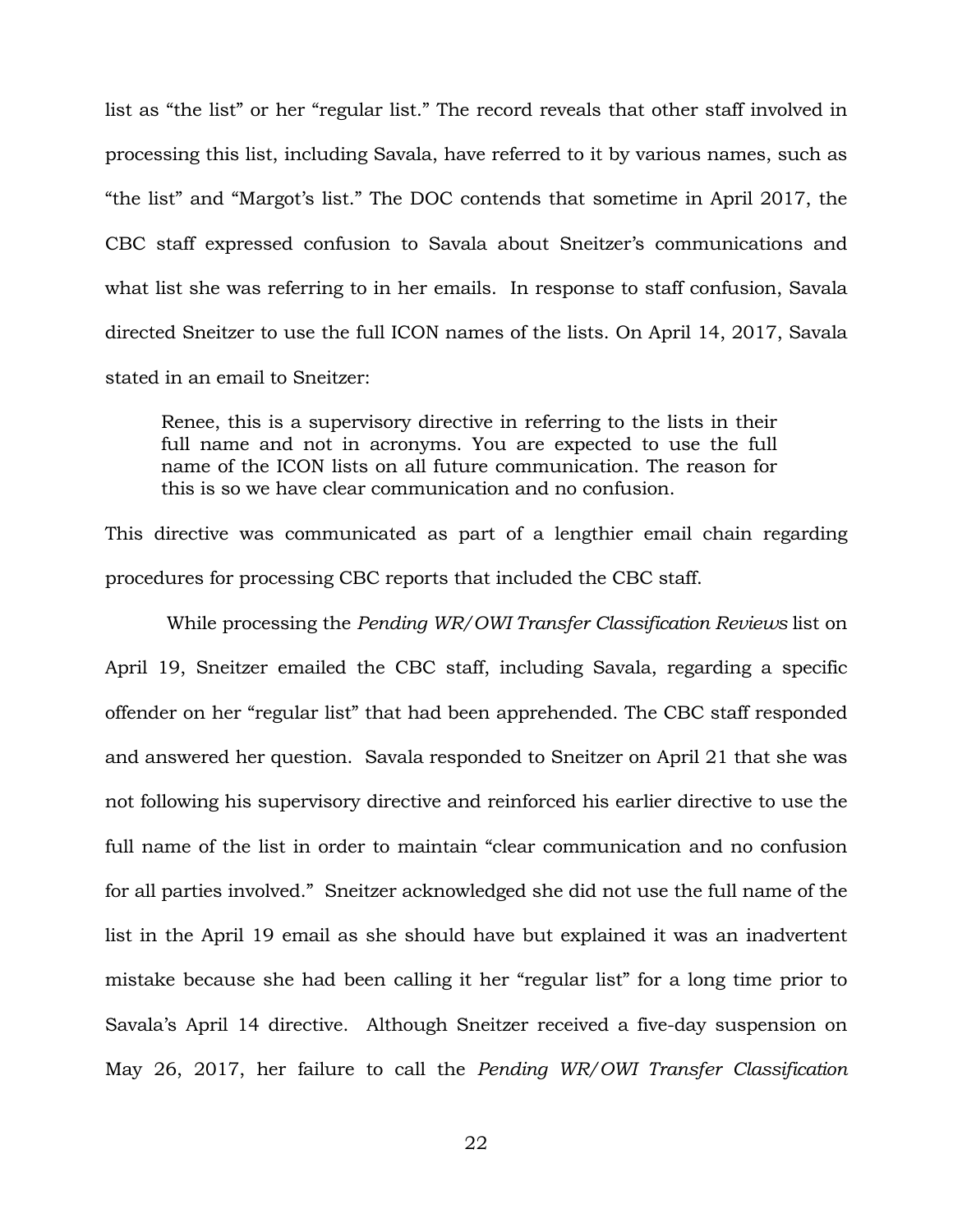*Reviews* list by its full name in the April 19 email was not included as a reason for that discipline.

In addition to the April 19 email, the DOC provided email documentation of about 34 other instances in which Sneitzer referred to the *Pending WR/OWI Transfer Classification Reviews* list as "the list" in daily notification emails to CBC staff. In January 2017, Savala directed Sneitzer to process the *Pending WR/OWI Transfer Classification Reviews* list as her first order of business upon arrival to work because of its fiscal impact to the DOC for having to reimburse the county jails for holding DOC inmates. Sneitzer was directed to notify the CBC staff that the list was completed. The directive only pertained to the *Pending WR/OWI Transfer Classification Review* list. The 34 emails the DOC provided are of Sneitzer notifying the same four individuals, including Savala, that "the list" was completed.

The 34 instances of this daily notification that "the list" was completed occurred between April 17 and July 6. After the April 14 directive, the first time Sneitzer sent the daily notification was on April 17. Savala did not redirect her to call "the list" by its full name in the daily email notification, as he had done a few days later when she called it her "regular list" in the April 19 email discussed above. About 15 of the emails were sent before Sneitzer was given a five-day suspension on May 26. Sneitzer was not disciplined in the five-day suspension for failing to use the full list name for these 15 instances. The other 19 notification emails were sent after May 26. Savala did not correct or direct her in any of these instances to refer to the list by its full name. The record is devoid of any indication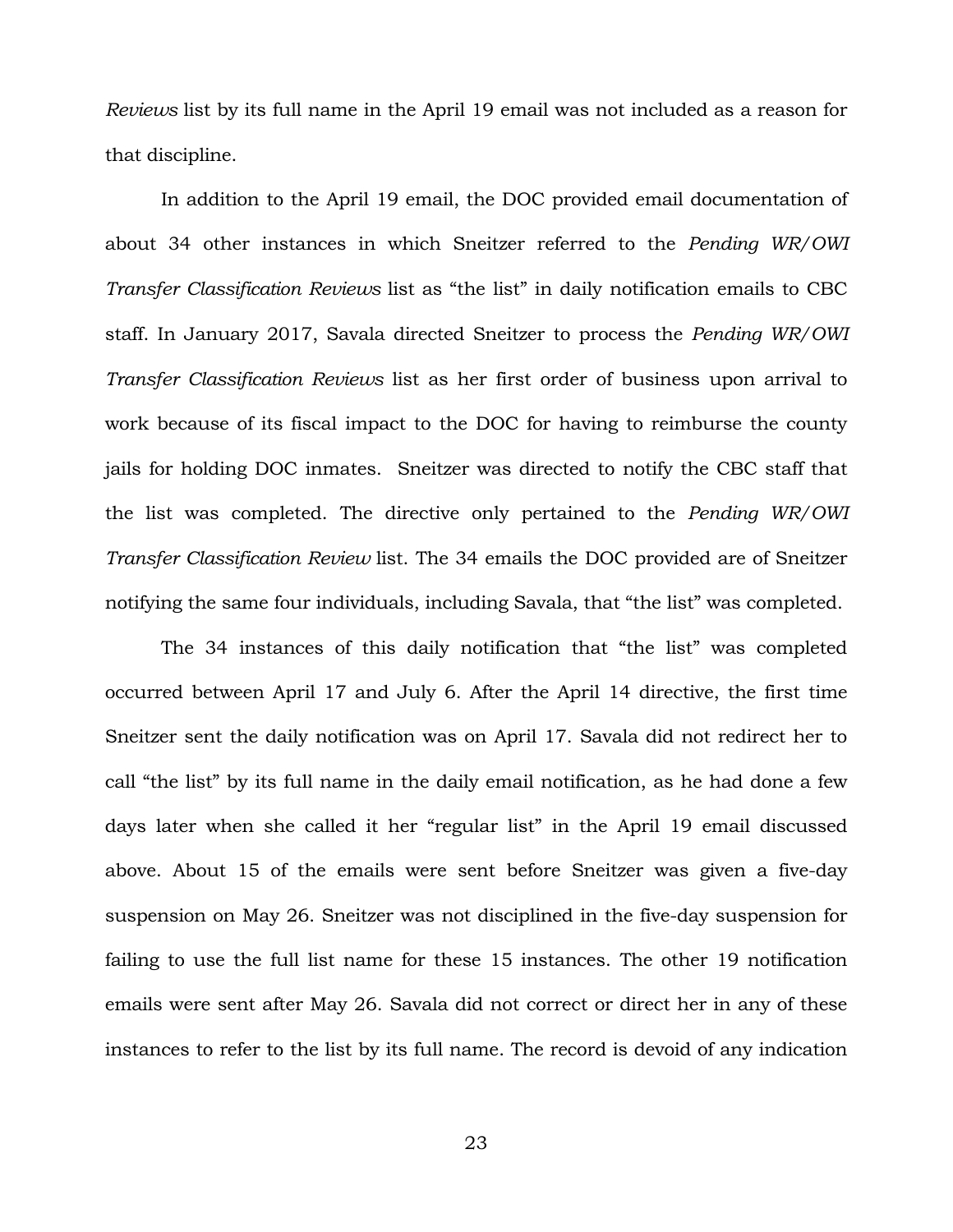that the CBC staff or Savala were confused what "the list" was in Sneitzer's daily notification emails.

Sneitzer was interviewed regarding the notification emails on July 7. A review of the interview transcript reveals that Sneitzer was only provided with daily notification emails she sent between May 26 and July 5. Although the DOC has now included an additional 15 daily notification emails as part of its evidence, Sneitzer was not given an opportunity to respond to them during the investigation.

During the July 7 investigatory interview, Sneitzer asserted that Savala's directive was not clear that it also encompassed the daily notification emails. She asserted that staff have always referred to the *Pending WR/OWI Transfer Classification Reviews* list as "the list" because it was the priority list due to its fiscal impact to the DOC. Savala told her to send the daily notification to the CBC staff that "the list is done" and the emails show her doing exactly as directed. She contends she had no notice until July 7, the day of her investigatory interview, that Savala had a problem with her daily email notification to the CBC staff that "the list is done." After he told her on July 7 that the use of the short form "the list" in the daily notification email was an issue, she immediately complied with the directive and used the full name of the *Pending WR/OWI Transfer Classification Reviews* list in her daily notification emails. The DOC has not presented any emails after July 7 in which Sneitzer failed to refer to this CBC list by its full name.

The DOC also provided documentation of a July 5 email Sneitzer sent to another ALJ, including Savala on the communication. Sneitzer asked the other ALJ, "Are you completing residential reports?" Sneitzer did not refer to either of the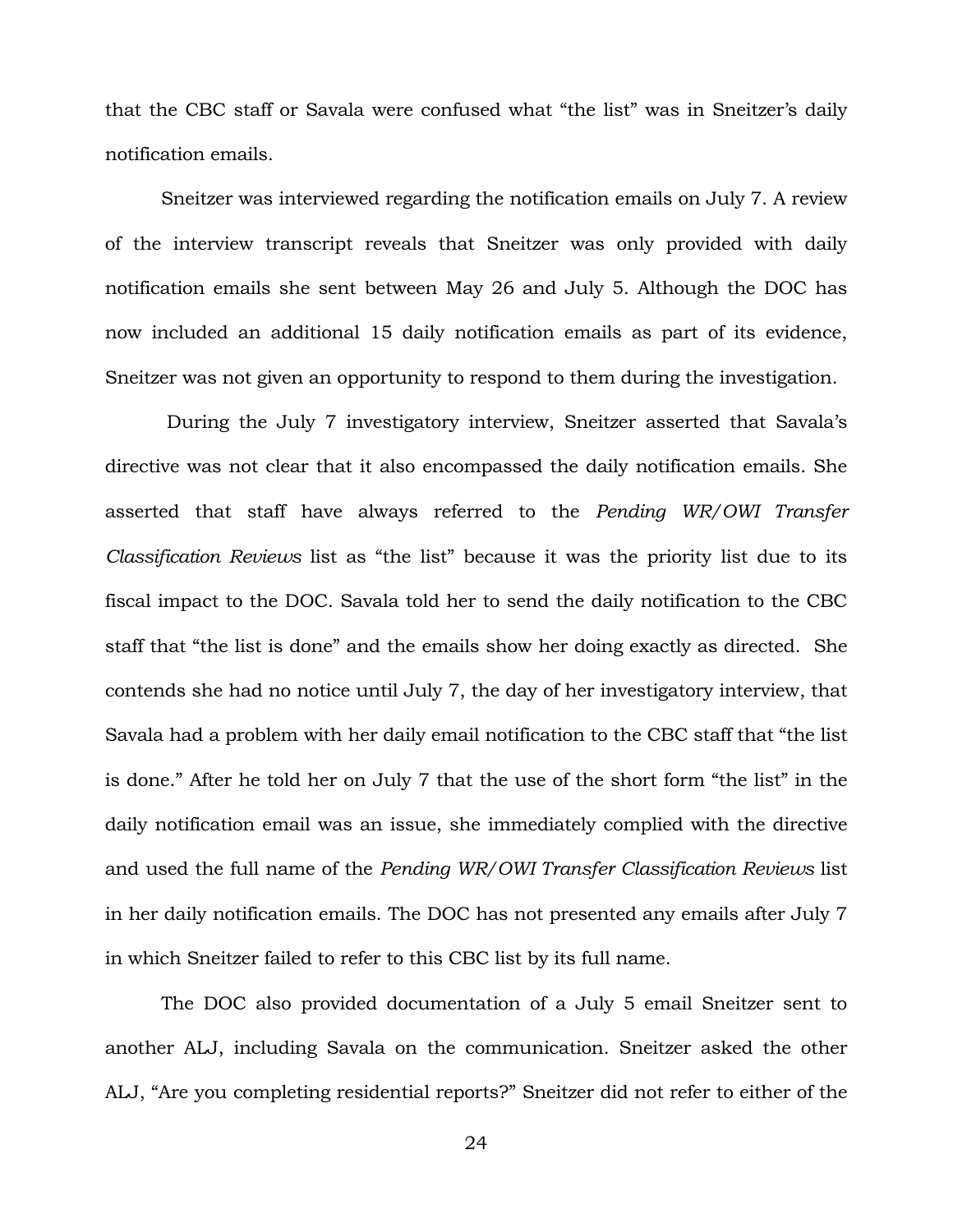two lists by their full name but only referred to them as "residential reports." The ALJ responded that she only completed the reports on the "WR/OWI Transfer list" and one other report that she was contacted about to be completed while Sneitzer was gone. Sneitzer was not presented a copy of this July 5 email or otherwise asked about it during her investigatory interview and thus did not respond to it during the investigation.

(2) Identifying Category of Leave Utilized

The ten-day suspension letter stated that Sneitzer was being disciplined for failing to communicate to Savala the type of leave she planned to utilize for her absences. The notice of discipline stated:

This action is being taken as a result of your failure to follow my supervisory directive that you communicate with me as to the category of leave you will be taking. You have been previously disciplined for not following my supervisory directives. Your actions are a violation of the work rules of the DOC regarding the *General Rules of Employee Conduct* for not following a supervisory directive.

On June 9, 2017, Savala directed Sneitzer to identify the type of leave she was utilizing when she was leaving early or not reporting to work. In response to an email from Sneitzer stating she was "leaving early" between noon and 1, Savala stated:

In the future, I need more information than receiving an e-mail that you are "leaving early." Additional clarity such as if you are taking vacation, comp time or fmla. If possible, let me know as soon as you can, so I can plan for workload.

While the June 9 directive from Savala does not mention it, the DOC contends this supervisory directive was implemented in response to a request from the IMCC payroll department. Although Sneitzer reported to Savala in central office, IMCC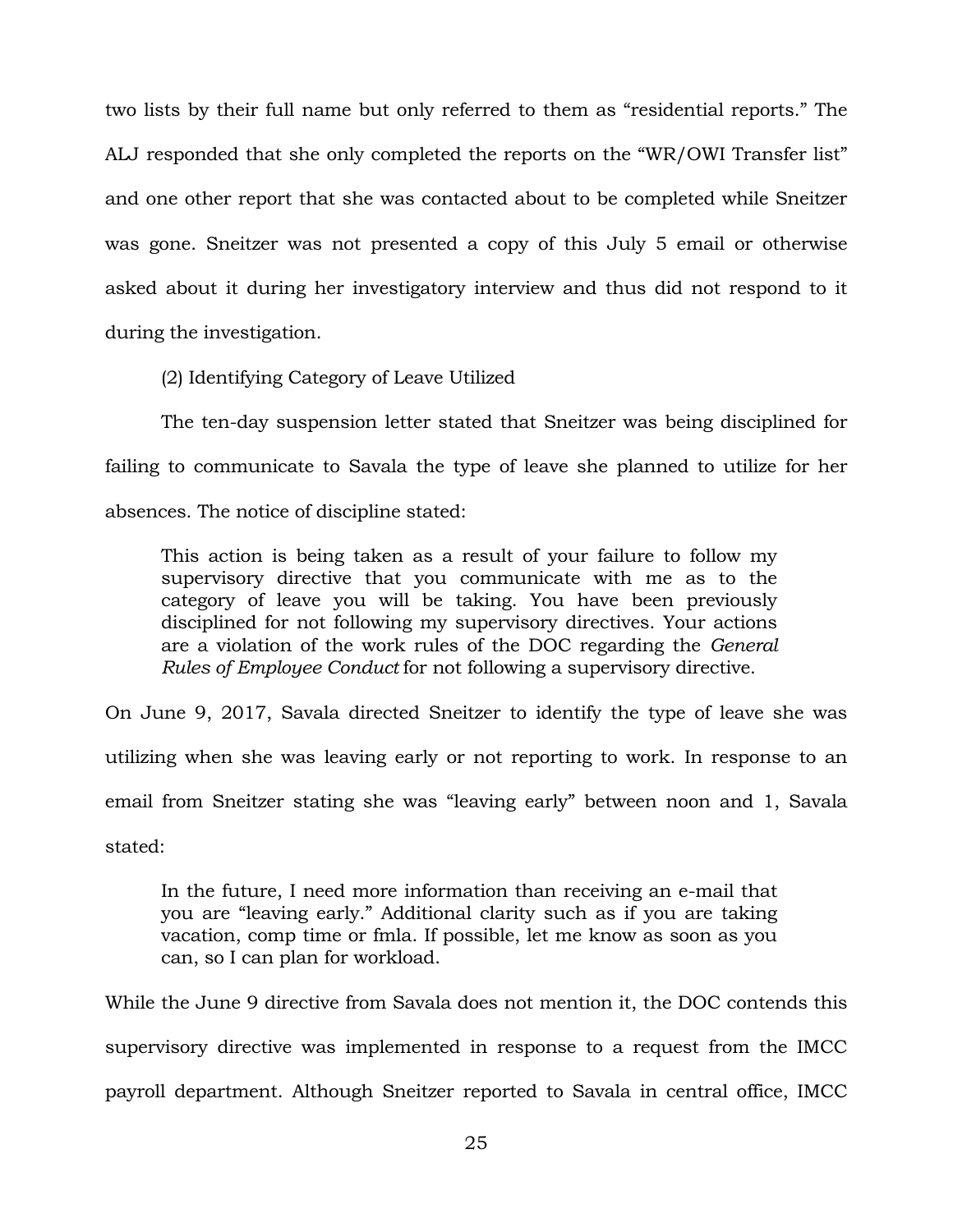still maintained her timecards and processed her payroll. As such, IMCC needed to know what leave she was utilizing for her absences. State witness testimony indicated that staff is required by policy to submit leave slips within 8 hours after taking leave. The record indicates that Sneitzer was expressly authorized an additional day to submit her leave slips. However, Savala contends that Sneitzer often waited until the end of the pay period to submit her leave slips which identified the type of leave she was utilizing for her absences. IMCC HR asked Savala to have Sneitzer designate the category of leave taken as the pay period progressed, which he contends was the purpose behind the June 9 directive referenced above.

The DOC contends Sneitzer violated this directive on July 7, the day of Sneitzer's investigatory interview for the ten-day suspension. The record reveals Savala informed Sneitzer on July 5 that he was going to conduct an investigatory interview with her on July 7. The DOC provided an audio recording of a voicemail Sneitzer left for Savala the morning of July 7. The time of the voicemail is unknown. In the 23-second voicemail, Sneitzer stated, "I'm not coming in this morning before the meeting" but that she would see him at the meeting. The DOC asserts this voicemail is evidence that Sneitzer violated the directive by failing to identify the type of leaving she was taking before the 10:30 a.m. interview. After receiving the voicemail, Savala contacted Sneitzer to inquire why she was not reporting to work from her "start time" to 10:30 a.m. Sneitzer indicated, "I'm just not coming in, I have to have my head straight." She told him she was not feeling well and that she needs to be in the right place before the investigatory interview.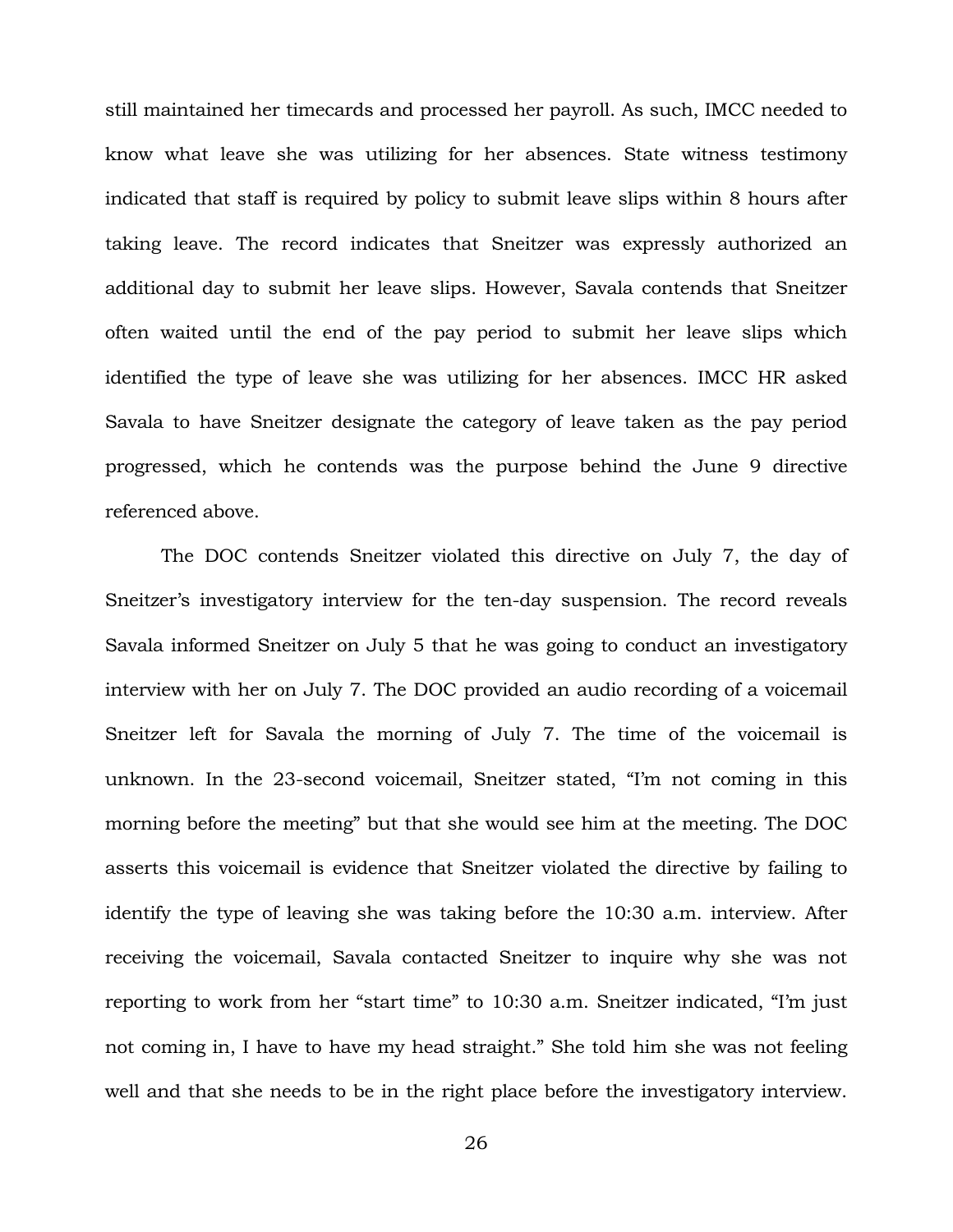She indicated that she does not make decisions as an ALJ if she is not at "100 percent."

When asked during the investigatory interview, Sneitzer confirmed that she told Savala she was not coming in before the interview. She testified during the hearing that there was no leave to take before the interview. Instead, she had a 6 a.m. to 6 p.m. window to work her shift. As such, not coming in prior to 10:30 a.m. was not taken as leave, but working within the designated work hour parameters. Sneitzer's timecard that includes July 7 is not in the record and it is not otherwise known whether she took leave before the 10:30 a.m. interview.

(3) Working Outside of Designated 6 a.m. to 6 p.m. Work Hours

The ten-day notice of suspension indicated the DOC disciplined Sneitzer for working outside of the designated work hours of 6 a.m. to 6 p.m. The letter stated:

This action is being taken as a result of your failure to follow my supervisory directive that you work between the hours of 6:00 am-6pm. You have been previously disciplined for not following my supervisory directives. Your actions are a violation of the work rules of the DOC regarding the *General Rules of Employee Conduct* for not following a supervisory directive.

The directive to work between the hours of 6 a.m. to 6 p.m. was placed upon Sneitzer in the June 9, 2016, letter of expectation upon her on-site return to IMCC. The DOC contends that the work hour parameters were placed on Sneitzer for operational efficiency because other staff involved in the inmate discipline system also generally worked during this window of time. Furthermore, the DOC also contends the directive was implemented for safety reasons as the institution has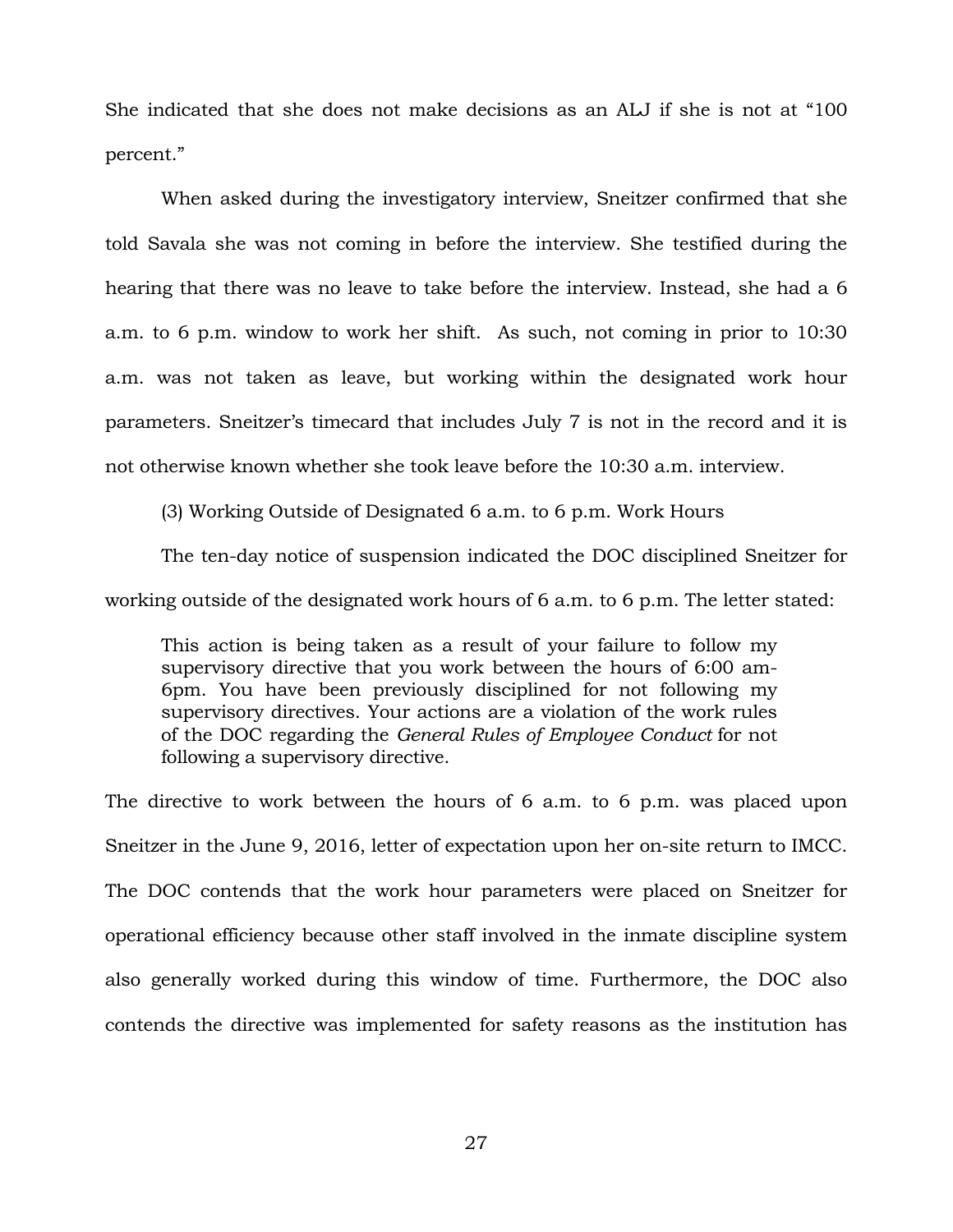higher staffing during the 6 a.m. to 6 p.m. window to conduct safety checks and maintain security.

Sneitzer was previously disciplined for violating this directive. On April 4, 2017, Sneitzer was disciplined with a three-day suspension, in part, for returning to work after 6 p.m. without prior permission from Savala. In that instance, Sneitzer returned to IMCC and clocked in to work after 9 p.m.

Underlying the ten-day suspension, the DOC provided timecard documentation of two instances when Sneitzer clocked out after 6 p.m. The first instance, June 23, 2017, Sneitzer's timecard reveals she clocked in at 2:41 p.m. and clocked out at 6:07 p.m. She previously let Savala and the IMCC warden know of her late start that day. Upon her arrival to work, Sneitzer emailed Savala and the warden to let them know she had arrived and would "only be here until 6."

The second instance, June 28, Sneitzer's timecard reveals she clocked in at 1:27 p.m. and clocked out at 6:22 p.m. She had similarly informed Savala and the IMCC warden of her late arrival that day. Upon arrival to work, Sneitzer emailed Savala and the warden to let them know she had arrived. She further stated that she was updated about priority hearings for the day, stating to the warden that she is "mandated not [to] work past 6pm or so" but "can stay longer if you allow" in order to complete the priority hearings. She indicated if she is not approved to stay longer, she will get as many done as she can and resume the next day. Neither Savala nor the warden replied to Sneitzer's email. Savala testified he had no issue with approving Sneitzer to work past 6 p.m. when needed and had previously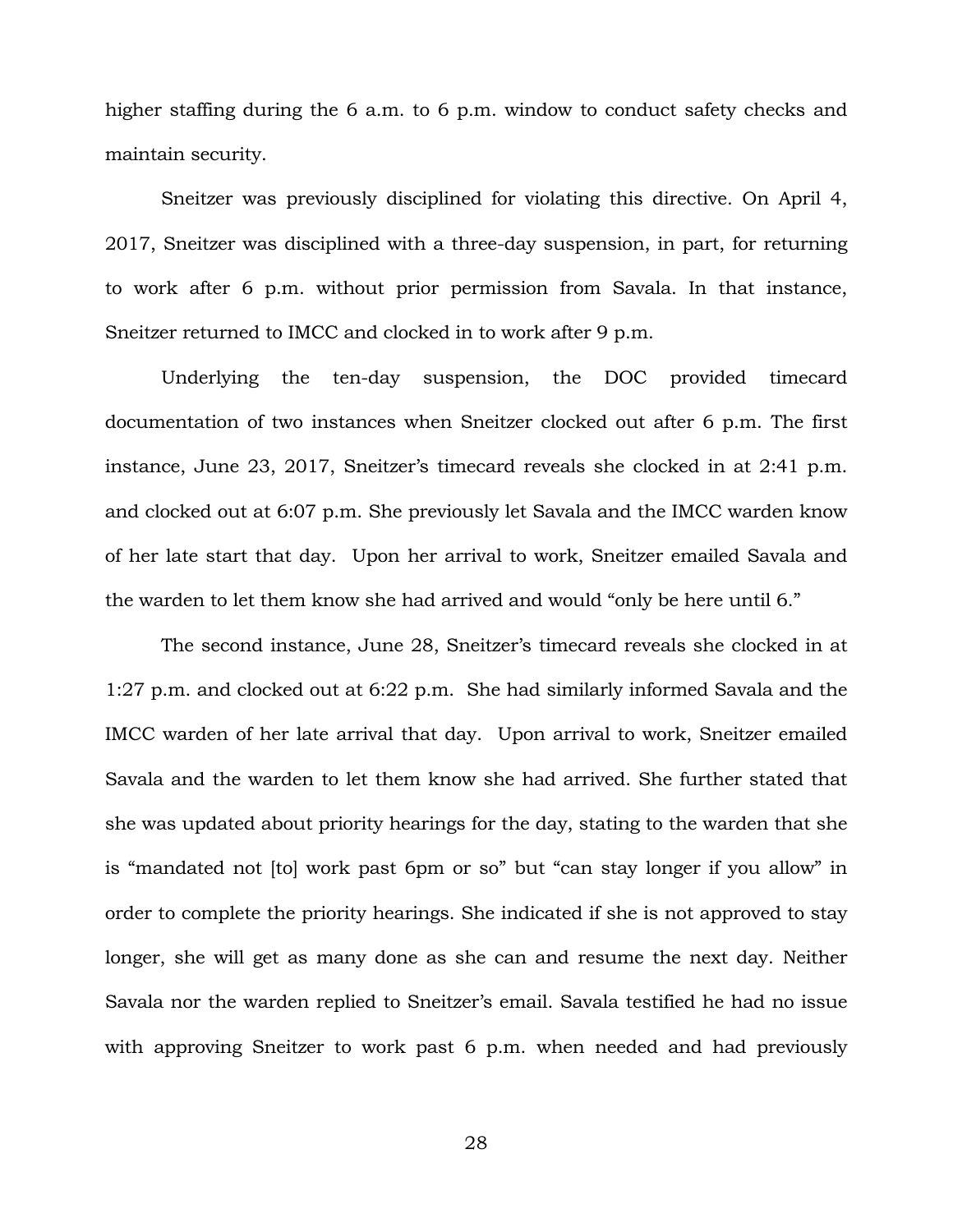approved such requests from her, but the issue is that Sneitzer unilaterally extended her designated work hours without supervisory approval.

During the July 7 interview, Sneitzer did not recall what specifically occurred on June 23 or June 28, but asserted that she made every effort to abide by the directive to leave by 6 p.m. Sneitzer stated it was unreasonable to expect her to leave exactly by 6 p.m. given her "difficulties and disabilities" and that it is oftentimes difficult for her to walk. Sneitzer testified that her routine was to start winding down about a quarter to six, packing up, and making her way to the time clock. Sneitzer also asserted that she had no control over whether she could get past security in time but that she is positive she was prepared to leave by 6 p.m. The record establishes that the precise time from Sneitzer's office to the KRONOS time clock varied depending on how long it took her to get through the security. Furthermore, based on Savala's testimony, if Sneitzer had clocked in at 11:36 a.m., as an example, it would be "well after noon" by the time she got through the security doors, walked to her office, and started her computer.

During the investigation, Sneitzer also claimed that no other ALJ was subject to this 12-hour restriction. The record supports Sneitzer's claim. No other ALJ was restricted to or reprimanded for working outside of the 6 a.m. to 6 p.m. hours.

(4) Working More than 8 Hours a Day

The ten-day notice of suspension indicated the DOC disciplined Sneitzer for working more than eight hours a day without prior supervisory approval. The letter stated: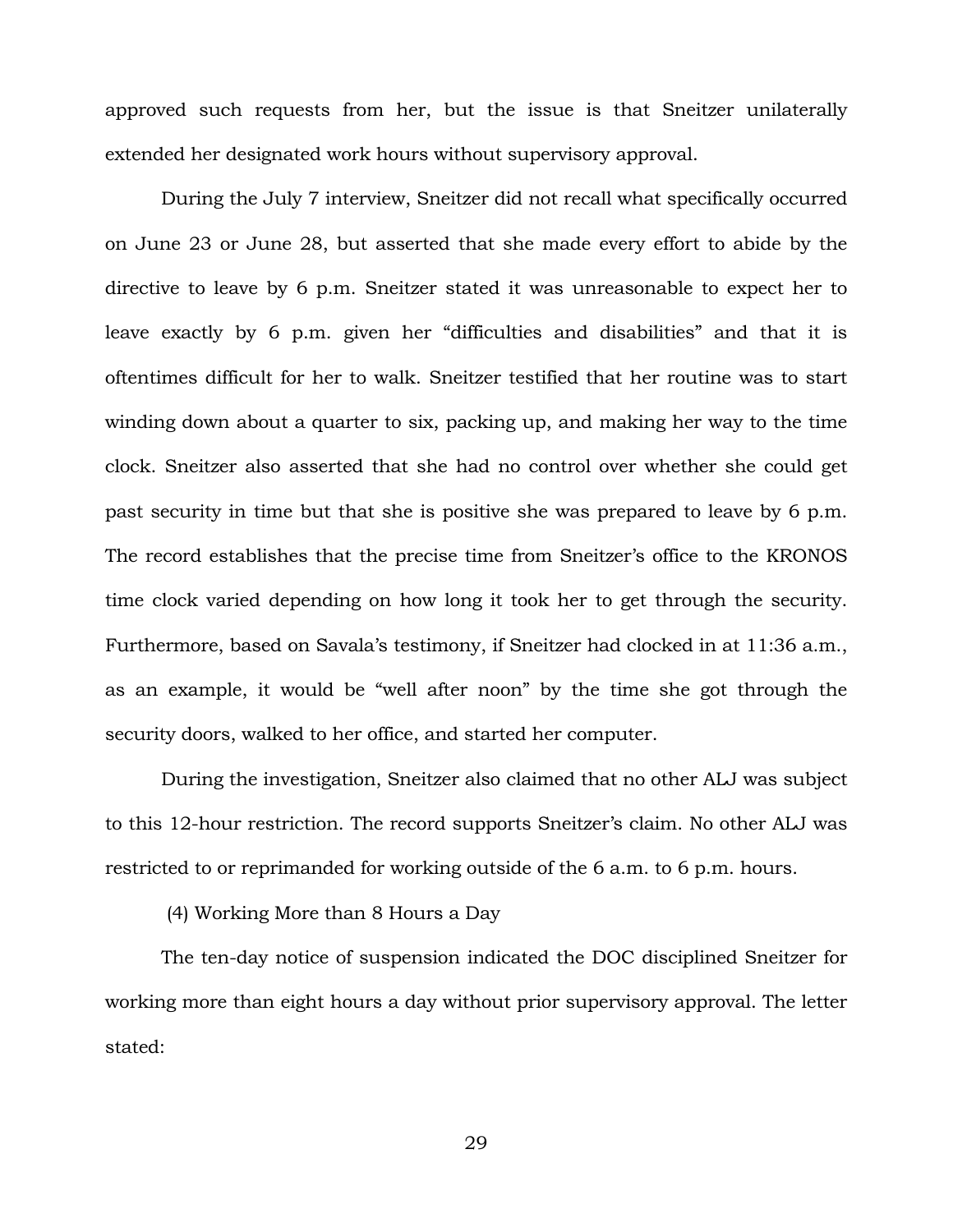This action is being taken as a result of your failure to follow my supervisory directive that you work 8 hours each day. You have been previously disciplined for not following my supervisory directives. Your actions are a violation of the work rules of the DOC regarding the *General Rules of Employee Conduct* for not following a supervisory directive.

The directive to work an 8-hour shift was placed upon Sneitzer in the June 9, 2016, letter of expectations upon her return to IMCC. The DOC provided timecard documentation that shows Sneitzer worked 9.1 hours on July 3, clocking in at 7:27 a.m. and clocking out at 5:03 p.m. It contends this is in direct violation of the directive to work an 8-hour shift. The DOC contends this directive was implemented to have consistency among all contract-covered hourly employees. All contract-covered employees are overtime eligible, including Sneitzer. The DOC contends Sneitzer took it upon herself to work more than 8 hours without prior supervisory approval and this has a fiscal implication for the DOC. Savala indicated he had no issue with authorizing overtime if she needed time to complete her work. However, the issue was that Sneitzer took it upon herself to do so without his approval.

Sneitzer does not dispute that she worked 9.1 hours on July 3, but asserts that she did so to make sure she kept her docket current, in compliance with Savala's other directive. On July 3, she realized that another ALJ had processed some of her CBC reports without having communicated that information to Sneitzer and it took her at least 45 minutes just to figure out why she could not access her assigned reports on ICON. Email documentation in the record reveals that on July 3, Sneitzer emailed the other ALJ at 4 p.m. to inquire about the CBC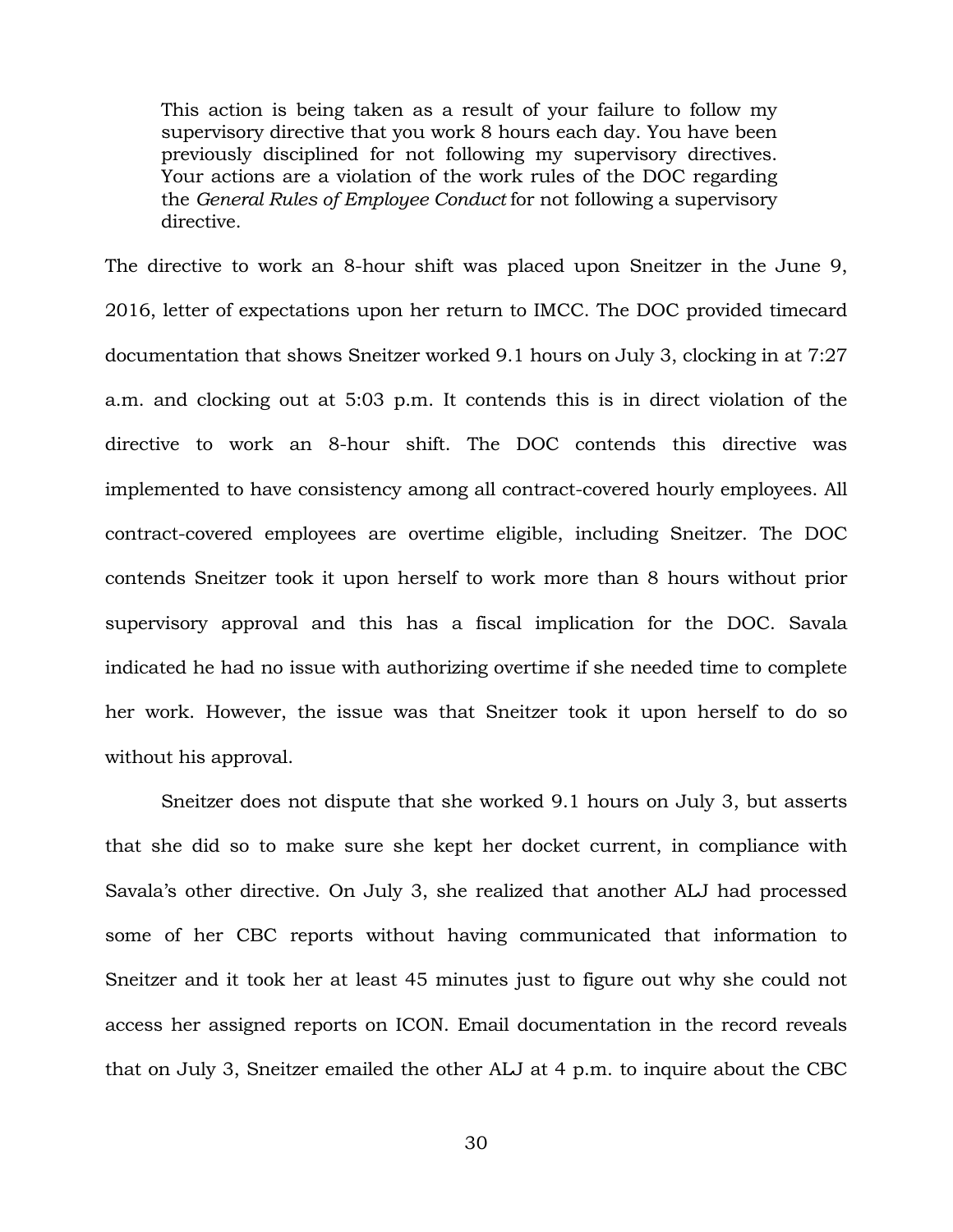reports. The other ALJ did not respond to her until the morning of July 5. Without informing Sneitzer, the other ALJ processed several CBC reports, but she processed them out of chronological order and this forced Sneitzer to stay to "fix" this and complete her docket prior to leaving for the day. Sneitzer was previously reprimanded for processing CBC reports out of chronological order. In response to Sneitzer's explanation during the investigatory interview, Savala stated that the other ALJ was just trying to "help [Sneitzer] out" but that Sneitzer "chastised" her in an email for trying to assist her. A review of the email communication exchanged shows Sneitzer merely explained to other ALJ that she is under a directive not to process reports out of chronological order and that a little bit of communication would have avoided this issue.

Sneitzer also asserts that no other ALJ was under this 8-hour restriction and that ALJs could "flex" their time within the work week. The record supports this assertion. Evidence and testimony in the record reveals that during this time, the ALJs were allowed to "flex" their work hours instead of receiving overtime pay. As such, an ALJ was allowed to work 10 hours one day and only 6 hours the next day, so long as the 40 hours were worked during the same pay period. Other ALJs indicated that if they needed to attend an appointment during their work hours, they would often extend their hours on another work day to make up the time taken for the appointment. The other ALJs were not under an 8-hour restriction during the time relevant to Sneitzer's ten-day suspension.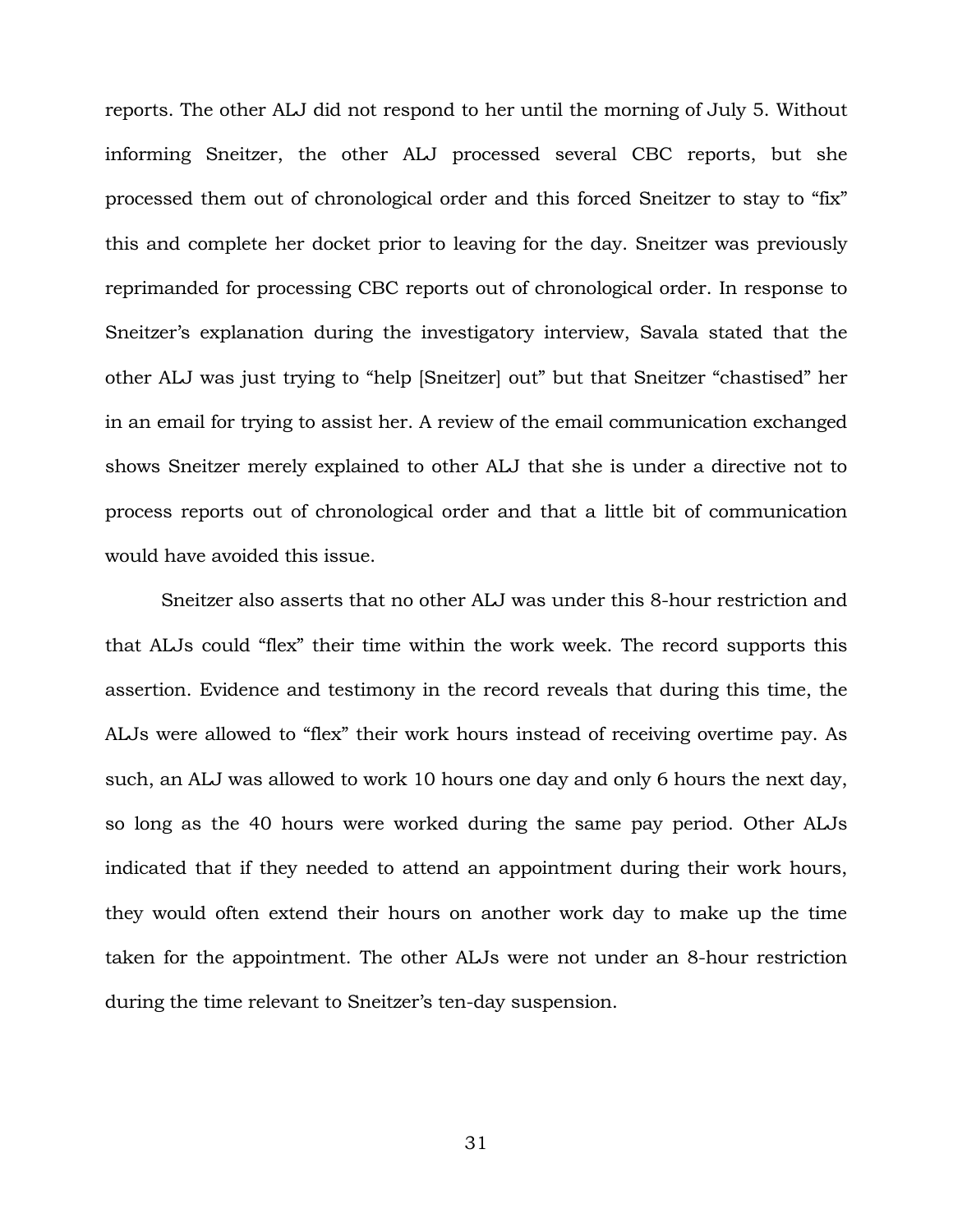(5) "Negligence" in a Hearing Decision

The ten-day notice of discipline stated the DOC disciplined Sneitzer for "negligence" in issuing one particular inmate discipline decision. The letter stated:

This action is being taken as a result of your negligence in an offender discipline hearing decision that stated you relied on "attached credible witness statements and evidence" when no witness statements existed. Your actions are a violation of the offender's due process rights, work rules of the DOC regarding the *General Rules of Employee Conduct* and the DOC *Major Discipline Report Procedures* for not performing your essential job functions, performance standards, and job duties. Your negligent action, especially as a licensed attorney, is not acceptable and casts confusion for offenders, staff, the Attorney General's Office, the Courts, and brings discredit to the legal profession.

This bulletin in the discipline letter was regarding a hearing decision Sneitzer issued on July 6, 2016. Per procedure, the "disciplinary notice" that initiates discipline of an inmate is investigated prior to being heard by an ALJ. Following the investigation, the assigned investigator completes an "investigation of violations" sheet on ICON. The sheet has numerous fields, such as the inmate's name, disciplinary number, plea, whether evidence is included, whether there is a waiver of hearing or the 24-hour notice. In addition, the investigation sheet also contains fields for the offender's comments, the case manager's comments, the work supervisor's comments, and the investigation staff's comments. If the investigator collects any evidence pertaining to the incident, the evidence is included with the investigatory report. Part of the evidence collected may include witness statements. As part of the procedures for preparing the disciplinary report for hearing, policy IO-RD-03 directs that a "separate statement on the *Witness Statement* (IO-RD-O3 F -1) should be submitted by each employee who witnessed the incident or has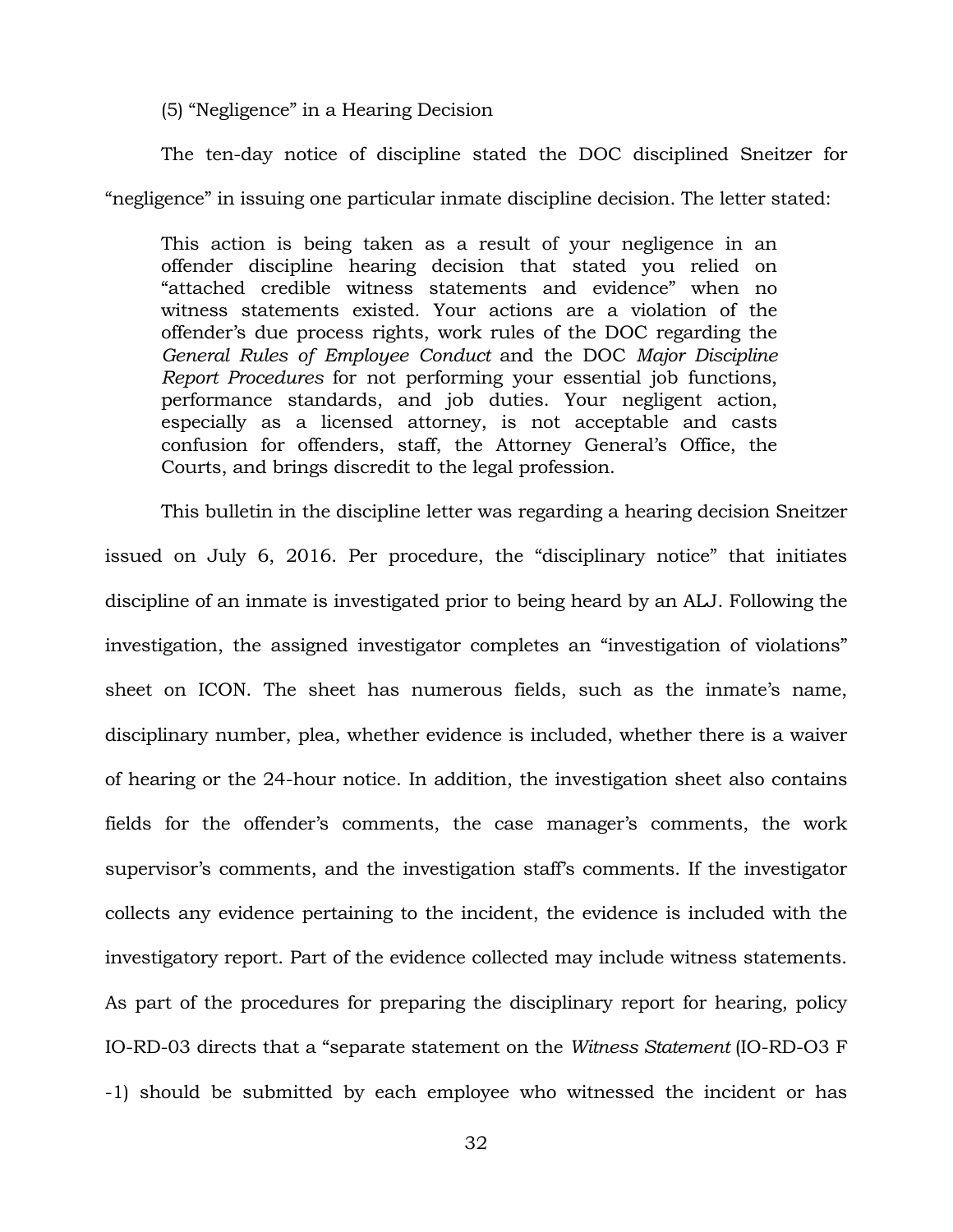knowledge of the incident." The disciplinary notice, the investigation of violations, and any accompanying evidence is uploaded into ICON and considered by the ALJ as evidence in reaching a decision.

The July 6 decision at issue here concerned an IMCC inmate who was disciplined for abusing work assignment privileges. The "investigation of violations" form submitted to Sneitzer to consider included the standard fields previously outlined as well as "comments" from the inmate, his case manager, and the investigator.<sup>3</sup> For the work supervisor field, the investigation report noted the supervisor "was unavailable for a statement." This specific discipline report did not contain any separate "witness statements" on ICON.

Sneitzer held a hearing with the inmate and issued a decision on July 6. The hearing decision, which is also an ICON form with various fields, is in evidence. Under the "findings of facts" field, Sneitzer prefaced the findings by referencing the "some evidence" standard of proof she is required to utilize when making her findings. Sneitzer then provided her factual findings regarding the specific incident underlying the disciplinary report, including the date of the incident and what occurred as established by the facts before her.

The hearing decision also contained a field titled "evidence relied upon." The information she wrote in this field is the subject of her discipline. In this field, Sneitzer stated, the "Disciplinary Notice attached hereto; attached credible witness

÷.

<sup>3</sup> Offender's comments: "Offender asks that the ALJ review the tape of the incident." Case manager's comments: "Offender has been quiet and appropriate on the pod as far as I've seen. No behavior log entries are noted." The investigator's comments: "I have had no issues with Offender [B] on the pod. He is always respectful, and does as he is asked."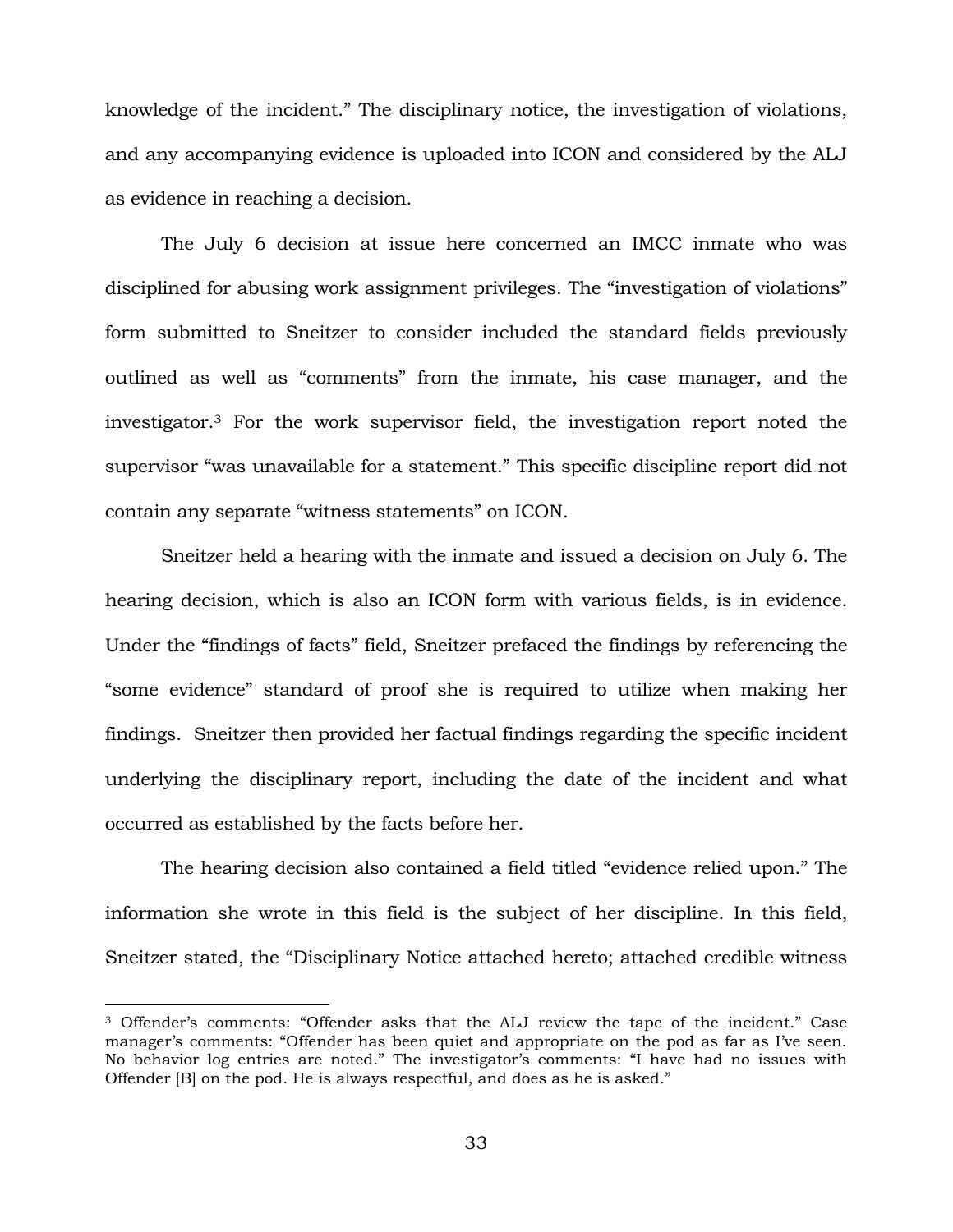statements and evidence; and the following statements and admissions of the offender." She then wrote the inmate's statements and admissions, about five separate statements that pertain to the specific incident. She determined the inmate violated the rules alleged and issued a sanction of 14 days loss of earned time. The inmate subsequently filed a PRC action against the DOC challenging the forfeiture of earned time.<sup>4</sup> The AG's Office defends the DOC in PCR litigation and generally contacts the ALJ who decided the report for information or clarification.

The AG's office first contacted Sneitzer about the July 6, 2016, hearing decision on November 16, 2016. In that communication, the assistant AG asked Sneitzer to clarify her indication in the decision that she relied on "attached credible witness statements" when ICON did not contain any "witness statements." Sneitzer responded the next day, November 17, and included Savala on her communication to the AG's Office. Sneitzer explained the cited language is "standard" in her decisions and is there "to include evidence provided before, during, and quite often after a hearing, by the Offender themselves." In this and subsequent communications with the AG's Office, Sneitzer explained that any evidence she accepts after a hearing is only considered if it is received prior to her rendering a decision. The AG had no further follow-up or discussion with Sneitzer regarding the July 6 hearing decision until July 5, 2017, almost 8 months after the

÷.

<sup>4</sup> Per procedure, an inmate first right of appeal is to the institution's warden. The warden may affirm, reverse or remand an ALJ's decision. The warden's decision constitutes final agency action that can be challenged in court. The record provides no indication that any concerns were raised with Sneitzer's July 6, 2016, decision at the warden's level of appeal.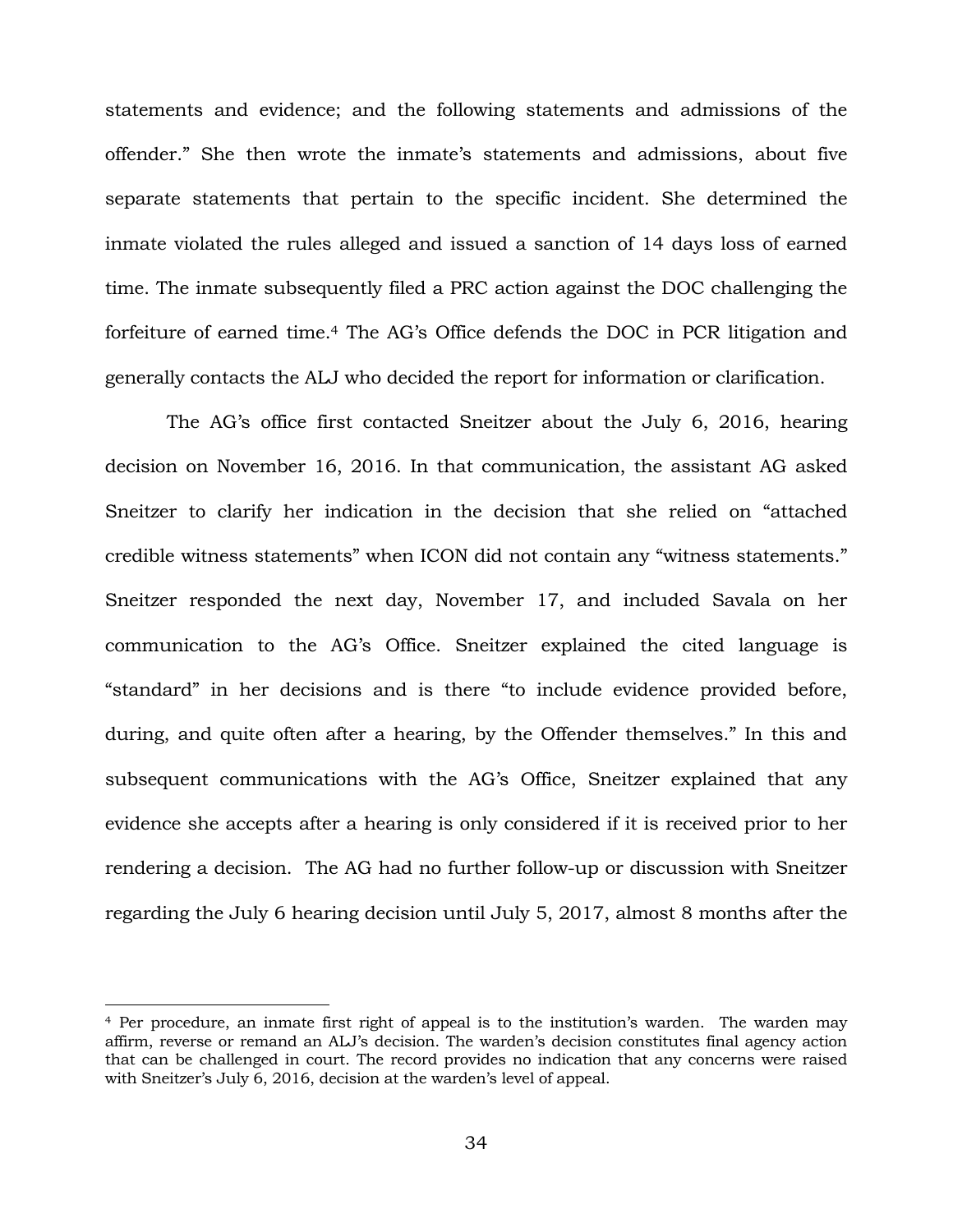initial contact. Savala also did not discuss this particular hearing decision with Sneitzer during this time period.

On July 5, 2017, Sneitzer and Savala received an email from the assistant AG who took over the PCR case. The assistant AG and Sneitzer exchanged several lengthy emails regarding the July 6, 2016, hearing decision. In terms of the concerns expressed by the AG's office, the assistant AG concluded Sneitzer's reference to "attached witness statements" was highly problematic because she thought its inclusion made it appear to a reviewing court that Sneitzer was not paying attention to the evidence before her as no witness statements were part of her record.

For the purposes of determining whether Sneitzer's inclusion of this language violated the alleged policy provisions of IO-RD-03, *Major Discipline Report Procedures,* Sneitzer's explanations for including this language are relevant. In her response to the assistant AG, Sneitzer explained she has always used the same standard language in her decisions. Sneitzer explained she included the language because:

I otherwise include the language because Offenders do not receive copies of the Investigation reports, but the investigation report serves as evidence. Because Investigation reports are attached to every single report, I consider it evidence provided to the ALJ at the time of hearing. So Offender [B] did have attached evidence; every Offender does.

That is my thinking. I have been using this format for some 10 years. Noone questioned it before, but I will certainly change it now if you think it creates any procedural hurdles. Let me know your thoughts if this is not satisfactory.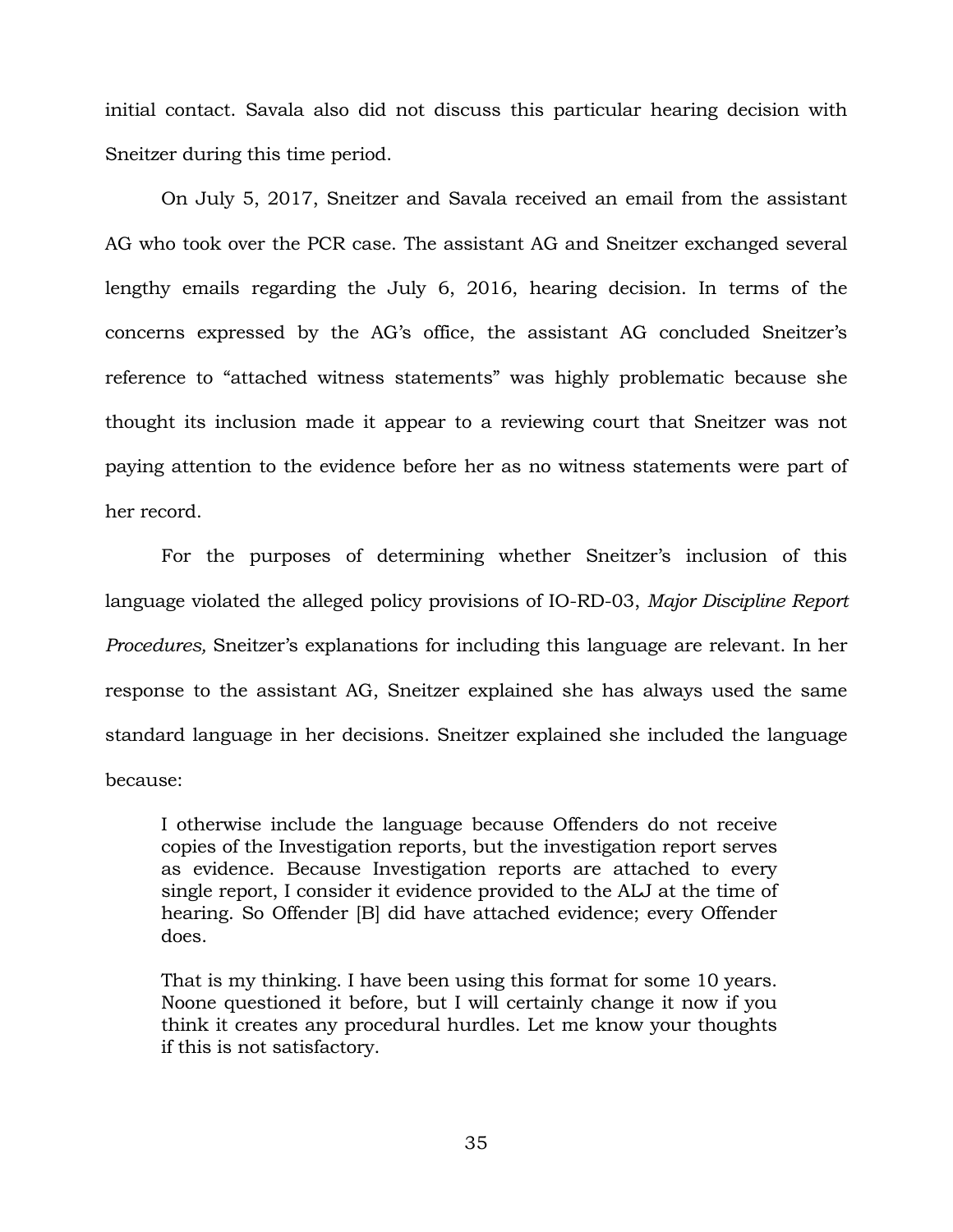The assistant AG was dismissive of Sneitzer's explanation and expressed that she thought Sneitzer obviously made an error when including this template language but refused to admit her error. Although Savala was included in every email communication between Sneitzer and the AG's Office, he provided no input. He also did not address the issue with Sneitzer. The issue only arose as part of Sneitzer's investigatory interview on July 7.

During Sneitzer's investigatory interview on July 7, 2017, Savala asked her to respond to the July 6, 2016, hearing decision. Sneitzer reiterated, as she had communicated to the AG's Office, that she includes the "attached credible witness statements and evidence" as standard language in all her decisions because the disciplinary notice always comes with some form of evidence from the DOC, like the investigation form, and this is all considered as evidence when issuing a decision on a discipline report.<sup>5</sup> She has used this format during her entire tenure without challenge, even in prior decisions that did not have separate witness statements. Sneitzer further stated that Savala also became aware of the AG's inquiry on this decision in November 2016, but never indicated to her it was a problem. Savala responded that he assumed she had worked the issue out with the AG's Office. Sneitzer stated that after she replied to the assistant AG in November 2016, she did not receive any further communications from him for additional clarification or information, and thus had no reason to think there was an issue or that her explanation was insufficient.

÷.

<sup>&</sup>lt;sup>5</sup> Policy IO-RD-03, section 15, specifically states that an ALJ is to review available evidence, including investigative reports.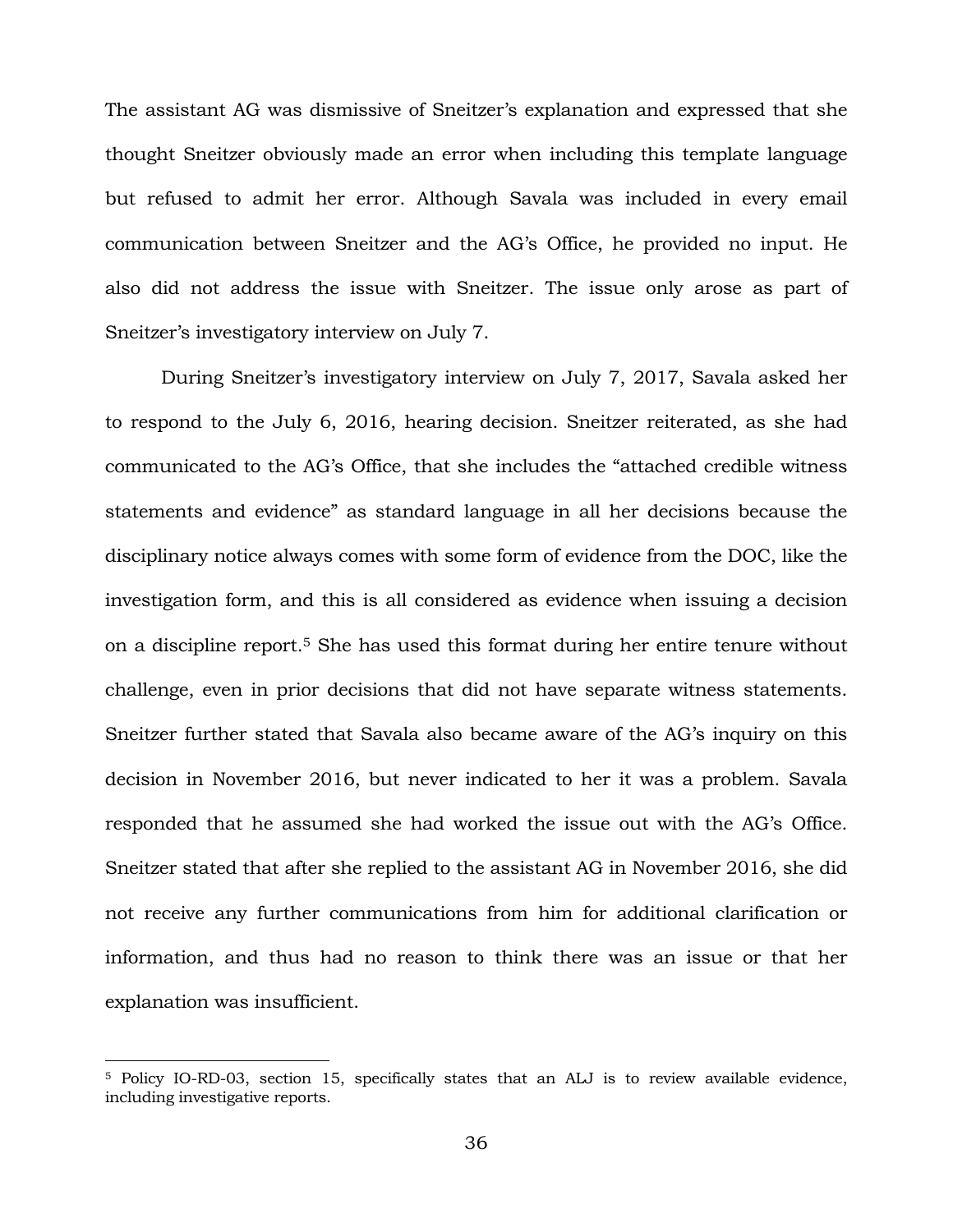Sneitzer further stated that she understood there was a legal disagreement with the assistant AG about the appropriateness of this language, but has offered to and is willing to change the language because ultimately it is the AG who has to defend the PCR action in court. Sneitzer provided numerous examples of other instances when the ALJs reviewed and made changes to their way of processing inmate discipline reports in response to court rulings, concerns from the AG's Office, or because DOC itself questioned some of its practices. Sneitzer explained that it is "par for the course" as ALJs whose job is to interpret laws that the court may subsequently issue a ruling that requires the department to change its practice. She indicated that all ALJs have had decisions that resulted in an inmate filing a PCR, and some of those PCRS were successful in court, but no other ALJ had been disciplined for a decision that resulted in a PCR action. Instead, it was grounds for the department to conduct business a little bit differently. Savala told Sneitzer during the investigatory interview that her inclusion of the phrase about witness statements is "an incorrect and false statement" and that her actions "discredited" the DOC.

The DOC did not review as part of its investigation the over 12,700 other hearing decisions Sneitzer issued to verify her claim this was template language she consistently used. Conversely, no inquiry was made to determine whether other ALJs used similar template language for summarizing the evidence relied upon.

The extent of the DOC's investigation into Sneitzer's alleged "negligence" in issuing the July 6 hearing decision was limited to the investigatory interview Savala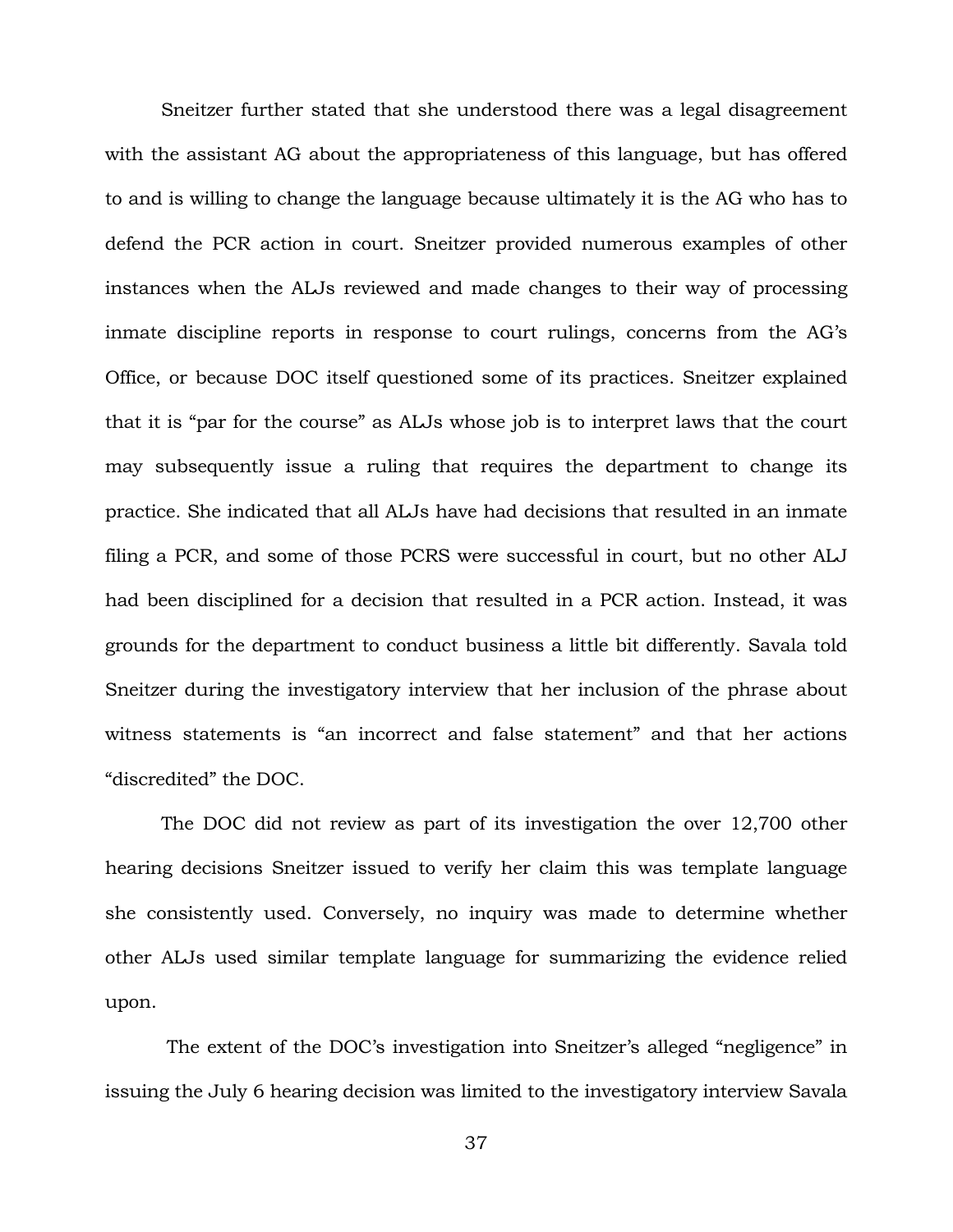conducted with Sneitzer. The DOC has presented email communication Savala exchanged with the assistant AG on August 2 about Sneitzer's hearing decision. Savala's stated reason for the email was to corroborate a statement Sneitzer made during the investigatory interview. Upon review of Savala's August 2 email and the investigatory interview, I find that Savala inaccurately conveyed Sneitzer's statements regarding PCRs. Nevertheless, the inaccuracy need not be addressed here because it is not relevant. Savala sent the email over two weeks after Sneitzer was disciplined for the July 6 hearing decision. As such, the DOC did not have this information when determining whether discipline was warranted because discipline had already been imposed on July 14.

Savala testified that all ALJs have PCR actions filed against their decisions. Some of the PCR actions are lost in court, but no ALJ has been disciplined for having a PCR filed as a result of his or her decision or having their decision reversed as a result of losing a PCR. He further testified that the AG's Office has previously contacted him regarding ALJ decisions, in instances "if we needed to change a practice or we needed to change our policy based on the judge's ruling." However, he deemed this situation different than past instances, and testified he had never been contacted where an "ALJ said that evidence existed when none existed in the record." He found it "troubling" that she issued a decision that said "evidence existed when none existed" and that it brought "discredit" upon the DOC. The record establishes that Sneitzer had the least number of PCRs filed against her decisions of all the ALJs. She had not lost any PCRs during her tenure at the DOC.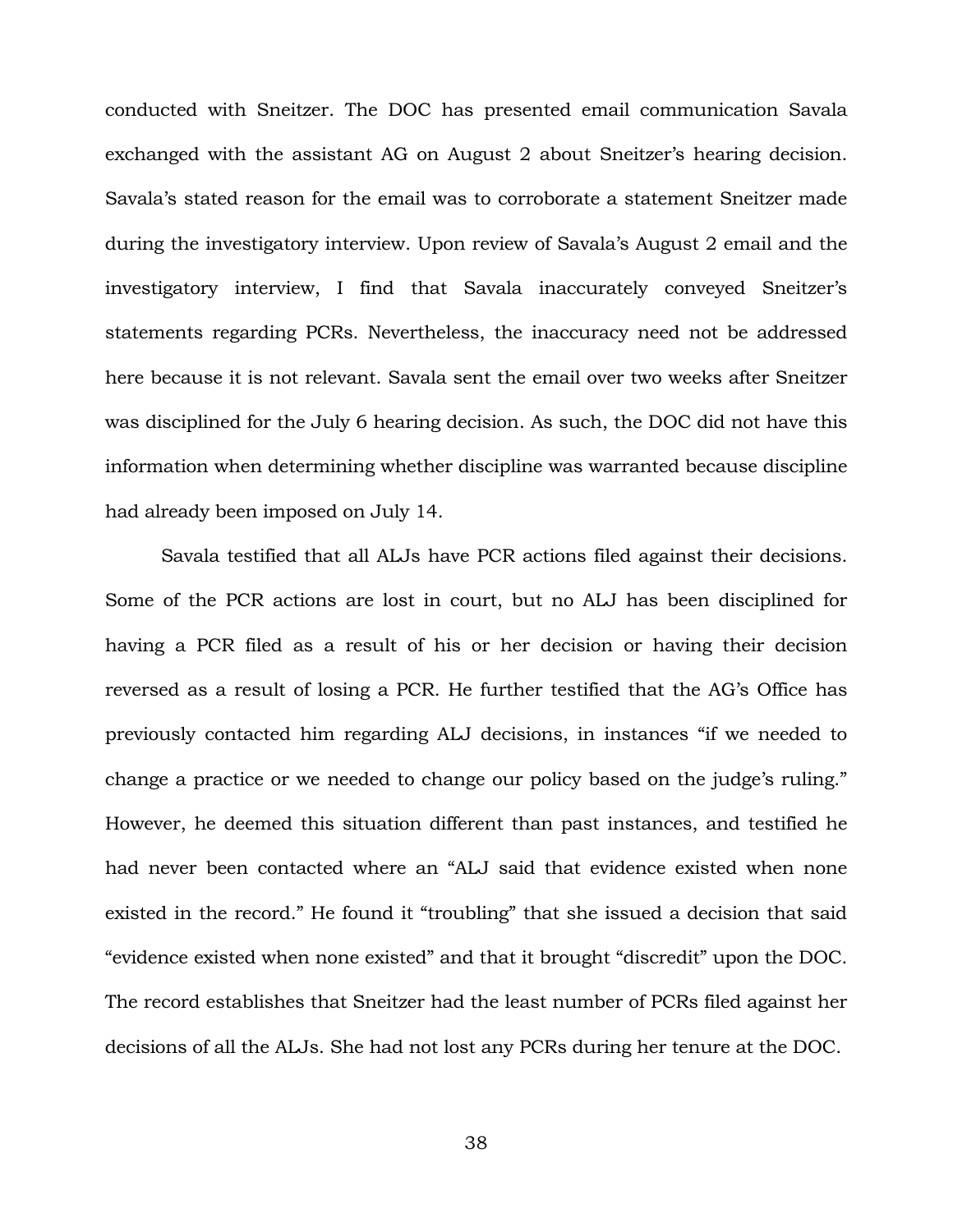Savala determined Sneitzer's use of the verbiage of "attached witness statements" in the July 6 hearing decision violated AD-PR-11 and IO-RD-03. The discipline notice does not specify which policy provisions Sneitzer allegedly violated. However, testimony and evidence presented at hearing indicate the DOC concluded the following provisions were violated.

# **AD-PR-11, General Rules of Employee Conduct**

C. Code of Conduct

1. The IDOC's mission requires all personnel to provide specific services and to follow established regulations and procedures.

3. Employees are expected to be familiar with their job description, essential functions, performance standards and job duties. …

#### **IO-RD-03, Major Discipline Report Procedures**

15. The ALJ shall conduct the hearing on a Disciplinary Notice as follows:

L. The ALJ shall review all pertinent evidence presented and may draw an adverse inference from the offender's hearing waiver or silence during the proceedings.

Evidence in the record reveals an instance when another ALJ failed to review

the supervision status of an offender on parole prior to issuing a decision and erroneously took away earned time. For offenders on parole, forfeiture of earned time can only be ordered by a board of parole ALJ. Savala testified that this ALJ was not disciplined, but reminded to be mindful and check the offender's supervision status. Savala indicated these mistakes are infrequent and he does not discipline for them.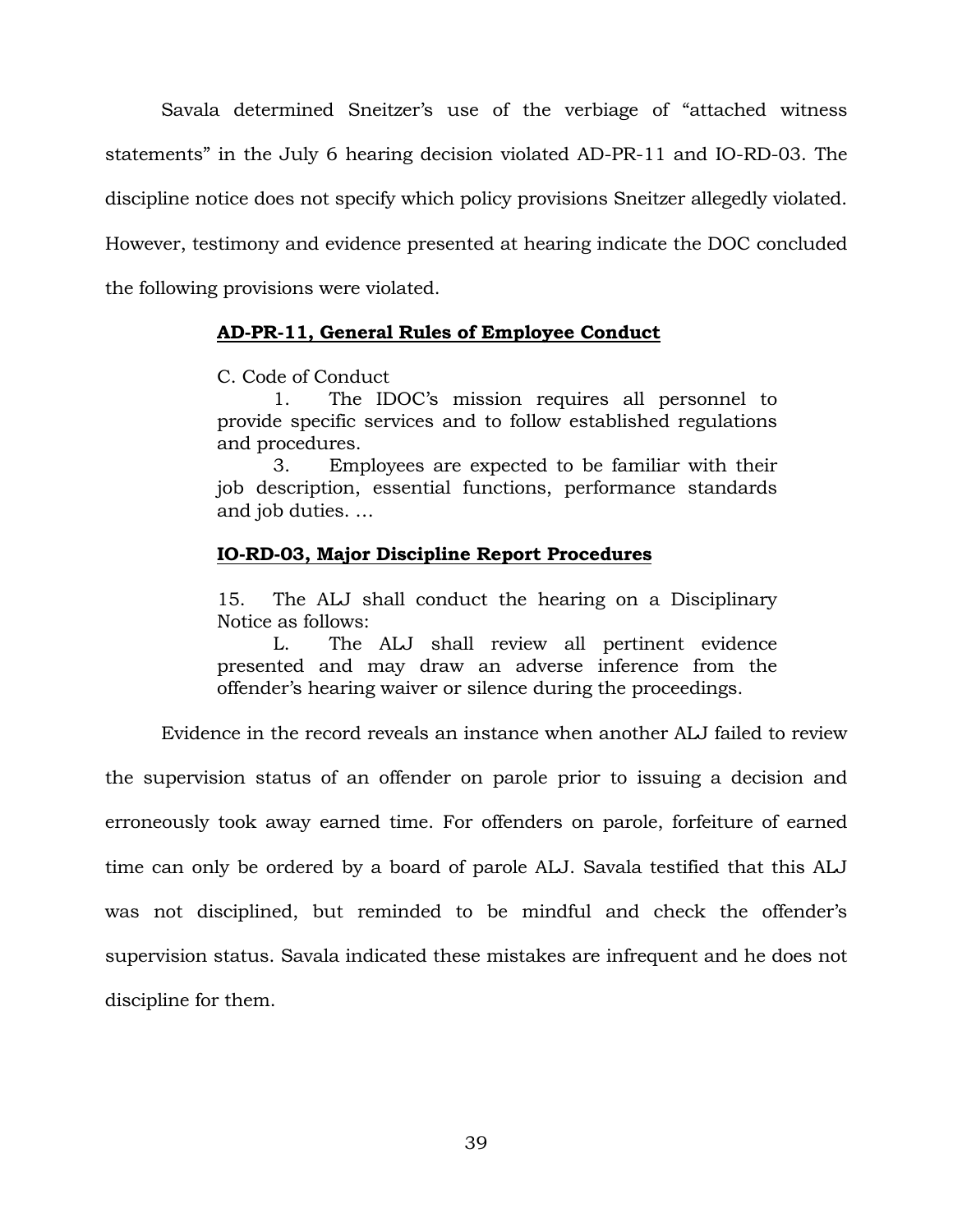#### C. Imposition of Discipline

Savala was the sole decisionmaker in concluding that Sneitzer's actions violated his supervisory directives and DOC policies, and that discipline was warranted. Savala concluded, based on the investigatory interview with Sneitzer, that "she didn't want to take responsibility for any of the work rule violations." Savala also determined the appropriate level of discipline. Savala testified that, at the time, DOC's standard discipline schedule was to terminate an employee following a five-day suspension. However, in considering Sneitzer's predominantly positive ten-year tenure and some recent improvement, Savala determined to discipline her with a ten-day suspension instead to provide additional opportunity for Sneitzer "to change her behavior."

The notice of suspension is dated Friday, July 14, 2017. However, Sneitzer was not provided with a copy of it until Wednesday, July 19, 2017. The record provides no explanation for this delay. Pursuant to the grievance procedures available to merit system employees, Sneitzer appealed the discipline to the DAS director. <sup>6</sup> The DAS director's designee denied the grievance on August 25, 2017.

### **IV.** *Case No. 102132: Sneitzer's Termination*

÷.

The DOC contends that after the issuance of the ten-day suspension, Sneitzer continued to violate supervisory directives and DOC policy. Savala testified that he coached and counseled Sneitzer following the ten-day suspension. The

<sup>6</sup> Following changes to Iowa Code chapter 20 in 2017, the CBA between the State and AFSCME no longer contained grievance procedures as of July 1, 2017. Consequently, Sneitzer's instant appeals were filed pursuant to her appeal rights as a merit system employee.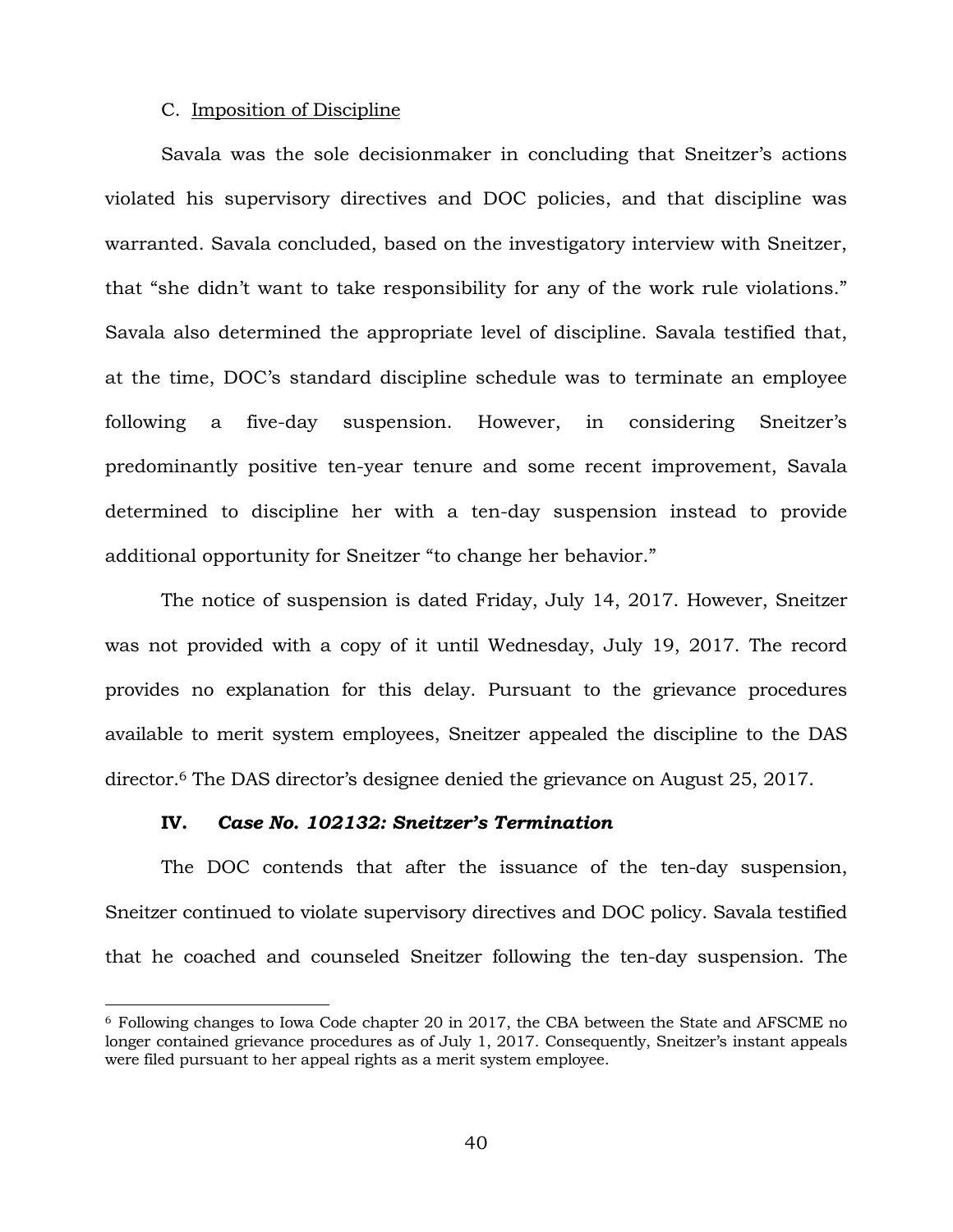record does not contain any information regarding when these counseling sessions occurred or what exactly was discussed as part of Savala's discussions with Sneitzer. On August 28, 2017, the DOC terminated Sneitzer's employment. The notice of termination stated the DOC's investigation concluded Sneitzer's actions on four separate matters were "a violation of the work rules of the DOC regarding the *General Rules of Employee Conduct* for not following a supervisory directive." No other policies or work rules were cited in the termination notice.

#### A. Investigation

As with the investigation pertaining to the ten-day suspension, Savala was the sole investigator and decisionmaker in determining whether Sneitzer's actions warranted discipline. It is unknown when Savala decided an investigation was warranted, but the alleged violations underlying Sneitzer's termination span from July 11 to August 10, 2017. It appears Savala informed Sneitzer on or about August 9, that he would conduct an interview with her on August 11. Savala did not inform Sneitzer in advance what specific alleged violations the investigatory interview would entail.

The DOC contends that the allegations were sufficiently and fairly investigated. The investigation consisted of the August 11, 2017, investigatory interview with Sneitzer. Present during the interview were Sneitzer, Savala, DAS personnel officer Erick Lynes, and Jason Moats, an IMCC employee who was present as Sneitzer's peer representative. During the interview, Sneitzer made a statement that she wanted to have another ALJ present as her peer representative because an ALJ is in a position to understand her job duties and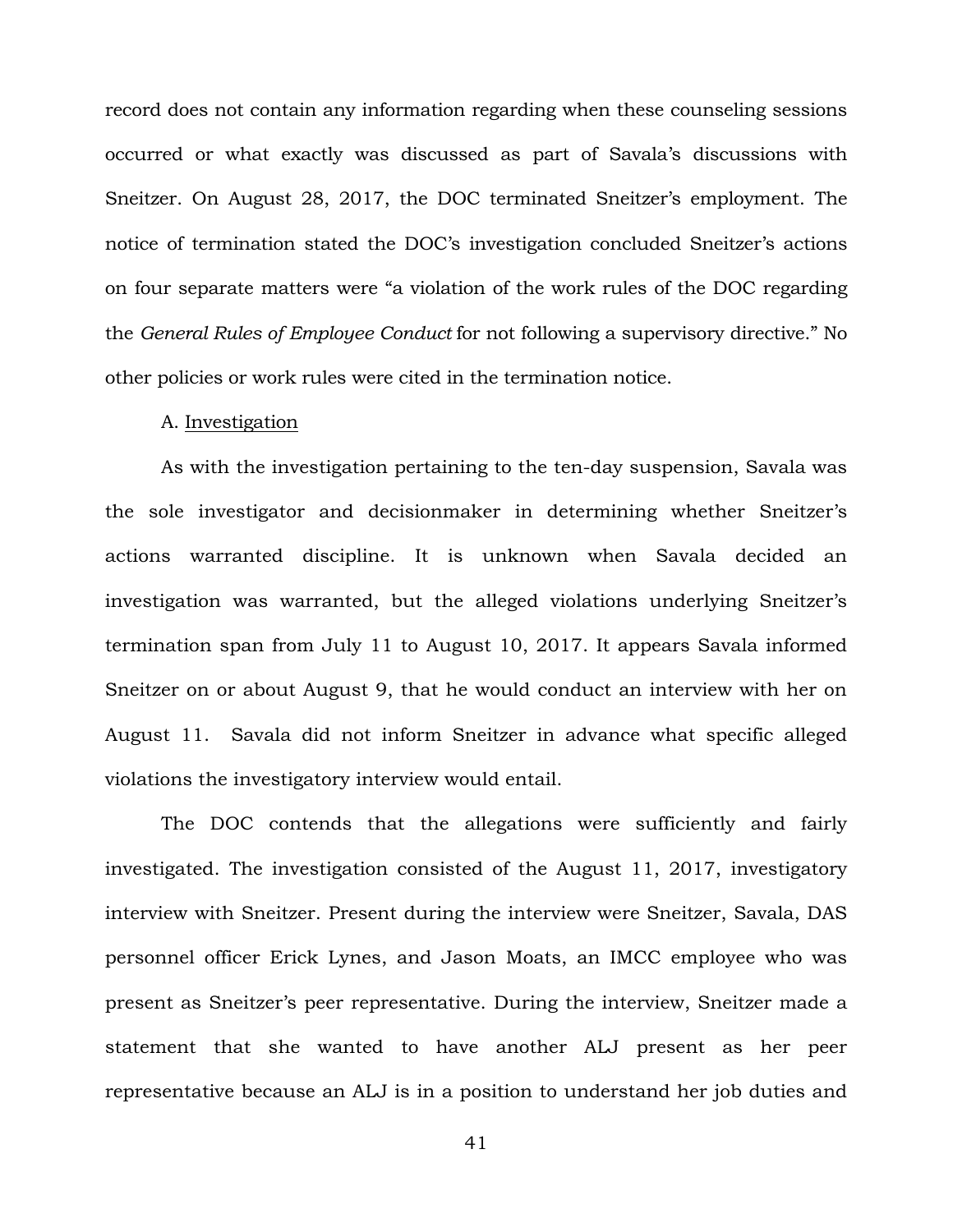responsibilities. It appears the request was denied given that Moats, an IMCC employee, was present as her peer representative.

Sneitzer was the only person interviewed as part of the investigation. No other employees were interviewed or otherwise consulted to verify or corroborate any of the statements, explanations, or purported practices Sneitzer asserted during her investigatory interview. Savala obtained documentary evidence, such as emails and calendar entries, as part of the investigation. Upon the conclusion of his investigation, Savala did not in any manner memorialize his investigative findings or document his reasoning for finding that Sneitzer violated his supervisory directives. Sneitzer's responses to the allegations and any documentary evidence relied upon were obtained on or prior to August 11, 2017. Nothing in the record demonstrates the DOC continued to investigate Sneitzer's alleged violations after August 11. However, she was not terminated until Monday, August 28. The record provides no explanation for the delay between the apparent conclusion of the investigation and the imposition of discipline. Notably, however, the evidence does establish that Sneitzer's termination of employment occurred on Monday, August 28, 2017, three days after DAS denied her appeal of the ten-day suspension on Friday, August 25.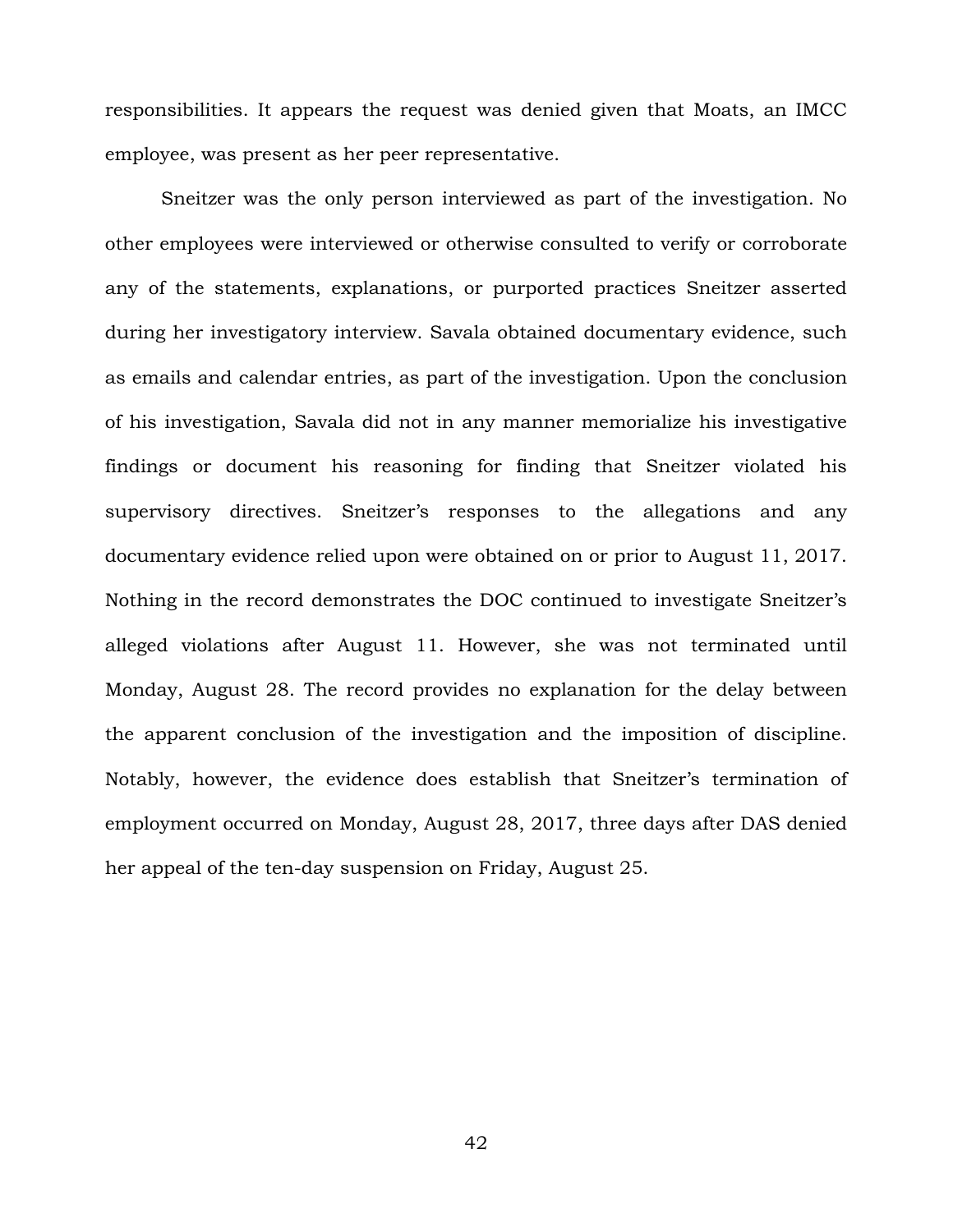# B. Alleged Violations

(1) Failure to Remand CBC Discipline Report

The notice of termination indicated Sneitzer failed to follow a supervisory directive when she "dismissed" a discipline report instead of remanding it.<sup>7</sup> The letter states:

This action is being taken as a result of your failure to follow my supervisory directive on July 7, 2017 to remand offender discipline reports, so that staff have an opportunity to correct. On July 12, 2017 you dismissed an offender discipline report simply because the acronym "DH" appeared in the report and you did not follow my supervisory directive in remanding the report. You have been previously disciplined for not following my supervisory directives.

The specific discipline report at issue here concerned "Resident A" at a CBC facility.

The inmate was written up for not repaying money he owed to the facility. The CBC committee held a due process hearing with Resident A, reviewed the evidence and issued a decision that the resident was guilty of violating the facility's rules. The committee's decision outlined the rules violated, factual findings, and the evidence relied upon. The evidence relied upon included the following statement, "Resident [A] stated to this committee that he couldn't cash the check because he had a DH pending and he said Manager [H] was on vacation and kept asking when she would be back." The committee's decision did not explain what "DH" means. The committee determined the violation constituted a major report.

<sup>7</sup> Although the DOC asserts Sneitzer "dismissed" the report, this terminology misstates an ALJ's role in reviewing CBC reports, which is solely to determine earned time sanctions. In this instance, Sneitzer did not order forfeiture of earned time as a sanction, or "zeroed out" the report, but the founded violation and any other sanctions ordered by the CBC committee were unchanged.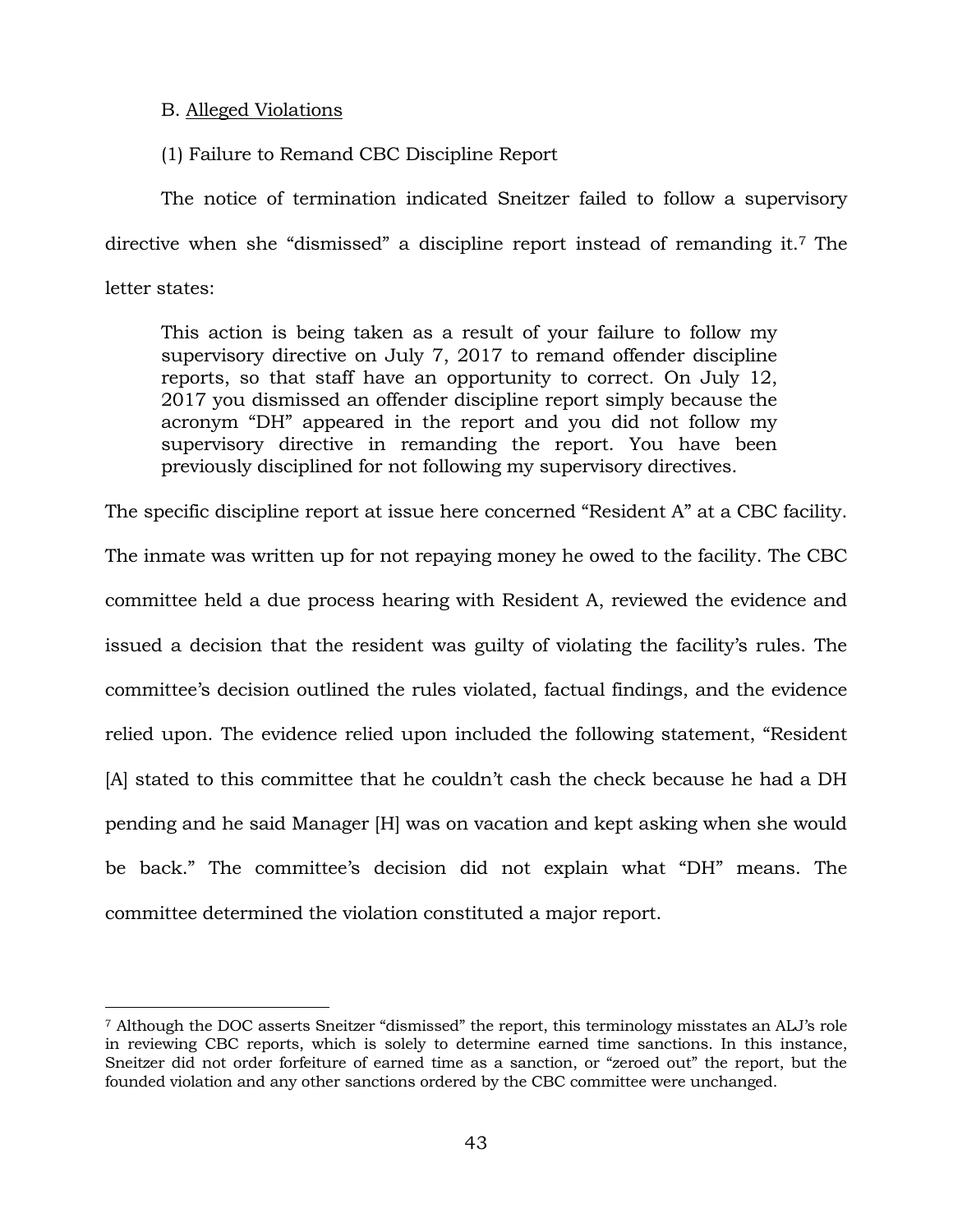In reviewing CBC inmate discipline reports, an ALJ conducts a "paper review" to solely determine whether the resident will forfeit any earned time but cannot change the committee's decision on guilt. On July 12, Sneitzer reviewed the hearing record for Resident A's discipline report and determined "zero earned time lost." She stated in her review that the CBC "hearing decision fails to meet minimum due process requirements and the taking of earned time based upon the hearing decision would be arbitrary and unsupported for the following reason(s): The finding of facts are simply not clear to this ALJ; namely the term 'DH.'" The DOC concluded that Sneitzer's decision not to remand the report to the CBC for clarification was "unacceptable" and contrary to a supervisory directive Savala issued on July 7, five days before she issued this decision, to remand any reports that had procedural errors or required additional clarification. Savala asserts Sneitzer was required to remand the report to the CBC facility to ask for clarification on what "DH" meant instead of zeroing out the report.

The record shows Savala and Sneitzer discussed remand requirements during Sneitzer's July 7 investigatory interview pertaining to the ten-day suspension. The July 7 discussion was about a discipline report Sneitzer processed out of Newton Correctional Facility (NCF) while covering for another ALJ. The inmate pled guilty to the alleged violation. Upon review of the evidence, Sneitzer determined the report failed to meet the "some evidence" standard and dismissed the report. When Savala asked why she dismissed the report, Sneitzer informed Savala the report was not well written or processed, and did not contain a date in the report or have a waiver. Sneitzer stated it was irrelevant that the inmate pled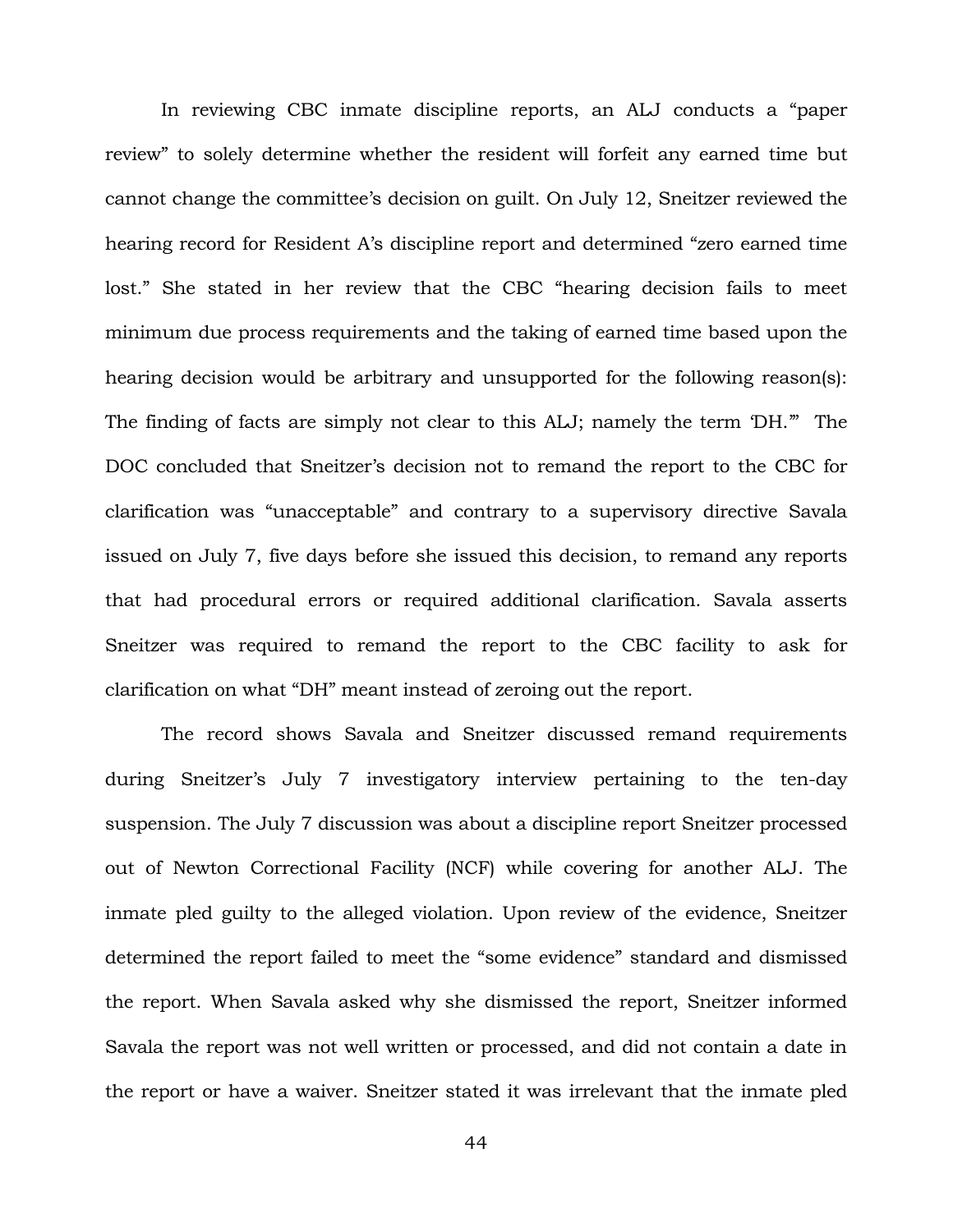guilty because due process requires the disciplinary report contain basic elements, such as a date and waiver, which this report did not have. She asserted it is within her discretion as an ALJ to dismiss reports that fail to meet the "some evidence" standard.

During the July 7 discussion, Savala and Sneitzer disagreed whether an ALJ was required to remand reports back to the institution. Sneitzer asserted that every ALJ has dismissed a report for procedural errors. Sneitzer also asserted that remand is not a tool often used because the ALJs are supposed to have judicial independence from the DOC in order to have a fair process in place for both sides, the inmate and the DOC. In response, Savala read portions of policy IO-RD-03, *Major Discipline Report Procedures*, regarding remand and told Sneitzer the policy requires the ALJ to give the institution a chance to fix "procedural" errors before an ALJ can dismiss it. He further indicated that he personally spoke to each ALJ and confirmed that they send the reports back to the institution to give them the opportunity to fix it. The specific contents of Savala's conversations with the other ALJs were not documented and are not part of this record. Through the rest of the discussion, it was clarified that "procedural" errors were to be sent back, and a report with no date, no waiver, or missing witness statement, were given as examples. In response to Sneitzer asking how to do a remand in ICON, Savala told her to issue a continuance of the hearing and outline for the institution what is missing from the report. He told Sneitzer if the institution does not fix the issue within the timeframe she orders then she can dismiss the report.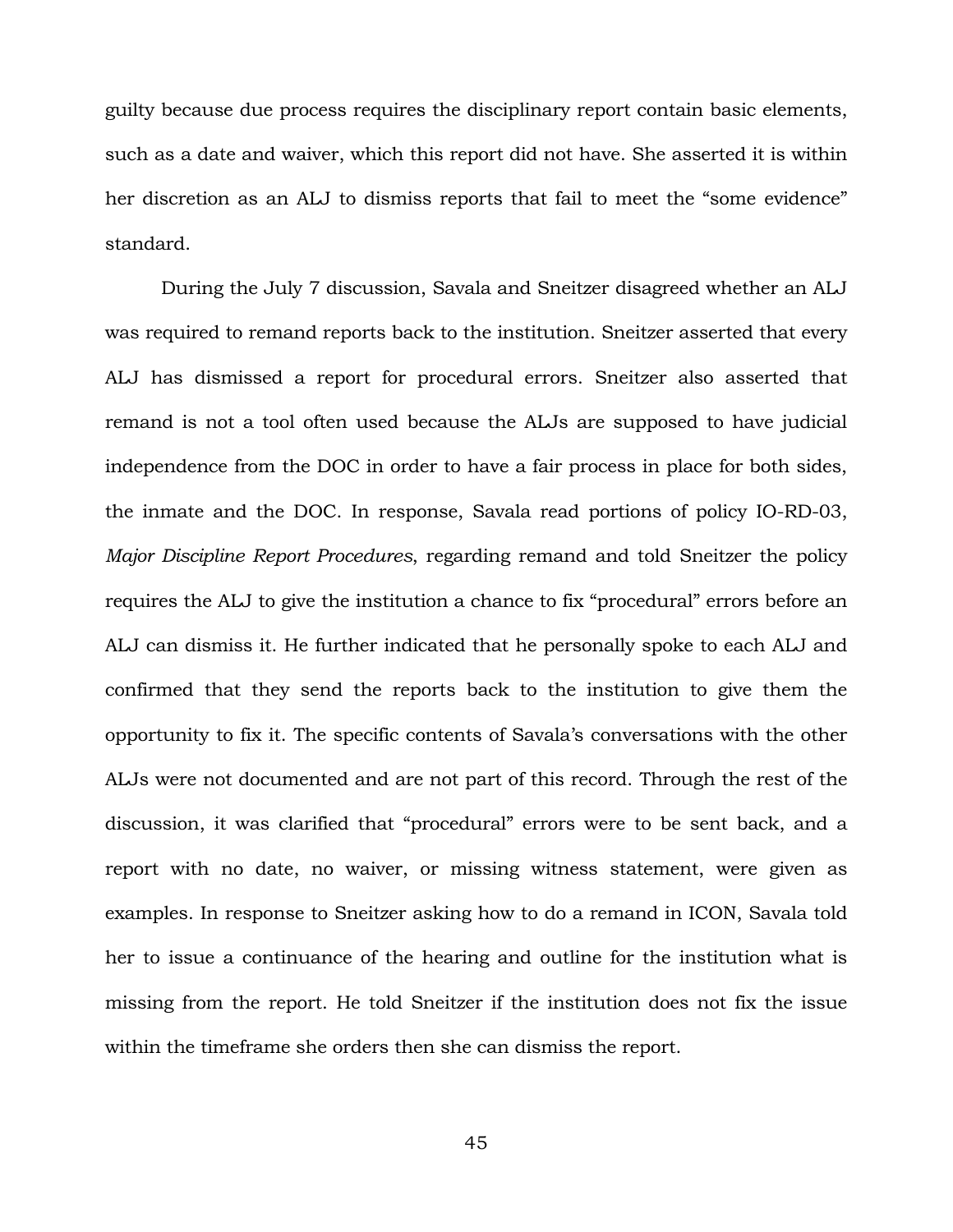The July 7 discussion ended with Savala reiterating that Sneitzer needed to give the institution an opportunity to fix procedural, non-substantive errors before she dismissed a report. The July 7 discussion was limited to remanding requirements at the institutions. No mention or inquiry was made regarding remanding requirements for CBC discipline reports.

After Sneitzer decided the July 12 CBC discipline report at issue, the CBC facility thought Sneitzer was being "nit-picky" by zeroing out the report when she did not understand the "DH" acronym. Once Savala became aware of the issue, he emailed Sneitzer on July 19 to inform her it was "unacceptable" that she did not ask for clarification on what "DH" meant prior to deciding the issue and that her action was in violation of his July 7 directive to "remand reports with a procedural matter."

Sneitzer responded to Savala by email and was asked about this particular CBC report during the investigatory interview. Sneitzer asserted that in the time she had been responsible for processing CBC reports, she never had a practice of remanding reports back to the CBCs or instructing the CBC to fix something in particular on a report prior to determining earned time sanctions. Instead, Sneitzer stated she would zero out the report and explain to the designated CBC contact afterwards why she zeroed it out. She further indicated there was no formal remand process available in ICON that would administratively track the time given to the CBC to fix the error. Furthermore, she asserted that the July 12 report at issue did not fall into the category Savala discussed on July 7 – "procedural errors" like no date, no waiver. Instead, based on the manner "DH" was written in the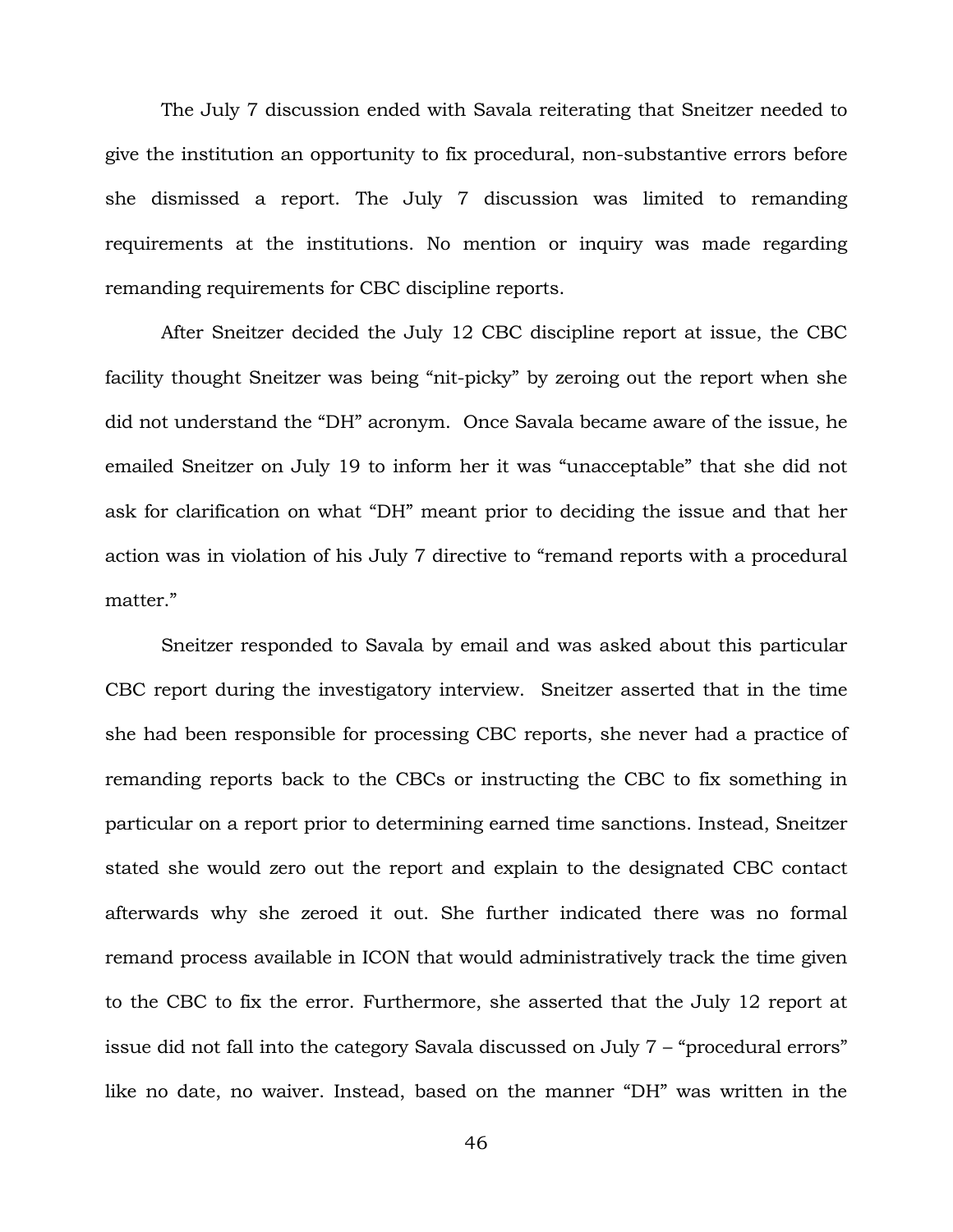decision, Sneitzer thought it referred to detention, or "disciplinary housing," and that it was a substantive part of the decision which would impact her decision on the loss of earned time.

In addition to violating Savala's July 7 directive, the DOC also contends Sneitzer violated DOC policy IO-RD-03, *Major Discipline Report Procedures*. This particular policy violation was not alleged in the termination notice. At hearing, however, the DOC highlighted the following provisions supporting the discipline:

# **IV. PROCEDURES**

NOTE: If, at any time in the process of writing, investigating, or hearing a major report, it is noted that a document and/or procedure is incorrect, the process shall be stopped and the process reinitiated.

\*\*\*

15. The ALJ shall conduct the hearing on a Disciplinary Notice as follows: \*\*\*

d. Continue the report and remand to the appropriate staff member to correct the procedure or other defects prior to continuing with the disciplinary hearing when procedures have not been followed properly. If necessary, a revised Disciplinary Notice shall be given to the offender and further investigation done before the hearing resumes. The ALJ who remanded the matter back for changes or corrections may conduct the hearing after the corrections are made, unless the ALJ determines that to do so would violate the offender's right to an impartial hearing officer.

The cover page of the IO-RD-03 policy in the record expressly states that its procedures are only applicable to the DOC institutions, not the CBC facilities. Although the DOC contends the policy applies to all the discipline reports an ALJ processes, other evidence and testimony received does not support this claim. Namely, deposition and hearing testimony from another DOC ALJ indicates the main policy governing the discipline reports at the institutions is IO-RD-03, but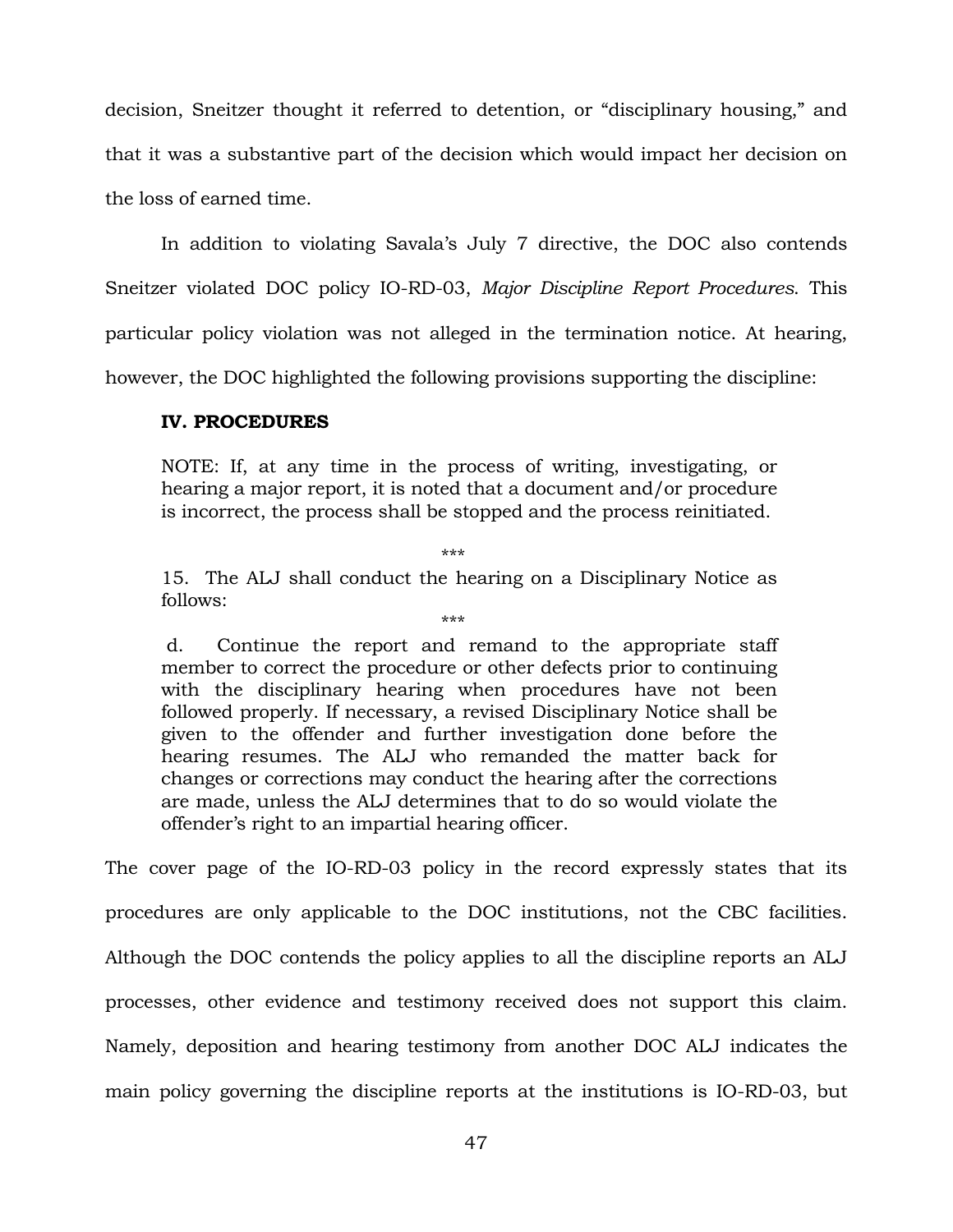that the CBC facilities have their own policies in place. The ALJ further explained that because processing CBC reports is a two-phase process -- the CBC committee who determines guilt and the ALJ who determines earned time sanctions -- the CBC policy contains sections pertaining to those two phases. It is unknown on this record whether the CBC policies contain remand language. However, based on the evidence in the record, there is an unresolved factual dispute whether the provisions of IO-RD-03 govern remand procedures for the CBC reports.

# (2) Utilizing the ALJ Calendar

The notice of termination also indicated the DOC disciplined Sneitzer for her "continued failure to follow [Savala's] June 9, 2016 Letter of Expectation to keep [her] schedule current on the ALJ calendar." The letter outlined nine separate instances between July 11 and August 10 that purportedly showed Sneitzer did not keep the ALJ calendar updated. The letter further indicated Sneitzer was "previously disciplined on two separate occasions for failing to keep your schedule current on the ALJ calendar." Those prior disciplines were a written reprimand on October 4, 2016, and a one-day suspension on December 14, 2016.

The October 2016 notice of written reprimand stated the DOC disciplined Sneitzer, in part, for failing to note on the ALJ calendar when she "will be arriving too (sic), and leaving work," as well as failing to contact Savala to inform him of the same. The specific issue in the written reprimand, as found by DAS at third-step of the grievance procedure, was that Sneitzer did not mark on the calendar when she was off-site at appointments.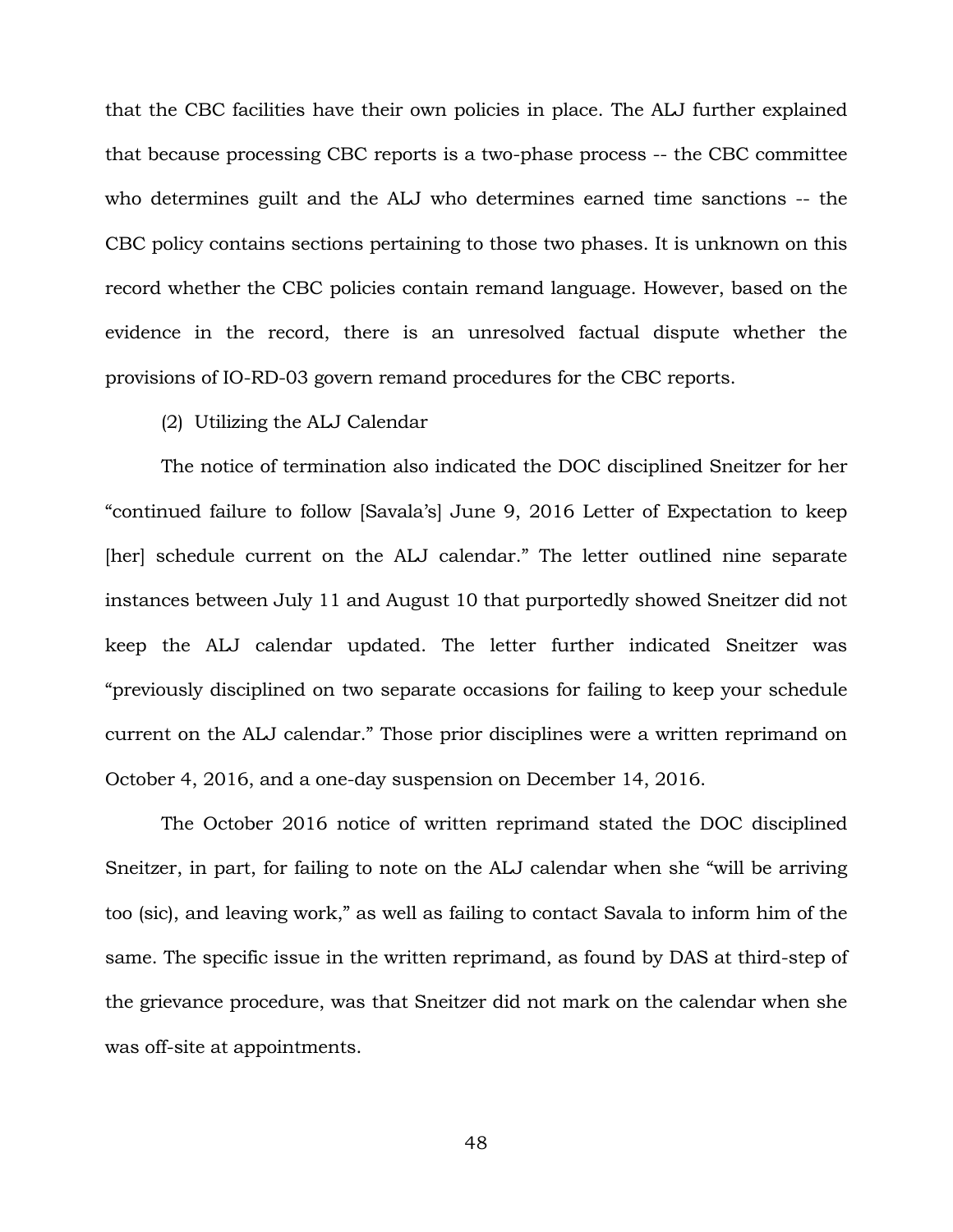The December 2016 notice of one-day suspension stated Sneitzer was disciplined, in part, for failing to "keep [her] schedule current on the ALJ calendar." The suspension notice stated that on October 19, 2016, the ALJ calendar indicated Sneitzer had a 2 p.m. and 4 p.m. appointment. However, Sneitzer was in the office at 3:30 p.m. as evidenced by her emails to Savala.

The DOC contends that even after these previous disciplines Sneitzer continued to violate a supervisory directive to keep her schedule current on the ALJ calendar. Savala asserts that the ALJ calendar was a way for him to know when she was on-site or away from the institution during her 12-hour work window. He needed to know this information for operational and safety reasons. On the operational side, a lot more staff than just Sneitzer are involved in processing inmate discipline reports. Particularly in Sneitzer's situation where the institution was escorting inmates to her office, knowing her schedule was critical for workload planning purposes. It was also important for safety reasons, as the prison is different than a typical office environment. Particularly in Sneitzer's situation, she still had limited mobility and had an office with a door and a covered glass cut-out. This presented safety concerns and the DOC had an interest in knowing her schedule to keep her safe. Savala would communicate Sneitzer's schedule to the institution as he knew it and they would know to conduct welfare checks by her office.

Underlying the termination, the DOC relies upon nine calendar entries to argue that Sneitzer failed to keep the ALJ calendar updated as required by the supervisory directive.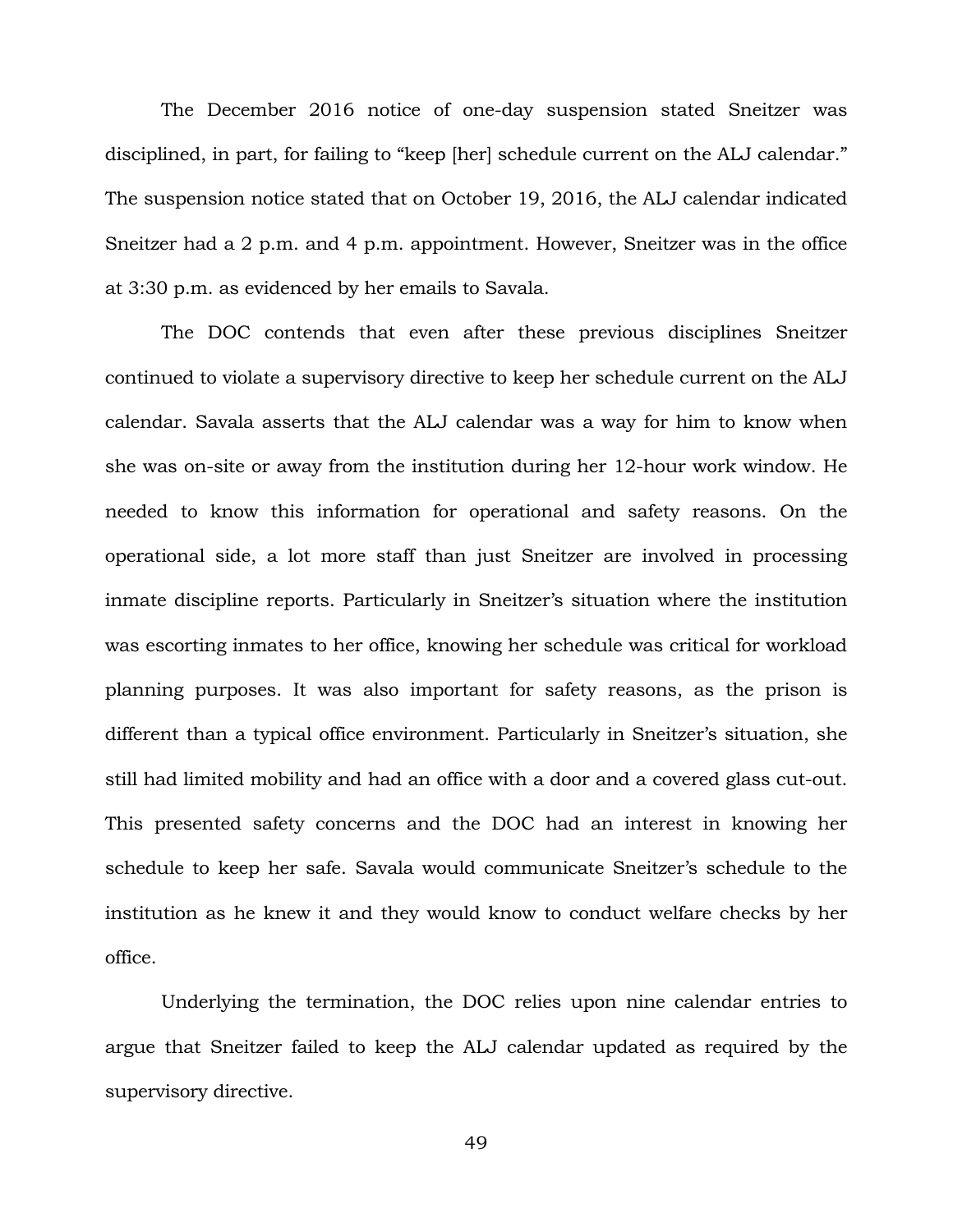Three of the nine calendar entries the DOC provided – July 13, July 27 and August 7 – pertain to repeating calendar entries that Sneitzer added to the calendar as "potential" FMLA appointments. Although Sneitzer had these appointments listed on the calendar, the DOC argues she violated the supervisory directive by failing to remove them when she ended up not leaving for the appointment. The first "potential" appointment listed was for July 13. The notice stated:

• On July 13, 2017 you placed an entry on the ALJ calendar that you had an appointment from 4-6pm. You never left for the 4- 6pm appointment and did not advise me of your schedule change.

Sneitzer's timecard reveals that she worked from 9:08 a.m. to 5:28 p.m. on Thursday, July 13. The ALJ calendar for July 13 indicated Sneitzer had a 4 p.m. to 6 p.m. appointment.

The next "potential" appointment listed on the calendar was for July 27. The termination notice stated:

• On July 27, 2017 you had an appointment from 4-6pm listed on the ALJ calendar. You never left for the 4-6pm appointment and did not advise me of your schedule change. You submitted a cancelled appointment notice at 5:23 pm, which was after normal business hours and 1 hour and 23 minutes after you were supposed to be gone from work.

Sneitzer's timesheet shows she worked on July 27 from 12:47 p.m. to 5:58 p.m. The ALJ calendar indicated Sneitzer had an appointment on Thursday, July 27 from 4 p.m. to 6 p.m. On this day, July 27, Sneitzer also had to attend to an FMLA matter in the morning and resulted in her not being able to report to work until close to 1 p.m. At 5:23 p.m. on July 27, Sneitzer removed the 4 p.m. to 6 p.m. potential appointment she had listed.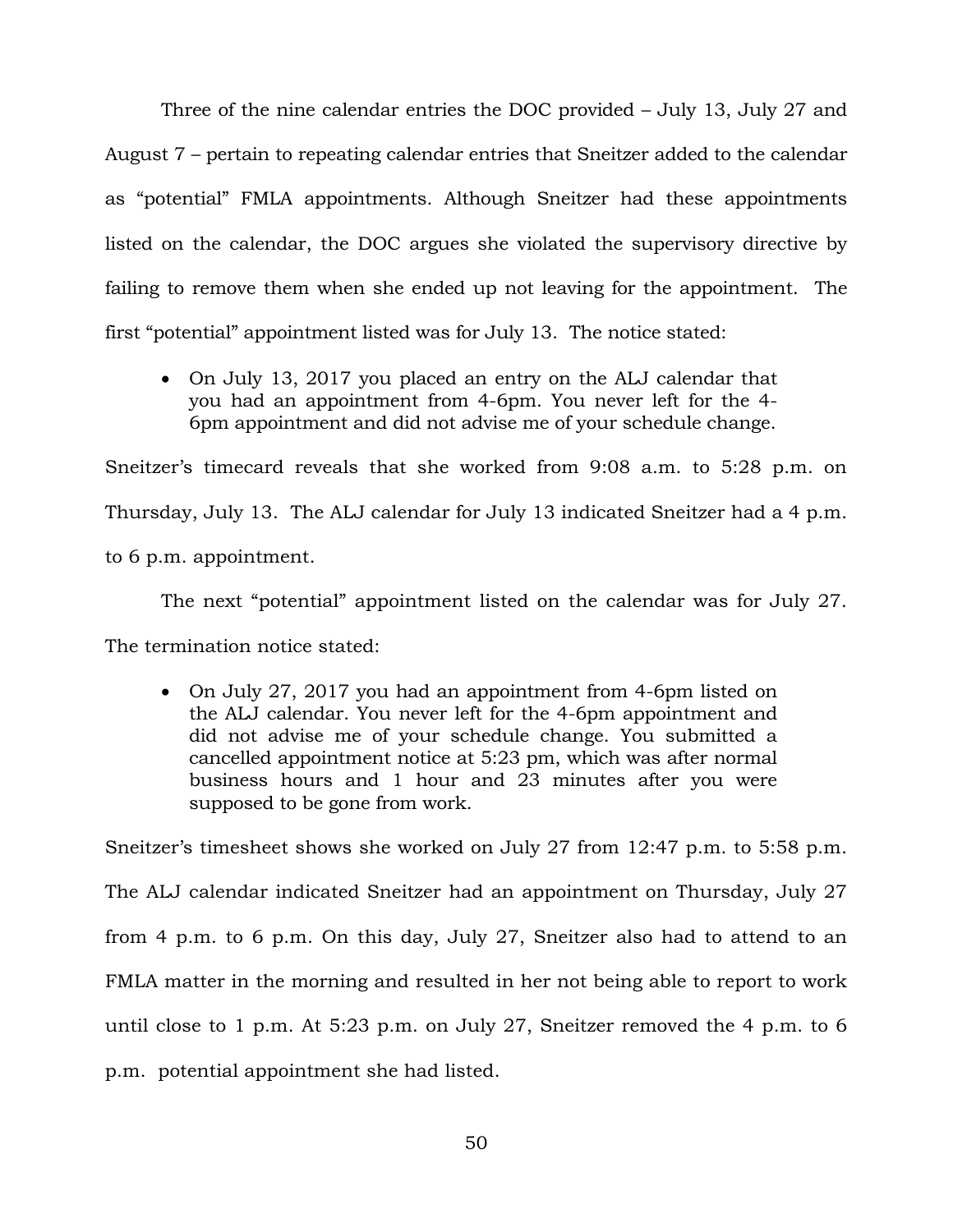The final "potential" appointment listed on the calendar was for August 7. The termination notice stated:

• On August [7], 2017 you had an appointment for 12pm-4pm listed on the ALJ calendar. You did not leave work for the 12-4pm appointment and did not advise me that you were still at work.<sup>8</sup>

Sneitzer's timecard for Monday, August 7 shows she worked from 11:38 a.m. to 4:06 p.m. A copy of the ALJ calendar for August 7, showed 12-4 blocked off and indicated Sneitzer had an appointment at 12 p.m. and 4 p.m., stating "Renee appt 12p.m. and 4."

When asked about these appointments (July 13, July 27, August 7) during the investigatory interview, Sneitzer indicated she listed them as potential FMLA appointments following a conversation with Savala during which he indicated he wanted a sense of when she could be gone for intermittent FMLA. Based on this conversation, Sneitzer listed known times when she might have FMLA obligations to her daughter and when she might attend physical therapy (PT) appointments for herself. For her daughter, she marked a 12 p.m. appointment every Monday. This was a time when her daughter's school had a standing telephone appointment to discuss any issues with Sneitzer. If there was nothing to discuss, the school did not contact Sneitzer and she continued working. For her PT appointments, Sneitzer marked entries for 4 p.m. on Mondays, Wednesdays and Thursdays. Sneitzer asserted these were times she could attend PT, but were non-emergent. Sneitzer

<sup>&</sup>lt;sup>8</sup> The termination notice listed August 8, 2017, as the date for this calendar entry. At hearing, however, the DOC indicated this was an error and the actual date was Monday, August 7. During the investigation, Sneitzer was correctly asked about August 7 in regard to this calendar entry.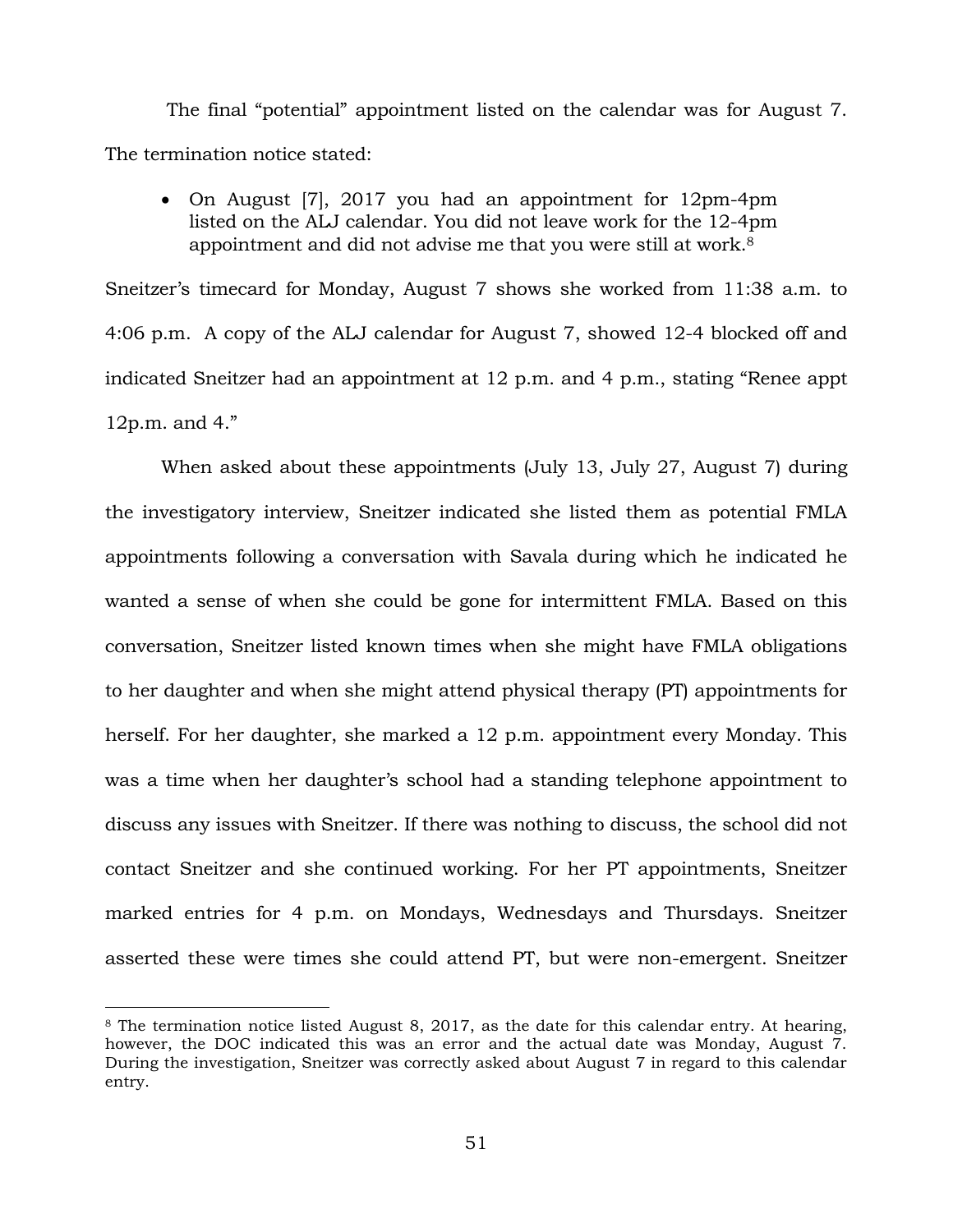forewent the appointment if she had to attend to other FMLA obligations earlier in the work day or needed to work through the appointment to get her docket current. Sneitzer's docket remained current during the time relevant to the termination.

The specific calendar entries Sneitzer referred to as "potential" appointments contained the following information. She placed a calendar entry for the 12 p.m. to 4 p.m. time slot, with additional detail in the description that stated: "Renee appt 12 p.m. and 4 [.] Any day can result in all, none or part of the day addressing my obligations to [my daughter]. Mondays are scheduled in advance but may change intermittently." She had this same description at the top of the calendar for every Monday with no designated time. She also placed a calendar entry for every Wednesday and Thursday at 4 p.m. She indicated that her intent was to provide more notice to Savala about when she might be gone and thought the calendar entry was sufficient to inform him of the potential nature of the appointments. The Monday notification was intended to pertain to the entire week. During the investigatory interview, Sneitzer stated that she had previously told Savala she was forgoing many of the listed PT appointments in order to keep her docket current. Savala did not dispute Sneitzer's assertion during the interview.

Savala disagreed with Sneitzer's assessment that he asked her to place potential appointments on the calendar, but merely informed her to keep him apprised of her schedule. The DOC contends that a lack of communication regarding her schedule was an ongoing issue with Sneitzer. Whenever she continued working past a noted absence on the calendar, the DOC argues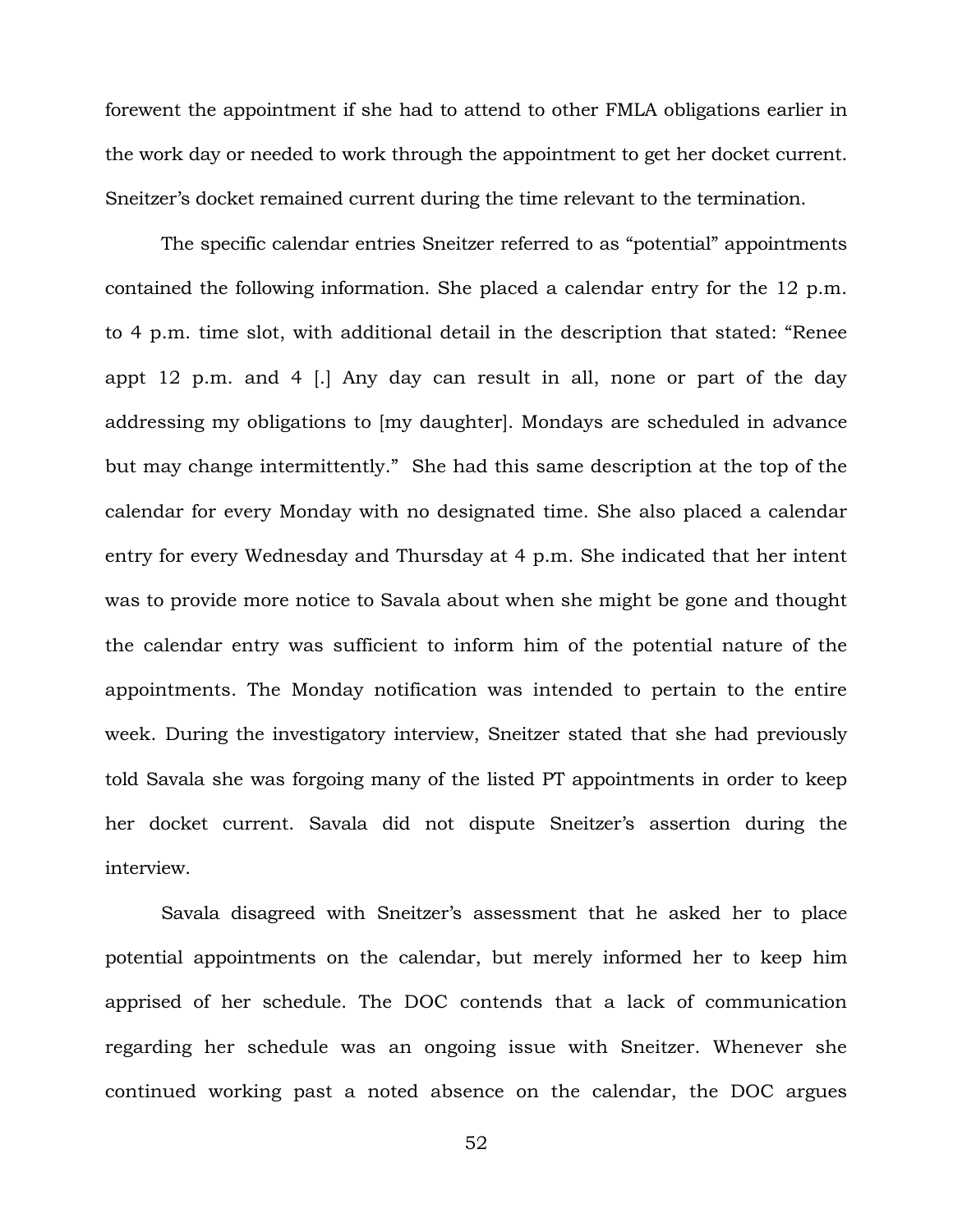Sneitzer had an obligation to notify Savala of her schedule change and update the calendar.

Documentary evidence in record demonstrates Sneitzer had these "potential" weekly appointments on the calendar as early as January 2017. From January 2017 to August 2017, Savala did not discuss or indicate any issues with the weekly calendar entries Sneitzer placed on the calendar. The record further establishes that Sneitzer had worked during the "potential" appointments on at least three other dates prior to the termination. Sneitzer's timesheets in the record demonstrate she worked during the 12 p.m. Monday appointment on June 19 and July 3, and worked past 4 p.m. on June 19, June 28 (Wednesday), June 29 (Thursday), and July 3. Although these instances occurred prior to the DOC's investigation and issuance of the ten-day suspension, the DOC did not discipline Sneitzer for failing to keep the calendar updated for these dates as part of the ten-day suspension.

In addition to the three "potential" appointments, the DOC cited six other calendar entries in the termination notice which it claims demonstrate Sneitzer did not follow Savala's supervisory directive to keep her schedule current on the ALJ calendar. The first calendar entry is for July 11, 2017. The termination notice states:

• On July 11, 2017 you stated in an e-mail to me that you had placed a vacation request on the ALJ calendar, which was not done.

It is unknown on this record when Sneitzer arrived to work on July 11, but the record establishes that she processed the *Pending WR/OWI Transfer Classification*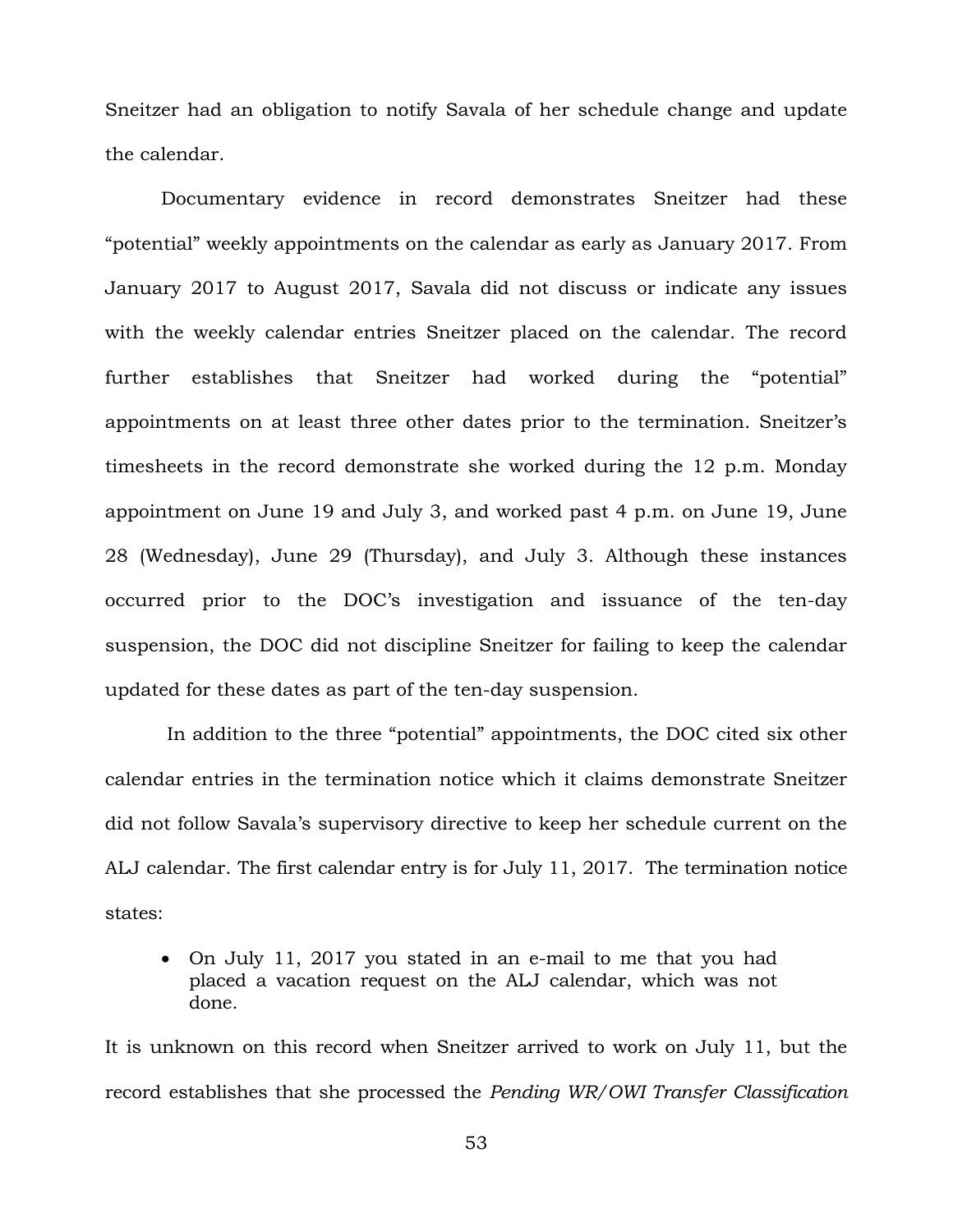*Reviews* list as her first order of business as required by another supervisory directive.<sup>9</sup> Sneitzer then called Savala at 7:56 a.m., to obtain his permission to attend a telephonic appointment at 8:00 a.m. After he did not answer the call, Sneitzer emailed him at 8:07 a.m. letting him know she was awaiting his response. Savala replied at 8:21 a.m., letting her know he will approve the request but requires more advance notice in the future, and informed her the ALJ calendar did not contain an entry for the appointment. Sneitzer replied that she ended up not attending the appointment because she did not timely receive his approval.

When asked about July 11 incident at the investigatory interview, Sneitzer again stated she ended up not attending the 8 a.m. appointment. Sneitzer further asserted that she thought she placed the entry on the ALJ calendar, but it defaulted to her personal calendar. She made a mistake when she was inputting it and it did not initially make it on the ALJ calendar. Savala asserted that he printed a copy of the ALJ calendar for July 11 on August 10, and the entry was not on there. A copy of the ALJ calendar for the entire day on July 11 is not in record.<sup>10</sup>

The second calendar entry cited in the termination letter is for July 14. The notice stated:

• On July 14, 2017 you e-mailed me at 8:42am that you were leaving for an all-day FMLA appointment. This appointment was not listed on the ALJ calendar previously until 8:41am on July 14, 2017.

÷.

<sup>9</sup> The record reveals that Sneitzer was disciplined with a five-day suspension, in part, for failing to process the *Pending WR/OWI Transfer Classification Reviews* list as her first order of business upon arriving to work because she had checked her work email prior to completing the list.

<sup>&</sup>lt;sup>10</sup> The record contains a copy of the ALJ calendar for July 11but only from 9 p.m. to 11 p.m.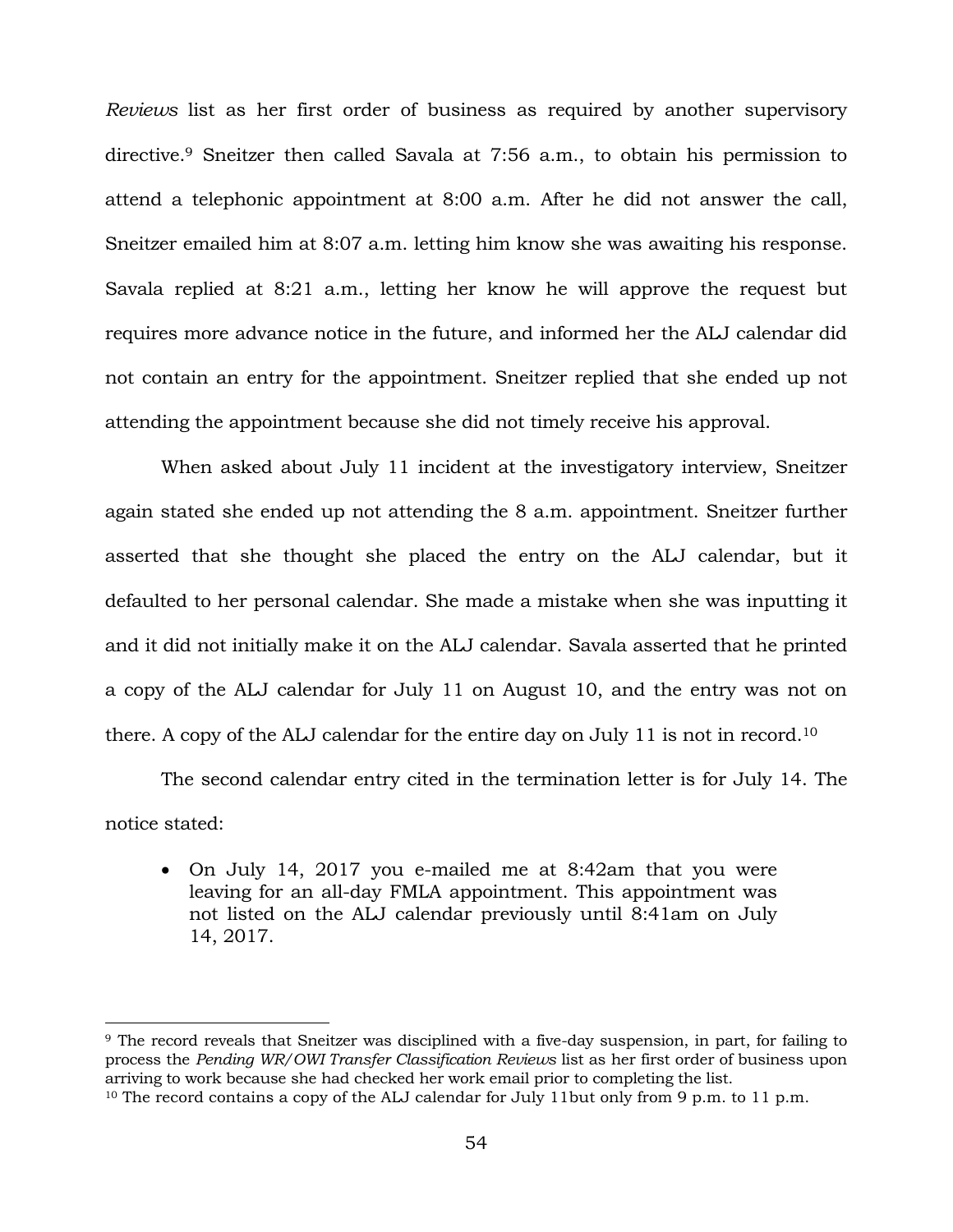Sneitzer's timesheet for Friday, July 14 shows she worked from 6:04 a.m. to 8:52 a.m. and then from 1:16 p.m. to 5:55 p.m. At 8:41 a.m., she added an entry to the ALJ calendar that stated "Renee leaving for appt Will return." The calendar entry was marked as an all-day appointment. Savala automatically received a copy of the change to the ALJ calendar. Sneitzer then directly emailed Savala at 8:42 a.m. informing him that she is "leaving for my FMLA appointment."

During the investigatory interview, Sneitzer indicated this was an emergent situation with her daughter and could not provide any more notice. She quickly placed the event on the calendar, and must have failed to see it was marked as an all-day event, but the event title stated she would return. Her timecard confirms she returned to work at 1:16 p.m. Sneitzer further testified that she did not know of the emergent situation with her daughter until she was allowed to look at her cell phone after completing the *Pending WR/OWI Transfer Classification Reviews* list, in compliance with Savala's other work directive. As soon as she saw her cell phone, she informed him she had an FMLA matter and placed it on the calendar. In Savala's testimony, he indicated an "appointment" is an event scheduled ahead of time but that Sneitzer did not place it on the calendar until it was time to leave. The DOC has not provided evidence that the July 14 matter Sneitzer attended was a prescheduled appointment.

The termination notice cited another July 27 calendar entry, separate from the one regarding the listed "potential" appointments. The notice states:

• On July 27, 2017 you had an entry listed on the ALJ calendar that you would be in late due to FMLA. You never advised me that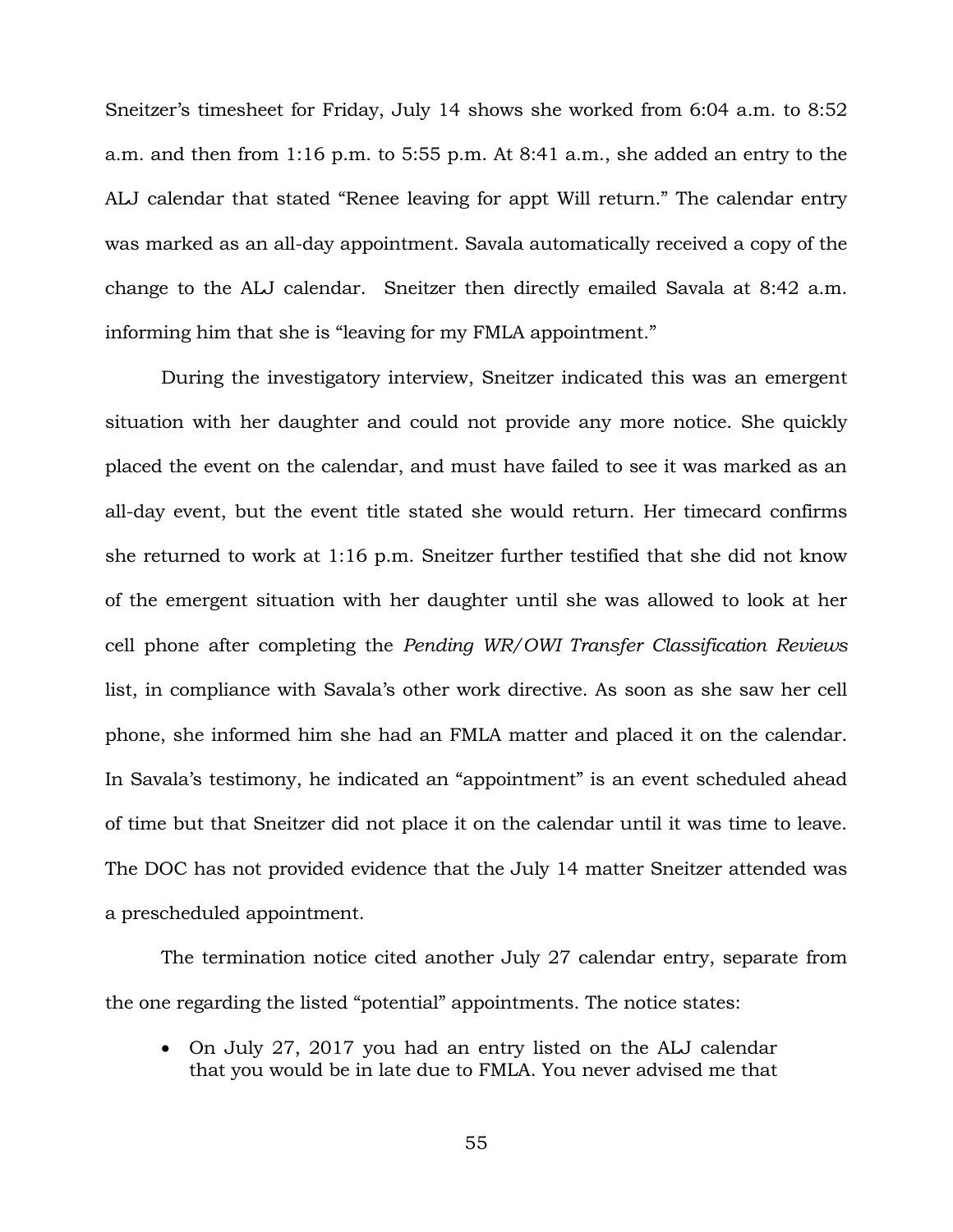you reported to work at 12:47pm. I was not made aware that you had reported to work until 5:24pm, after normal business hours.

Evidence in the record establishes that Sneitzer texted Savala the day before, on July 26 at 7:52 p.m., and informed him "I have an FMLA matter tomorrow at 9:30. I will be in following [.] You may want to cover the residential reports." Sneitzer's timesheet for July 27 shows she worked from 12:47 p.m. to 5:58 p.m. On July 27, Sneitzer added a calendar event at 5:24 p.m. titled "Renee in late FMLA." The entry did not have specific times listed. During the investigatory interview, Sneitzer could not recall what she had on July 27 and that she would need to review the FMLA paperwork to find out. No additional follow-up was done regarding the July 27 FMLA matter.

Savala testified that he had no issues with her attending FMLA appointments, but that he needed to be apprised of her schedule and her schedule changes. When she did not clock in until almost 1 p.m., she should have called him to apprise him of the change. It would be too late for someone to process the *Pending WR/OWI Transfer Classification Reviews* list because by the time the ALJ processed the reports, the inmates could not be transferred out of county jail until the next day. Sneitzer testified that she had an appointment with her neurologist on July 27 at 9:30 a.m. The appointment went long. As soon as she was done, she went to work. She indicated that she did not call Savala as she was coming in because she was no longer under a directive, as of January 2017, to call him when she is heading into work.

The DOC cited a July 28 calendar entry. The notice of termination states: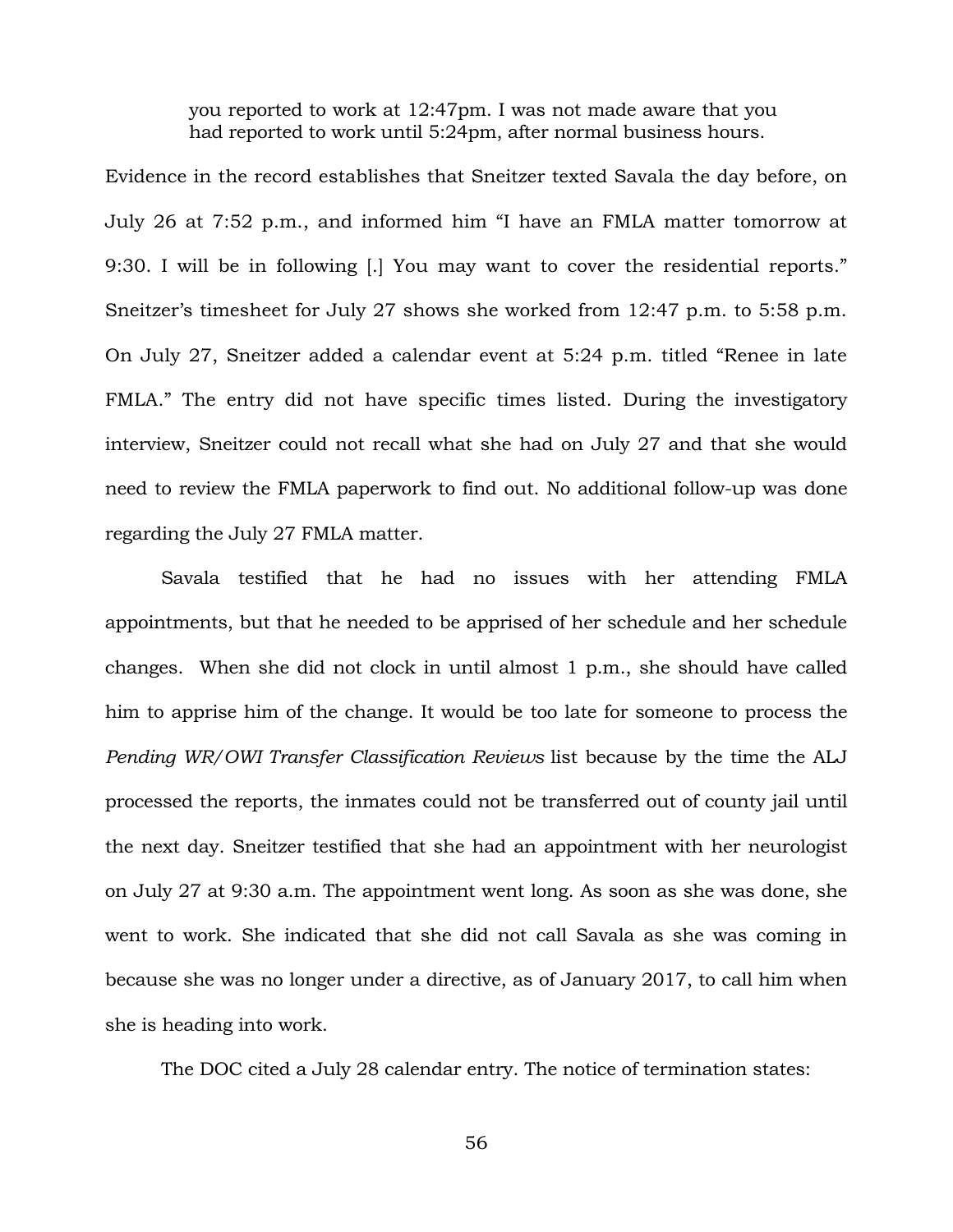• On July 28, 2017 you had an appointment from 2:30 pm-3:30pm listed on the ALJ calendar. You did not leave until 3:11pm and did not advise me that you had not left work around 2:15pm for your 2:30 pm appointment. Additionally, you failed to advise me if you were returning to work after your appointment.

Sneitzer texted Savala on July 28 at 8:09 a.m. that she would be in about 8:30 a.m. Sneitzer's timecard shows she worked from 8:36 a.m. to 3:11 p.m. on July 28. She added a new calendar entry at 9:48 a.m. on July 28 indicating "renee leave FMLA" appointment from 2:30 to 3:30 p.m. Savala received automatic email notification of this entry. Sneitzer did not leave for the day until 3:11 p.m. During the investigatory interview, Sneitzer could not recall what the appointment was for and could not answer without looking at her paperwork. No follow-up was done regarding the July 28 appointment following the interview. At hearing, Sneitzer testified the July 28 was a non-emergent appointment. She decided to forgo the appointment to make sure her docket was current.

The termination letter cited another August 7 calendar entry, separate from the August  $7$  "potential" appointment entry. The notice states:  $11$ 

• On August [7], 2017 you had an appointment from 9am-10am listed on the ALJ calendar. You did not advise me about your schedule change, as you did not report to work until 11:36am.

Sneitzer's timecard shows she worked on August 7 from 11:38 a.m. to 4:06 p.m. A copy of the ALJ calendar for Monday, August 7, shows Sneitzer had an appointment, "Renee appt medical" noted from 9 a.m. to 10 a.m. During the

÷.

<sup>&</sup>lt;sup>11</sup> The notice of termination listed August 8, 2017, as the date for this calendar entry. At hearing, however, the DOC indicated this was an error and the actual date was Monday, August 7. During the investigation, Sneitzer was correctly asked about August 7 in regards to this calendar entry.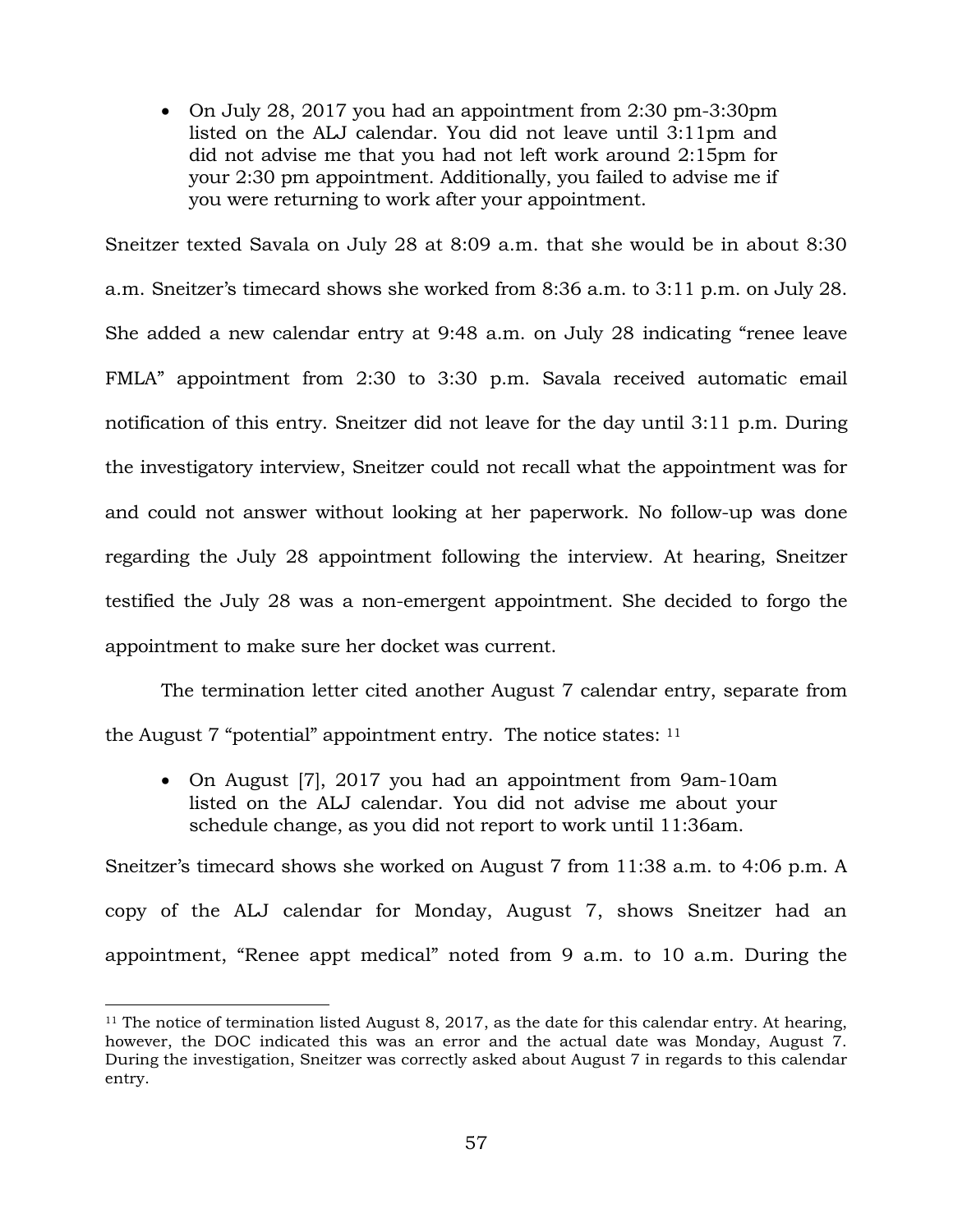investigatory interview, Savala and Sneitzer referenced an email Sneitzer sent to Savala on Friday informing him she had an appointment on Monday and that he needed to cover the CBC reviews. This email is not in the record. Savala's complaint to Sneitzer during the interview was that she did not inform him whether she would be in before her appointment to complete the *Pending WR/OWI Transfer Classification Reviews* list. He asserted that she generally arrived to work between 6 and 7 a.m. and then went to her appointments. Sneitzer responded that the Friday communication was to inform him to cover the *Pending WR/OWI Transfer Classification Reviews* list, which is always her first order of business, and that should have informed him she was not coming in before her appointment.

During the hearing, the DOC argued that Sneitzer's calendar reflected an absence from 9 a.m. to 10 a.m., but she did not report to work until 11:30 a.m. Savala contended there would be no reason for him to cover the *Pending WR/OWI Transfer Classification Reviews* list if she were only gone until 10 a.m., but she did not report to work until 11:30 a.m. and this impacts the DOC's ability to promptly process the CBC reports that have residents sitting in county jails. Sneitzer testified that she could not update her calendar remotely to reflect that her appointment was running late.

Finally, the notice of termination also refenced an August 10 calendar entry. The notice stated:

• On August 10, 2017 you had an appointment from 12pm-4pm listed on the ALJ calendar. You did not leave work for the 12pm-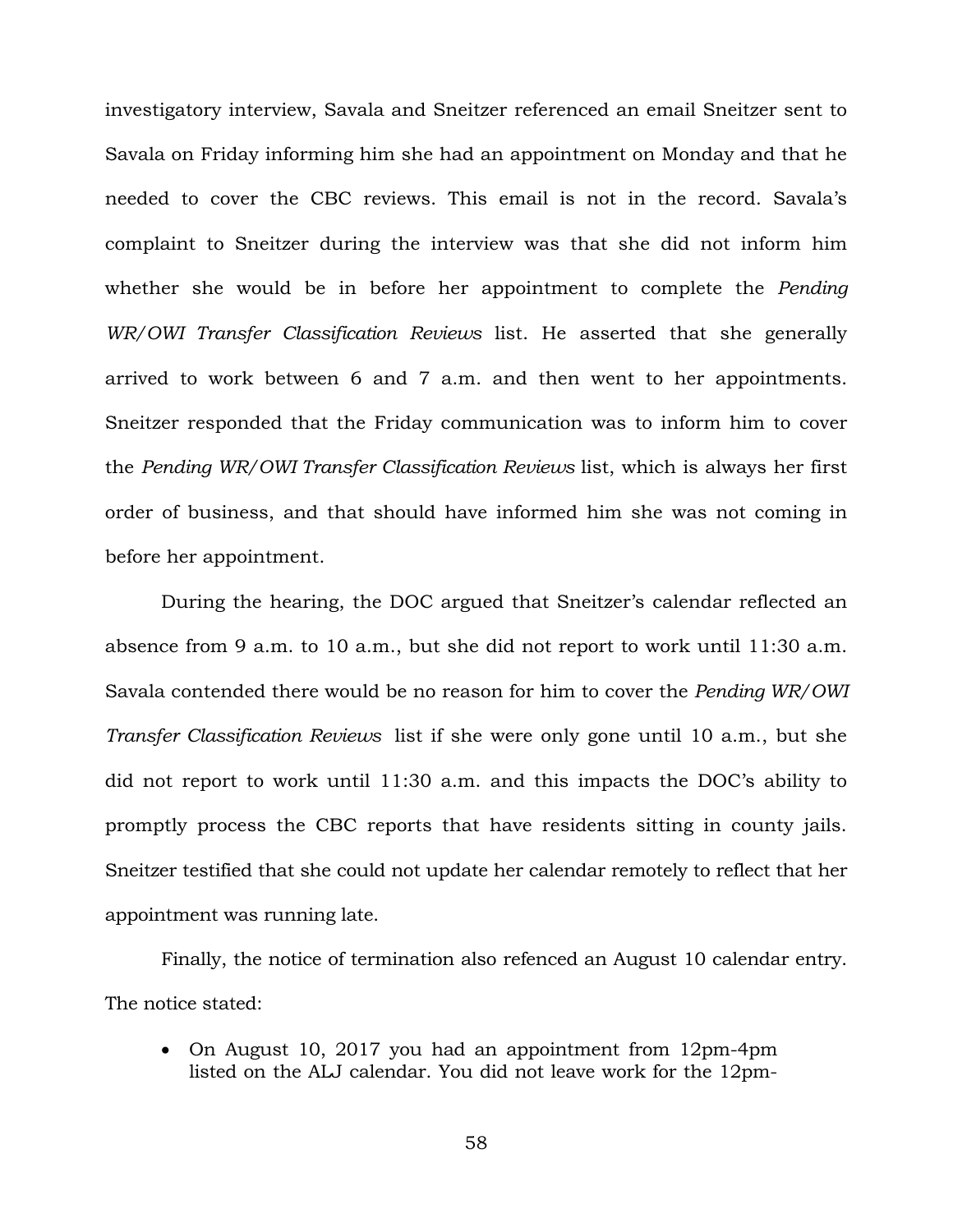4pm appointment and did not advise me that you were still at work.

A copy of the ALJ calendar for Thursday, August 10, is not in evidence, but the DOC contends the ALJ calendar showed Sneitzer had a 12 p.m. to 4 p.m. appointment listed. The August 10 calendar entry was not discussed during the investigatory interview. A copy of Sneitzer's timesheet for August 10 is blank, so it is unknown the exact hours she worked. Based on email and text communication, however, Sneitzer arrived to work before 10 a.m., as she texted Savala at 9:35 p.m. that she was heading in. Sneitzer sent an email to Savala at 4:30 p.m., evidencing that she was still at work at 4:30 p.m. on August 10.

While all ALJs were required to utilize the ALJ calendar for absences, the record reveals that no other ALJ was disciplined for failing to place an entry on the calendar, failing to give the exact time of absence, or for failing to take leave off the calendar when not taken. Testimony in evidence establishes that at least one other ALJ has placed appointments on the calendar that he ended up not taking. The other ALJ was not reprimanded for failure to remove a calendar event, or told that he is required to do so if he ended up not taking the leave. Furthermore, the ALJ is unaware and was never informed of any impact on the institution if he ended up working through an appointment listed on the calendar.

(3) Identifying Category of Leave Utilized

The notice of termination indicated the DOC disciplined Sneitzer for failing to identify the type of leave she was taking. The notice of discipline stated:

This action is being taken as a result of your failure to follow my supervisory directive that you communicate with me as to the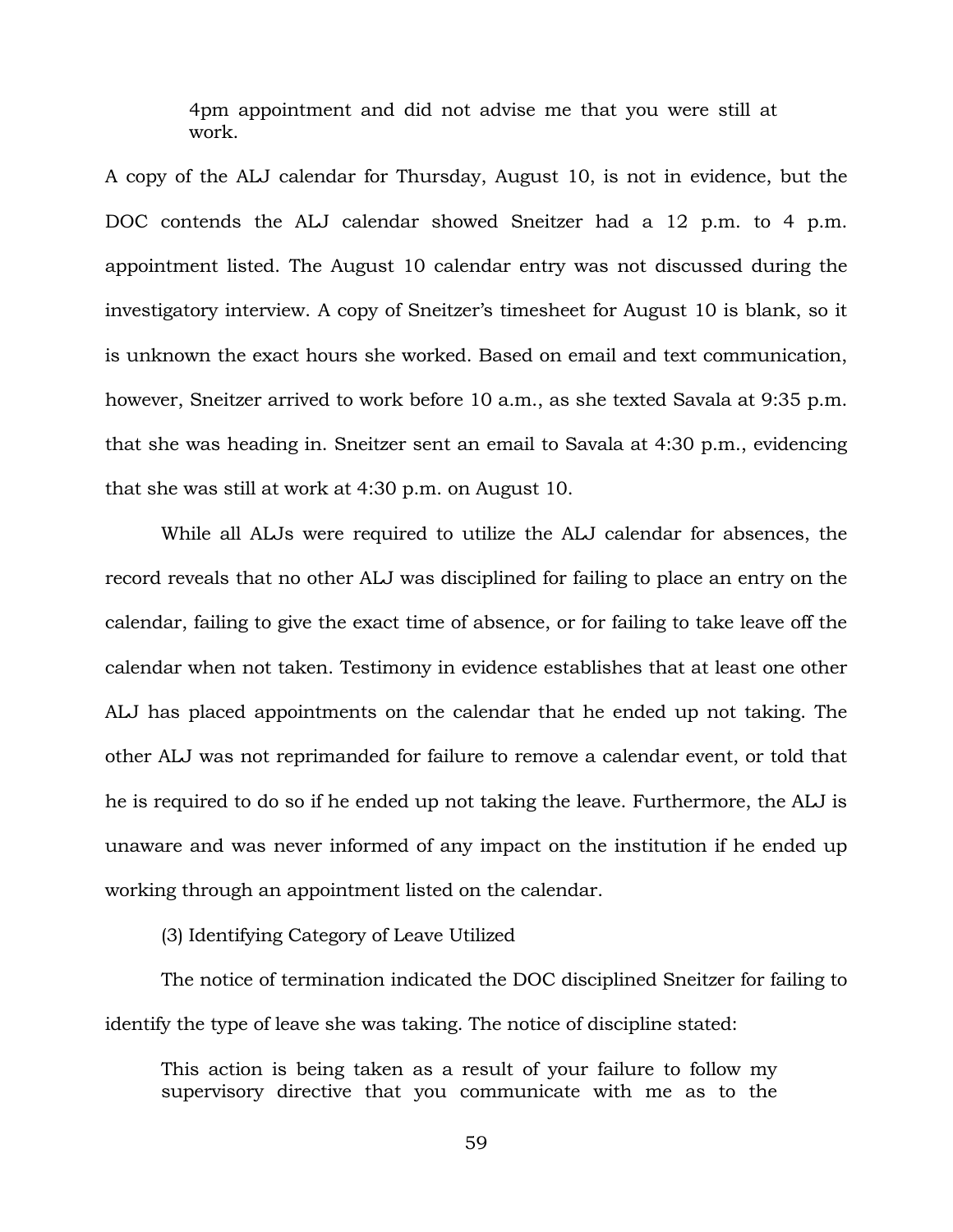category of leave you will be taking (such as vacation, sick, fmla). On August 10, 2017 you sent me an e-mail stating "I will not be in tomorrow before the investigation." In addition, there was not an entry on the ALJ calendar that showed you with any type of appointment or leave.

The supervisory directive underlying this violation was given on June 9, 2017. As previously discussed with Sneitzer's ten-day suspension, Savala directed Sneitzer to let him know the type of leave, *e.g.* vacation, sick, or FMLA, she was using when she needed to be gone from work. The DOC contends she violated this directive on August 10.

Savala scheduled an investigatory interview with Sneitzer for August 11 at 10:30 a.m. The DOC provided an email Sneitzer sent to Savala on August 10 at 4:30 p.m. stating, "I will not be in tomorrow before the investigation." The ALJ calendar did not reflect any appointments prior to 10:30 a.m. Sneitzer's timecard for August 11 indicates she clocked in at 10:27 a.m. and clocked out at 11:56 a.m., which is the duration of the investigatory interview. Her timesheet indicates she used 5.23 vacation hours for this day and worked 1.28 hours. The DOC contends this is in direct violation of the June 9 directive because Sneitzer did not identify the type of leave she would use for her absence on August 11 before 10:30 a.m.

During the investigatory interview, the August 11 absence was discussed. Savala acknowledged during the interview that after the 4:30 p.m. email, Sneitzer sent a text message to him at 6:18 p.m. informing him that she would be taking FMLA before the interview and that she also has an FMLA appointment at 12 p.m. Savala's complaint to Sneitzer during the interview is that between 4:30 p.m. and 6:18 p.m., he had no idea why she was not coming into work before 10:30 a.m.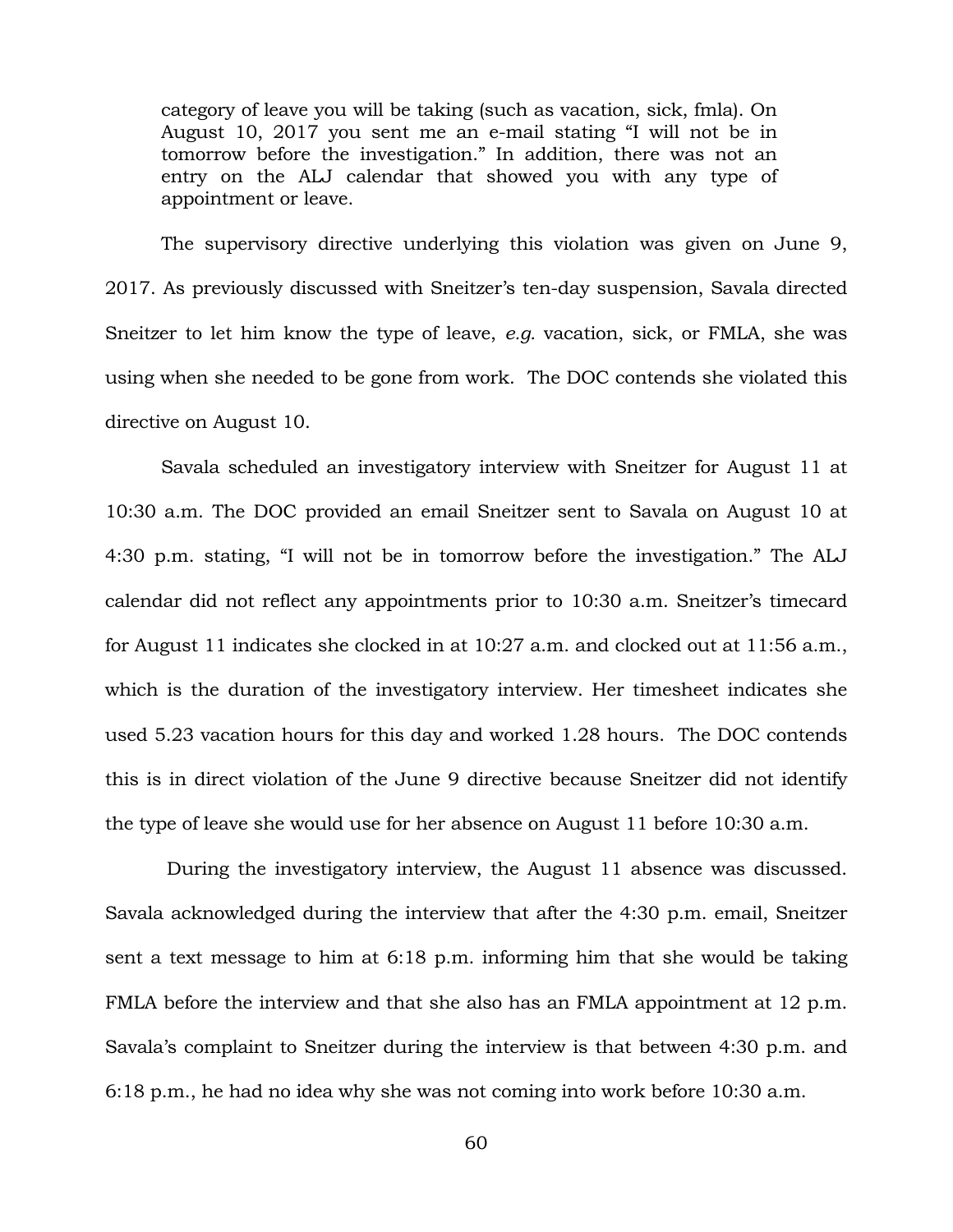(4) Identifying CBC Lists by Full ICON Names

The notice of termination indicated the DOC also disciplined Sneitzer for failing to refer to the CBC discipline lists by their full name. The notice of discipline stated:

This action is being taken as a result of your continued failure to follow my supervisory directive in referring to the *Pending WR/OWI Transfer Classification Reviews* list and the *Residential ALJ Process Scheduling* list in their full name. You have been previously disciplined for not complying with this directive and for not following my supervisory directives.

The supervisory directive underlying this violation was given on April 14, 2017. As discussed pertaining to the ten-day suspension, Savala informed Sneitzer in an email that she was "expected to use the full name of the ICON lists on all future communication." The DOC provided an email Sneitzer sent to the CBC staff and Savala on August 3, with the subject "Residential Decision Due Process Errors." She provided a list of three inmates, their inmate number and a note about the errors the reports contained, *e.g.*, no hearing waiver, no facts listed, only rules violations. Sneitzer did not include the full name of the ICON lists in her email communication.

During the investigatory interview, Sneitzer indicated this email was to comply with Savala's directive to inform the CBC staff of procedural errors that needed to be addressed. Sneitzer asserted the list of errors pertained to both CBC lists. As such, she was not referring to either list individually. Savala responded that she should put the name of both lists in the email and referenced his prior directive to refer to the lists by their full name. Sneitzer stated the reason for the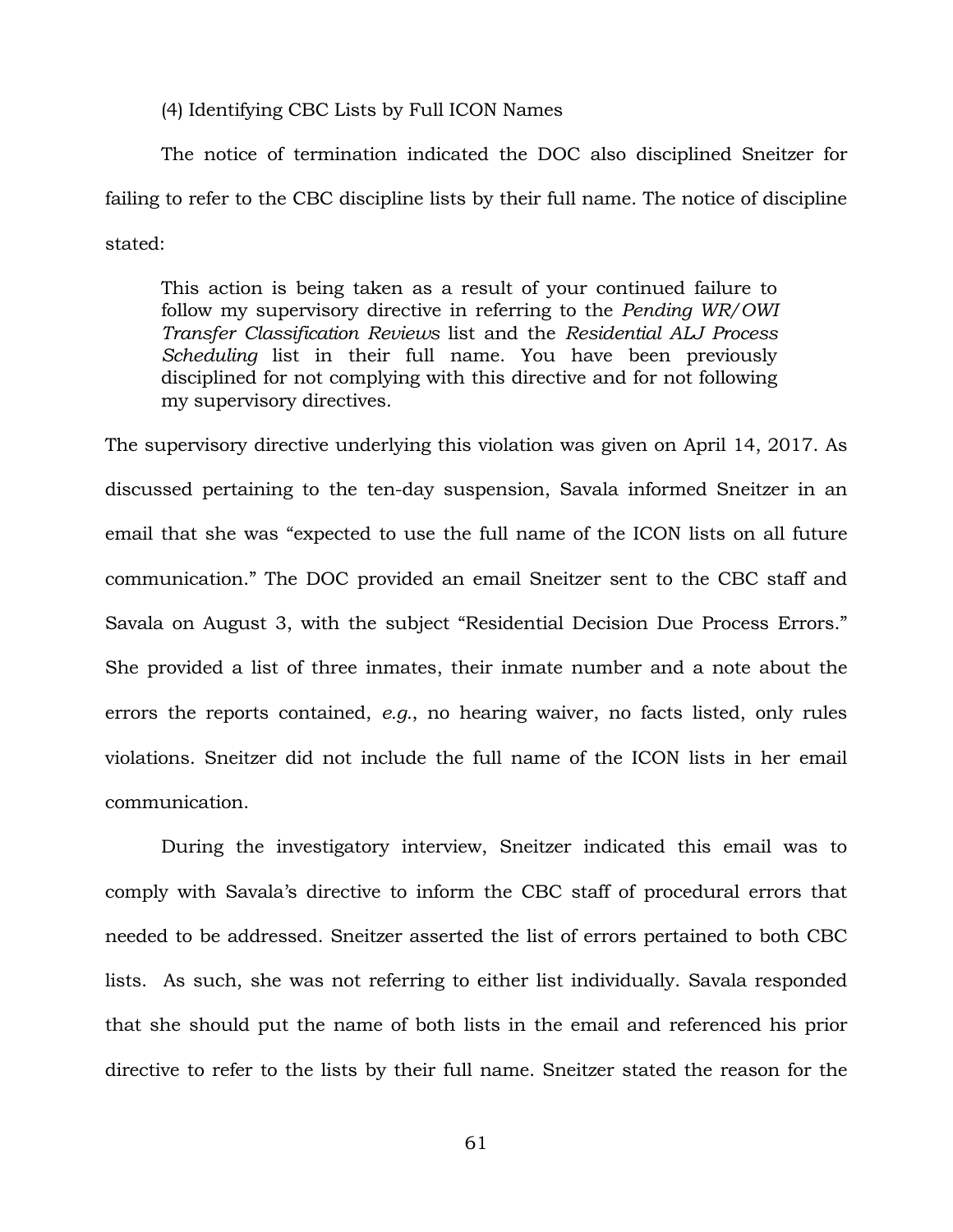directive was so that CBC staff knew which list she was working from, and in this instance, these were from both CBC lists. She stated that Savala told her to send the procedural errors to the same CBC contact regardless of which list the resident was on, so the delineation between lists is not important. Savala gave no response to Sneitzer's explanation. Sneitzer's assertion that the list of three inmates in her email were from both lists is undisputed on this record.

During the investigatory interview, Savala also referenced text messages he received from Sneitzer on July 26, July 28, August 8, and August 10. In these text messages, Sneitzer was informing Savala that she would be coming in late due to FMLA obligations and told him to cover the "residential reports," or to confirm on her way to work whether he completed the "residential owi list." Some of the texts were only between Savala and Sneitzer, and some also included Sneitzer's union representative. No other DOC or CBC staff were involved in the text message exchanges. Savala never indicated confusion as to which CBC list Sneitzer referenced in her text messages as he understood only the *Pending WR/OWI Transfer Classification Reviews* list was the priority order of business. During the investigatory interview, Savala told Sneitzer she was continuing not to follow his directive to call the lists by their full names to avoid confusion and that "everyone knows what you are talking about." The text messages were admitted into record under a tab titled "correspondence regarding leave and coverage" but not specifically discussed or referenced during testimony.

During the investigatory interview, Sneitzer pointed out these were text messages. She does not have the full ICON name in front of her when she is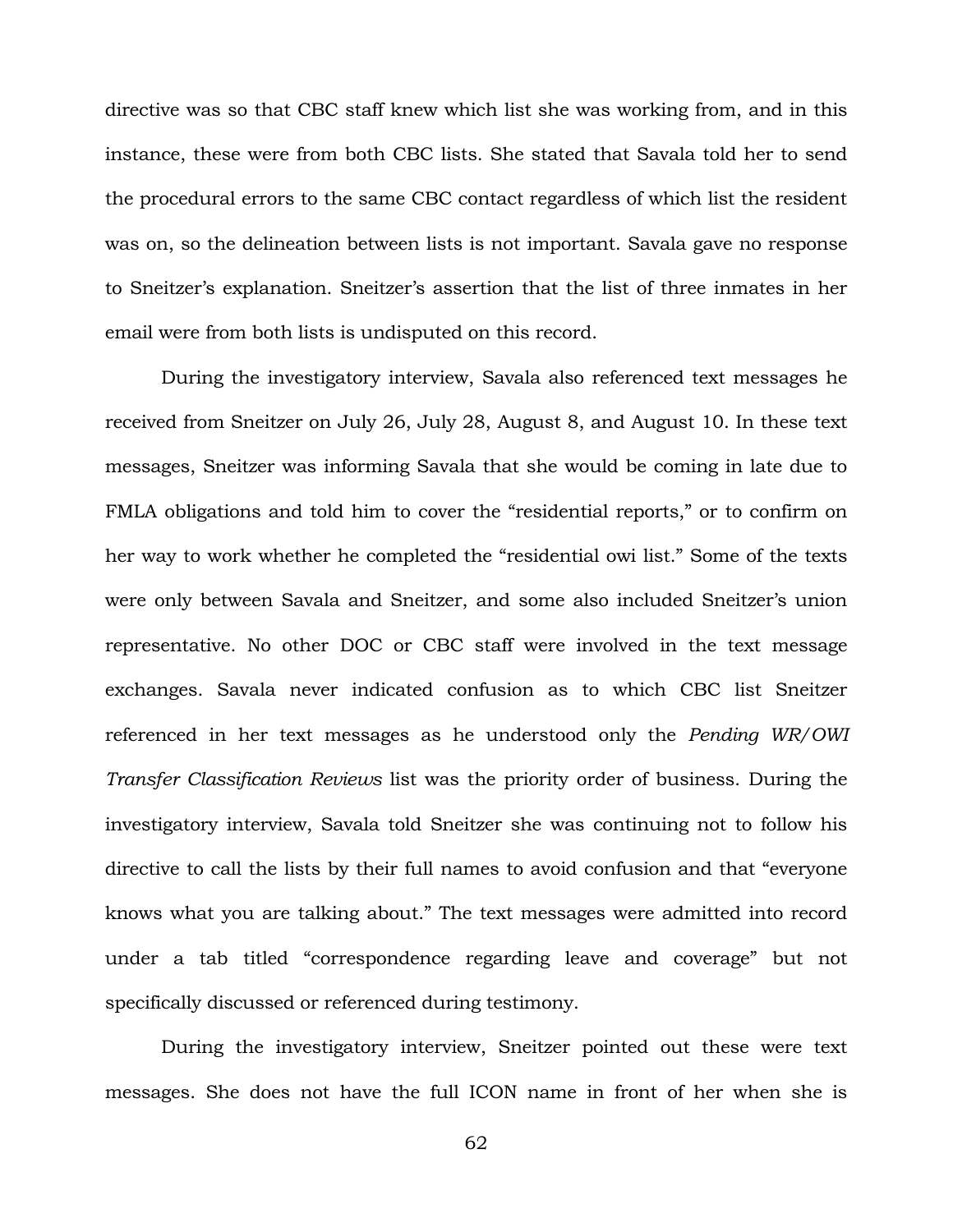texting. When she is on her computer, she can see the full name of the lists as contained in ICON. She also highlighted that Savala responded to her and clearly understood what list she was referring to, and knew what list was her first order of business per his own directive.

#### C. Imposition of Discipline

Savala reached out to Sneitzer to schedule a meeting around August 22, 2017. When Sneitzer asked for specific information regarding the meeting, Savala indicated it was a "follow up" to the August 11 interview. On August 24, 2017, Savala held a meeting with Sneitzer which he described as a *Loudermill* interview. Savala stated that he had concluded the investigation and reviewed her past disciplines. Prior to making a final decision on whether to terminate her employment, Savala stated this was Sneitzer's opportunity to provide any new or additional information he may not have considered. Savala did not provide Sneitzer, verbally or in written form, any information regarding the specific violations for discipline was being considered. Sneitzer expressed confusion regarding the purpose of the meeting because Savala had told her this was a "follow up" to the August 11 meeting. Furthermore, Sneitzer indicated she had not seen Savala's conclusions regarding this investigation and is unable to respond to information she does not have. The interview concluded without Savala providing Sneitzer with any investigative conclusions upon which the termination decision hinged.

The DOC determined Sneitzer's actions violated AD-PR-11 for failing to follow lawful supervisory directives in regard to the four bulletin points outlined above.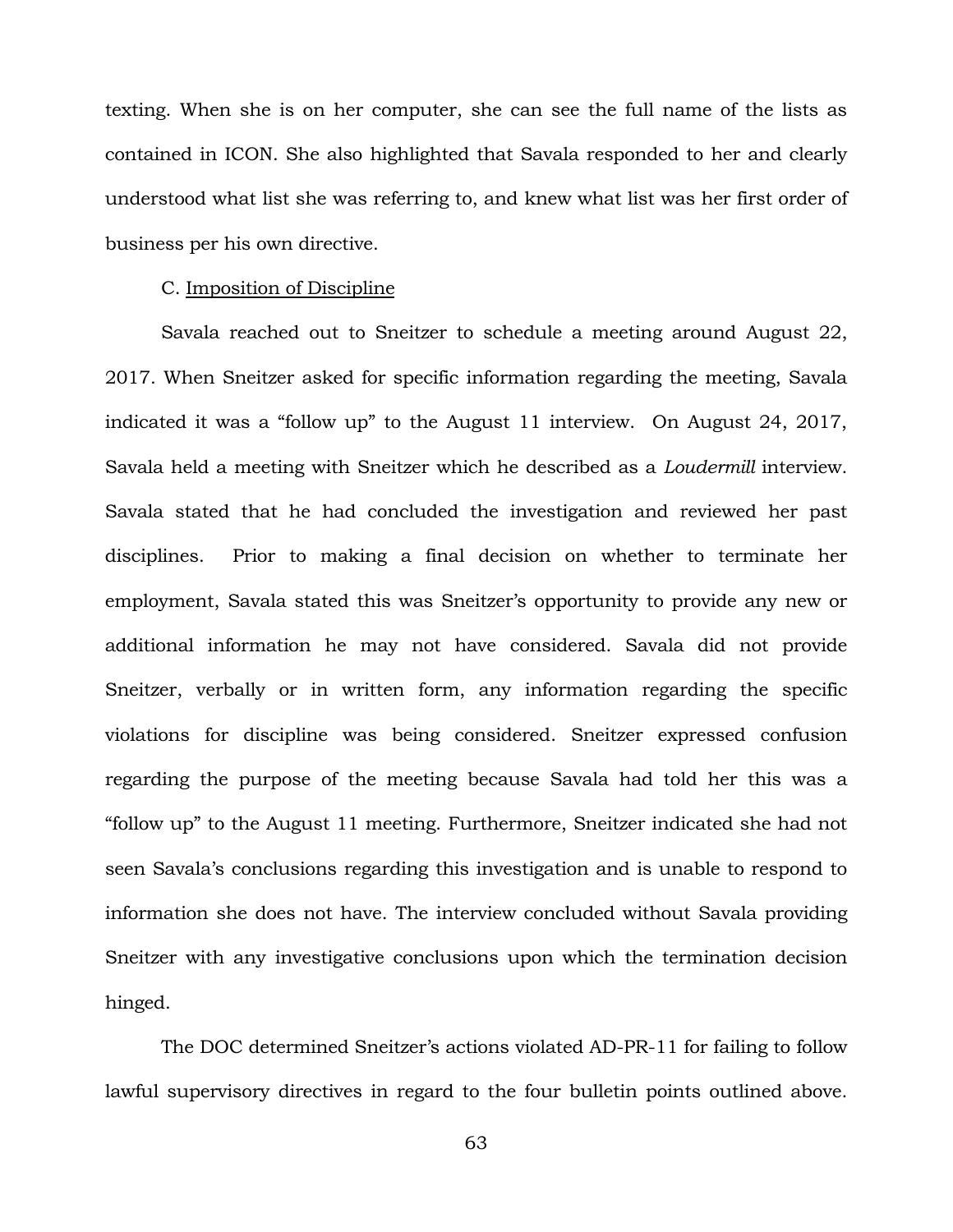The DOC concluded Sneitzer was not taking responsibility for her actions as she continued to violate the same directives and was not changing her behavior. The DOC considered Sneitzer's work history and length of service and, following progression, the DOC decided to terminate her employment.

Pursuant to the grievance procedures available to merit system employees,

Sneitzer appealed the discipline to the director of DAS on September 4, 2017. The

DAS director's designee denied the grievance on November 29, 2017.

# CONCLUSIONS OF LAW

Sneitzer filed the instant state employee disciplinary action appeals

pursuant to Iowa Code section 8A.415(2), which states:

### 2. *Discipline Resolution*

 a. A merit system employee . . . who is discharged, suspended, demoted, or otherwise receives a reduction in pay, except during the employee's probationary period, may bypass steps one and two of the grievance procedure and appeal the disciplinary action to the director within seven calendar days following the effective date of the action. The director shall respond within thirty calendar days following receipt of the appeal.

 b. If not satisfied, the employee may, within thirty calendar days following the director's response, file an appeal with the public employment relations board. . . . If the public employment relations board finds that the action taken by the appointing authority was for political, religious, racial, national origin, sex, age, or other reasons not constituting just cause, the employee may be reinstated without loss of pay or benefits for the elapsed period, or the public employment relations board may provide other appropriate remedies.

The following DAS rules set forth specific discipline measures and

procedures for disciplining employees.

**11—60.2(8A) Disciplinary actions.** Except as otherwise provided, in addition to less severe progressive discipline measures, any employee is subject to any of the following disciplinary actions when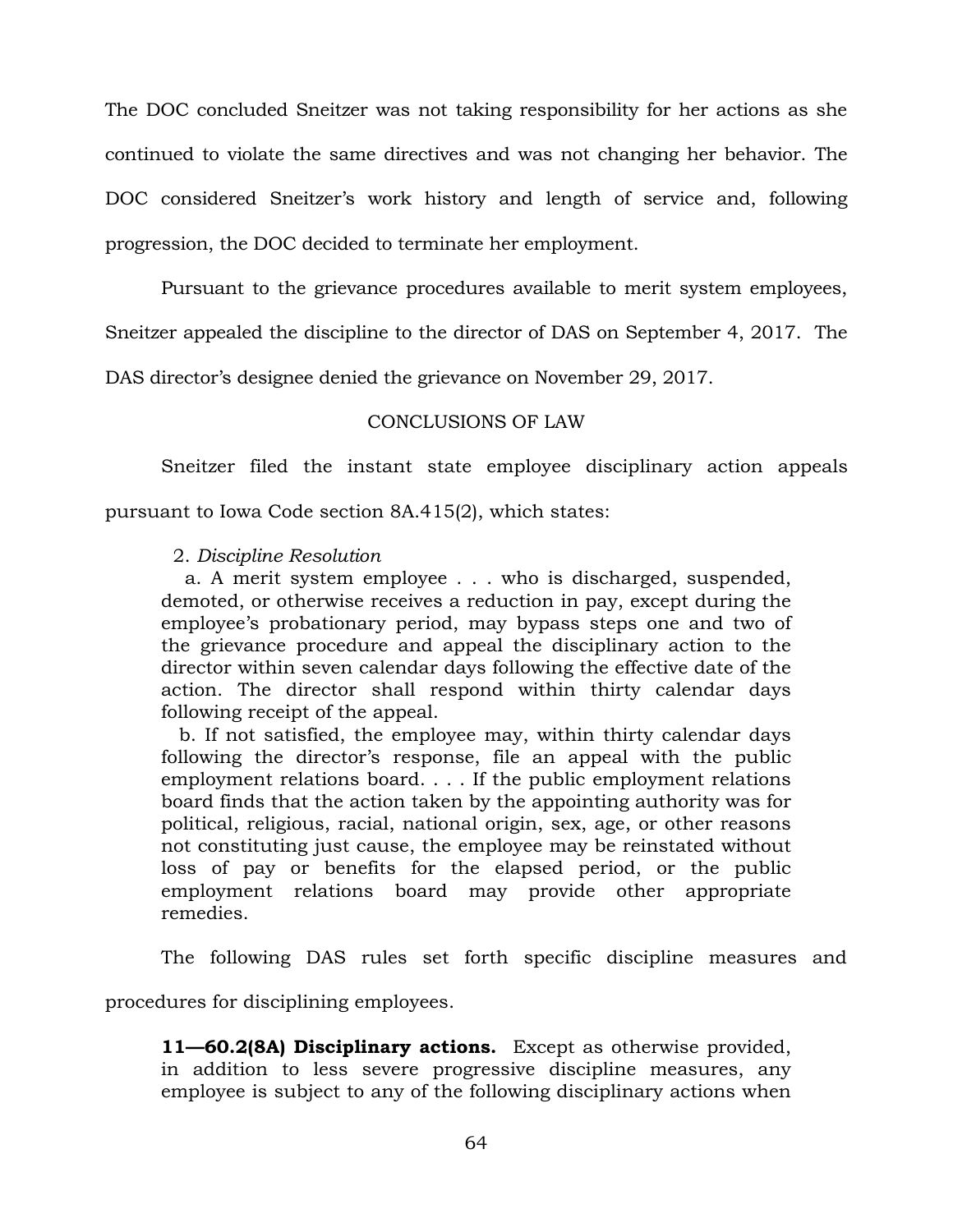the action is based on a standard of just cause: suspension, reduction of pay within the same pay grade, disciplinary demotion, or discharge. . . . Disciplinary action shall be based on any of the following reasons: inefficiency, insubordination, less than competent job performance, refusal of a reassignment, failure to perform assigned duties, inadequacy in the performance of assigned duties, dishonesty, improper use of leave, unrehabilitated substance abuse, negligence, conduct which adversely affects the employee's job performance or the agency of employment, conviction of a crime involving moral turpitude, conduct unbecoming a public employee, misconduct, or any other just cause.

**60.2(1)** Suspension.

*b*. Disciplinary suspension. An appointing authority may suspend an employee for a length of time considered appropriate not to exceed 30 calendar days …. A written statement of the reasons for the suspension and its duration shall be sent to the employee within 24 hours after the effective date of the action.

. . .

. . .

. . .

**60.2(4)** Discharge. An appointing authority may discharge an employee. Prior to the employee's being discharged, the appointing authority shall inform the employee during a face-to-face meeting of the impending discharge and the reasons for the discharge, and at that time the employee shall have the opportunity to respond. A written statement of the reasons for the discharge shall be sent to the employee within 24 hours after the effective date of the discharge, and a copy shall be sent to the director by the appointing authority at the same time.

The State bears the burden of establishing that just cause supports the

discipline imposed. *E.g., Phillips and State of Iowa (Dep't of Human Res.)*, 12-MA-

05 at App. 11. The term "just cause" as employed in subsection 8A.415(2) and

administrative rule 11—60.2 is not defined by statute or rule. *Stockbridge and* 

*State of Iowa (Dep't of Corr.)*, 06-MA-06 at 21 (internal citations omitted).

Whether an employer has just cause to discipline an employee is made on a

case-by-case basis. *Id.* at 20.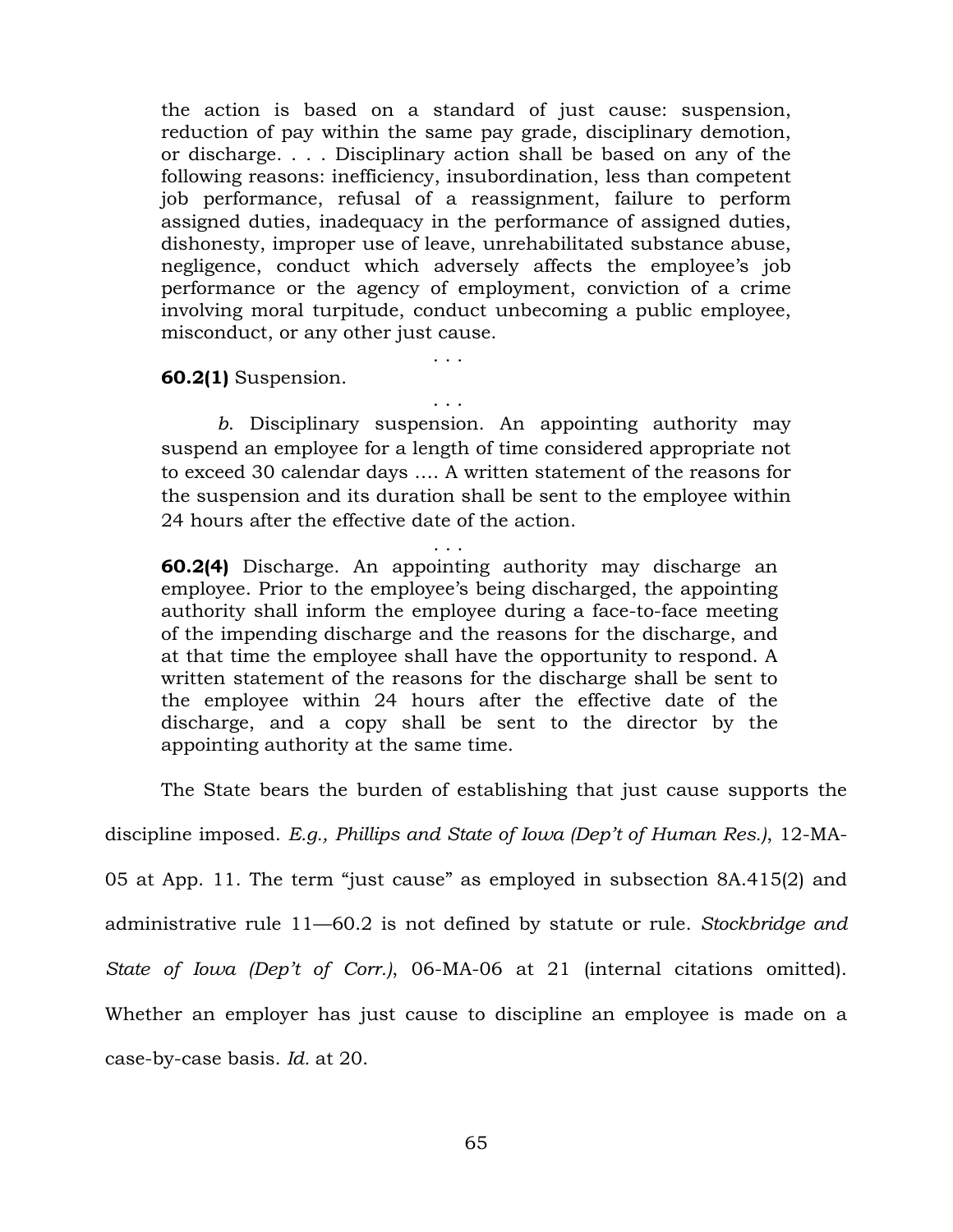When determining the existence of just cause, PERB examines the totality

of the circumstances. *Cooper and State of Iowa (Dep't of Human Rights)*, 97-MA-

12 at 29. As previously stated by the Board,

. . . a [§ 8A.415(2)] just cause determination requires an analysis of all the relevant circumstances concerning the conduct which precipitated the disciplinary action, and need not depend upon a mechanical, inflexible application of fixed "elements" which may or may not have any real applicability to the case under consideration.

*Hunsaker and State of Iowa (Dep't of Emp't Servs.)*, 90-MA-13 at 40. The Board

has further instructed that an analysis of the following factors may be relevant:

While there is no fixed test to be applied, examples of some of the types of factors which may be relevant to a just cause determination, depending on the circumstances, include, but are not limited to: whether the employee has been given forewarning or has knowledge of the employer's rules and expected conduct; whether a sufficient and fair investigation was conducted by the employer; whether reasons for the discipline were adequately communicated to the employee; whether sufficient evidence or proof of the employee's guilt of the offense is established; whether progressive discipline was followed, or not applicable under the circumstances; whether the punishment imposed is proportionate to the offense; whether the employee's employment record, including years of service, performance, and disciplinary record, have been given due consideration; and whether there are other mitigating circumstances which would justify a lesser penalty.

*Hoffmann and State of Iowa (Dep't of Transp.)*, 93-MA-21 at 23. PERB also

considers how other similarly situated employees have been treated. *E.g. Kuhn and* 

*State of Iowa (Comm'n of Veterans Affairs),* 04-MA-04 at 42.

The presence or absence of just cause rests on the reasons stated in the

disciplinary letter provided to the employee. *Eaves and State of Iowa (Dep't of Corr.)*,

03-MA-04 at 14. To establish just cause, the State must demonstrate the employee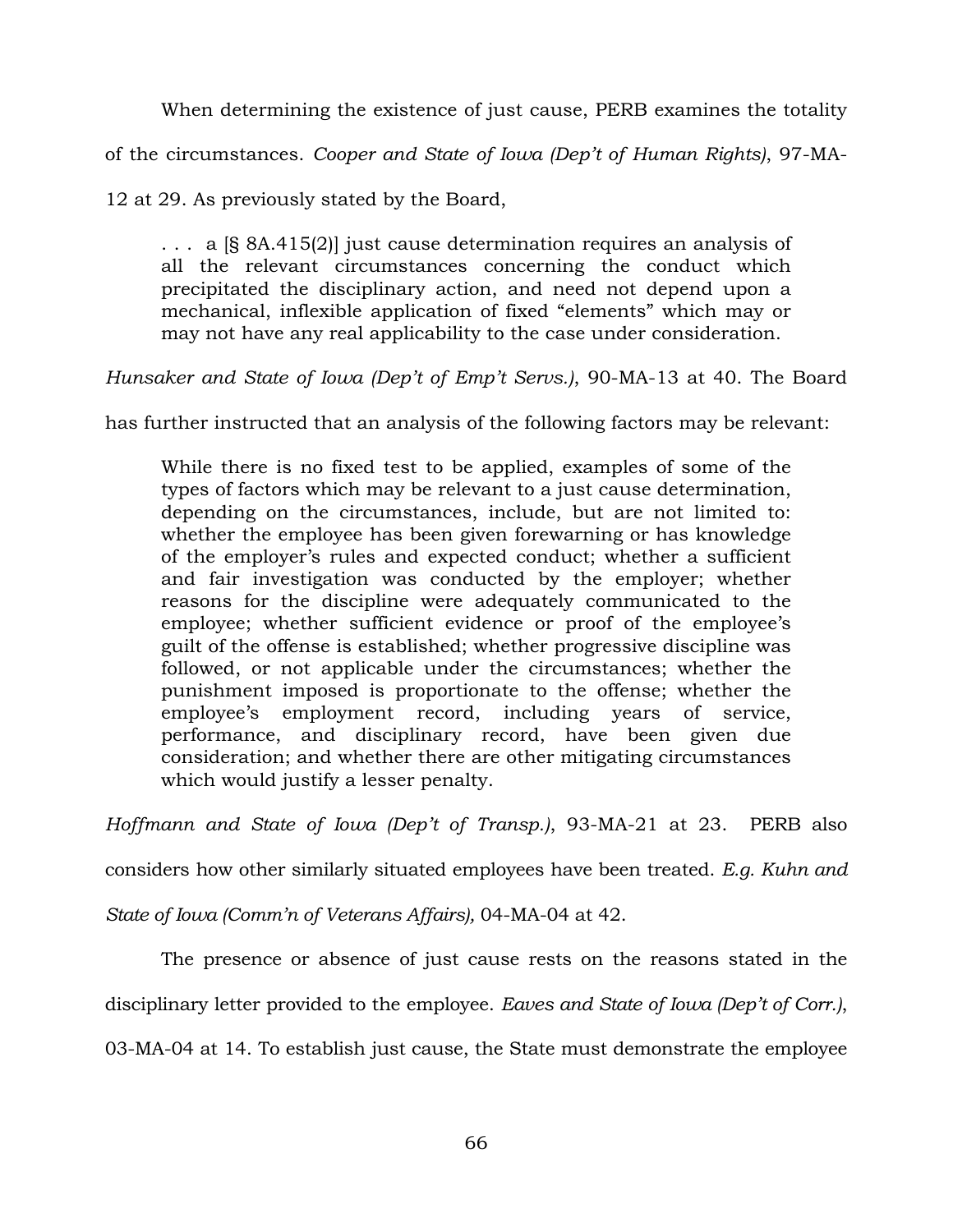is guilty of violating the work rule, policy, or agreement cited in the disciplinary letter. *Gleiser and State of Iowa (Dep't of Transp.)*, 09-MA-01 at 17-18, 21.

#### **I.** *Case No. 102064: Sneitzer's 10-Day Suspension*

The DOC issued Sneitzer a ten-day suspension for violating supervisory directives and DOC rules in regard to five separate items. Those items were: (1) failing to refer to the CBC lists by their full name; (2) failing to identify the category of leave taken; (3) working outside of the designated 6 a.m. to 6 p.m. work hours; (4) working more than 8 hours a day without approval; and (5) "negligence" in a discipline hearing decision. Upon review and consideration of the evidence in the record before me, the DOC has not established it had just cause for the imposition of the ten-day suspension as alleged in the notice of discipline.

# A. Sufficiency and Fairness of the Investigation

When determining the existence of just cause, PERB must examine whether the employer conducted a fair and thorough investigation of the alleged violations prior to the imposition of discipline. Upon review and consideration of the evidence presented, the DOC has not established that its investigation was fair or sufficient.

First, the investigation did not obtain adequate information to resolve the factual disputes regarding the expectations of the supervisory directives that Sneitzer allegedly violated. Just cause requires the employer to establish that the employee had knowledge of the employer's rules and expected conduct. For all supervisory directives at issue in the ten-day suspension, the original directive was provided in written form. However, as Savala acknowledged, he and Sneitzer had numerous conversations, what he considered "coaching and counseling" sessions,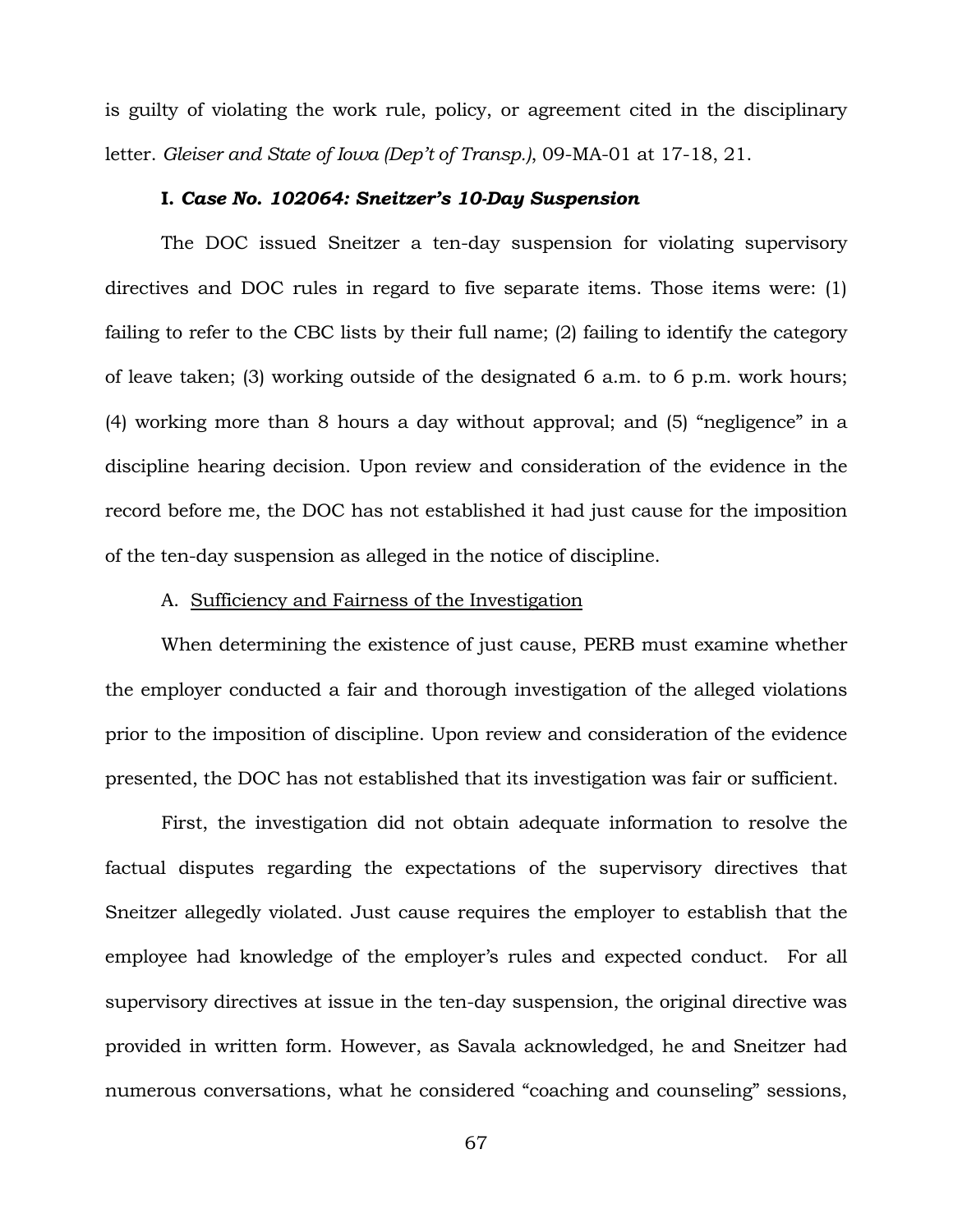regarding those directives. During the investigation, Sneitzer expressed disagreement regarding the clarity and requirements of Savala's directives. For example, she indicated a different understanding from Savala as to what his directive to use the full CBC list names encompassed. The problem presented under this record is that the contents of all subsequent conversations after the initial written directive are not documented. In addition, because Savala was the investigator in this case, his recollections of those conversations were not obtained as part of the investigation prior to the imposition of discipline. This lack of separation between the DOC's material witness to the dispute and its investigator who determined a violation is highly problematic. Savala, as the supervisor who not only gave the directives, also had the sole discretion to conclude whether his directives were clear and whether Sneitzer violated them. Under this record, because of this lack of separation, the DOC cannot establish that these conclusions were based on information obtained as part of the investigation.

Second, the DOC cannot establish that Savala was an independent and unbiased investigator. As Sneitzer's supervisor, Savala was the individual formulating and communicating the supervisory directives to her. Thus, solely based on his direct involvement in the incidents at issue, a question is raised whether he was able to conduct a fair investigation. Furthermore, Savala made statements to Sneitzer during the investigatory interview that demonstrate he had reached conclusions regarding her conduct even before the investigation concluded. For example, Savala told Sneitzer that she "discredited" the DOC in issuing the July 6, 2016, hearing decision. Furthermore, in response to Sneitzer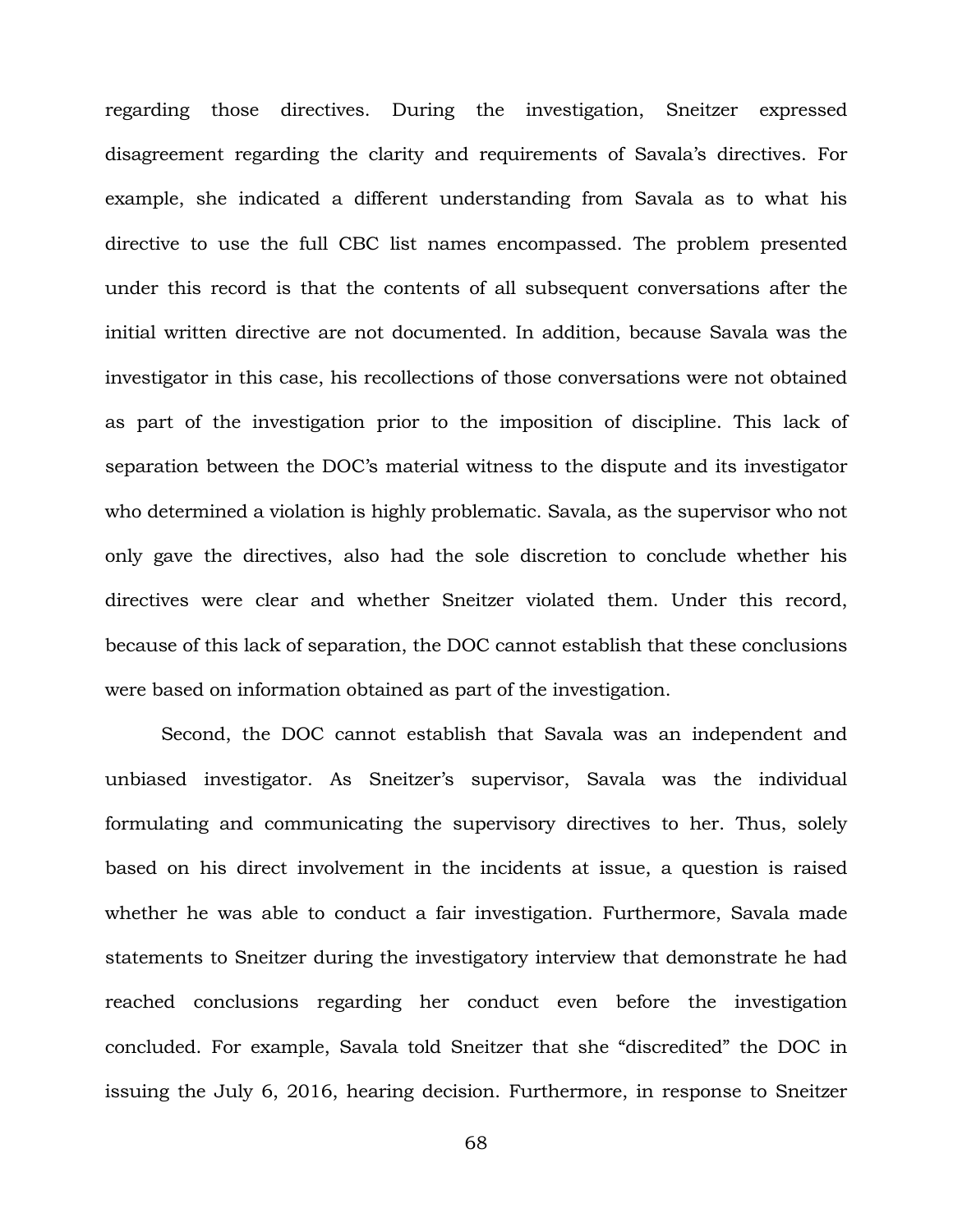providing a factual explanation why she worked more than 8 hours on July 3, Savala told her the other ALJ was merely attempting to help her out and Sneitzer "chastised" her. Savala's statements evidence that he had already reached his conclusions regarding the appropriateness of Sneitzer's conduct even before he started the investigatory interview. As evidenced by these statements and his direct involvement in the issues in dispute, the DOC cannot establish that Savala was an independent and unbiased investigator.

Finally, the DOC cannot establish that Sneitzer's discipline was not motivated by improper reasons not constituting just cause because it never investigated that issue. Sneitzer alleged that Savala's repeated investigations of her conduct were motivated by improper reasons, such as discrimination, harassment and retaliation. Savala's response was to merely disagree with her allegations. However, even though she was making this allegation against the investigator and sole decisionmaker, it did not prompt Savala to allow another investigator not directly involved with the dispute to conduct the investigation. As a result, the DOC cannot show that Sneitzer's discipline was not motivated by improper reasons because it never investigated that allegation prior to imposing discipline.

# B. Alleged Violations

### (1) Identifying the CBC List by Full ICON Names

The DOC contends that because the April 14 email directed Sneitzer to use the full name of the ICON lists "on all future communication," her failure to do so in the 35 emails presented demonstrate she violated the directive. Under the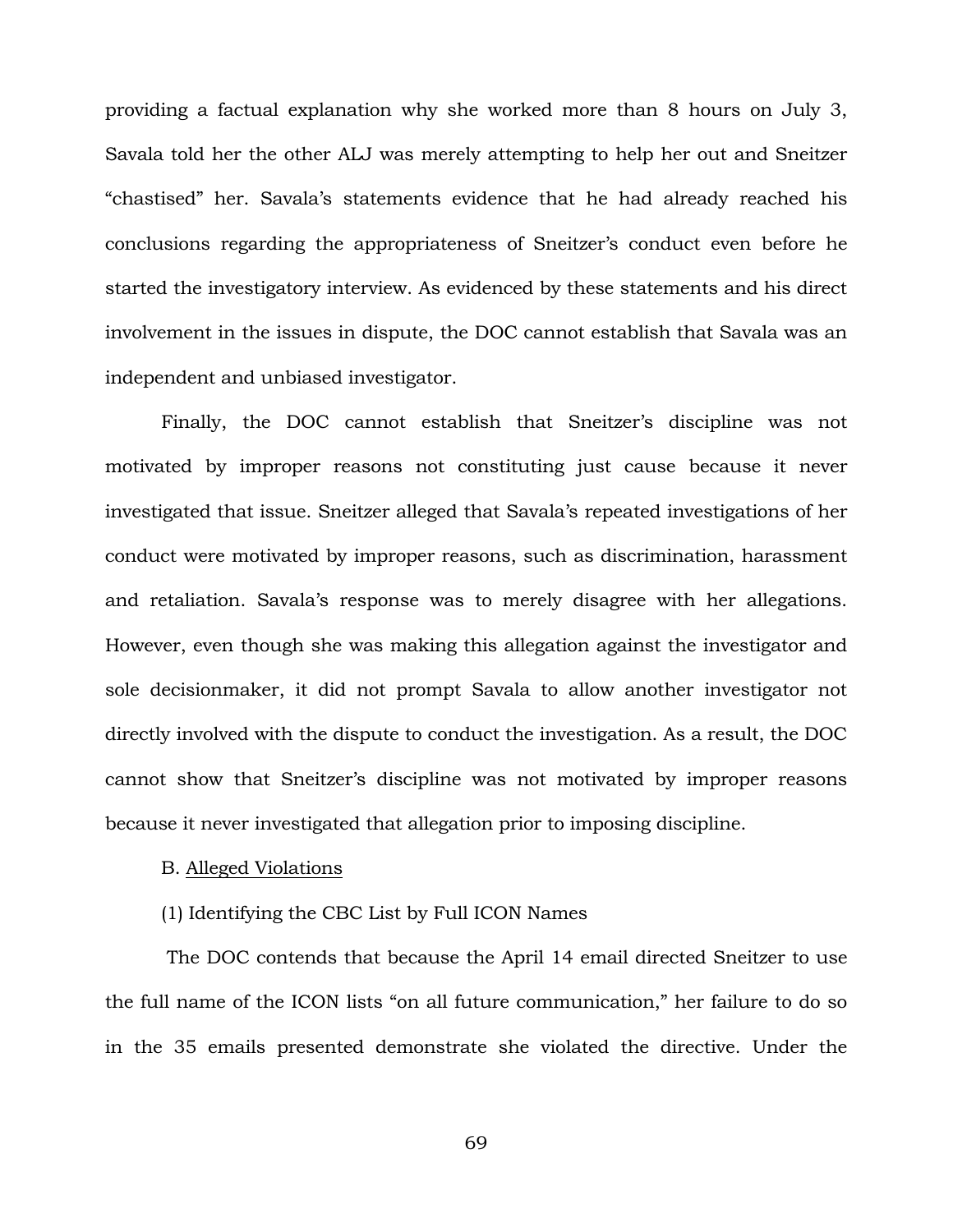totality of the evidence in the record, the DOC has not demonstrated that Sneitzer violated the April 14 supervisory directive.

First, the DOC's contention of what the directive encompassed is overly broad and entirely disregards the stated purpose of the directive, *i.e.* to avoid confusion among staff. While a supervisor has the authority to implement directives, the employer must demonstrate the directive is reasonable and related to a legitimate work purpose. Under the DOC's position here, if accepted, Sneitzer could be disciplined for any and all written and verbal references to the lists except by their full name regardless of the context. This broad scope is unreasonable and unnecessary to the stated purpose of the directive. For the 35 separate instances the DOC has presented, it has not presented any evidence that her emails created confusion among the recipients. The absence of such evidence demonstrates that her communications in these specific instances did not thwart the reasonable purpose behind the directive, which was to avoid confusion among staff as to which list she was referencing in her communications.

Next, under the notice consideration of just cause, the DOC has not established that it provided Sneitzer with knowledge that she was expected to use the full ICON name of the lists in every context. Of the 35 emails the DOC has presented, 34 of them are Sneitzer's daily notification to the same four recipients that "the list" was done. Although Savala was a recipient of these 34 emails, he never corrected or redirected Sneitzer for referring to the *Pending WR/OWI Transfer Classification Reviews* list as "the list" in the daily notification context even though he contends he had many conversations with Sneitzer regarding his expectations.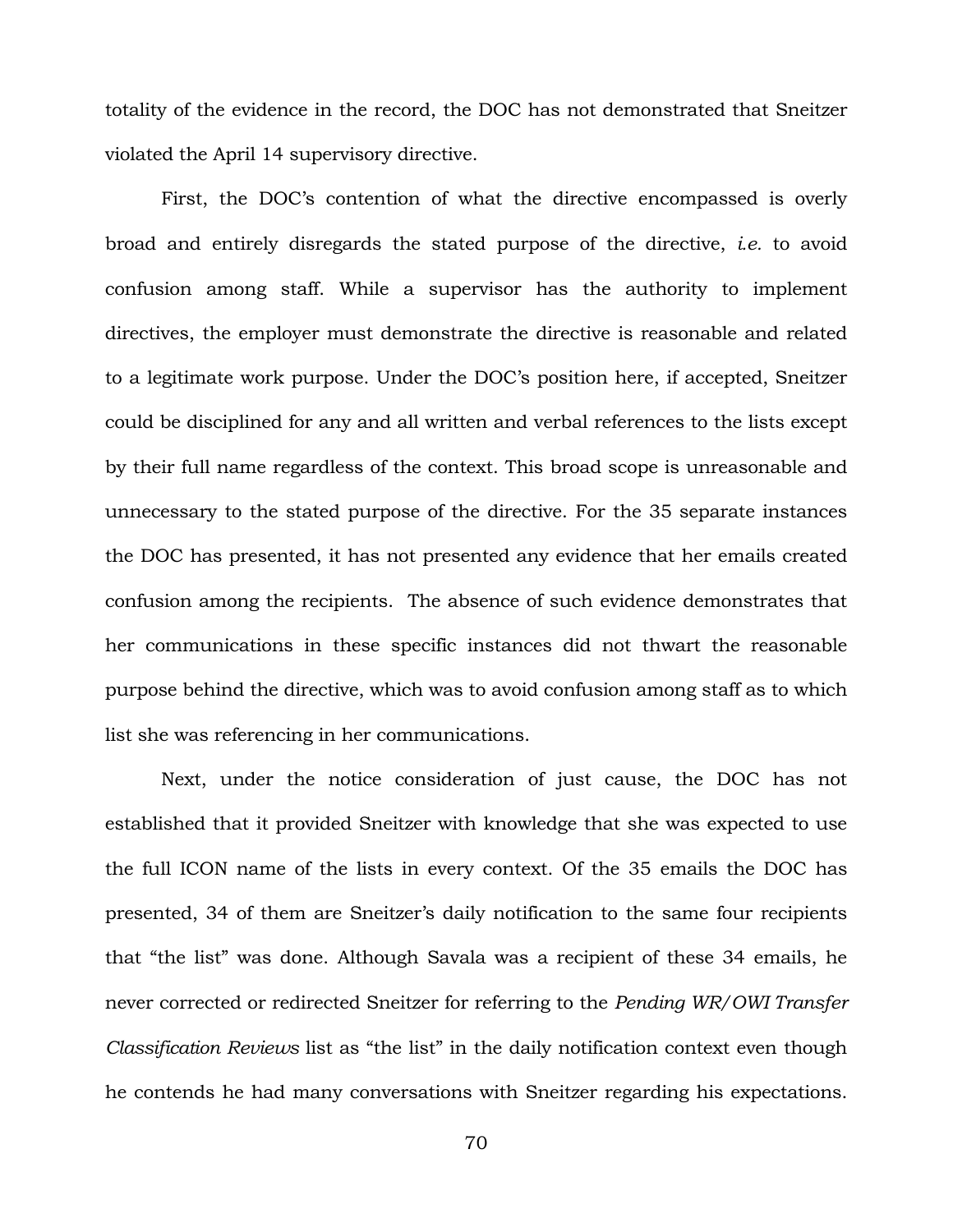The first daily notification email Sneitzer sent after the April 14 directive was on April 17. Savala did not correct her for referring to it as "the list" in this context, but he did correct her two days later, on April 19, when she failed to use the full ICON name in a different context, which Sneitzer acknowledged was against the directive. As such, for over two and a half months while Sneitzer was sending these emails, the DOC neglected to provide her with any indication that her daily notification emails regarding "the list" were violative of the April 14 directive. The DOC's failure in this regard supports Sneitzer's contention that she did not have knowledge that she was violating a work directive.

Additionally, the DOC's failure to formally discipline Sneitzer for the daily notification emails as part of the five-day suspension further bolsters Sneitzer's claim that she lacked notice the April 14 directive encompassed the daily notification emails. The record establishes that 15 of the 34 daily email notifications the DOC relies upon predated the five-day suspension Sneitzer received on May 26, 2017. While the DOC claims she was disciplined for these emails as part of the five-day suspension yet continued to violate the same directive, the record contradicts this claim. A plain reading of the five-day suspension letter indicates Sneitzer was disciplined for failure to complete the *Pending WR/OWI Transfer Classification Reviews* list as her first order of business. Although both touch upon the subject of CBC lists, it concerns two separate directives. The record unambiguously establishes the DOC failed to take any formal action with regard to the 15 daily notification emails she sent from April 17 to May 26 regarding the *Pending WR/OWI Transfer Classification Reviews* list even though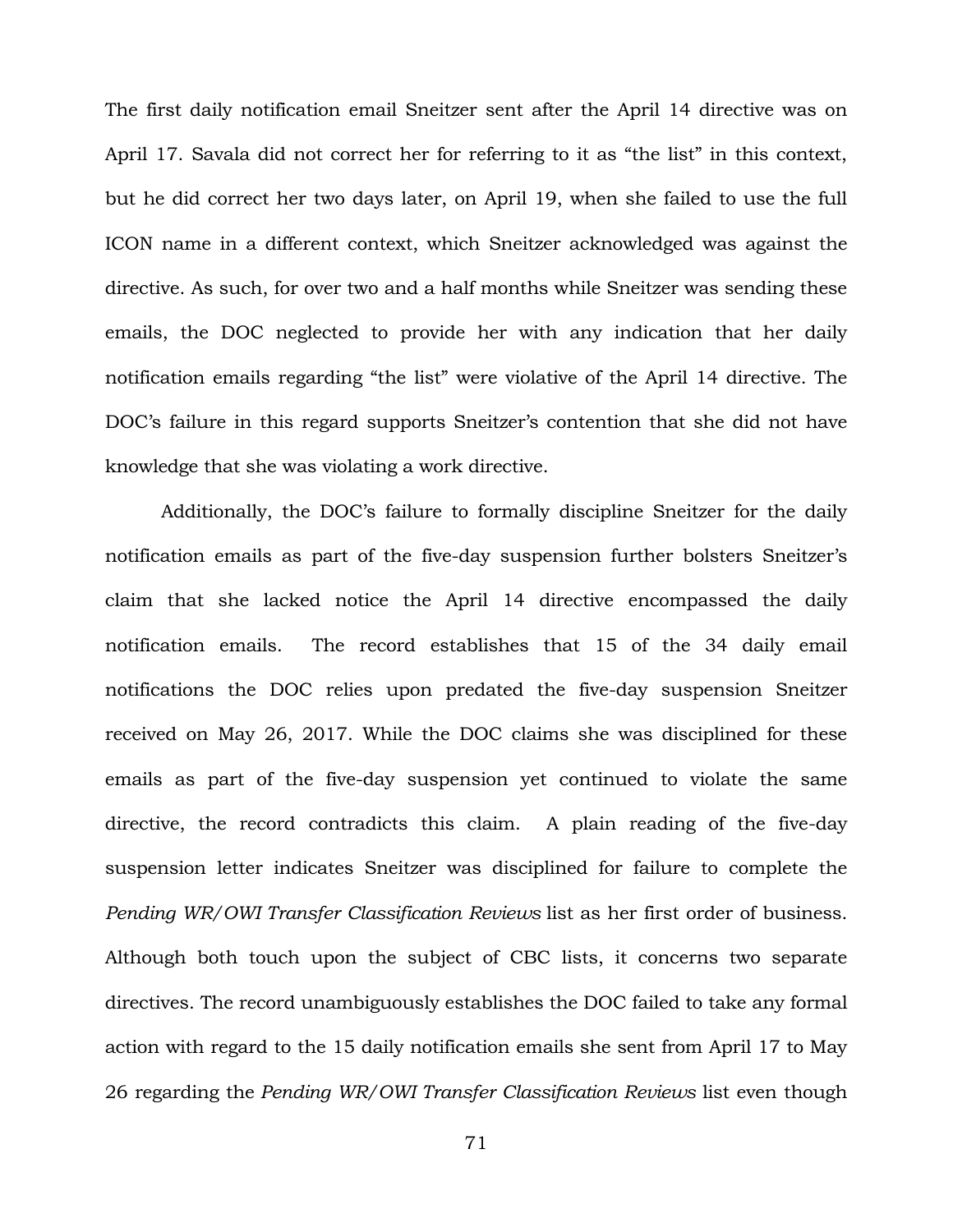she was disciplined for another matter related to the CBC lists. This fact further indicates that Sneitzer was not provided with notice that her use of "the list" in this specific context violated Savala's directive.

The DOC's inclusion of 15 emails predating Sneitzer's five-day suspension also raises a question about the fairness of the investigation. A review of the investigatory interview confirms that Sneitzer was not asked or presented with any emails predating May 26. The record establishes that she had no opportunity to respond to those emails even though the DOC is now using them as a basis for discipling her. As such, the DOC cannot demonstrate that its investigation in this regard was fair.

Other than the 34 daily notification emails, the only other instance the DOC presented to demonstrate Sneitzer violated the April 14 directive is an email she sent on July 5. A review of the email does not show that Sneitzer was referring to an individual CBC list. Instead, in her communication to another ALJ, she inquired whether that ALJ was working on "residential reports." This clearly refers to the two residential lists collectively. Nothing about Savala's April 14 directive, or subsequent April 17 follow-up, prevented Sneitzer from referring to them in this manner. Furthermore, her reference to the "residential reports" did not create confusion in this context because the recipient ALJ understood Sneitzer was asking about both lists.

The DOC has failed to show Sneitzer's failure to refer to the lists by their full ICON names in the instances presented violated the April 14 supervisory directive.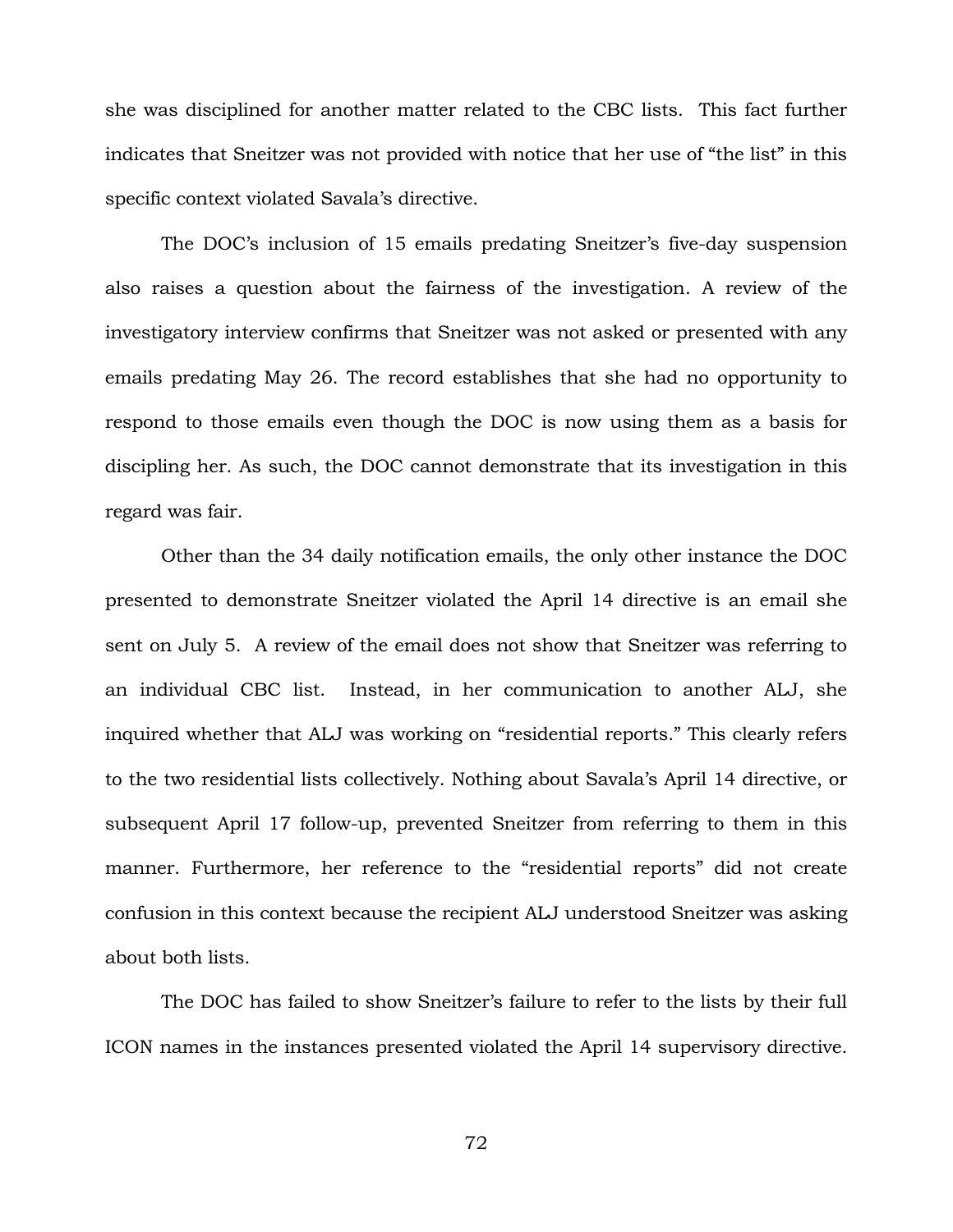As such, the DOC has not established just cause for imposing discipline on this basis.

# (2) Identifying the Type of Leave Utilized

The DOC contends that Sneitzer indicated she would not report to work on July 7, prior to the investigatory interview scheduled for 10:30 a.m., but failed to communicate to Savala the type of leave she was going to utilize between 6 a.m. to 10:30 a.m. Under the evidence presented, the DOC has failed to establish Sneitzer violated the directive to identify the type of leave utilized in this specific instance.

The initial issue with the DOC's position is that it treats 6 a.m. as Sneitzer's start time. Savala specifically stated during the investigatory interview that he had to call Sneitzer on July 7 to find out why she was calling in from her "start time" to 10:30 a.m. Pursuant to the June 9, 2016, letter of expectations, Sneitzer was not required to report to work at 6 a.m., but instead had a window of time between 6 a.m. to 6 p.m. to work her shift. Therefore, Sneitzer had no reason to report taking leave from 6 a.m. when she was not required to be at work at that time.

Furthermore, the DOC has not presented Sneitzer's timecard for July 7 or other evidence demonstrating Sneitzer took leave prior to 10:30 a.m. While it is true that Sneitzer did not arrive to work until 10:30 a.m., Sneitzer's testimony, undisputed on this record, demonstrates that she started her shift at 10:30 a.m. that day and worked the remainder of the day. As such, absent a showing that Sneitzer actually took leave prior to the interview, the directive to identify the type of leave taken is inapplicable in this instance.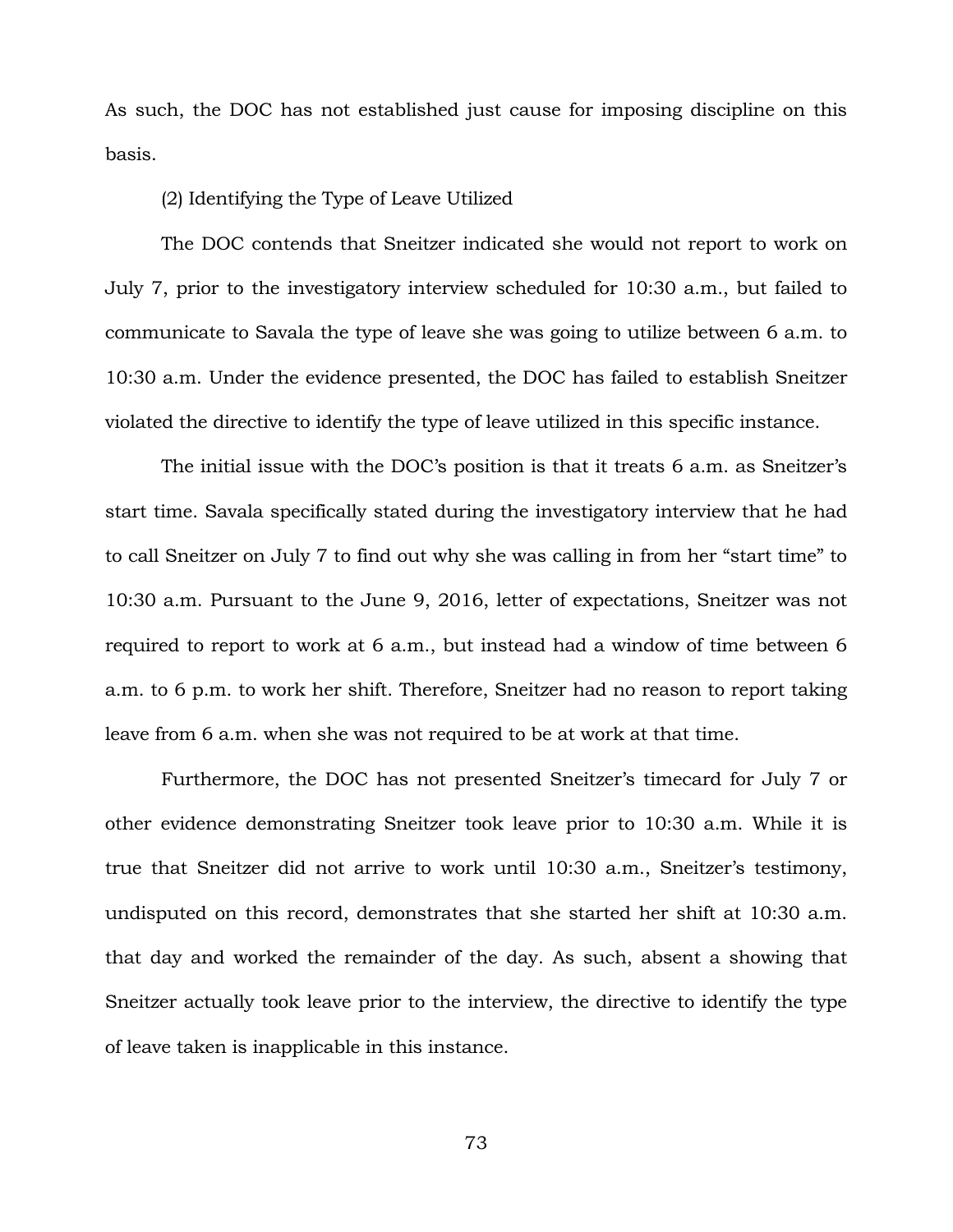For the reasons discussed, the DOC has failed to show Sneitzer violated the supervisory directive to identify the type of leave taken on July 7. As such, the DOC has not established just cause for imposing discipline on this basis.

(3) Parameters on Hours of Work

The DOC contends that because the June 9, 2016, letter of expectations directed Sneitzer "to choose [her] 8 hour shift between the hours of 6:00am-6:00pm," she violated these directives when she clocked out after 6 p.m. on June 23 and June 28, and worked 9.1 hours on July 3, 2017. Upon consideration of the totality of the evidence presented, the DOC has failed to establish Sneitzer's discipline over the work hour parameters is supported by just cause.

One directive regarding Sneitzer's work hours is that she could only work between the hours of 6 a.m. to 6 p.m. As an initial matter, the record demonstrates Sneitzer was the only ALJ subject to this restriction. The rest of the ALJs had the flexibility to extend their work day past 6 p.m. if they needed more time to get work done, or adjust their start time if they had to attend an appointment earlier in the day. The other ALJs were not required to obtain Savala's approval to work past 6 p.m. and were not disciplined for working past 6 p.m. The facts presented in this record establish that Sneitzer was subject to a different set of expectations regarding her work hours and disciplined for those work hour restrictions that were only applicable to her.

The DOC's operational and safety rationale for implementing this directive is a legitimate purpose on its face, but fails to explain why the same parameters did not apply to the rest of the ALJs. The DOC points out that, unlike the rest of the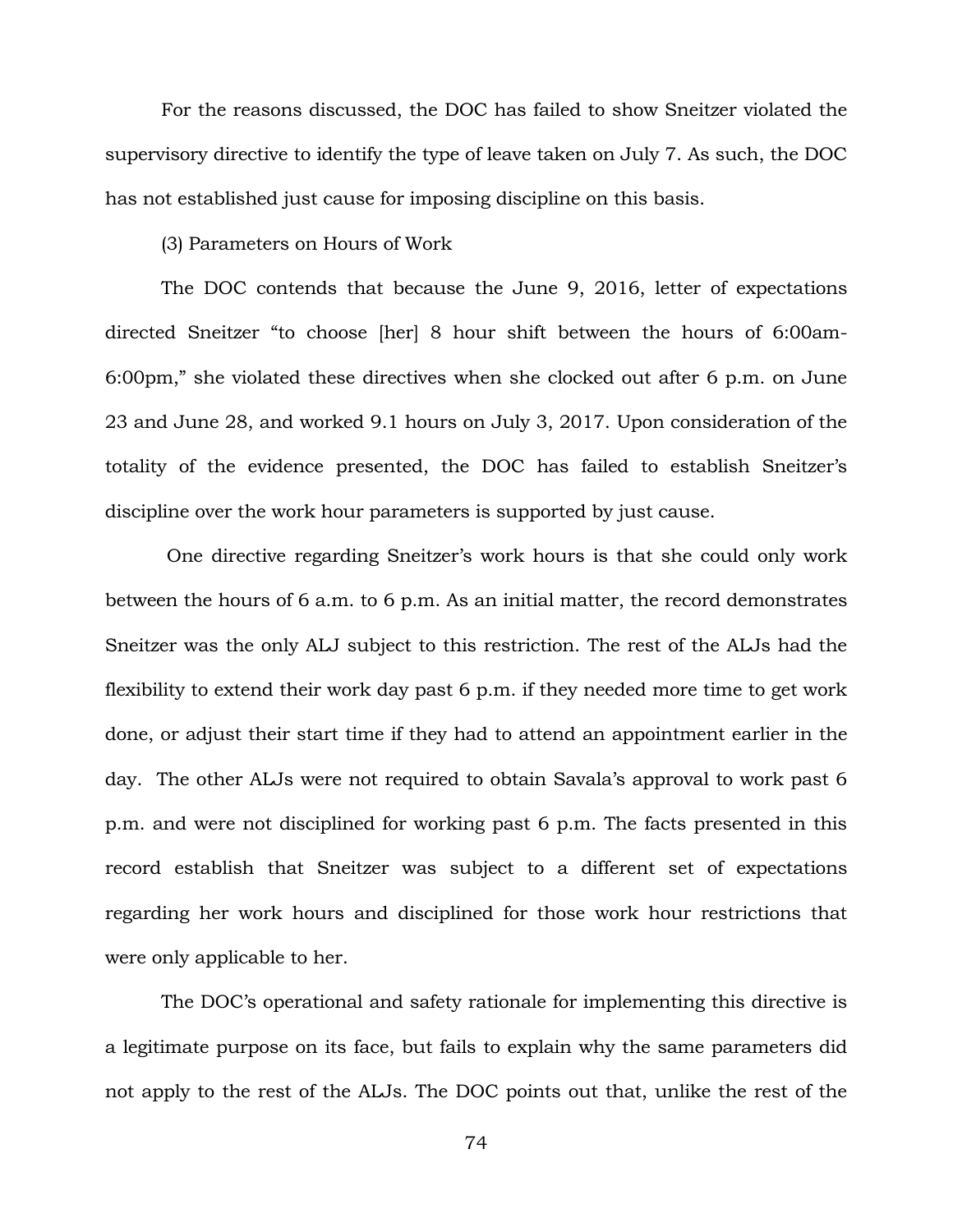ALJs who had no active FMLA obligations, Sneitzer's schedule was more varied due to her intermittent FMLA obligations and it was reasonable for management to implement a 12-hour work window for operational and safety reasons. Operationally, the individuals who had a role in the inmate discipline system, *i.e.* investigators, medical staff, clerks and administrative support, and correctional staff escorting inmates to Sneitzer's office, were also on-site and available during the majority of the 12-hour window. Similarly, on the safety side, the 12-hour work window also coincided with shifts during which the institution was best staffed to conduct welfare checks on Sneitzer who was working by herself in a closed office. The DOC's stated efficiency and safety rationales are legitimate reasons to restrict an employee's work schedule. However, the same efficiency and safety rationales also apply to the rest of the ALJs, particularly those working inside the institutions like Sneitzer. On this record, while the DOC has established the reasons for the 12 hour window were legitimate, it has failed to show a legitimate reason why Sneitzer was the only ALJ subject to and disciplined for these parameters.

The record as a whole does not establish that the 12-hour window was communicated to Sneitzer as a strict clock in and clock out requirement. Under just cause, the DOC must establish it provided the employee with adequate notice and forewarning of the expected rules and conduct. Under this record, the DOC has shown that Sneitzer was directed to conduct her work between 6 a.m. and 6 p.m. and that she had not clocked out by 6 p.m. However, the evidence does not establish that Sneitzer was in any way still conducting work, *e.g.* logged into her computer or ICON, sending emails or working on decisions, after 6 p.m. on June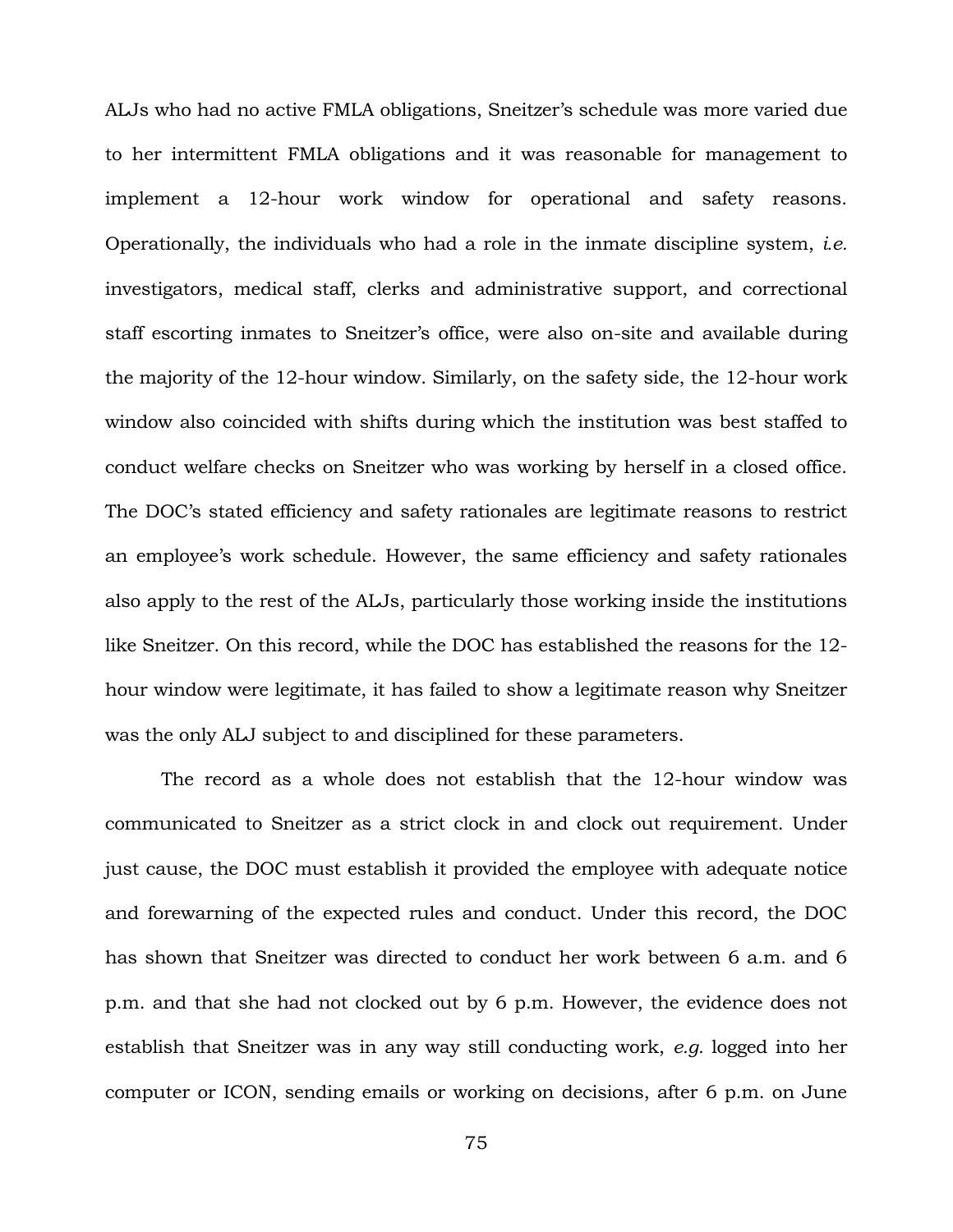23 or June 28. Instead, the DOC has only established that Sneitzer had not gotten to the KRONOS time clock, which is located on the administration side of the building past the security gates, by 6 p.m. The DOC is disciplining Sneitzer under the 12-hour window directive as if it were an attendance policy where a failure to clock in by even a minute counts as an occurrence. However, it has failed to demonstrate that Sneitzer was provided with notice that failure to clock out by 6 p.m., *i.e.* not being at the KRONOS time clock by 6 p.m., was violative of the directive. In his testimony, Savala specifically declined to call this 12-hour window a "restriction" but referred to it instead as "parameters" and "window of work opportunity" that was implemented for operational and safety reasons. The DOC's chosen terminology in describing the directive is significant. While the DOC continues to describe the 12-hour directive as a parameter within which Sneitzer was to conduct her work, it has actually disciplined her for not clocking out within the 12-hour window. Under the facts presented, this presents an important distinction. The DOC has not established the directive was adequately communicated to Sneitzer as a clock in and clock out requirement.

The DOC has not shown that Sneitzer's failure to clock out by 6 p.m. in any way undermined the operational and safety rationales behind the directive. Operationally, the DOC had a legitimate reason for requiring Sneitzer to conduct work when the other staff involved in the inmate discipline system were also working. However, when the DOC fails to establish that Sneitzer was in any way conducting work past 6 p.m., but merely had not gotten to the timeclock by 6 p.m., it cannot establish that her actions in any way undermined the operational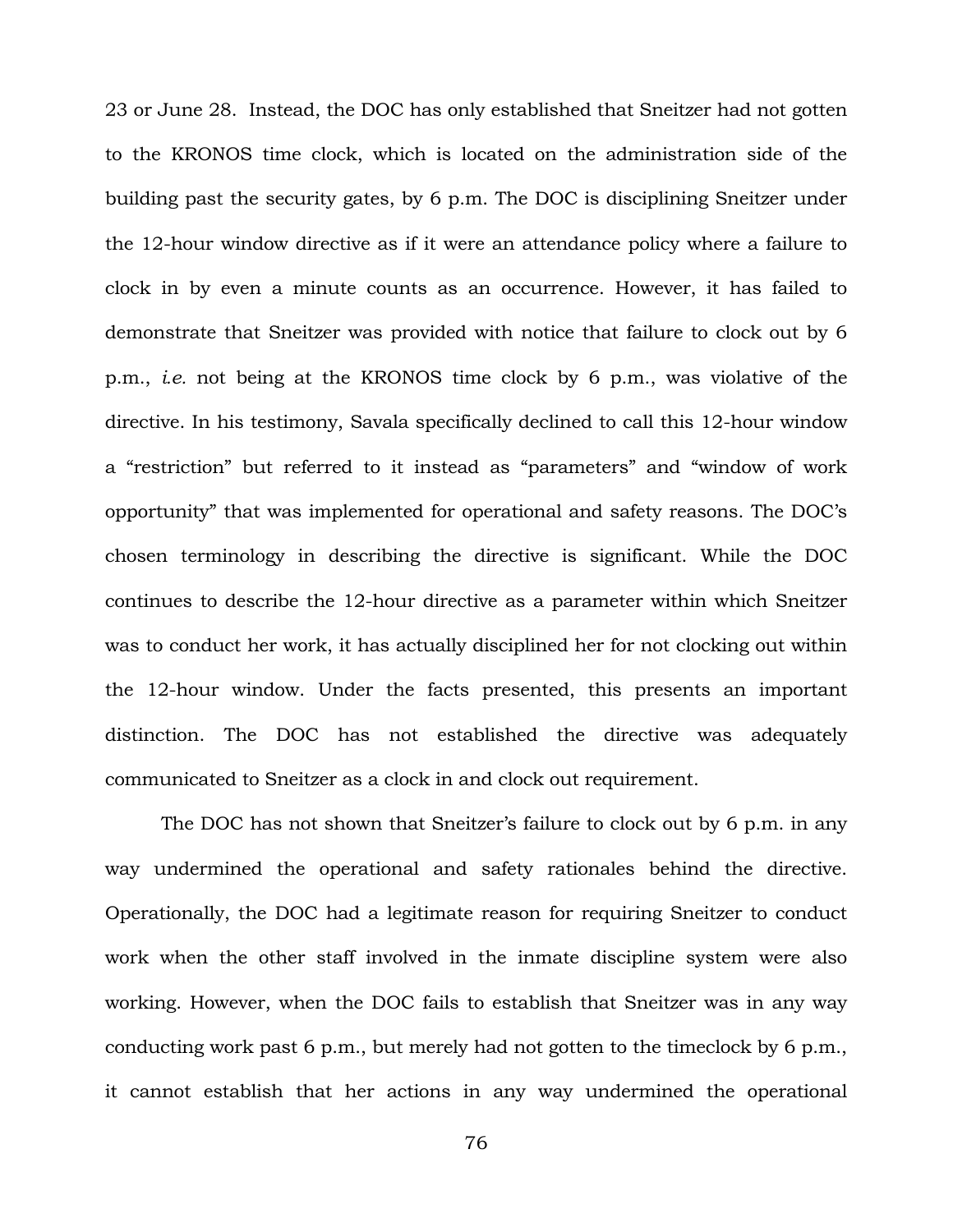purpose of the directive. The same conclusion is reached regarding the safety rationale behind the directive. Specifically, the safety purpose was to prevent Sneitzer from being at the institution in a closed office outside of regular business hours when most of the administrative staff had left and the number of security staff present was lower. Similar to the operational purpose, because the DOC has not shown that Sneitzer remained in her office past 6 p.m., but was merely making her way to the time clock, the DOC has not demonstrated that Sneitzer's actions jeopardized her safety. Based on the provided reasons for the directives as communicated to Sneitzer, the DOC has not shown that Sneitzer's failure to clock out by 6 p.m. undermined the operational and safety rationales behind the directive.

The DOC failed to consider the mitigating circumstances presented during the investigation prior to imposing discipline. Sneitzer indicated during the investigation that she starts winding down for the day, *i.e*. shutting down her computer and packing up to leave, about a quarter to 6 p.m. However, she also stated that it takes time to physically get to the KRONOS time clock because she has to walk from her office through the security gates to get to the KRONOS time clock. Savala acknowledged it takes time to get to Sneitzer's office from the security doors. Savala testified that if Sneitzer had clocked in at 11:36 a.m., it would be "well after noon" by the time she got through the security doors, walked to her office, and started her computer. The process would be similar for Sneitzer winding down for the day. On June 23 and 28, it took her 7 minutes and 22 minutes past 6 p.m., respectively, to get to the KRONOS time clock. However, the record is devoid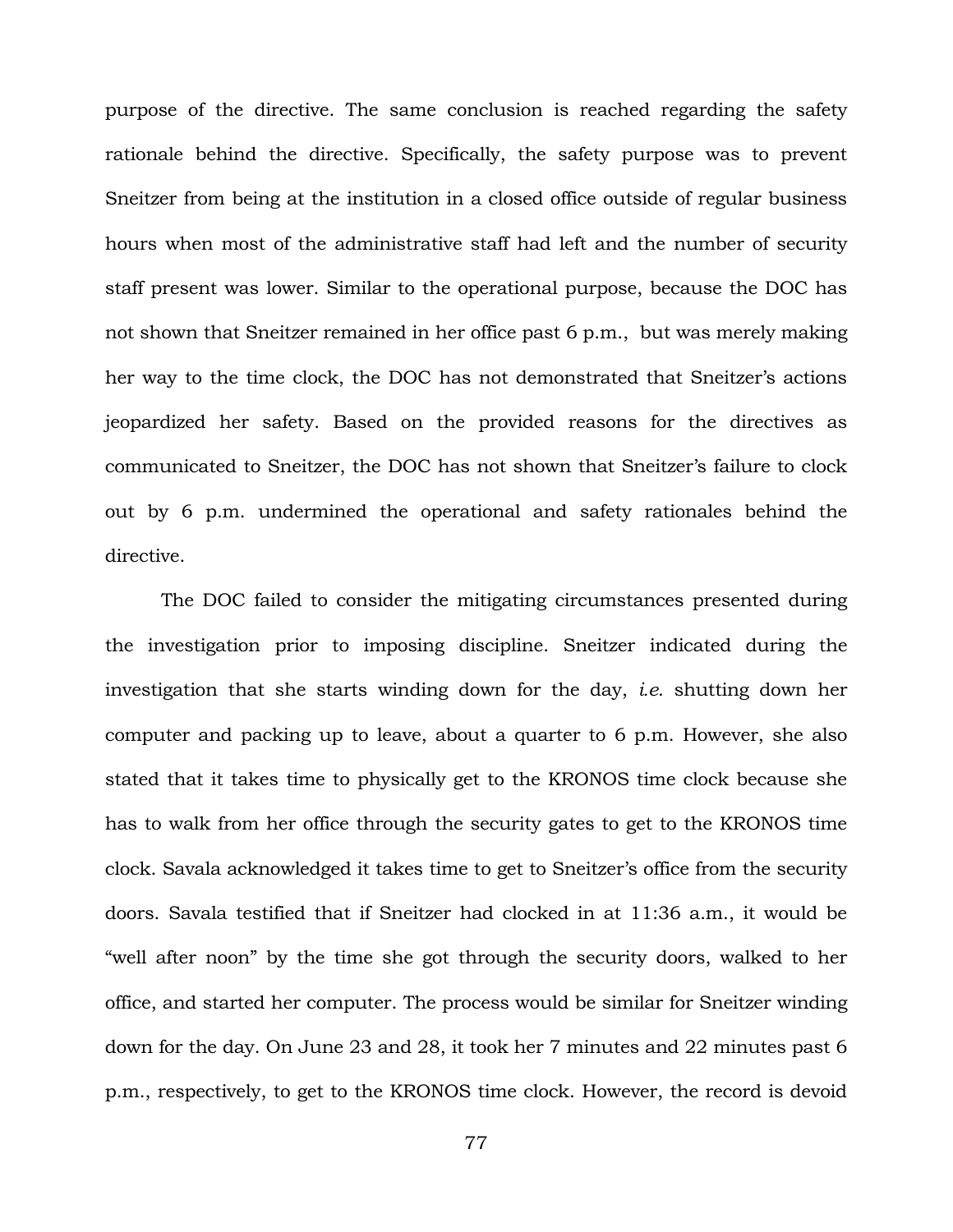of any indication that the time required to get to the time clock was considered when determining whether discipline was warranted. Furthermore, Sneitzer also indicated her limited mobility creates a physical impediment for her as her leg locks when she tries to walk and it takes her time to get packed up to leave. The DOC was aware of her limited mobility. It arranged for inmates to be escorted to her office because it recognized she could not walk around the institution to conduct the hearings. However, it entirely neglected to consider this fact in determining whether discipline was warranted when she did not physically reach the time clock by 6 p.m. The DOC did not consider mitigating circumstances that were relevant to determining whether discipline was warranted.

The other work hour directive the DOC disciplined Sneitzer over is working more than 8 hours a day. The DOC contends the letter of expectations told her to choose her "8 hour shift" and she violated this directive when she worked 9.1 hours on July 3. As an initial matter, like with the 12-hour window, the record shows Sneitzer was the only ALJ subject to this restriction. The other ALJs could "flex" their work day without Savala's approval. The only limitation was that the hours had to be within the same pay period. On this record, the facts establish that Sneitzer was the only ALJ subject to the 8-hour restriction and the only ALJ disciplined on that basis.

The DOC has not shown a legitimate reason for implementing the 8-hour directive. The DOC's claim that the directive was implemented for consistency among all contract-covered staff is contradicted by the record. While consistency is a legitimate rationale on its face, the facts presented demonstrate that no other ALJ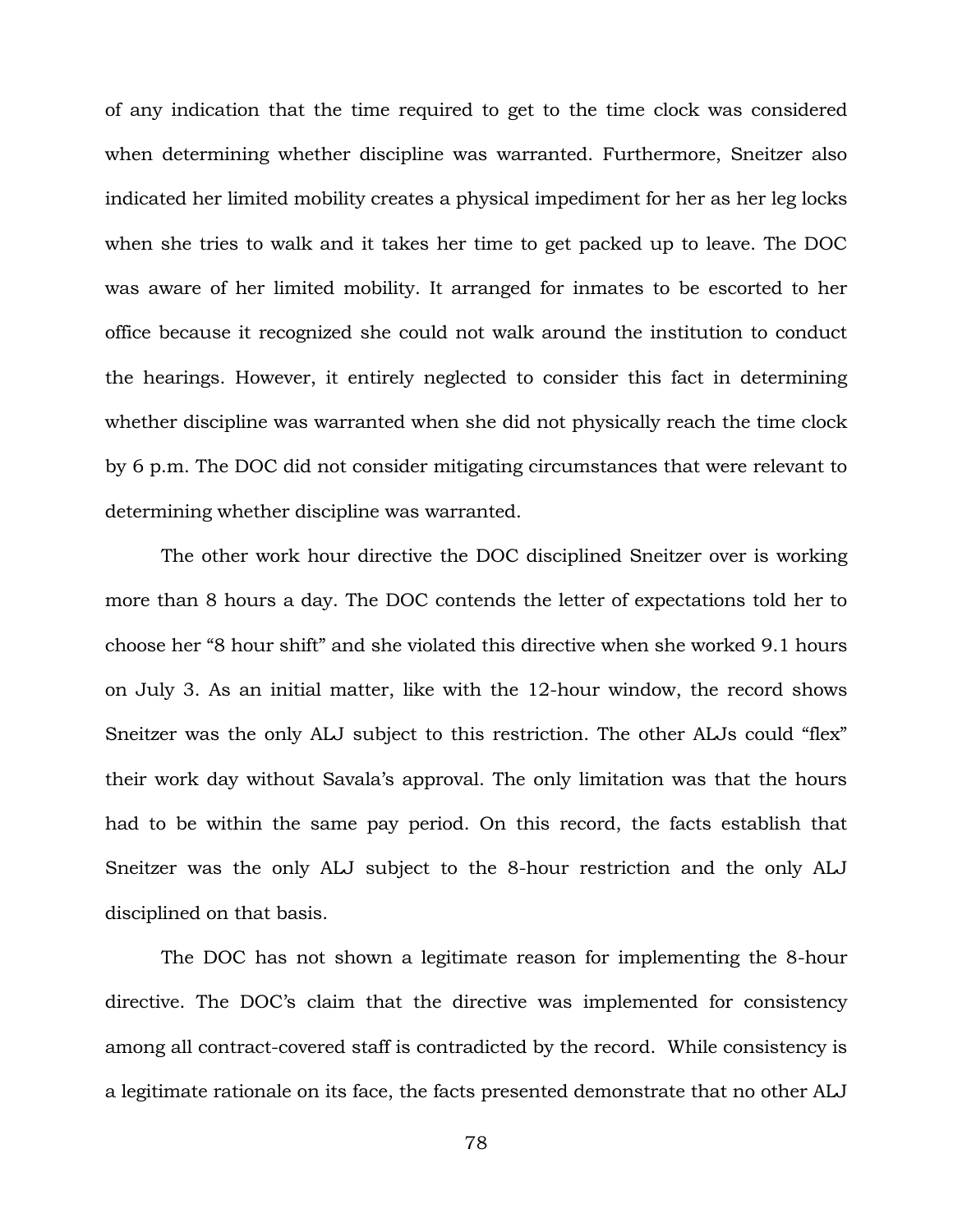was subject to this 8-hour restriction, including those ALJs that also worked at the institutions like Sneitzer. During this time period, the rest of the ALJs were allowed to flex their hours within the work week without Savala's approval. Even though the ALJs are hourly employees, this was a decision the ALJs made as a group and understood they had the flexibility to flex their work day within the same pay period. Savala's attempt to compare Sneitzer's situation to that of correctional staff unilaterally extending their work day is entirely unpersuasive. He compares Sneitzer's situation to correctional staff that undoubtedly and understandably have stricter work schedules. They have entirely different work duties, and Savala does not supervise them. Sneitzer's work hours should be compared to those of other ALJs. Under the facts presented here, the DOC's purported consistency rationale behind this directive is unpersuasive and contradicted by the record as it shows Sneitzer was the only ALJ subject to this restriction. The DOC has not provided any legitimate reason for requiring only Sneitzer to work 8 hours a day.

The DOC's argument that Sneitzer working more than 8 hours has a fiscal impact is inapplicable in this instance. The record shows no evidence that Sneitzer actually incurred or was paid overtime because of working 9.1 hours on July 3. Conversely, as already discussed, all ALJs were allowed at this time to work more than 8 hours a day as long as they did not incur more than 40 hours a week without approval. Under this record, the DOC has not shown that Sneitzer exceeded 40 hours in a work week that would result in a fiscal impact to the DOC.

The DOC's enforcement of this 8-hour directive was inconsistent. Sneitzer's time cards in the record demonstrate that prior to working 9.1 hours on July 3, for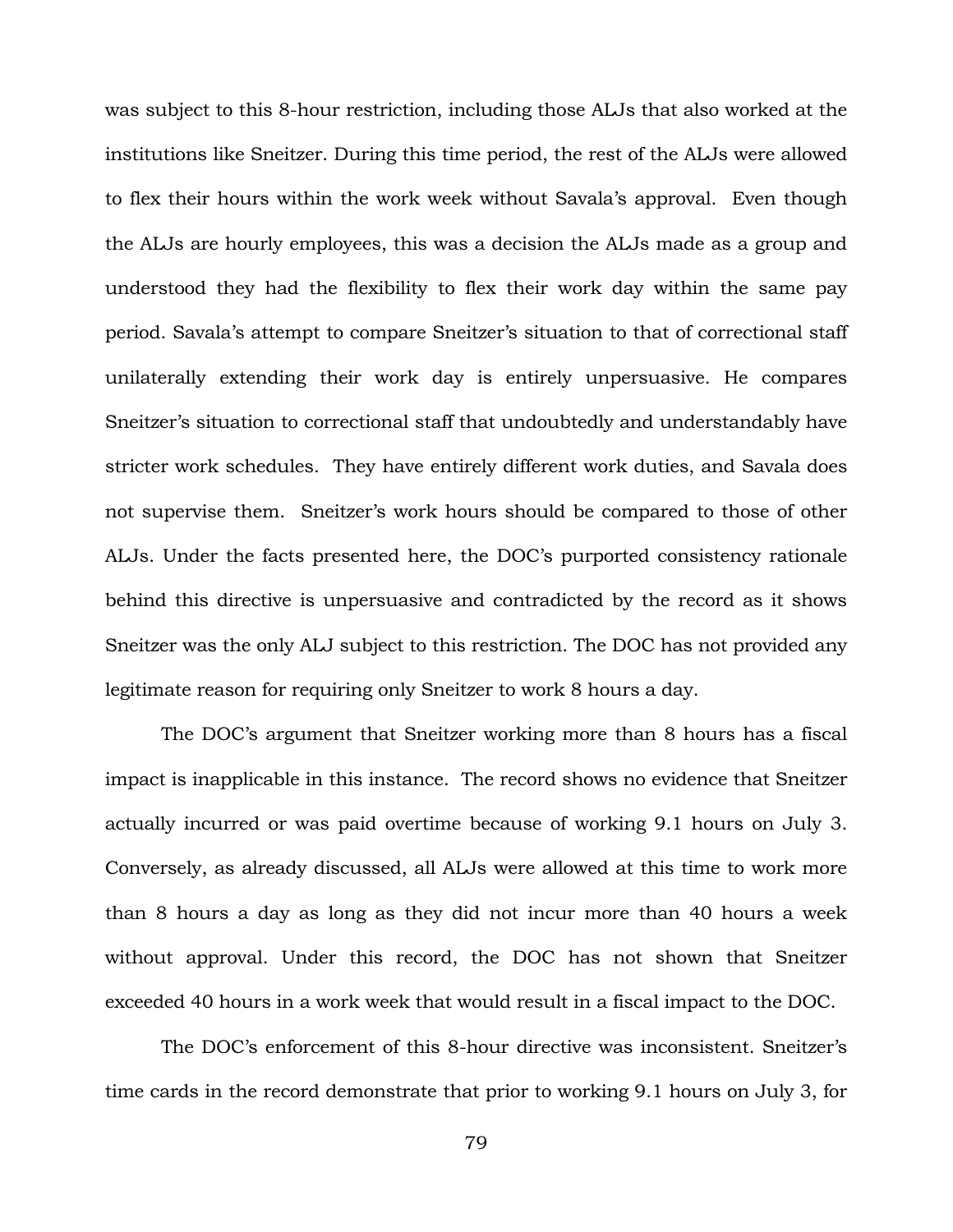which she was disciplined, she also worked over 8 hours a day on June 20 (8.77 hours), June 27 (8.55 hours), June 29 (8.07 hours), and June 30 (8.08 hours). Nothing in the record shows that Sneitzer obtained Savala's prior approval to work more than 8 hours on these dates. The DOC did not discipline Sneitzer for these other instances of working more than 8 hours. Under the facts presented, the DOC has failed to explain why working 9.1 hours was in contravention of the directive, but not working more than 8 hours on any of the other referenced dates was not violative of the directive.

Finally, Sneitzer's factual explanation for working 9.1 hours on July 3 was dismissed without consideration. Sneitzer indicated, and the records supports, that another ALJ started working on CBC reports assigned to Sneitzer without communicating with Sneitzer. The ALJ processed reports out of chronological order, a matter for which Sneitzer was previously reprimanded, and did not respond to Sneitzer's email regarding it until July 5. Although Sneitzer indicated it took her 45 minutes just to figure out why she could not access the reports on ICON before she could process them, the factual explanation regarding the reason she worked 9.1 hours was not considered when assessing if discipline was warranted.

A review of the investigatory interview also demonstrates that Sneitzer was not provided a fair investigation into this matter. In response to her supported claim that another ALJ processed reports assigned to her, Savala directed her to provide evidence of this even though he was already included in the communication. He further commented that the other ALJ was just trying to "help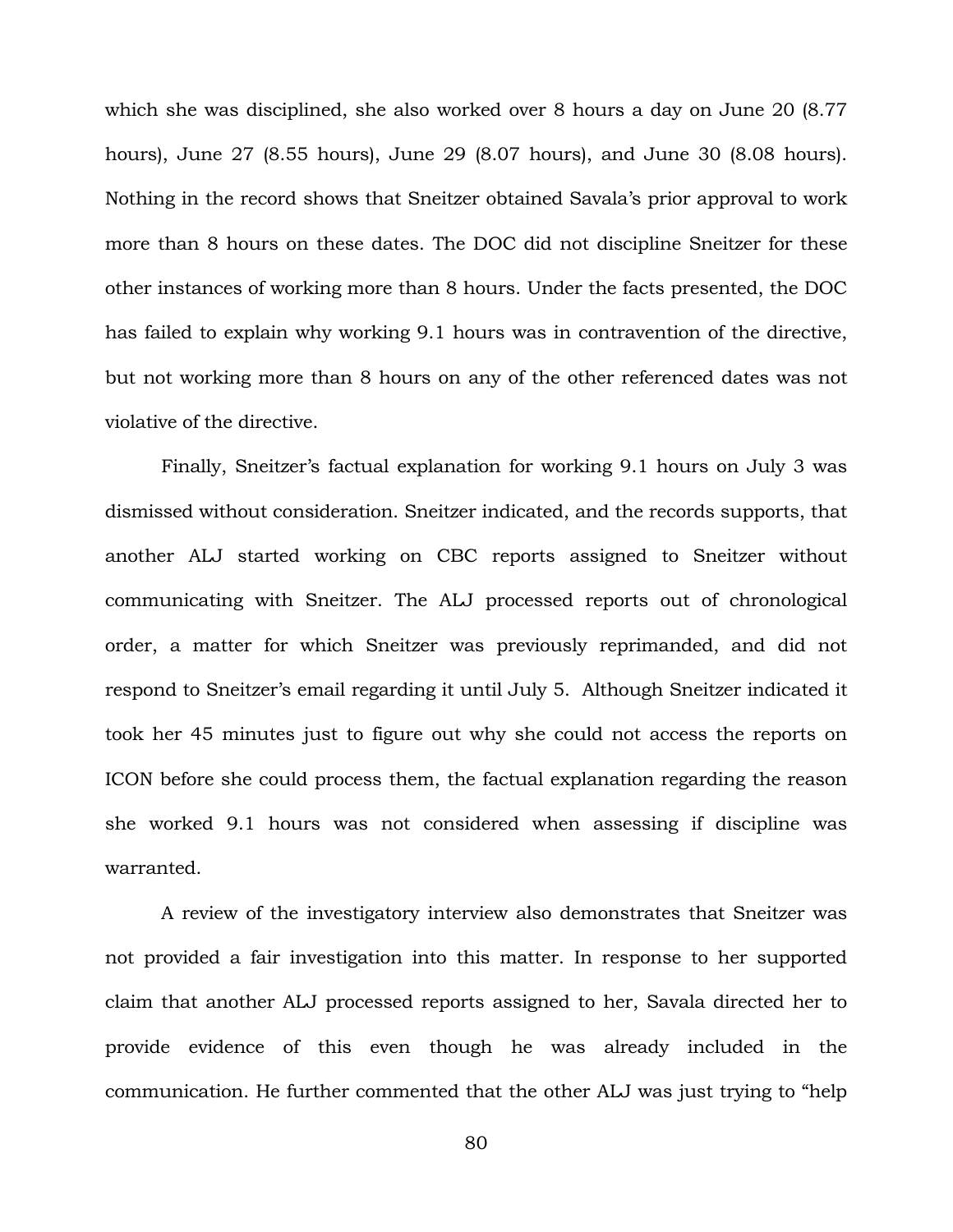[Sneitzer] out" but that Sneitzer "chastised" her. An investigator should be an independent individual whose task is to obtain facts necessary to determine whether a violation occurred. Here, Savala's statements during the interview demonstrate that he had a predetermined conclusion regarding the situation even before interviewing Sneitzer. As such, it made no difference as to what Sneitzer's explanation was during the investigation regarding this matter as the investigator and sole decision maker had already decided whether Sneitzer's conduct was acceptable. Under this record, the DOC cannot establish that Sneitzer was provided with a fair investigation because the matter was not investigated by an independent and unbiased investigator.

(4) "Negligence" in Hearing Decision

Based on the totality of the record before me, the DOC has failed to establish that Sneitzer violated policy IO-RD-03, *Major Discipline Report Procedures*, or was otherwise "negligent" when she included the language "attached credible witness statements and evidence" in the July 6, 2016, hearing decision.

The facts presented establish that Sneitzer complied with policy IO-RD-03, *Major Discipline Report Procedures.* The specific policy provision the DOC cites required Sneitzer to "review all pertinent evidence" in reaching her decision. The record before me provides no indication that the DOC considered the entirety of Sneitzer's record or written decision when determining whether she followed this policy provision. Instead, the DOC's discipline solely hinged on Sneitzer's use of the phrase "attached credible witness statements and evidence" to the exclusion of all the other findings and conclusions she reached. However, when the entirety of the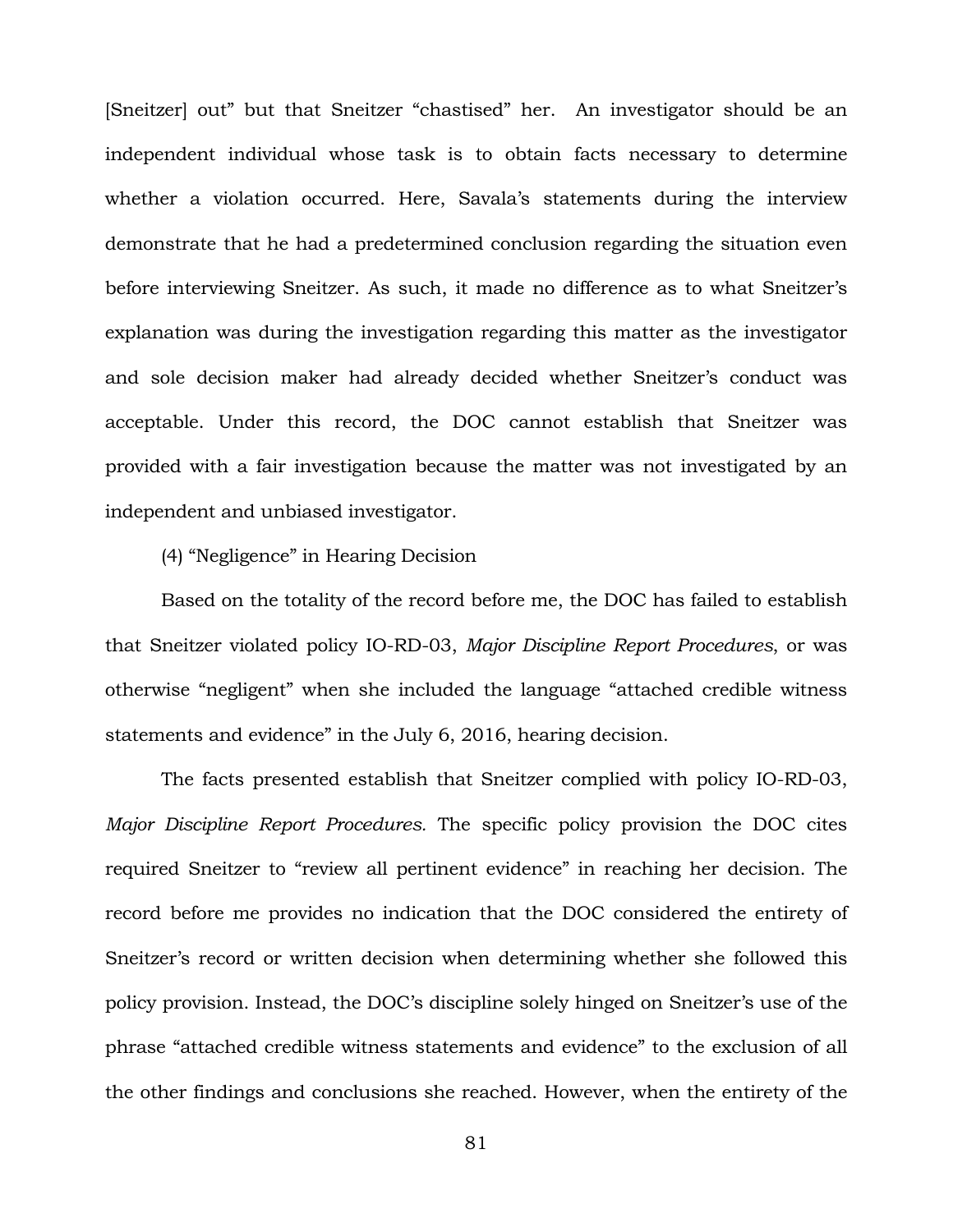record before Sneitzer and her written decision is considered, it demonstrates that Sneitzer reviewed all the pertinent evidence as required by the policy. The facts and conclusions she reached specific to this inmate discipline report had an evidentiary basis.

The DOC has failed to establish that Sneitzer's inclusion of the phrase "attached credible witness statements and evidence" in her decision was categorically erroneous. The DOC has not specifically articulated what it defines as a "witness statement" in the context of processing discipline reports or shown that IO-RD-03 defines the term "witness statement." However, based on the limited provisions of IO-RD-03 that are in the record, the policy directs that "each employee who witnessed the incident or has knowledge of the incident" must complete a specific "witness statement" form ("Witness Statement" IO-RD-03 F-1) in ICON. Although never expressly articulated as such, it appears the DOC is narrowly interpreting a "witness statement" to be those statements from staff who witnessed or have knowledge of the incident underlying the discipline report. It is undisputed, under this narrow interpretation, no "witness statements" for this specific incident were part of the evidence before Sneitzer. However, the investigation report on this discipline report contained statements from the inmate, the inmate's case manager, and the investigator. While these are included under a field titled "comments," not statements, I find the distinction a matter of semantics that are insignificant to the analysis here. Even the investigator who authored the report referred to these as "statements" when he indicated that the supervisor was "unavailable for a statement." The information contained in the investigation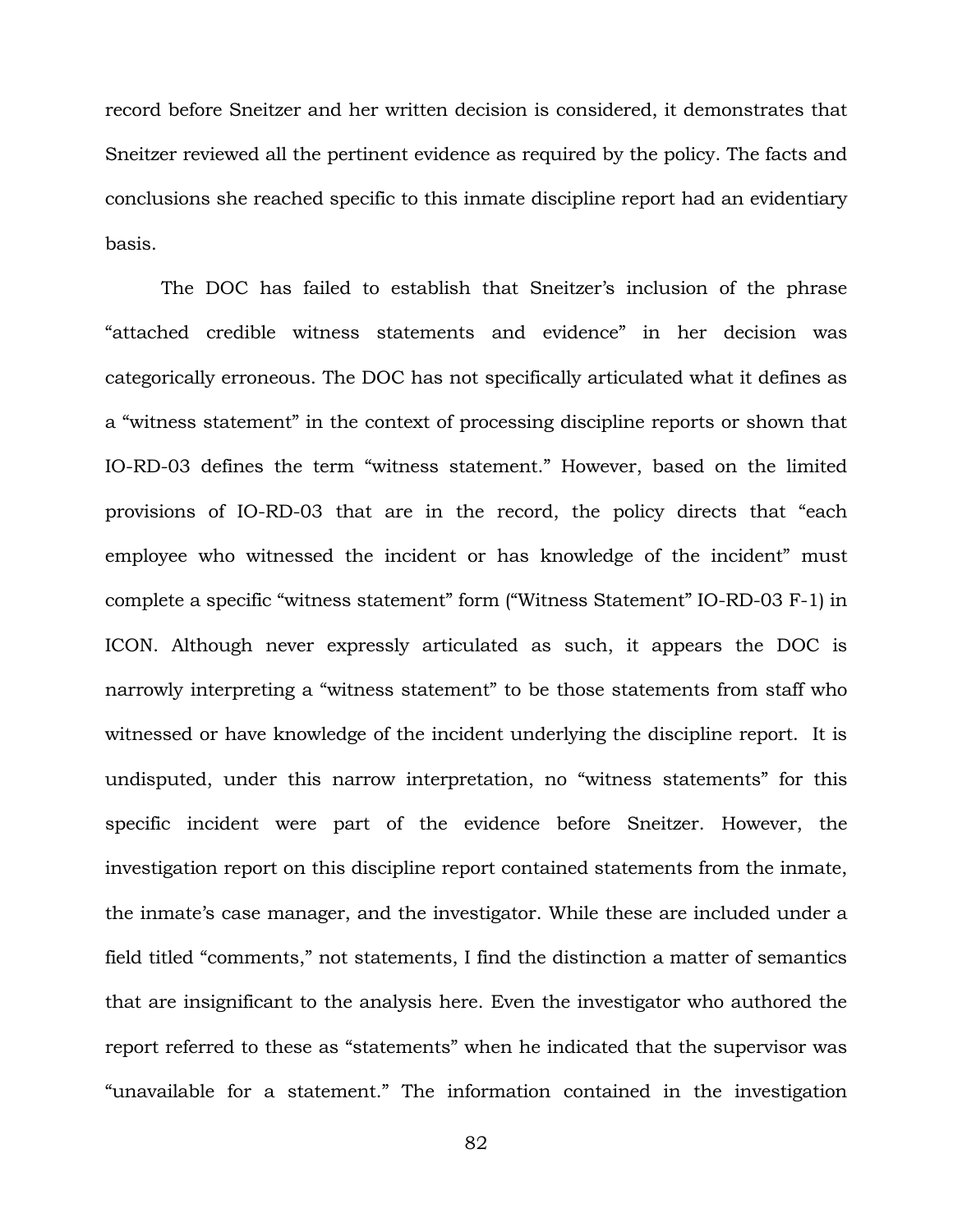report, including those comments or statements, were part of Sneitzer's record and proper evidence for her to consider when issuing the July 6, 2016, discipline report. As such, the DOC has not demonstrated that Sneitzer's use of the phrase "attached credible witness statements and evidence" in this instance was categorically erroneous as to constitute negligence or establish that she did not review the evidence before her.

Furthermore, Sneitzer's use of the phrase "attached evidence and credible witness statements" was a reasoned decision made prior to the July 6, 2017, inmate discipline decision for which she was disciplined. Undisputed evidence in the record establish that Sneitzer had used the same template language during her tenure, including in decisions that did not have a "witness statement" in the manner the DOC is now defining it. Prior to the ALJ hearing an inmate discipline report, an investigation is conducted and an investigation report is sent to the ALJ to consider as evidence, along with any other evidence obtained during the investigation. This is precisely what Sneitzer explained during the investigation as her reasoning for using the same template language in this decision and the rest of the over 12,700 decisions she issued during her tenure. Because each discipline report always comes with an investigation report, which is evidence to consider, the template language "attached credible witness statements and evidence" is applicable in every case. Under this record, the use of the phrase "attached credible witness statements and evidence" as standard language in all her decisions was a reasoned decision based on the entirety of the information that comes before an ALJ for consideration in every discipline report.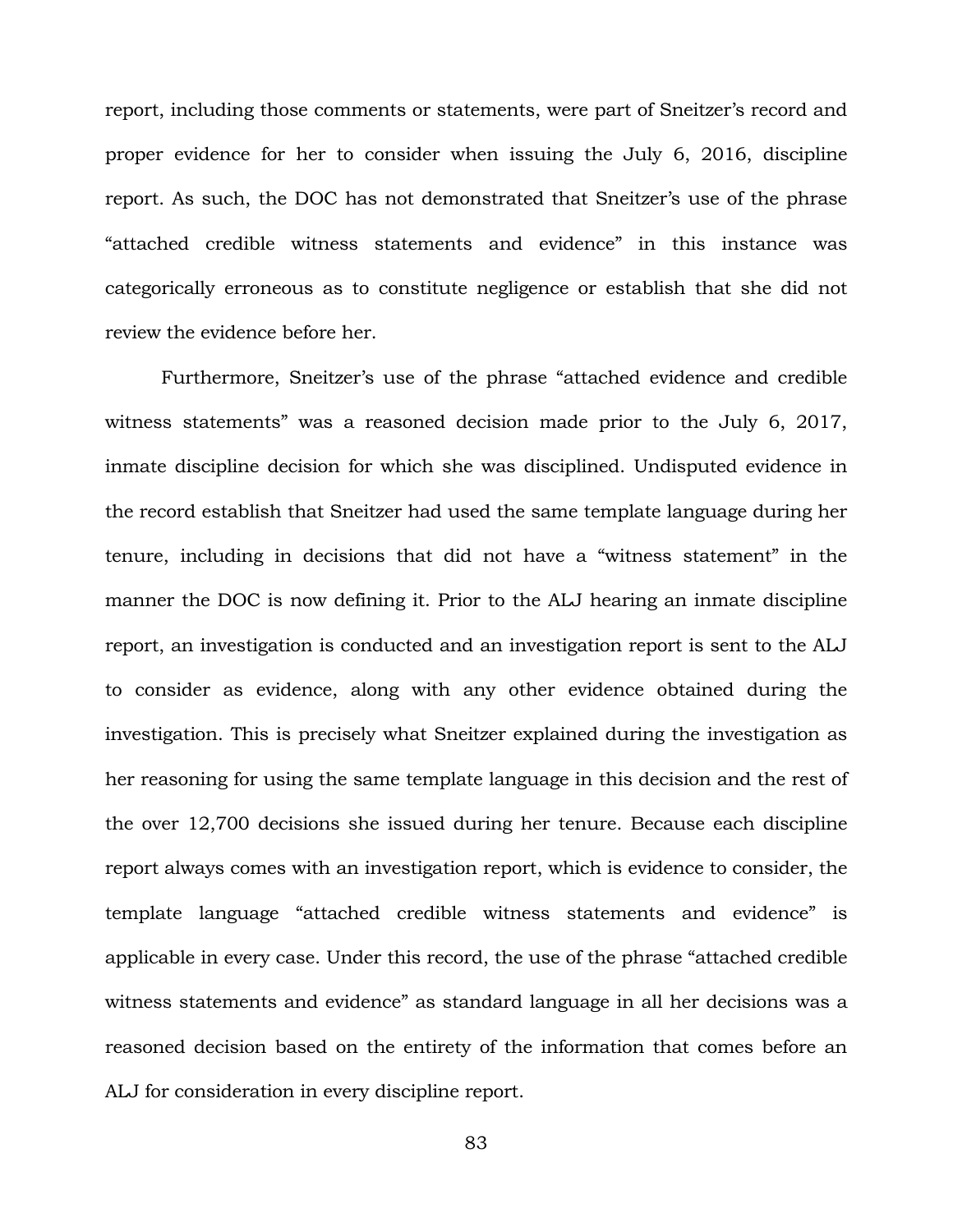The record further demonstrates the DOC failed to conduct a fair and thorough investigation of this particular allegation. Although Sneitzer explained her reason for using this template language and continually asserted that she had used this language during her tenure without challenge, the record is devoid of any indication that the DOC considered her explanation or made any effort to verify her statements. Particularly in this instance, where the DOC is disciplining her for "negligence" in one out of over 12,700 decisions she had issued, corroborating whether this has been her standard language without challenge is a material fact that should have been obtained and considered. Additionally, Savala's communications with the AG's office after Sneitzer was disciplined further demonstrates the insufficiency of the DOC's investigation. Savala reached out to the AG two weeks after Sneitzer was disciplined to confirm the accuracy of the statements she made during the investigatory interview. This action is evidence that the DOC did not timely obtain the information it found necessary to determine whether discipline was warranted, and yet proceeded to impose discipline without this information.

The DOC has not established that Sneitzer's discipline on this basis comports with the way it has treated other ALJs. Under just cause, the employer must establish that it treats its employees similarly in terms of discipline. First, the record reveals that the ALJs under Savala's supervision have had to change practices as a result of court rulings regarding inmate discipline decisions, AG concerns, and concerns from the DOC, and it was done through non-disciplinary means. In contrast, the DOC chose to discipline Sneitzer for her practice of using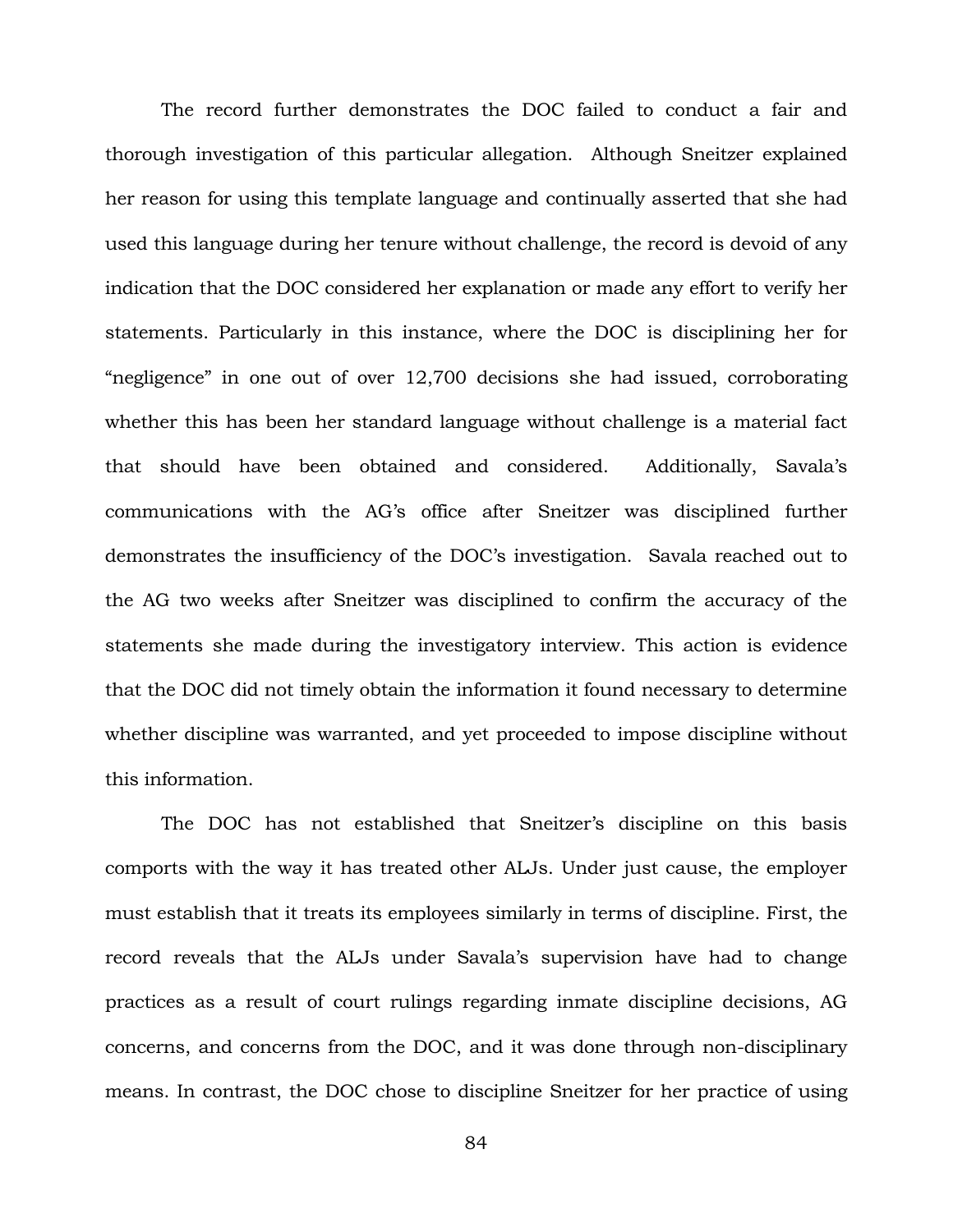this template language even though she had used it without any challenge in over 12,700 decisions. The DOC's only provided explanation for this disparate treatment is that these prior instances were not about an ALJ relying on evidence that did not exist. While Savala describes Sneitzer's conduct as relying on nonexistent evidence, this is a slanted and inaccurate description. A review of Sneitzer's written decision demonstrates that Sneitzer's findings and conclusions had an evidentiary basis and were supported by the record before her.

Furthermore, the record demonstrates a clear instance when another ALJ failed to review an offender's supervision status and erroneously took away earned time from an offender on parole, a sanction that can only be imposed by a board of parole ALJ. Savala testified that this ALJ was not disciplined, but reminded to be mindful and check the offender's supervision status, because these mistakes are infrequent and he does not discipline for them. While this may be true, this explanation does not provide an objective rationale for declining to discipline an ALJ in that instance, as she clearly did not review the offender's supervision status, and Sneitzer's situation, who provided a reasoned explanation for including template language in all her decisions. Under the totality of the evidence presented, the DOC's failure or refusal to see Sneitzer's situation as anything but a categorical error that had to be handled through disciplinary means evidences disparate treatment.

Due to the DOC's failure to prove Sneitzer violated the policy or acted negligently, the DOC's hasty imposition of discipline after a failure to fully investigate the matter, and evidence of disparate treatment, I find the DOC has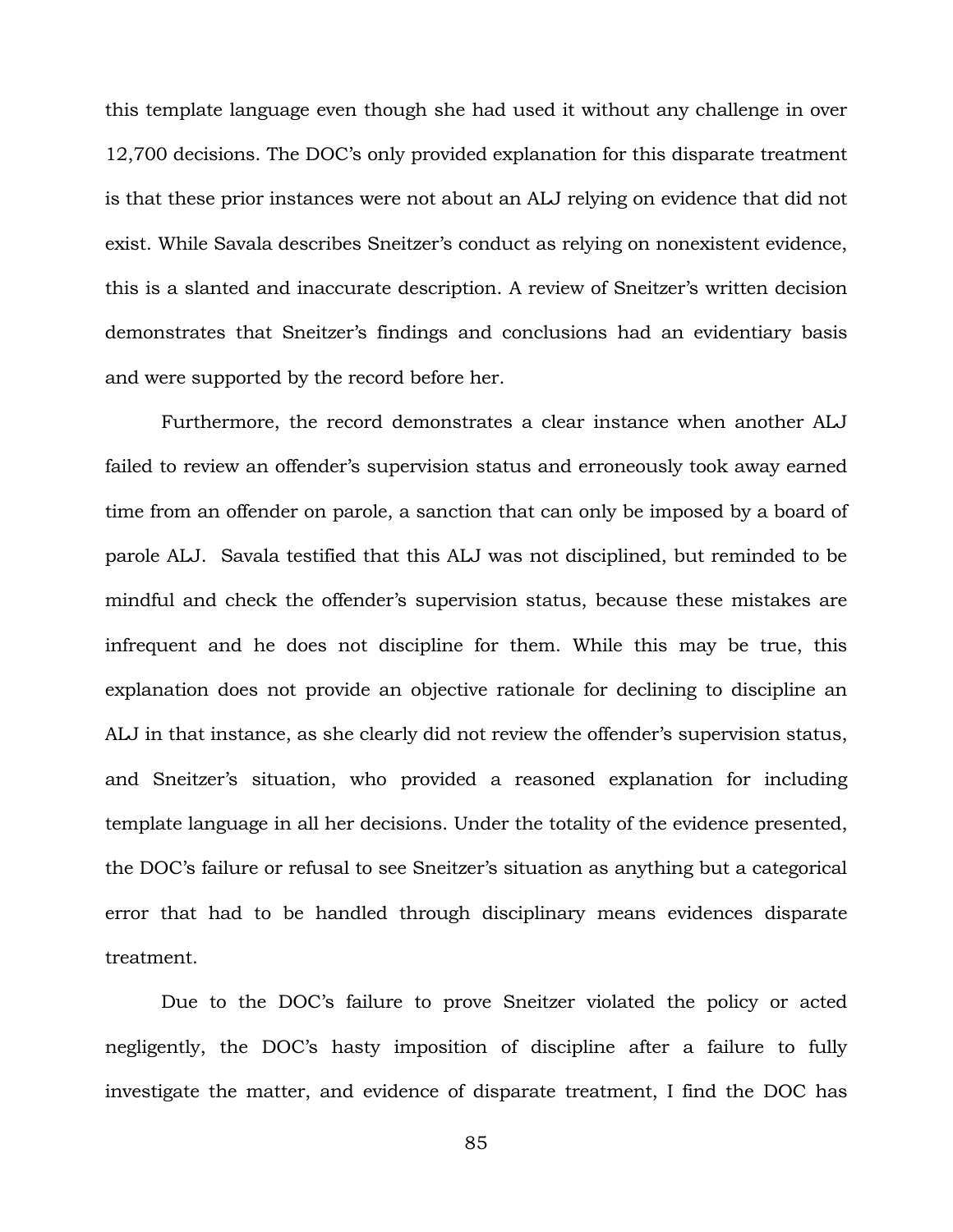failed to show just cause for the imposition of discipline on the Sneitzer's alleged negligence.

For the reasons discussed above and upon consideration of the evidence presented, the DOC has not established just cause for the imposition of discipline for any of the five items outlined in the disciplinary notice for Case No. 102064.

#### **II.** *Case No. 102132: Termination of Employment*

Sneitzer was terminated for violating supervisory directives on the following four items: 1) failing to remand a CBC discipline report; 2) failing to keep her schedule current on the ALJ calendar; 3) failing to identify the category of leave taken; and 4) failing to refer to the CBC lists in their full name. Upon consideration of the evidence in the record, the DOC has not established just cause for the imposition of discipline based on the violations listed in the notice of termination.

## A. Sufficiency and Fairness of Investigation

Upon review and consideration of the evidence presented, the DOC has not established that its investigation was fair or sufficient.

The DOC did not obtain sufficient evidence as part of the investigation to resolve material factual disputes. For example, the dispute regarding "potential" appointments on the ALJ calendar was presented during the investigation. This issue pertained directly to the issue whether Sneitzer was told, or reasonably understood based on her conversation with Savala, to place potential appointments on the calendar. Additionally, Sneitzer disputed the remand requirements for CBC reports. The DOC dismissed this contention without further inquiry or investigation. As such, under this record, the investigation failed to obtain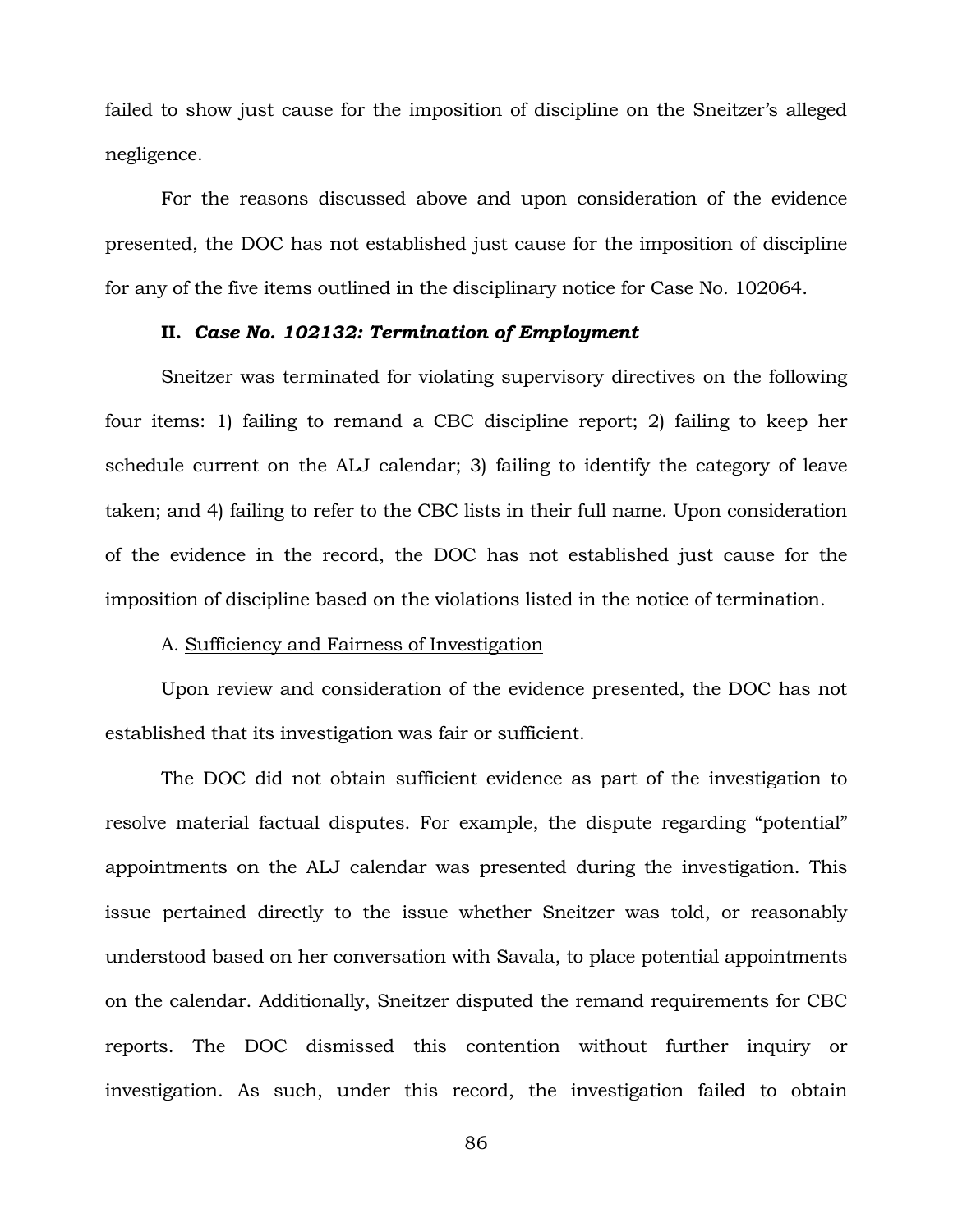information that was material to determining whether Sneitzer's actions violated DOC policies.

Additionally, similar to the discussion pertaining to the ten-day suspension, the DOC cannot demonstrate that the investigation was conducted by an independent and unbiased investigator. Savala was directly involved in the conversations that formed Sneitzer's understanding of her expectations. As such, it is problematic that he is given unilateral discretion to determine if his communications were clear. Furthermore, the evidence also shows that Savala reached some of his conclusions before the investigation. For example, he told Sneitzer her decision not to remand the CBC discipline report was "unacceptable" prior to interviewing her. As such, even before investigating the matter, Savala's response indicates he had already concluded that she violated his directive. Overall, the record lacks evidence that Savala considered any of the responses or explanations Sneitzer provided during the investigation prior to concluding she violated the directives at issue.

For the reasons discussed, the DOC has not shown that it conducted a fair and sufficient investigation into Sneitzer's alleged violations.

# B. Alleged Violations

### (1) Remanding a CBC Discipline Report

The DOC contends that Sneitzer's "dismissal" of the July 12 inmate discipline report violated Savala's July 7 supervisory directive to first remand all inmate discipline reports containing procedural defects or requiring clarification before processing the report. Under the totality of the evidence in the record, the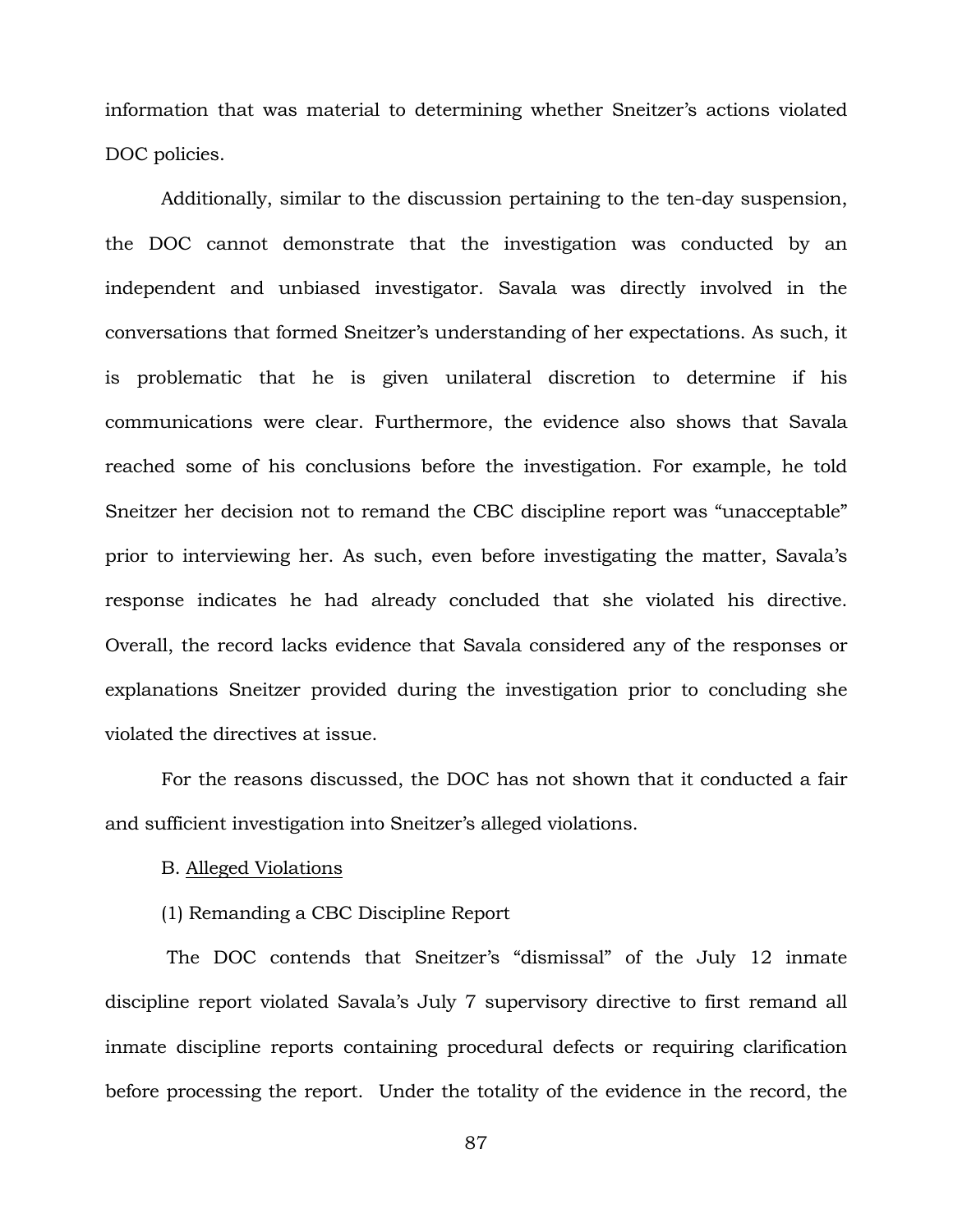DOC has not demonstrated that Sneitzer violated the July 7 supervisory directive when she issued the July 12 inmate discipline report.

Upon review of Savala's discussion with Sneitzer on July 7, the DOC has not established the directive required her to remand the July 12 CBC inmate discipline report. Although a dispute exists whether the "DH" acronym constituted a "procedural error" that Sneitzer was directed to remand, it is unnecessary to resolve this dispute because the DOC has not established a remand directive was in place for CBC discipline reports. The July 7 discussion was limited to remand requirements for inmate discipline reports at the institutions. In the institution context, the ALJ conducts the hearing and determines guilt on inmate discipline reports. Savala informed Sneitzer that an ALJ must continue the hearing on a report until the ALJ provides the institution with an opportunity to fix procedural errors. However, the July 7 discussion did not discuss remand requirements or procedures for CBC inmate discipline reports. For CBC "paper reviews" of discipline reports, such as the one for which Sneitzer was disciplined, the ALJ does not hold a hearing or determine guilt but merely determines whether the resident will forfeit earned time based on the written decision already reached by a CBC committee. Procedurally, these are two very different reports, and the record does not establish that the directive to remand one type of report for procedural defects automatically means the ALJ should remand the other type of report for procedural defects. As such, the discussion on July 7 regarding remand requirements to institutions did not contain a supervisory directive to remand CBC inmate discipline reports.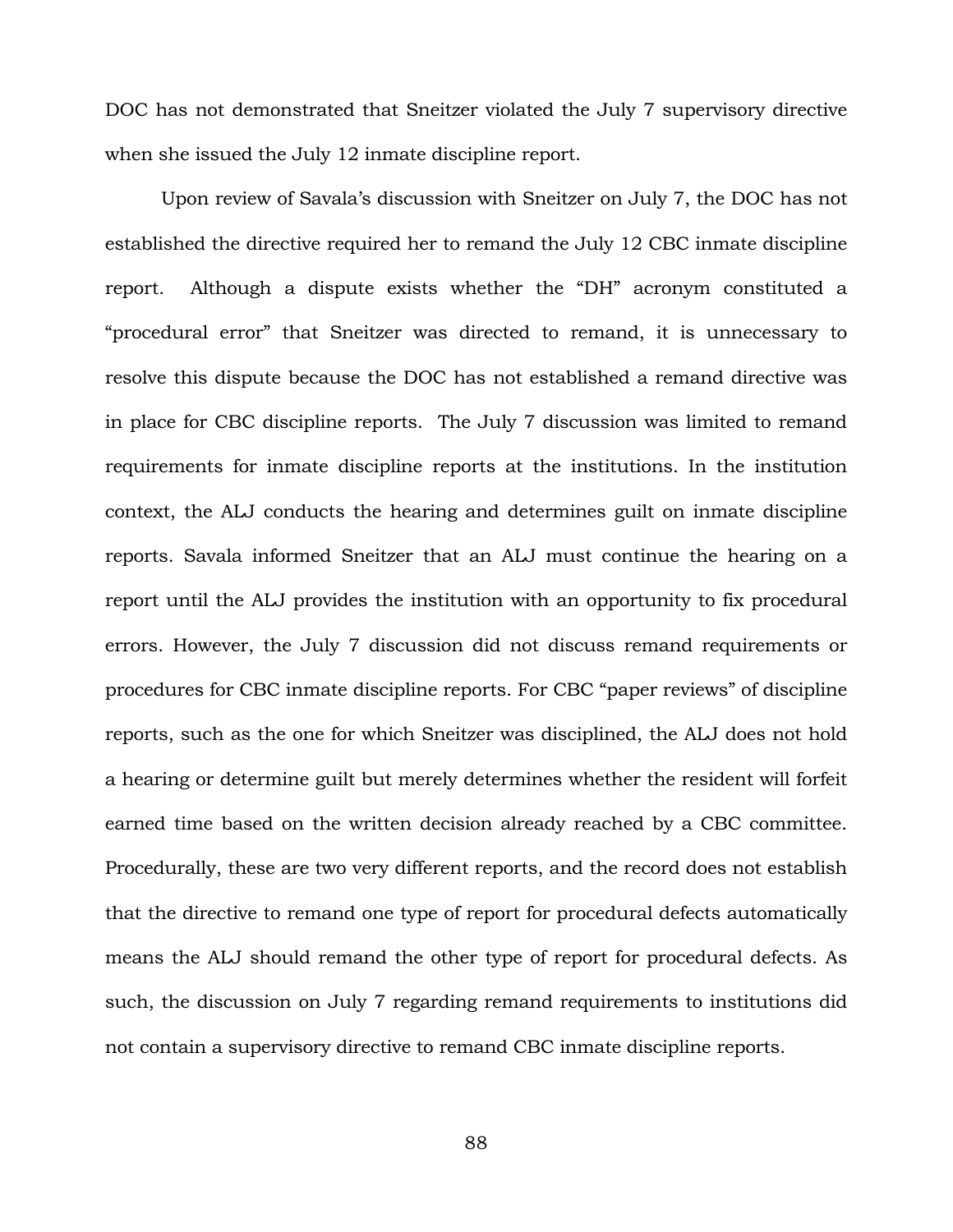Furthermore, the DOC's claim that remand was a practice used in the CBC context is unsupported by the record. Sneitzer raised this as a point of contention during the investigation when she stated that in her time handling CBC reports, she never discussed reports with the CBC prior to issuing a decision on earned time forfeiture to suggest that remand procedure was not utilized in the CBC context. Sneitzer also identified by name the CBC contact with whom she had worked so Savala could determine the accuracy of Sneitzer's claim. However, the DOC did not interview the CBC contact Sneitzer identified to corroborate or contest Sneitzer's assertion. The record further reveals other ALJs had been assigned to process CBC reports in the past. However, no other ALJ was interviewed as part of the investigation to determine whether they utilized remands in the CBC context. Whether other ALJs would have known to remand the CBC discipline report for which Sneitzer was disciplined is a material fact that was not investigated. As such, under the facts presented, the DOC has not shown that it fairly and sufficiently investigated this matter prior to the imposition of discipline.

At hearing, the DOC also argued that Sneitzer's actions violated the IO-RD-03, *Major Discipline Report Procedures*, remand provisions. However, the termination notice does not allege a violation of IO-RD-03, but solely contends that Sneitzer's actions violated a supervisory directive in violation of policy AD-PR-08 requiring employees to follow supervisory directives. PERB has consistently held that just cause must be established on the reasons and alleged rule violations stated in the disciplinary notice provided to the employee. *Eaves*, 03-MA-04 at 14; *Gleiser*, 09-MA-01 at 17-18. Since the DOC did not allege this rule violation in the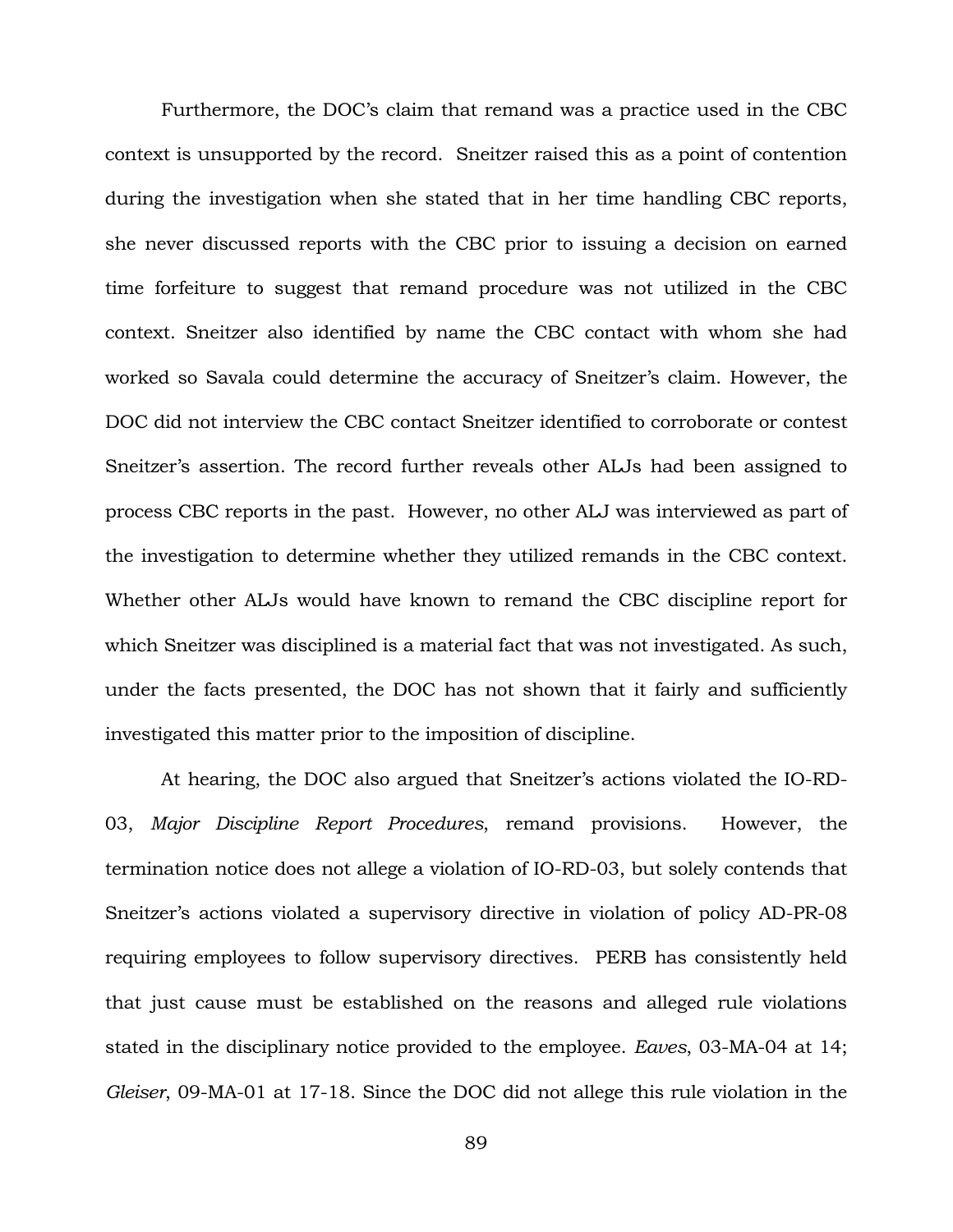termination letter, the employer cannot rely on it to establish just cause for Sneitzer's termination.

Even if the termination notice could somehow be broadly read to encompass IO-RD-03 provisions, the DOC has not shown that IO-RD-03 governs the ALJ's processing of CBC discipline reports. The written IO-RD-03 policy expressly states that it only applies to the institutions, not the CBCs. Additionally, the specific policy procedures for remanding discuss the ALJ continuing the hearing if procedures have not been met. In the CBC context, the hearing has already been conducted prior to the ALJ's review, and thus the policy provisions about how to procedurally remand a case are plainly inapplicable or inaccurate in the CBC context. Under the record presented here, the DOC has not established that policy IO-RD-03 governs remand requirements in the CBC context.

For the reasons discussed, the DOC has not shown just cause to issue any discipline for Sneitzer's alleged failure to remand the July 12 CBC inmate discipline report.

(2) Calendar Use

Upon consideration of the totality of the evidence presented, the DOC has not established just cause for the imposition of discipline over Sneitzer's calendar entries cited in the termination letter.

First, three of the nine entries the DOC relies upon predated Sneitzer's tenday suspension. The DOC had knowledge of the July 11, 13 and 14 entries before it disciplined Sneitzer with a ten-day suspension. However, Sneitzer was not disciplined as part of the ten-day suspension for any actions pertaining to her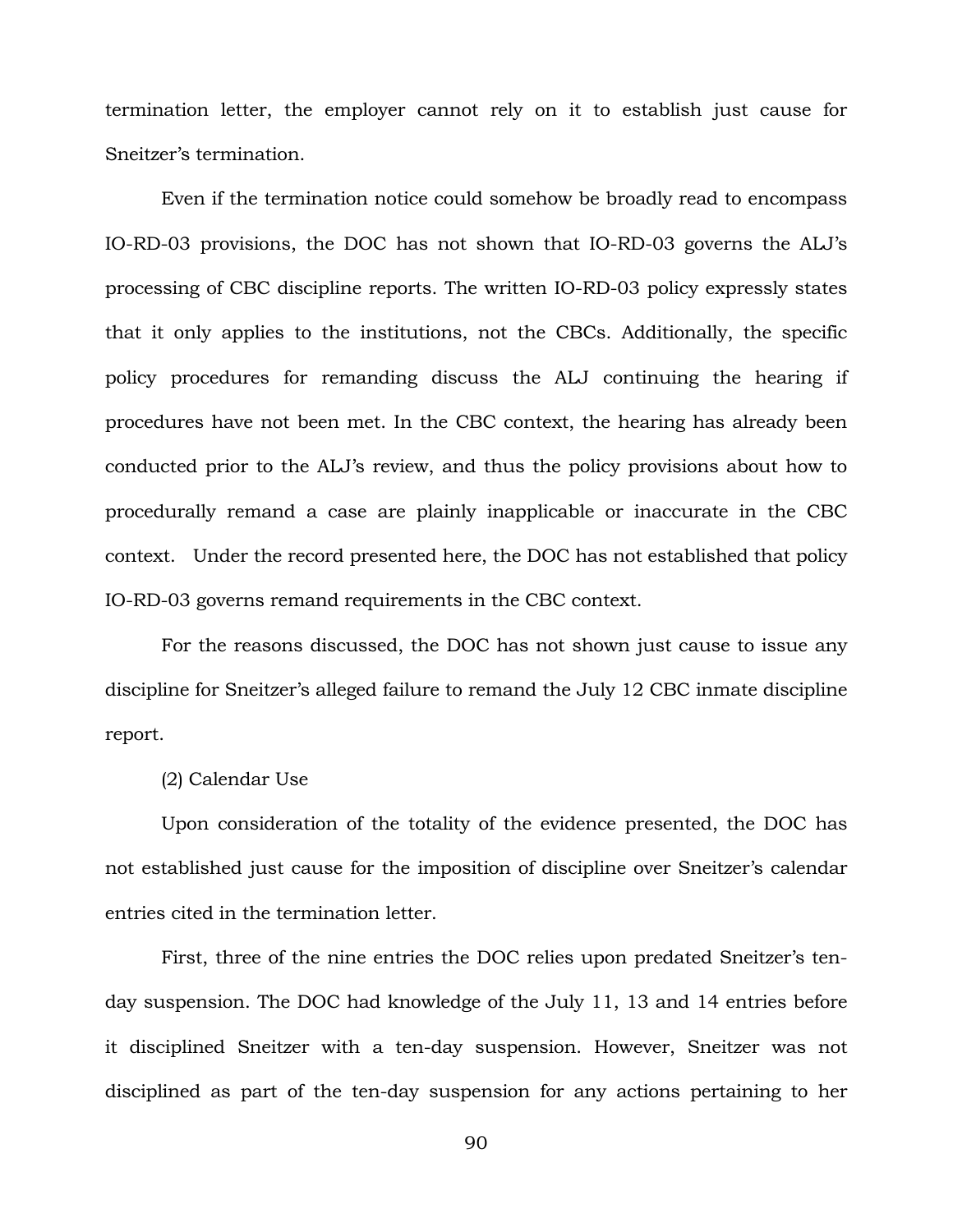utilization of the ALJ calendar. Had these entries been in violation of the directive to utilize the ALJ calendar, as the DOC now contends, the DOC should have reprimanded her for it as part of the ten-day suspension to provide her with notice that she was violating this directive.

Second, evidence in the record demonstrates that Sneitzer complied with the directive to "utilize" the ALJ calendar as communicated in the letter. For the calendar entries presented, it shows that Sneitzer placed her known absences on the calendar. If she did not take leave, such as on July 11 where she was seeking Savala's approval to take leave, Sneitzer had no obligation under the directive to place an entry on the calendar. Furthermore, Sneitzer did not have the ability to remotely add or amend existing entries on the calendar. As such, for the August 7 appointment that went long, Sneitzer had no ability to remotely change the entry as listed on the calendar. Sneitzer also could not plan for emergent absences, such as the one she had on July 14, and could not reasonably be expected to place those on the ALJ calendar in advance. In this emergent situation, Sneitzer contacted Savala to inform him she had to leave and quickly placed a calendar entry indicating that she "will return." Finally, some of the calendar entries were not investigated. The DOC contends an August 10 entry violated the directive, but the record does not contain a copy of the ALJ calendar for August 10 and Sneitzer was never asked about August 10 during the investigation. To the extent Sneitzer knew her absences ahead of time and was on-site to add the entries, evidence in the record shows that Sneitzer "utilized" the ALJ calendar in compliance with the supervisory directive.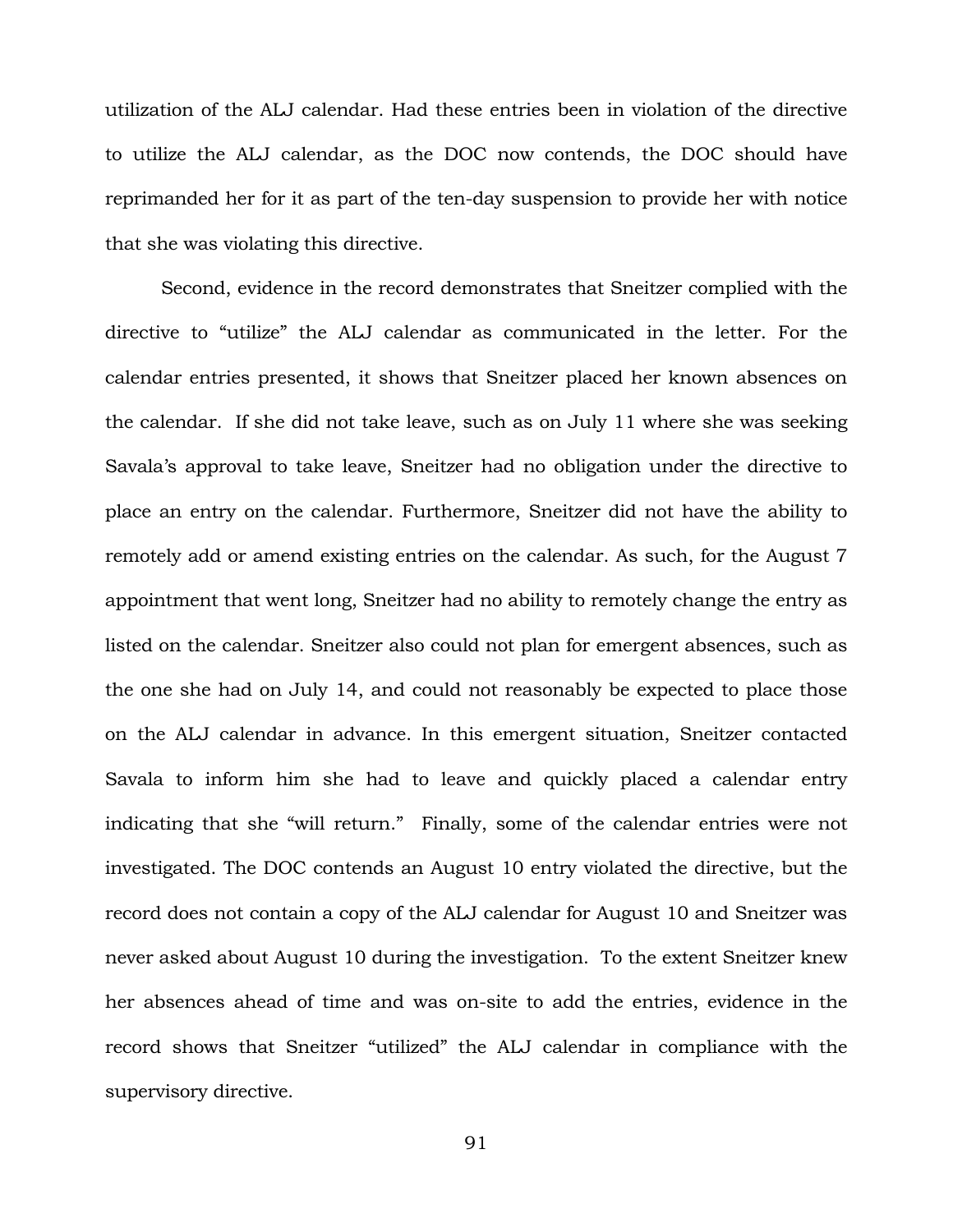Third, nothing in the record demonstrates that the calendar entries cited in the termination letter in any way undermined the operational purpose of the directive. As communicated in the letter of expectations, Savala directed her to utilize the ALJ calendar so that he can prepare back-up coverage for her assignments if needed. While the DOC contends the core issue with Sneitzer's conduct is a lack of communication, the record shows that she was communicating with Savala by email, phone, text messages, and entries on the ALJ calendar, with information on her absences and whether he should process the CBC priority list. For the specific calendar entries cited in the termination notice, the DOC has not presented any evidence to show Savala did not know at the time about Sneitzer's absences or whether he needed to provide coverage for her CBC priority list. As such, Sneitzer's utilization of the ALJ calendar, in addition to the other methods of communication they used, provided Savala with information on her absences and whether he needed to provide coverage for her priority assignments.

Fourth, the investigation conducted did not obtain sufficient information to resolve material factual disputes regarding the "potential" appointments Sneitzer listed. Sneitzer contended during the investigation that she added the potential appointments because she understood Savala wanted a sense of when she could be gone for FMLA appointments. This conversation prompted her, as early as January 2017, to list the recurring weekly appointments. While Savala disagrees with Sneitzer's understanding, this is still a factual dispute that should have been further investigated prior to the imposition of discipline. Additionally, although the DOC now contends these calendar entries created operational and safety issues,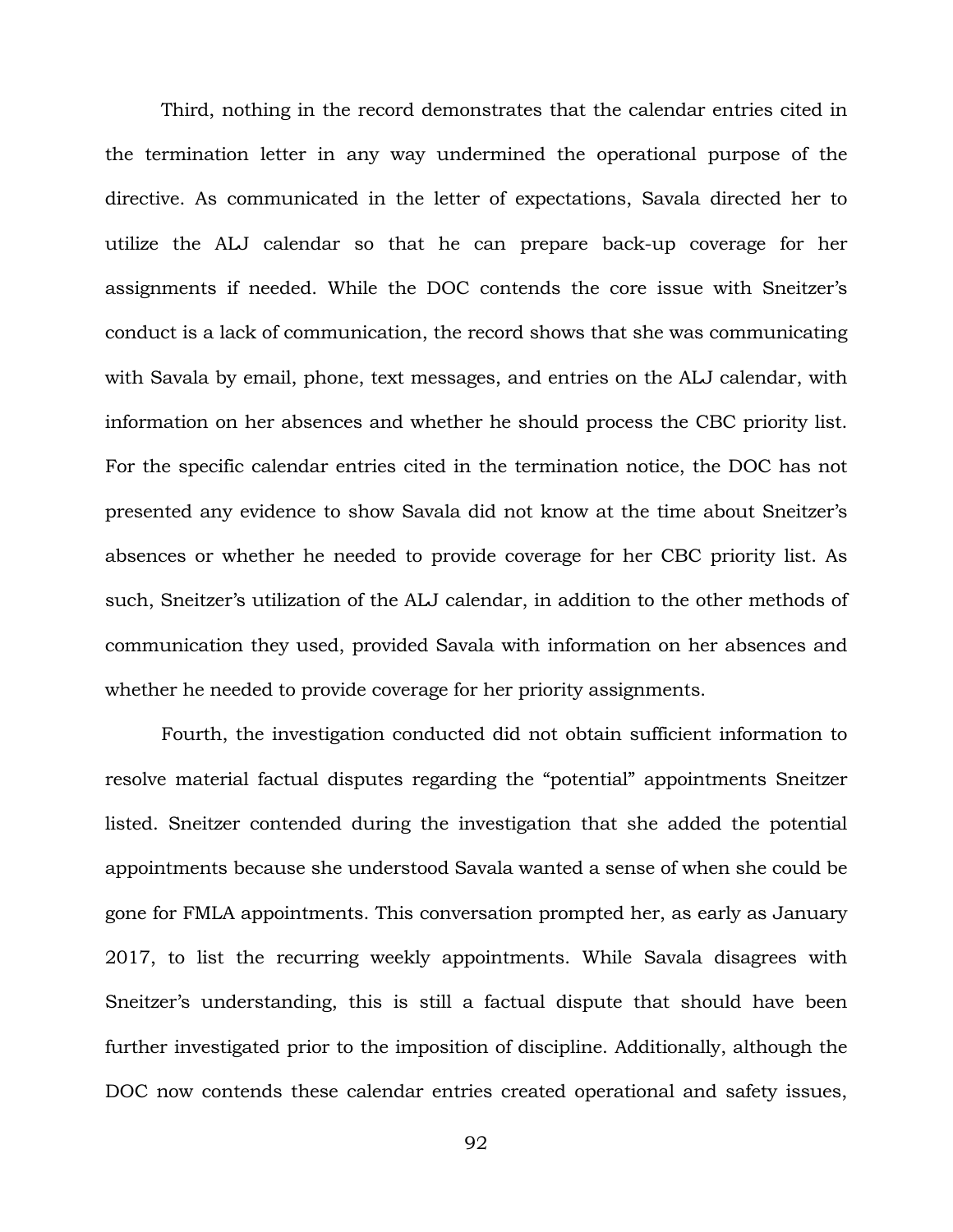the DOC did not raise a concern about these calendar entries for eight months even though Sneitzer had worked through the "potential" appointments in the past without reprimand. In fact, undisputed evidence in the record indicates that Sneitzer informed Savala during a conversation that she was forgoing many of the recurring appointments in order to keep her docket current. As such, under this record, the DOC failed to sufficiently investigate the matter prior to discipling Sneitzer for adding the recurring appointments to her calendar.

Finally, the DOC has not shown that its discipline of Sneitzer over her calendar entries is consistent with its treatment of the other ALJs who were also required to utilize the ALJ calendar. Initially, for a period of time following her onsite return to IMCC, Sneitzer was required to note on the ALJ calendar the exact time she would be arriving to and leaving work. The DOC subsequently disciplined her as part of the written reprimand for not noting her arrival and departure on the ALJ calendar. No other ALJ had such requirements. Additionally, the evidence also shows that no other ALJ was disciplined for failing to remove and working through listed appointments on the ALJ calendar. In contrast, the DOC disciplined Sneitzer for at least four such calendar entries during which she worked past a listed appointment time.

For the reasons discussed, the DOC has not shown that Sneitzer's discipline over her utilization of the ALJ calendar is supported by just cause.

(3) Identifying Type of Leave Utilized

The DOC contends that Sneitzer indicated she would not report to work on August 11, prior to the investigatory interview scheduled for 10:30 a.m., but failed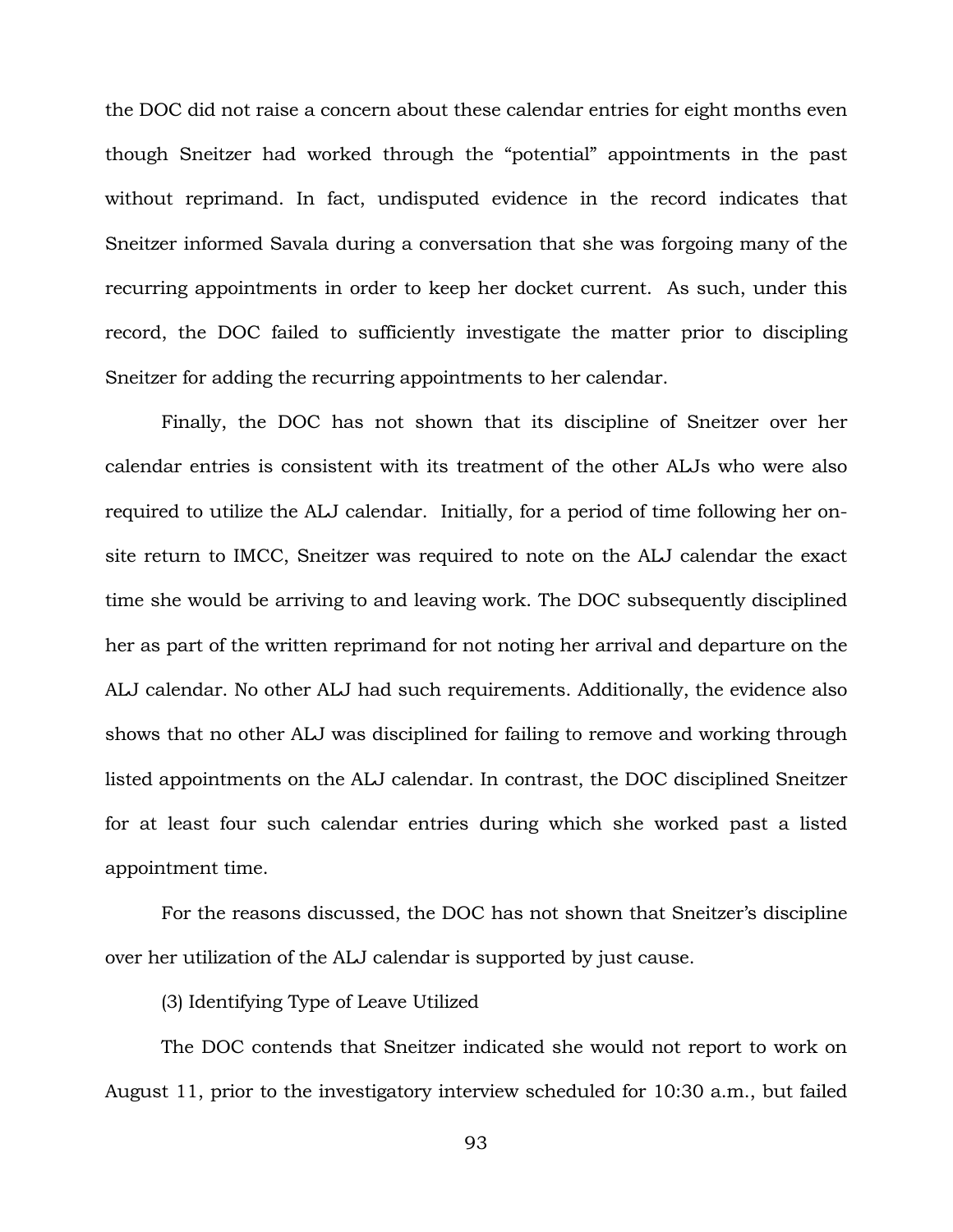to communicate to Savala the type of leave she was going to utilize for the period of time between 6 a.m. to 10:30 a.m. Under the evidence presented, the DOC has failed to establish Sneitzer violated the directive to identify the type of leave utilized in this specific instance.

As discussed as part of the ten-day suspension, the issue with the DOC's position is that it treats 6 a.m. as Sneitzer's start time. Nothing in the record establishes that Sneitzer was expected to report to work at 6 a.m., or otherwise take leave if not at work by 6 a.m. Instead, she had a window of time between 6 a.m. to 6 p.m. to work her shift. Therefore, Sneitzer had no obligation to report taking leave from 6 a.m. when she was not required to be at work at that time.

Furthermore, the record reveals that Sneitzer informed Savala she had an FMLA obligation on August 11 before the 10:30 a.m. investigatory interview and at 12 p.m. Sneitzer sent an initial email on August 10 at 4:30 p.m. letting Savala know she would not come to work prior to the 10:30 a.m. interview. She then sent a subsequent text message to Savala at 6:11 p.m. that same day to inform him she had an FMLA matter before the interview as well as an FMLA appointment at 12 p.m. As such, while she did not provide this information in the same communication, the record establishes that Sneitzer complied with the directive by informing Savala she was utilizing FMLA leave on August 11. The information she provided fulfilled the supervisory directive.

For the reasons discussed, the DOC has failed to show Sneitzer violated the supervisory directive to identify the type of leave taken on August 11. As such, the DOC has not established just cause for imposing discipline on this basis.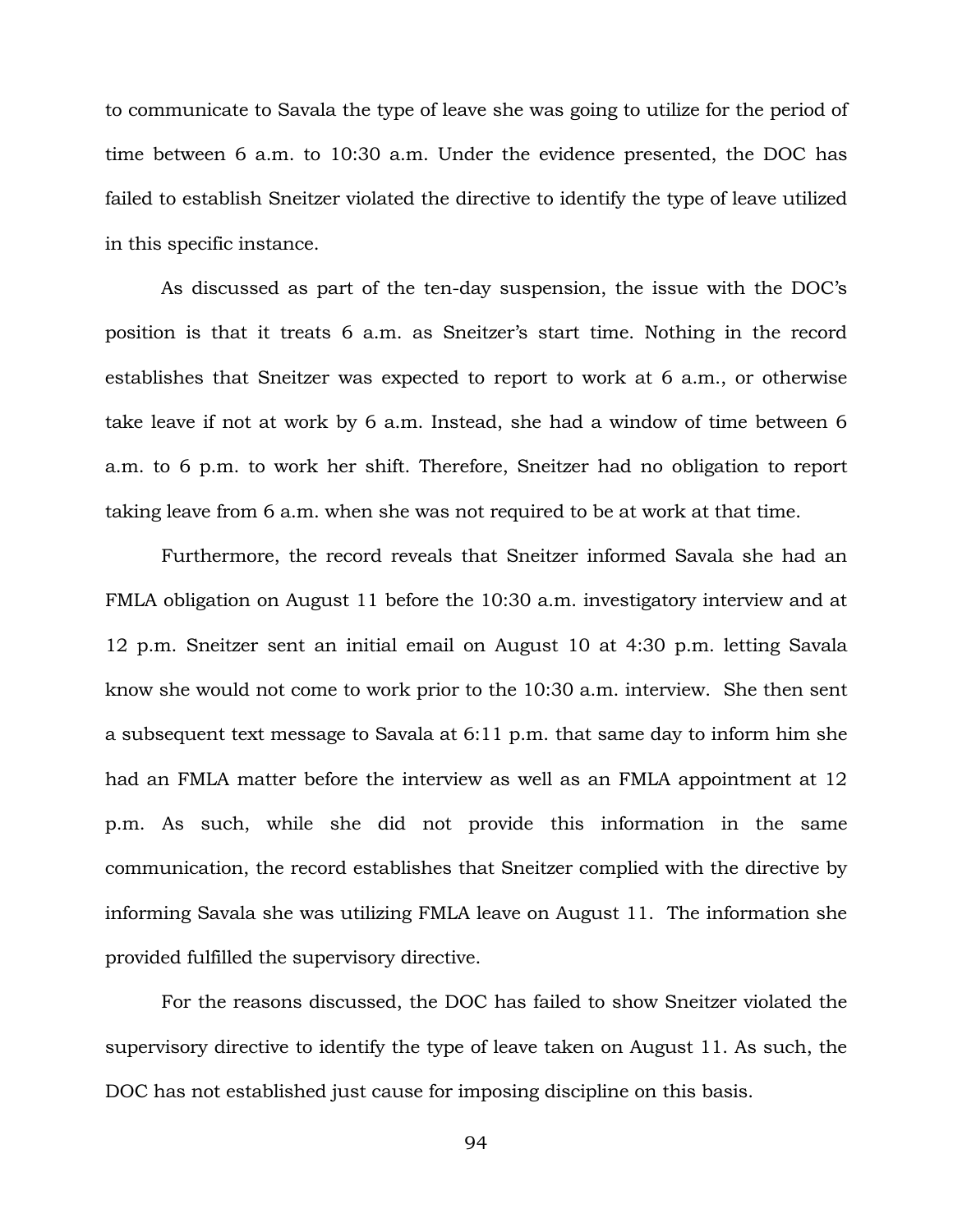(4) Using Full Name for CBC Lists

The DOC contends that Sneitzer again violated the supervisory directive to refer to the CBC lists by full names in an August 3 email she sent to CBC staff titled "Residential Decision Due Process Errors." As discussed in relation to the ten-day suspension, Sneitzer was directed to refer to the lists by full name to avoid confusion among staff as to which list she was referencing in her communications. In the August 3 email, Sneitzer was providing the CBC staff a list of reports that contained procedural errors to give the staff an opportunity to fix them, in compliance with Savala's other directive to remand reports. The email communication contained inmate names and numbers. It is uncontradicted on this record that the list of procedural errors in Sneitzer's August 3 email were derived from both CBC lists. In this instance, Sneitzer was referring to the lists collectively and nothing about the April 14 directive prohibited her from doing so in this context.

The DOC also investigated Sneitzer for failing to use the full name of the lists in her text messages with Savala. While the text communications were discussed during the investigatory interview, the DOC has not provided testimony claiming the text communications also violated the directive. Thus, it is unclear to the undersigned whether the DOC has abandoned this argument. In the event the DOC is still relying on these text messages as a basis for discipline, I find it has failed to establish the April 14 directive applied to text messages between Sneitzer and Savala. As an initial matter, I find it unreasonable to require Sneitzer to recite the full names of the lists – *Pending WR/OWI Transfer Classification Reviews* list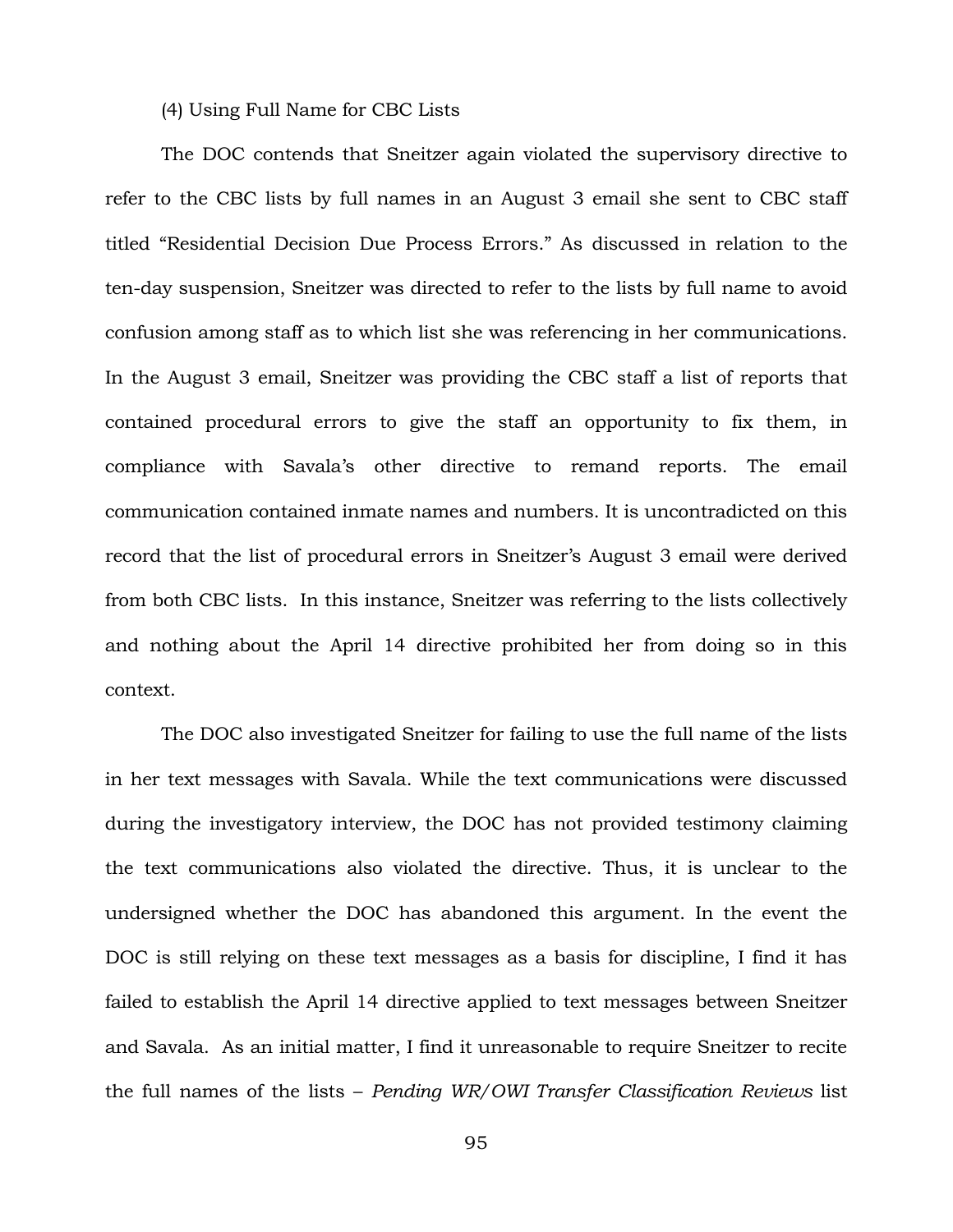and the *Residential ALJ Process Scheduling* list – in text communication. She is texting him while off-site and with no access to the full ICON names.

Furthermore, and more importantly, requiring her to recite the full name in text messages is wholly unnecessary to the purpose of the directive. The directive was implemented, as the DOC contends, to avoid staff confusion as to which list Sneitzer referenced in her communications. The only DOC staff in the text communications the DOC presented is Sneitzer and Savala. Sneitzer was letting him know whether he should cover processing the *Pending WR/OWI Transfer Classification Reviews* list when she had to attend FMLA appointments. The record unambiguously establishes that Savala knew exactly what "residential reports" Sneitzer was referring to in her text messages. He never once expressed confusion or asked for clarification as to which list Sneitzer was referencing. Additionally, Savala knew the *Pending WR/OWI Transfer Classification Reviews* list was the priority list and was always Sneitzer's first order of business pursuant to his own supervisory directive.

For the reasons discussed, the DOC has not established that Sneitzer's August 3 email or her text messages to Savala violated the supervisory directive to refer to the CBC list by their full names. As such, the DOC has not established just cause for imposing discipline on this basis.

For the reasons discussed above and upon consideration of the evidence presented, the DOC has not established just cause for the imposition of discipline for any of the four items outlined in the disciplinary notice for Case No. 102132.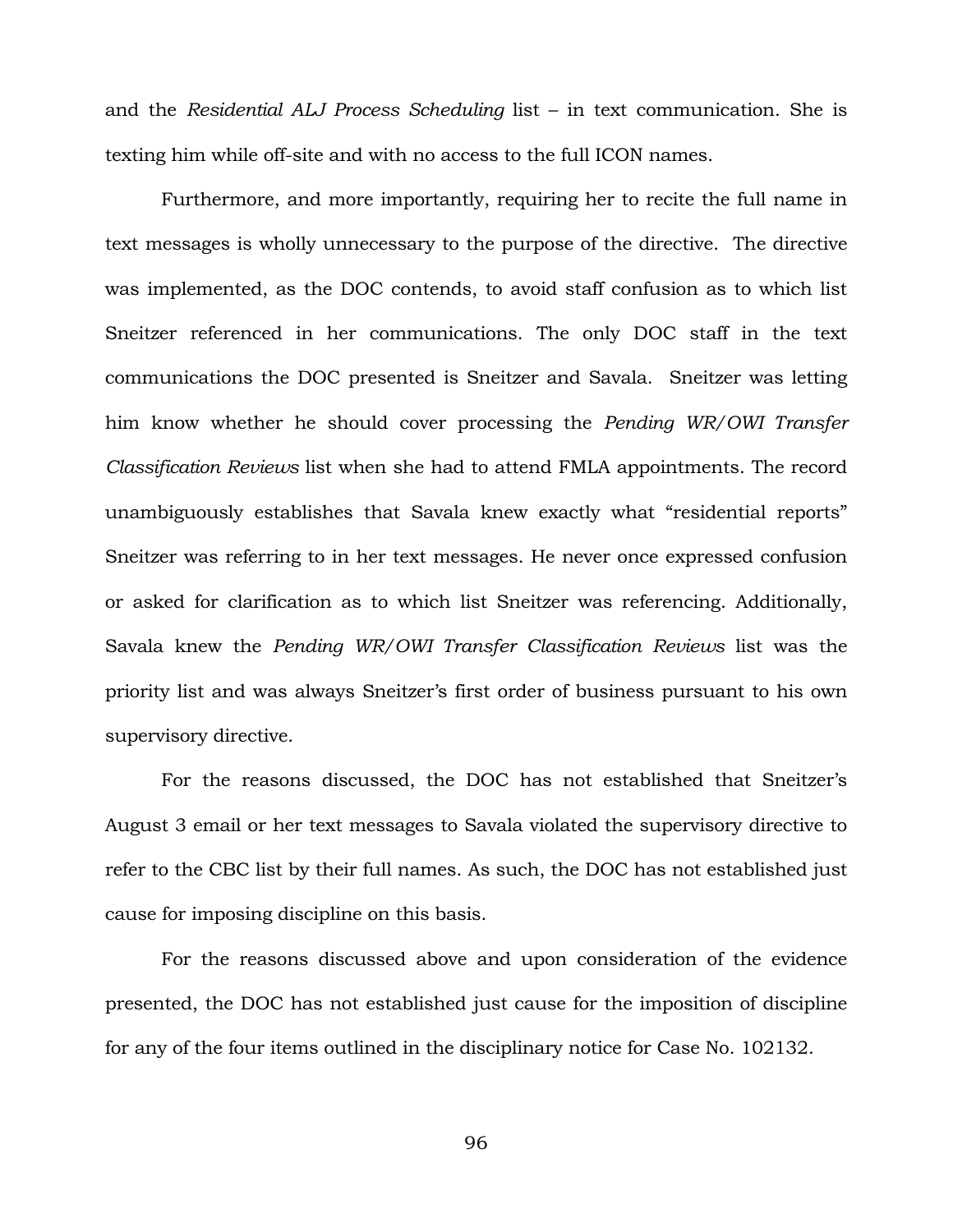## **III.** *Conclusion*

Based upon the evidence presented and for the reasons discussed, the DOC has not established that its imposition of a ten-day suspension or its termination of Sneitzer's employment is supported by just cause.

Consequently, I propose the following:

#### ORDER

The State of Iowa, Department of Corrections, shall reinstate Renee Sneitzer to her former position as an Administrative Law Judge at the IMCC (if the position still exists, and if not, to a substantially equivalent position), with back pay and benefits, less interim earnings; restore her benefit accounts to reflect accumulations she would have received but for the discharge; make appropriate adjustments to her personnel records and take all other actions necessary to restore her to the position she would have been in had she not been subject to a 10-day suspension and termination of employment.

The cost of reporting and of the agency-requested transcript in the amount of \$2,027.75 are assessed against the State of Iowa, Department of Corrections, pursuant to Iowa Code subsection 20.6(6) and PERB rule 621—11.9. A bill of costs will be issued to the Appellant, Renee Sneitzer, in accordance with PERB subrule 621—11.9(3).

This proposed decision and order will become PERB's final agency action on the merit of Sneitzer's appeals pursuant to PERB subrule 621—11.7(2) unless, within 20 days of the date below, a party files a petition for review with the Public